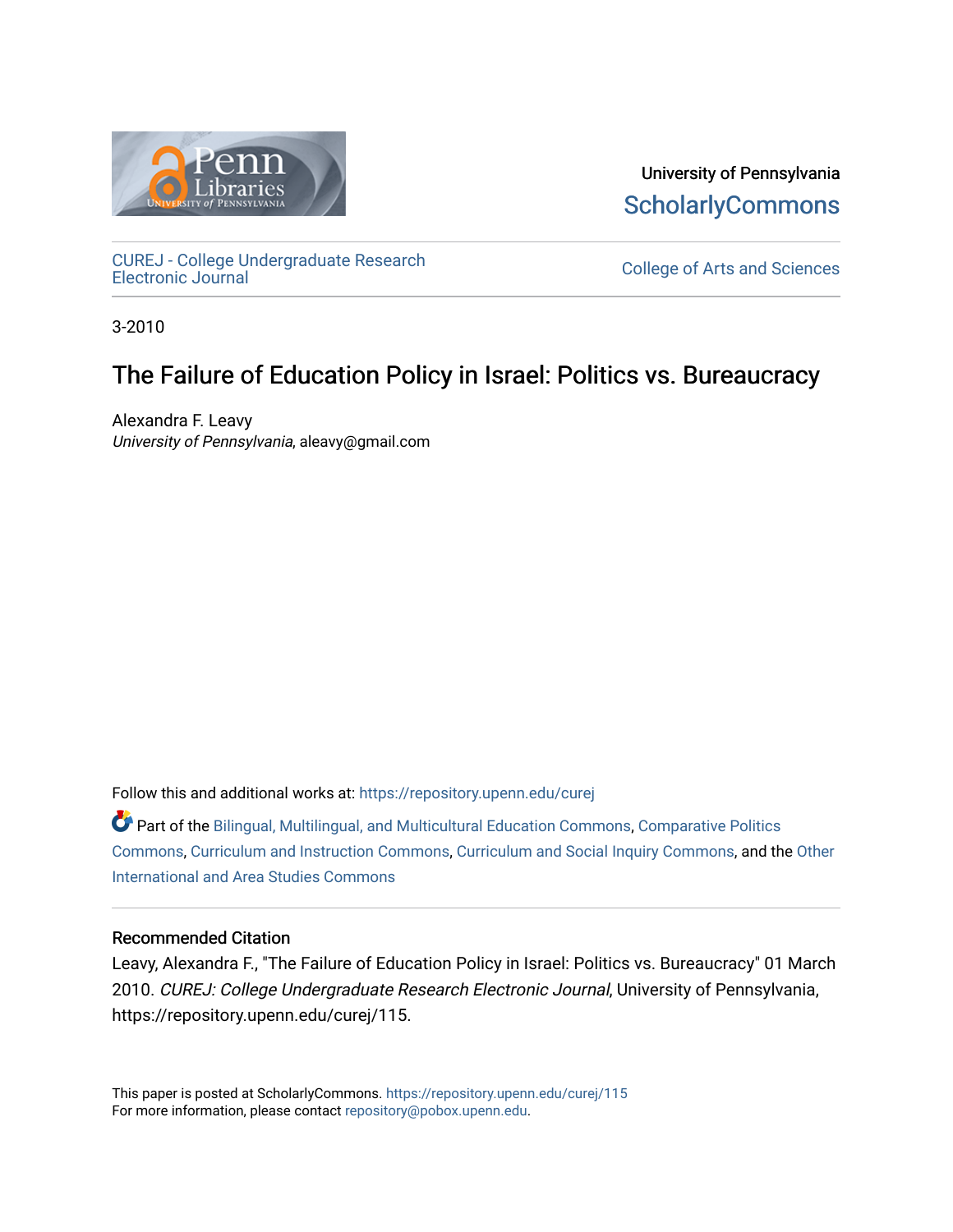### The Failure of Education Policy in Israel: Politics vs. Bureaucracy

### Keywords

Middle East, Israel, education, Arabs, policy, socialization, politics, partisan, Jewish, Zionist, Social Sciences, Political Science, Ian Lustick, Lustick, Ian

### Disciplines

Bilingual, Multilingual, and Multicultural Education | Comparative Politics | Curriculum and Instruction | Curriculum and Social Inquiry | Other International and Area Studies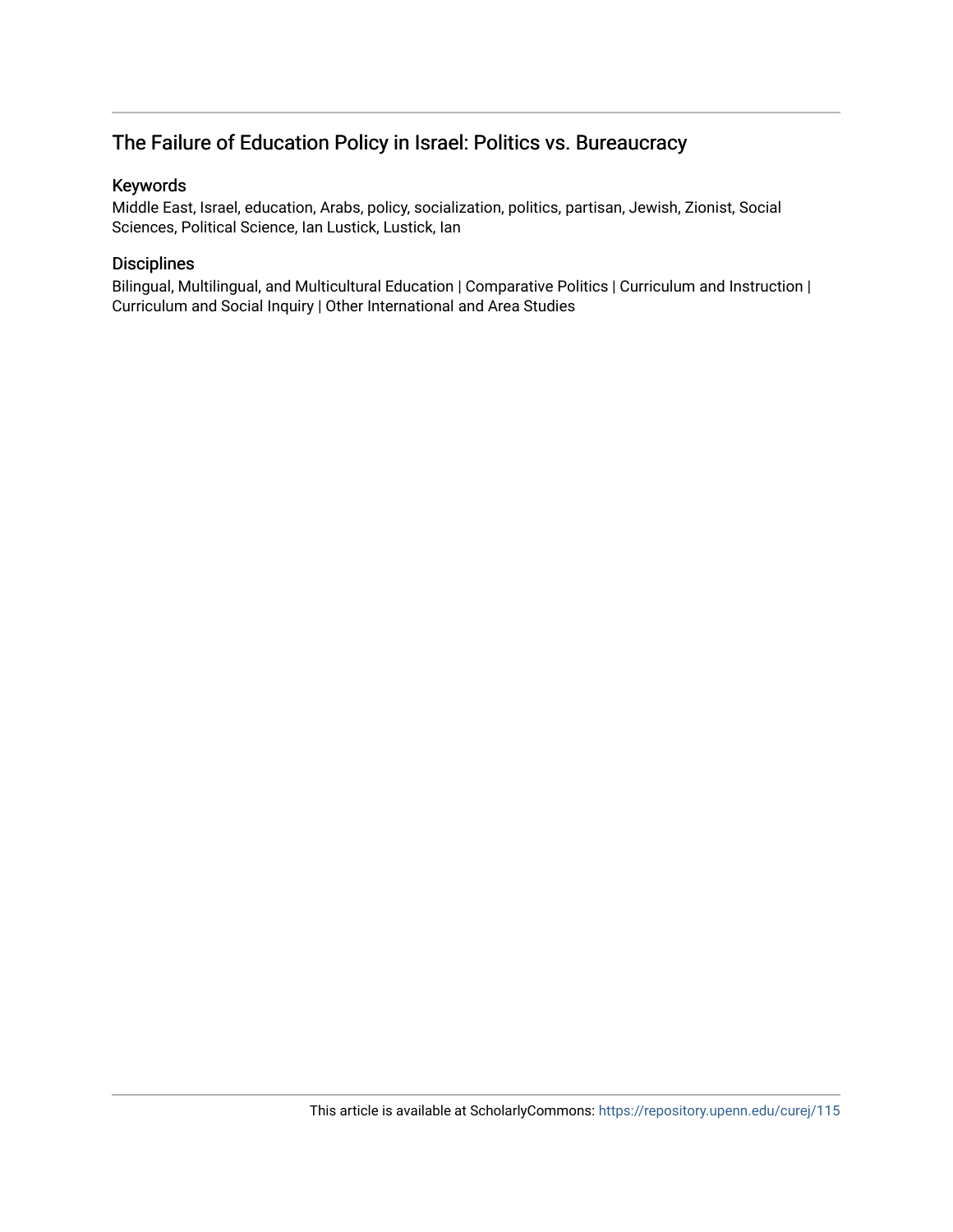# The Failure of Education Policy in Israel: Politics vs. Bureaucracy

## Alexandra Leavy

University of Pennsylvania Department of Political Science March 26, 2010

Thesis Advisor: Dr. Ian S. Lustick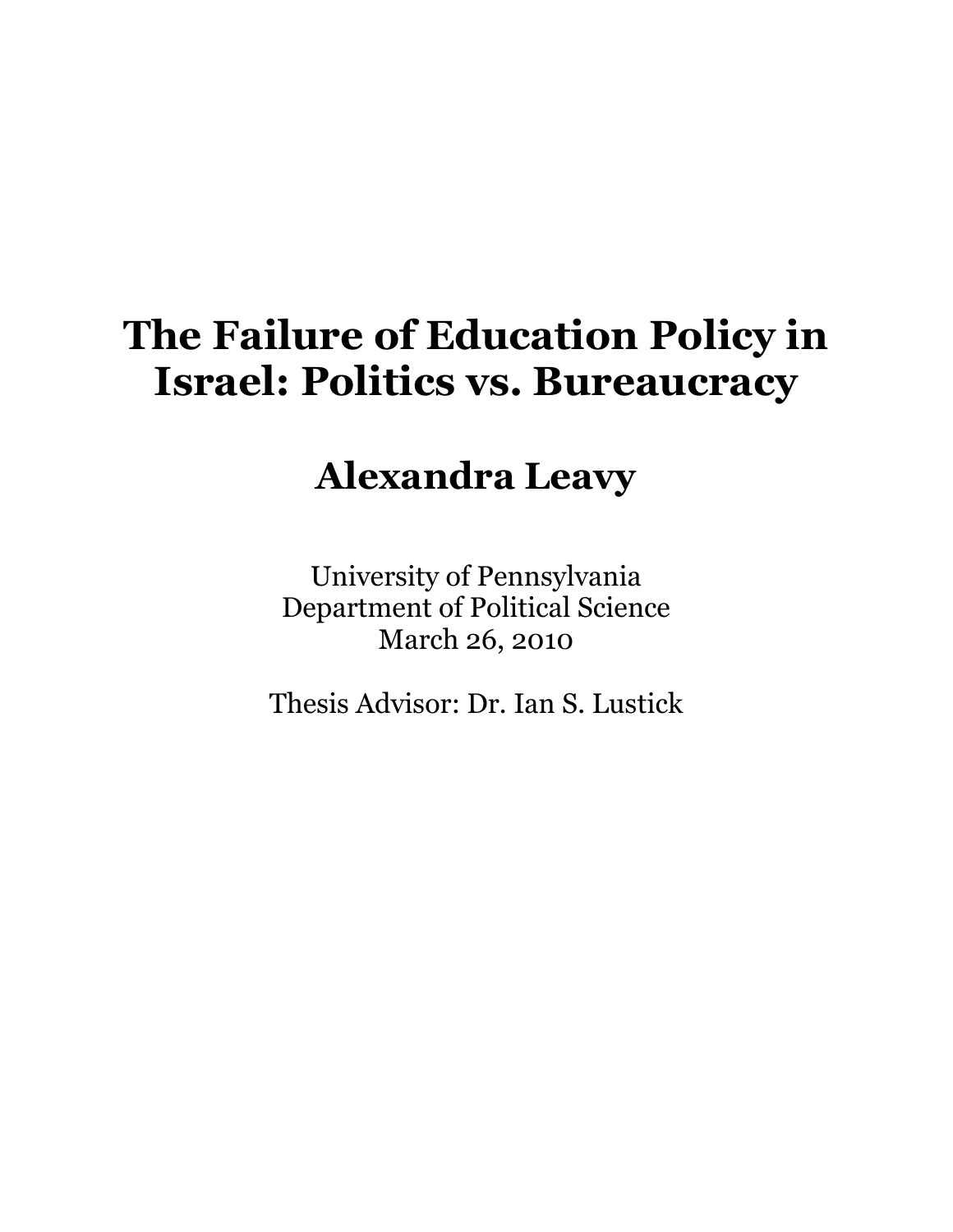### The Failure of Education Policy in Israel: Politics vs. Bureaucracy

### TABLE OF CONTENTS

| <b>Chapter Four:</b> Case Study - Education for Jewish-Arab |
|-------------------------------------------------------------|
| <b>Chapter Five:</b> Case Study - Public Committee on Arab  |
|                                                             |
|                                                             |
|                                                             |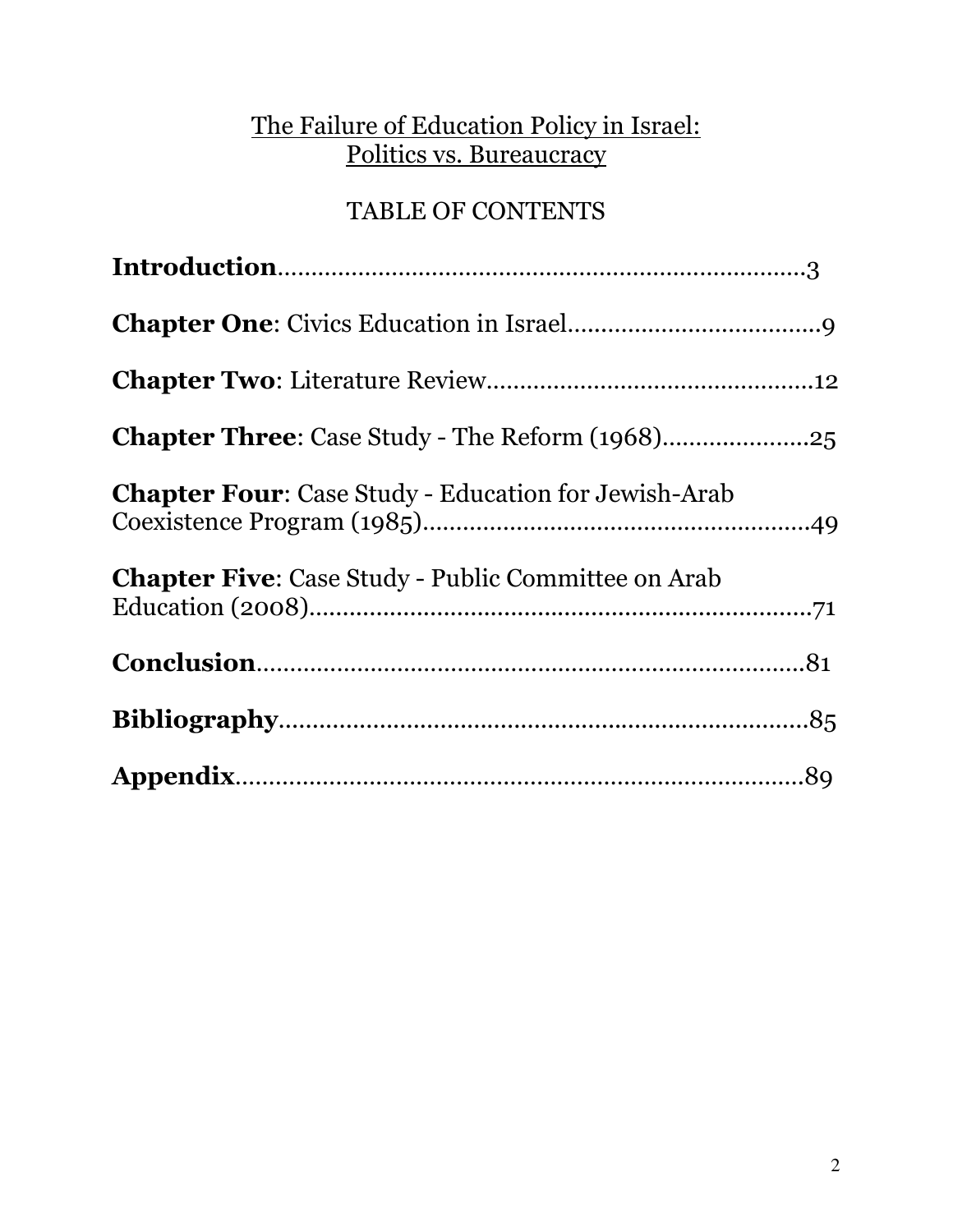### **Introduction**

The Arab-Israeli Conflict is one of the most difficult, interminable conflicts facing not only the Middle East region but the entire world. Those most directly involved include Israeli citizens, both Jewish and Arab, and the Palestinians residing in the West Bank and Gaza. Additional groups also claim a vested interest in the conflict for various geographic, political, and religious reasons. These include Israel's immediate neighbors, Jordan, Lebanon, and Egypt; the Greater Arab world; the state of Iran; and finally, Jews living in the Diaspora. Considering the scope of this conflict and the failure of recent peace initiatives, it is vital that the international community look toward a future in which both the Palestinians and Israelis can reach an accord. It should not only be sustainable and enforceable, but also should come from within. Peace is not a reality that can be imposed from the outside. National leaders and ordinary citizens alike should be ready and willing to both abide by political agreements *and* coexist with the "other". This latter challenge presents the most difficulty because it requires significant societal change. Previous attempts at peace have foundered not just because of failed political leadership, but also because of greater societal resistance to peace. Palestinians and Israelis must overcome longstanding prejudices and beliefs in order to usher in a peaceful coexistence, and I suggest that education reform is the best way to achieve such a change.

While this thesis provides thorough analysis of education reform in just one country, its conclusions have broader implications for others around the world. Since the beginning of the twentieth century and the end of the colonial era, nationalism and other ideologies such as Islamism have defined the essence of international politics. Nations in Africa, Eastern Europe, and the Middle East began to divest themselves of all colonial ties and embark on political struggles towards independence. While many nations have successfully gained status as

3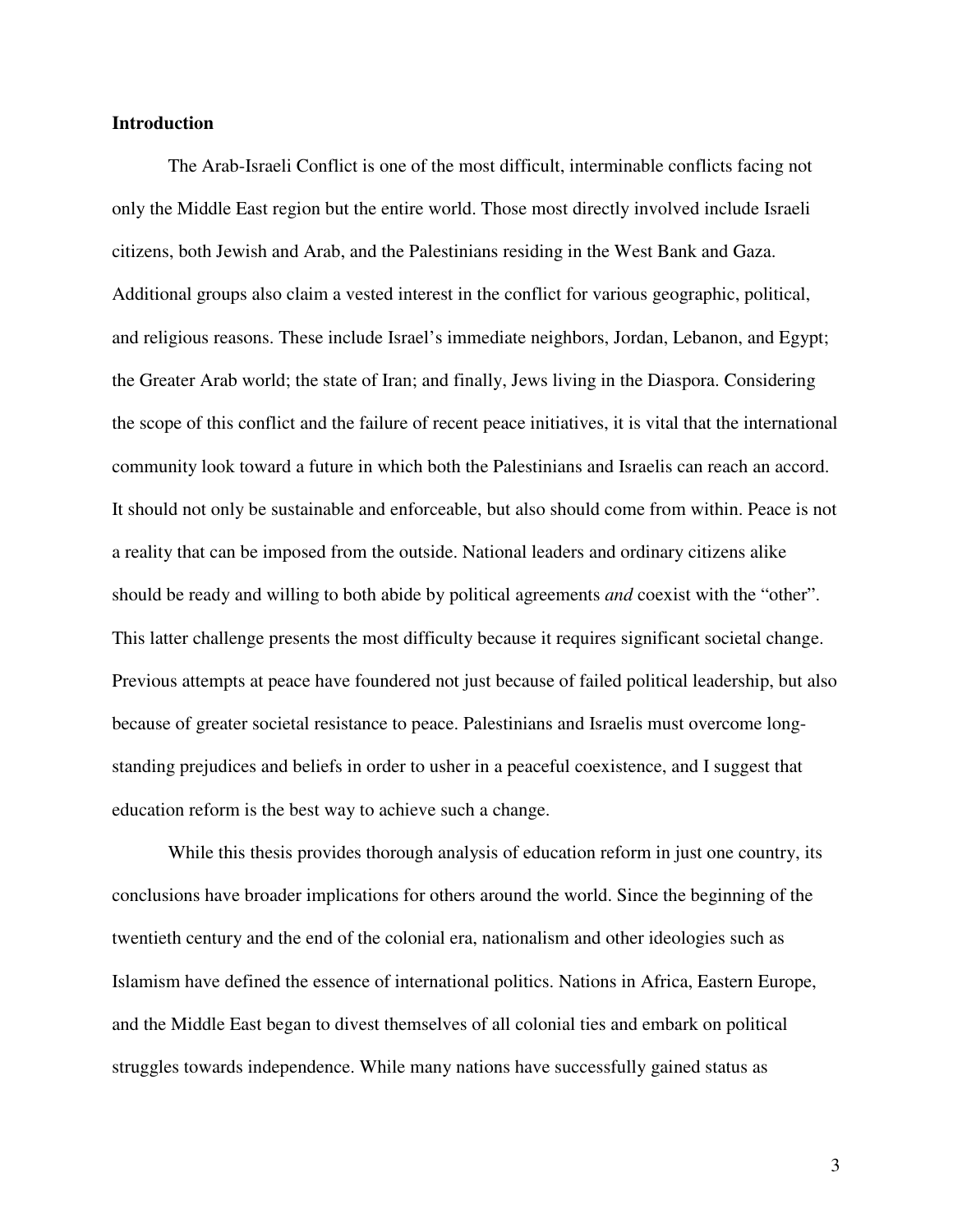sovereign states, others have not yet fulfilled this dream. In many areas around the world, especially the Middle East, nationalist aspirations still drive much of the on-going political conflict. Because education is considered one of the foundations of national identity, it provides an ideal platform for analysis of the connections between nationalism, ideology, and politics within a particular country or region. Both the content of educational material as well as the political actors and circumstances that produce educational policy shed light on a nation's conception of its own identity and how the nation perceives itself relative to others. A short overview of the Arab-Israel Conflict, followed by a review of Israeli education policy and domestic politics, will enable me to draw conclusions about the factors that affect the introduction of coexistence education in Israel and offer suggestions about the general relationship between education and internal national politics.

A thorough study of education policy necessitates a brief description of Israeli society and the position of the Arab sector within it. When Israel was declared an internationally recognized state in 1948, the Arabs of Palestine became citizens of country whose creation they opposed. Today, they constitute close to twenty percent of the Israeli population, and many still consider the state's formation illegitimate. Professor Sammy Smooha of the University of Haifa conducted a series of surveys in 1984 assessing Arab attitudes towards the State and found a number of correlated figures. Only 50% of respondents recognized the right of Israel to exist unconditionally, while 21% rejected the right altogether and 29% "expressed reservations". In addition, 64% of respondents stated that the Law of Return should be repealed.<sup>1</sup> Lastly, only 47% of respondents expressed the sentiment that Arabs can be equals in a Jewish state and can identify with Israel as a Jewish state. This clear divergence between state-based Zionism and

 $\overline{\phantom{a}}$ 

 $1$  The Law of Return, enacted through the Israeli legislative process, guarantees the right of all Jews and those of Jewish ancestry to migrate to the State of Israel and gain citizenship.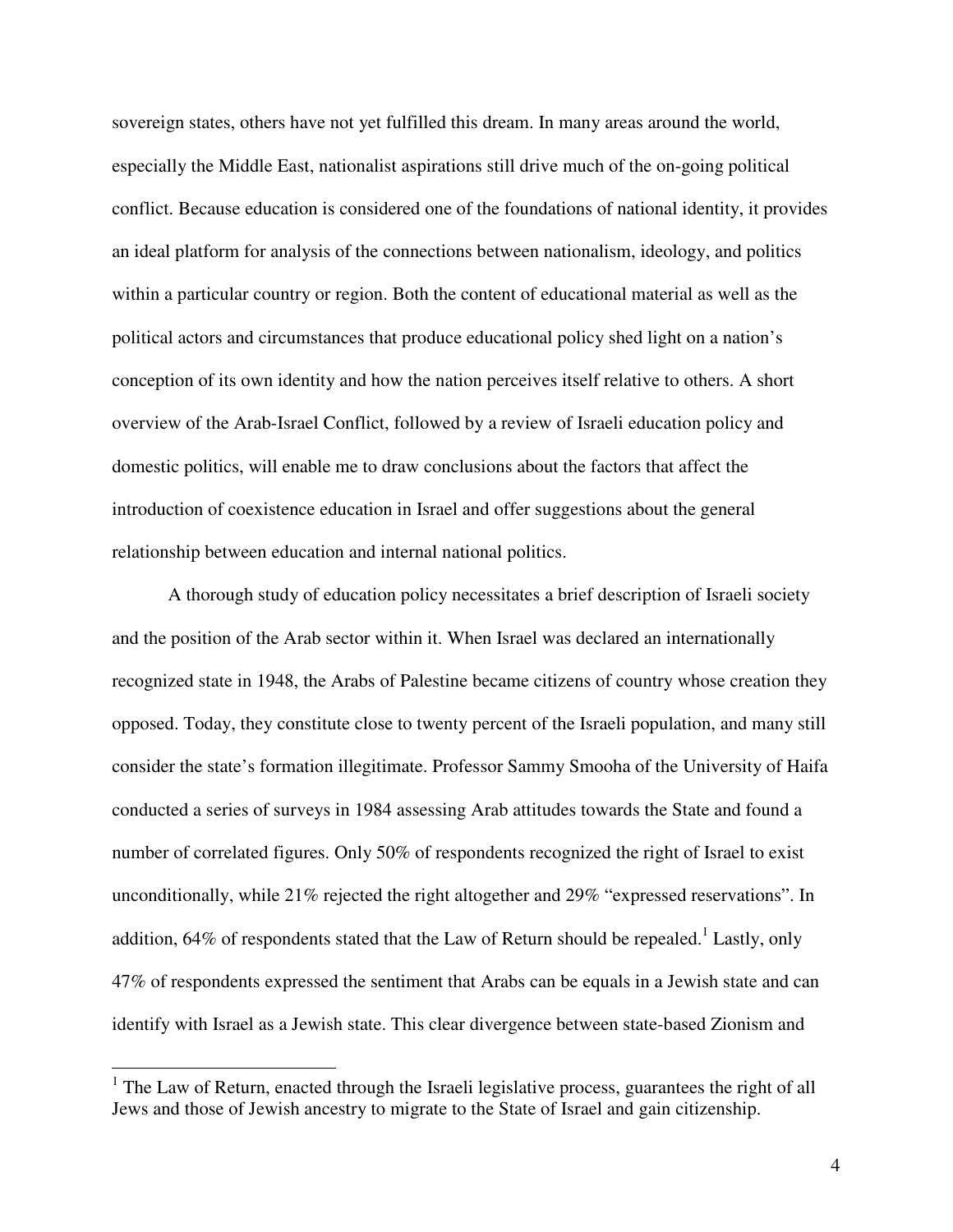Arabs' conception of the State of Israel provides the basis for Israel's model of cultural pluralism. The logic behind this model suggests that each population could theoretically maintain its own culture through the creation of cultural enclaves.<sup>2</sup> This framework is readily apparent in the structure of the Israeli school system, through which Arabs and Jews are educated in separate state-run schools. However, Israeli society often fails to recognize and support this espoused cultural plurality. On the most symbolic level, the national symbols of Israel represent Jewish themes. The state flag bears the Star of David and the national emblem the Menorah of the Temple. Even more, the national anthem, *Hatikvah*, recounts an historical struggle of the Jewish nation.<sup>3</sup> At the same time, Arab cultural autonomy is discouraged, and nowhere is this more evident than in Israel's schools and curricular materials.

Yet in spite of the Arab-Israeli Conflict, Israel continues to face a proverbial identity crisis. In his book *The Jewish State: A Century Later*, Alan Dowty draws attention to a perennial problem of nationalism – that all nation-states must balance their own universal principles with the reality of a multicultural population. A nation is defined as "a people connected by supposed ties of blood generally manifested by community language, religion, and customs, and by a sense of common interest and interrelation."<sup>4</sup> Since ethnic boundaries rarely coincide with national borders, Dowty suggests that the emergence of an ethnic minority is inevitable, and the outcome is a society characterized by fractures along national, ethnic, and religious lines.<sup>5</sup> The ethnic majority, in turn, often seeks to secure its national hegemony through the workings of government institutions, in particular the education system. Ami Pedhazur fittingly views the

<sup>&</sup>lt;sup>2</sup> Orit Ichilov, *Political Learning and Citizenship Education under Conflict: The political socialization of Israeli and Palestinian youngsters* (London: Routledge, 2004), 102. <sup>3</sup> Ibid, 101.

<sup>4</sup> Louis L. Synder, *Encyclopedia of Nationalism*, in Alan Dowty, *The Jewish State: A Century Later* (Berkeley: University of California Press, 1998), 209.

<sup>5</sup> Dowty, 209.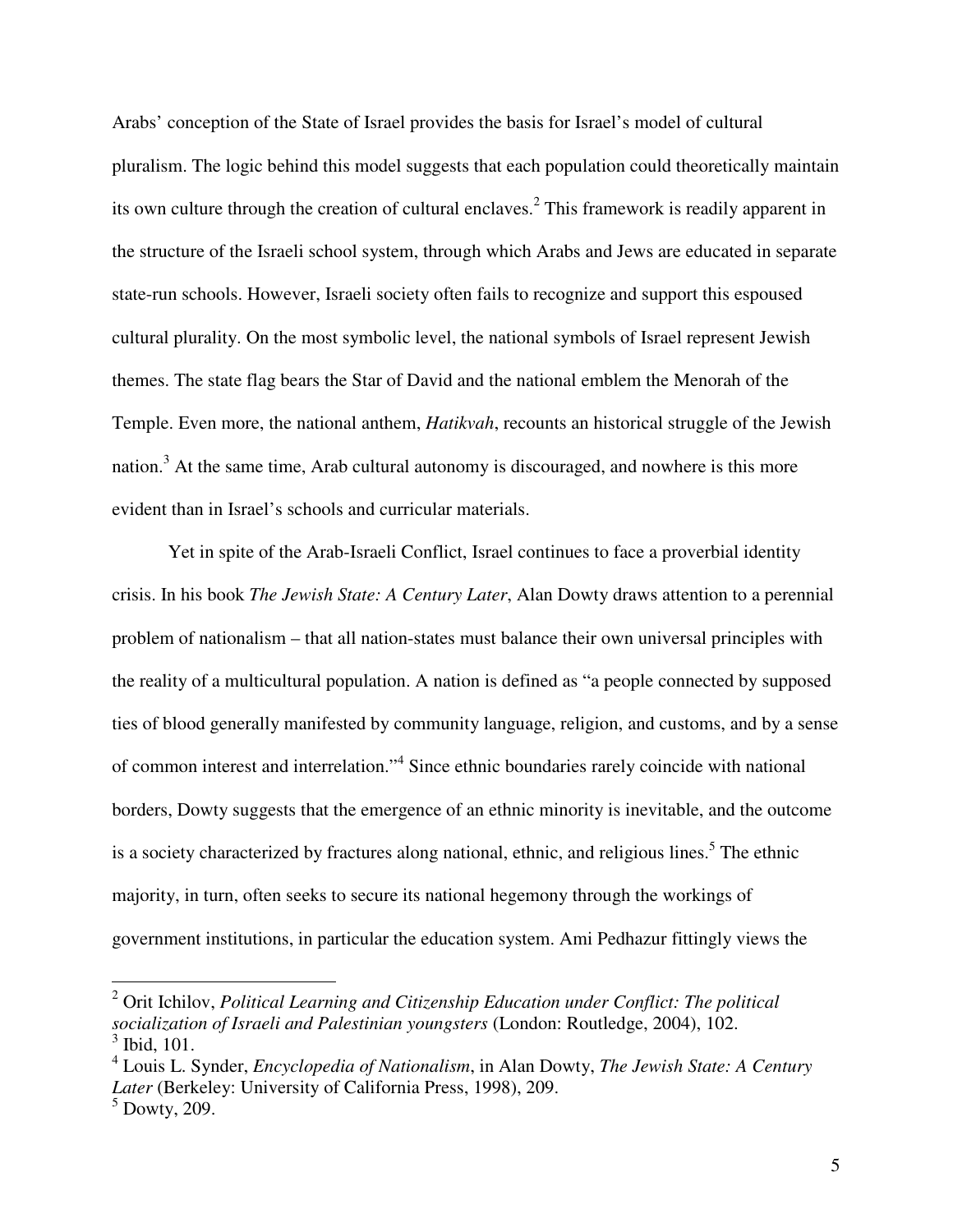state education system as a socialization agent that always remains loyal to the state, ensuring that its citizens are educated in the spirit of its ideological beliefs and guaranteeing the legitimacy of the governing party. Israel, he claims, is a "non-liberal democracy" and therefore "places the interests of one group of citizens over those of other groups, encroaches upon the social sphere and restricts civil liberties."<sup>6</sup> H.A. Alexander concurs with this viewpoint and asserts that schooling in Israel has always been tied to ideology, whether it speaks to the divide between religious and secular Zionism or the national conflict between Arabs and Jews. As a result, schools have become "institutions of indoctrination rather than education."<sup>7</sup> This precedent was set with the establishment of Israel and the need to create three distinct streams of education without a true outlet for autonomous Arab education.

The organizational framework and overall mission of the Israeli education system are laid out in Article 2 of the 1953 State Education Act. National education is based on:

the values of the Jewish culture and the achievements of science, on the love of the homeland and loyalty to the State and the Jewish people, on practice in agricultural work and handicraft, on *khalutzic* (pioneer) training, and on striving for a society built on freedom, equality, tolerance, mutual assistance, and love of mankind.<sup>8</sup>

These few lines alone allude to the conflict that arises between Jewish identity on one hand, and societal equality on the other. The Ministry of Education and Culture is highly centralized, run by one minister and two deputy ministers, and is responsible for a wide range of functions,

 6 Ami Pedahzur, *The Israeli response to Jewish extremism and violence* (Manchester: Manchester University Press, 2002), 106-107.

<sup>7</sup> H.A. Alexander, "Education in the Jewish State" in Ilan Gur-Ze'ev (ed.), *Conflicting Philosophies of Education in Israel/Palestine* (Dordrecht: Kluwer Academic Publishers, 2000), 129.

<sup>8</sup> Randolph Braham, *Israel: A Modern Education System* (Washington, D.C.: U.S. Government Printing Office, 1966), 35.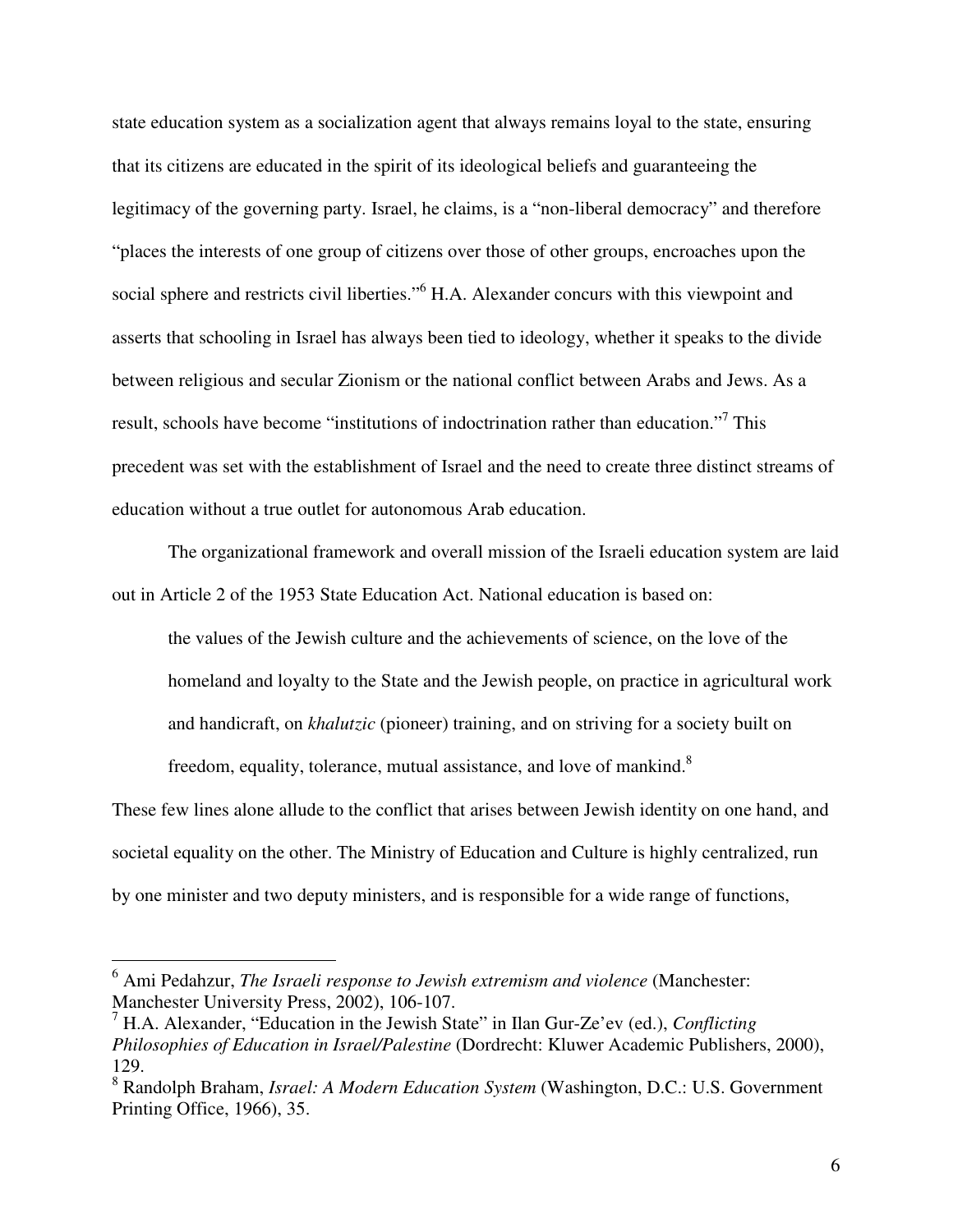including the allocation of funds to all state-run schools, planning of curricula and syllabi, and the implementation of all education laws and regulations.<sup>9</sup> Municipal and local governments also play a significant part in the administration of educational tasks and programming. What's important for this discussion, however, is the organizational structure of Israeli schools.

 The 1953 State Education Act established three primary segments within the school system, each catering to the political demands of various groups within the Jewish population. The first of these segments consists of the secular state schools, which most Jewish students in Israel attend. These schools provide a basic secular education under the supervision of the Minister of Education and have no affiliation with political parties or groups outside of the government. While the secular schools do provide instruction in the Bible, Talmud, Jewish history, and the Hebrew language, the emphasis is on the inculcation of a Jewish consciousness rather than the formation of a Jewish lifestyle.<sup>10</sup> The second segment consists of religious state schools, which provide an education similar to that in the secular schools, however, "its institutions are religious as to their way of life, curriculum, teachers, and inspectors." The Minister, in coordination with the Council for Religious State Education, oversees the curricula and school programs. The curriculum in religious state schools is standard, though with some notable exceptions. First, religious schools dedicate more time to biblical and Talmudic studies. In addition, they instruct students in matters relating to religious life such as observance of rituals, recitation of prayers, and adherence to Talmudic law.<sup>11</sup> The last of the three primary segments consists of the *Agudat* Schools, which are independent schools run by the ultra-Orthodox community. While these schools are not directly run by the Ministry of Education and

<sup>&</sup>lt;sup>9</sup> Ibid, 37-38.

 $10$  Braham, 62.

 $11$  Ibid, 44.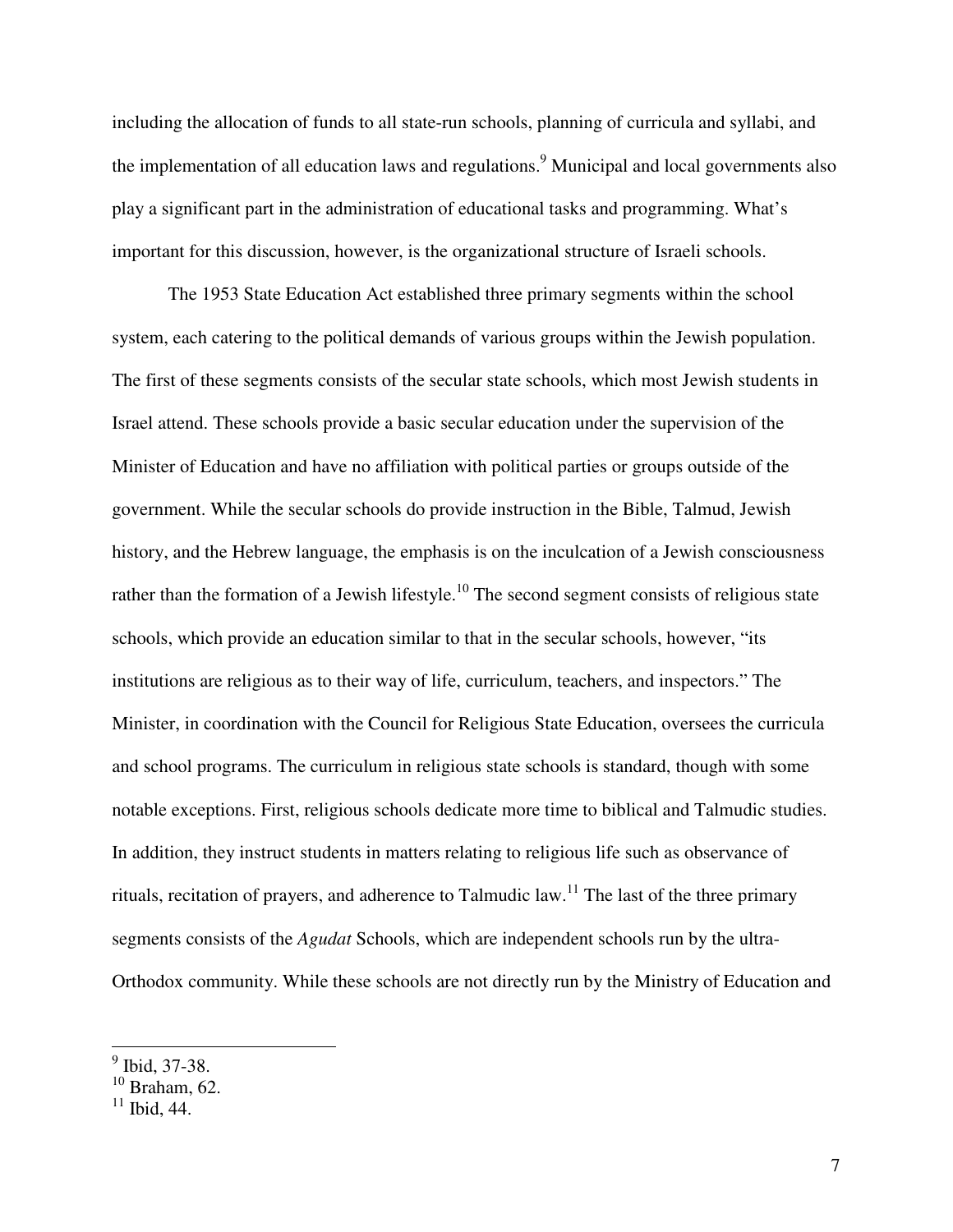Culture, they are eligible for state subsidies if they include Ministry-prescribed basic programming into their curricula.<sup>12</sup> Israel's tripartite educational system demonstrates the willingness of the state to accommodate religious and cultural heterogeneity within the Jewish community but at the same time neglect the autonomy of the Arab population entirely. The National Religious Party and the ultra-Orthodox community both demanded a stake in the education of their children and successfully obtained the institutional apparatus needed to secure this objective.

 Thus, the Arab population faced the consequence of being an ethnic minority in a Jewish state. In 1949, the Israeli government passed two resolutions that would lay the foundation for the education of Arabs in the new Jewish state. The first mandated compulsory and free education for all Israeli children, both Jewish and Arab, and declared that Arabs would receive the exact same education as the Jews, regardless of the preexisting Arab educational institutions from the Mandate Period. The second, though somewhat controversial at the time, declared that Arabs would be taught in their own language in official state schools. As such, Arab students would be taught the same material as Jewish students attending secular state schools, but instruction would be in Arabic rather than Hebrew. It's important to note that the creation of the Israeli school system forced dramatic changes upon Arab education. To begin, the teachers were required to introduce a number of subjects previously not taught in Arab schools such as physical education, science, art, and music. In addition, the separation of boys and girls in the classroom was eliminated in many areas.<sup>13</sup> To make matters worse, though Arab education would be

 $12$  Ibid, 27.

<sup>&</sup>lt;sup>13</sup> Dr. Zvi Zamaret, "Fifty Years of Education in the State of Israel" (Ministry of Foreign Affairs, July 14, 1998,

http://www.mfa.gov.il/MFA/History/Modern%20History/Israel%20at%2050/Fifty%20Years%2 0of%20Education%20in%20the%20State%20of%20Israel)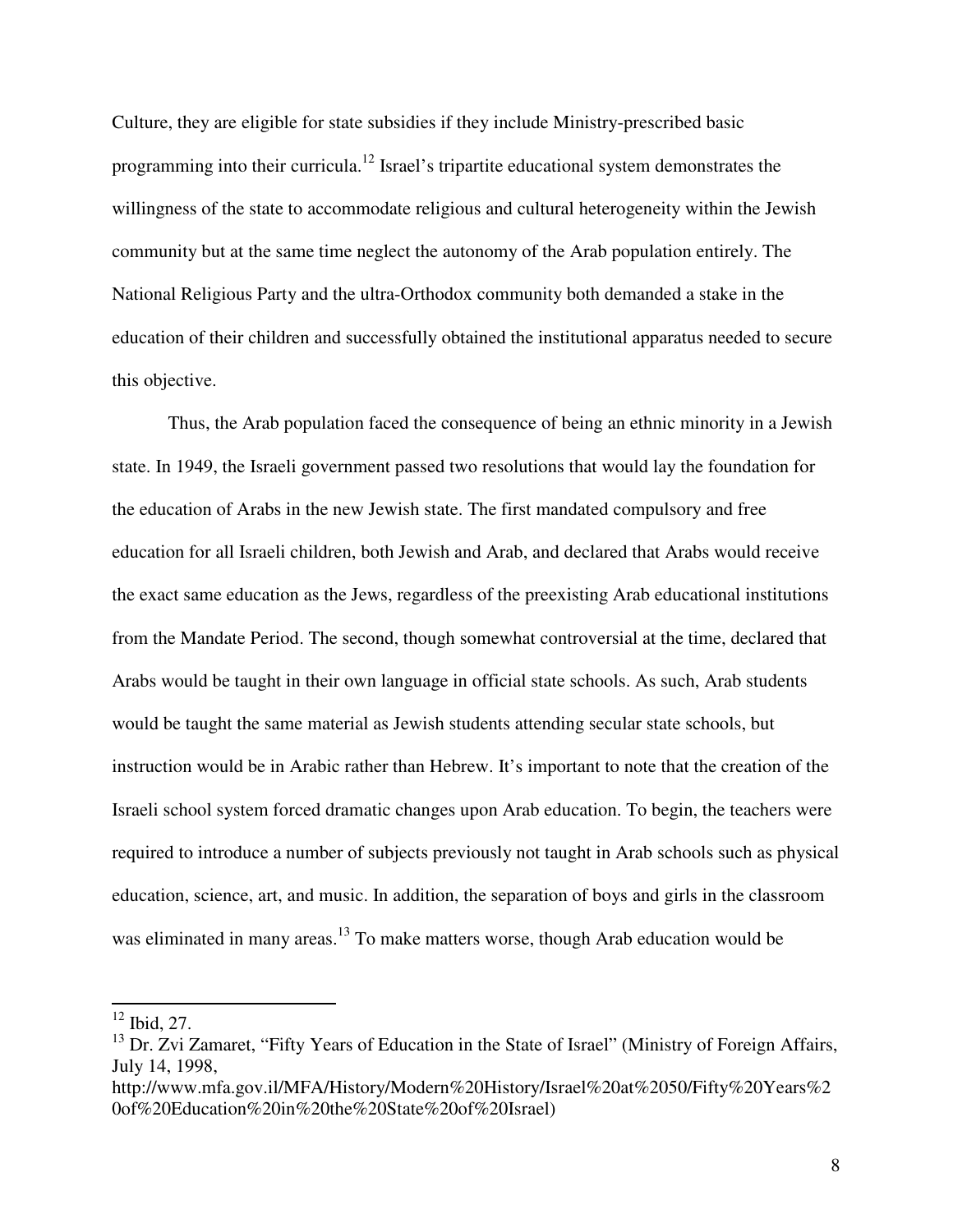objectively equivalent to that of the Jewish population, the nuanced nature of the material made it qualitatively different. Professor Rachel Hertz Lazarowitz, et al. of the University of Haifa highlights many of its inequities. Arabs are given thorough studies of Judaism and Israeli and Jewish history, while studies of Palestinian history and culture rarely exist in Arab schools. Additionally, the study of Hebrew language and literature is required in Arab schools, while the study of Arabic is an option available only in some Jewish schools.<sup>14</sup> These implicit but poignant distinctions substantiate H.A. Alexander's view that Israeli schools are institutions of indoctrination rather than education. The inculcation of Zionist Jewish values in even the Arab population was significantly more important than the preservation of ostensive cultural pluralism. Some provisions were made in the curriculum to accommodate the needs of the Arab community, incorporating the topics of Arab history and literature, the geography of the Arab world, as well as religion.<sup>15</sup> However, there was no attempt to include the Arab community in Israel's conception of itself as a nation, maintaining that Israel could simultaneously claim itself to be both a democratic and a Jewish country.

### **I. Civics Education in Israel**

This paper has thus far only touched upon the function of schools as an outlet for the inculcation of national ideologies, but further examination of civics education in Israel will yield a deep understanding of the Arabs' position in the Israeli social setting. Orit Ichilov, et al. defines citizenship education as "institutionalized forms of political knowledge acquisition that take place within formal educational frameworks (such as schools and universities) and informal frameworks (such as youth movements)." In Western democracies, the objective of civics

<sup>&</sup>lt;sup>14</sup> Muhammed Amaraa, Faisal Azaiza, Rachel Hertz-Lazarowitz, and Aura Mor-Sommerfeld, "A new bilingual education in the conflict-ridden Israeli reality: language practices," *Language and Education* 23(1) (January 2009): 18.

 $15$  Braham, 91.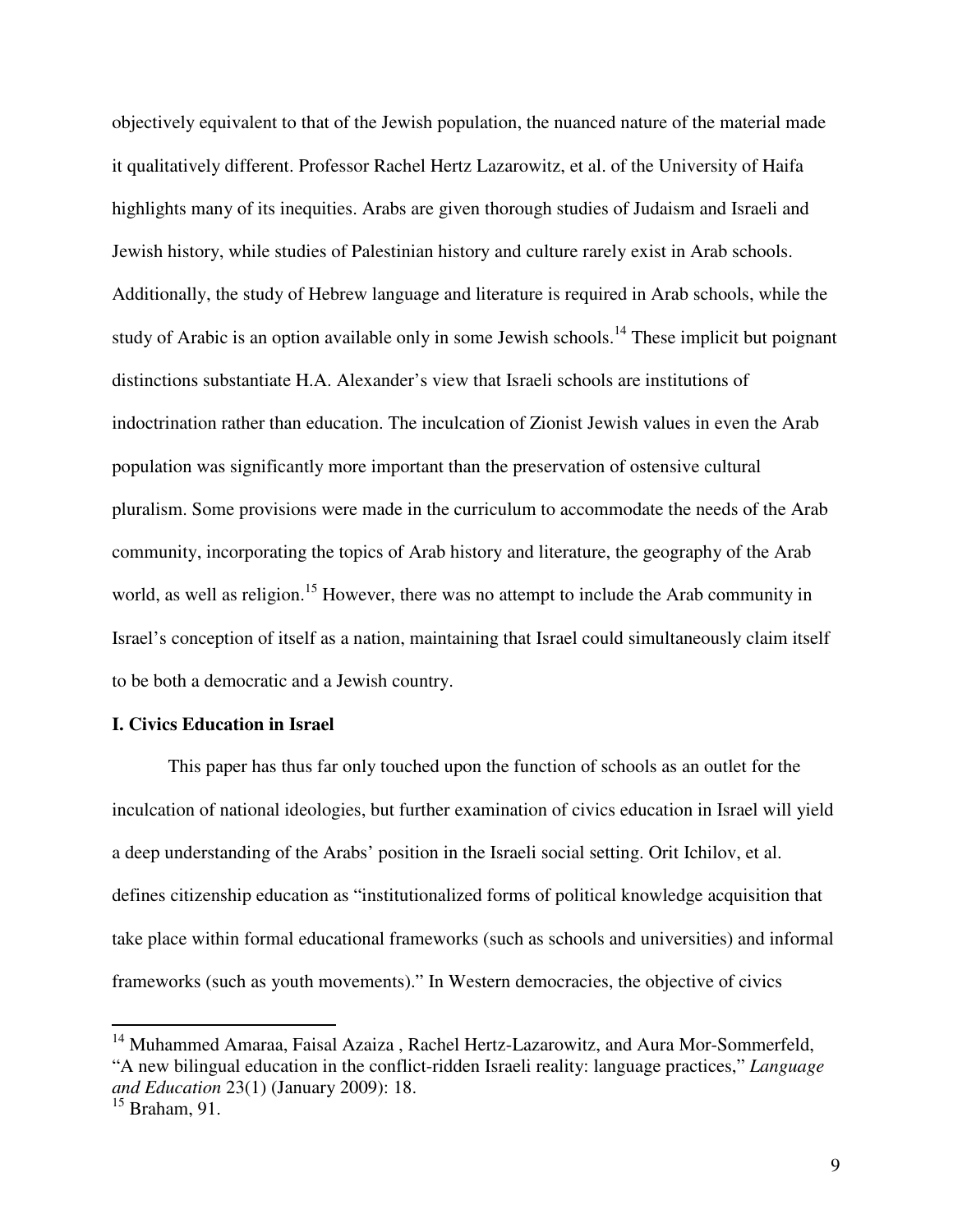education is two-fold: to instill particularistic values such as patriotism and national pride, and to impart more universal, democratic values such as equality and tolerance.<sup>16</sup> Schools are expected to implement special programs designed to develop democratic citizenship and cultivate virtues that allow for disagreement and deliberation in a democracy.<sup>17</sup> But in Israel, nationalism unquestionably took precedence over universalism. There was a pressing need to strengthen the new state and overcome internal political and religious division, particularly while facing rival Arab countries on all of its borders. Accordingly, state education was completely de-politicized with a clear directive that political rivalries and controversies should be left out of schools.<sup>18</sup> Civics education focused exclusively on the procedural and structural aspects of the government, failing to address more controversial issues of civic importance. Questions relating to the definition of Israeli citizenship or the role of religion in Israeli society remained absent from the curricula. Even the Arab-Israeli Conflict was noticeably missing from curricular agenda; it was an optional school subject generally taught from the Zionist perspective. Overall, civics education was marginalized with respect to other subjects that highlighted the Jewish elements of Israeli nationalism, and this is evidenced by a number of structural and procedural realities. First, teachers received training in civics hand-in-hand with Jewish history; citizenship itself was not considered a discipline that required separate training. Also, the number of hours dedicated to teaching civics was strikingly low. The subject was not taught at all in elementary schools (grades 1-6). A middle school (grades 7-9) civics curriculum existed, but few schools taught it because the Ministry of Education did not enforce it. The first true civics course was not taught until the  $11<sup>th</sup>$  or  $12<sup>th</sup>$  grade, when teachers were preparing students for matriculation exams. But

-

<sup>&</sup>lt;sup>16</sup> Orit Ichilov, Gavriel Salomon, and Dan Inbar, "Citizenship Education in Israel - A Jewish-Democratic State," *Israel Affairs* 11(2) (April 2005): 304.

 $17$  Ichilov, 110-111.

 $18$  Ibid, 308.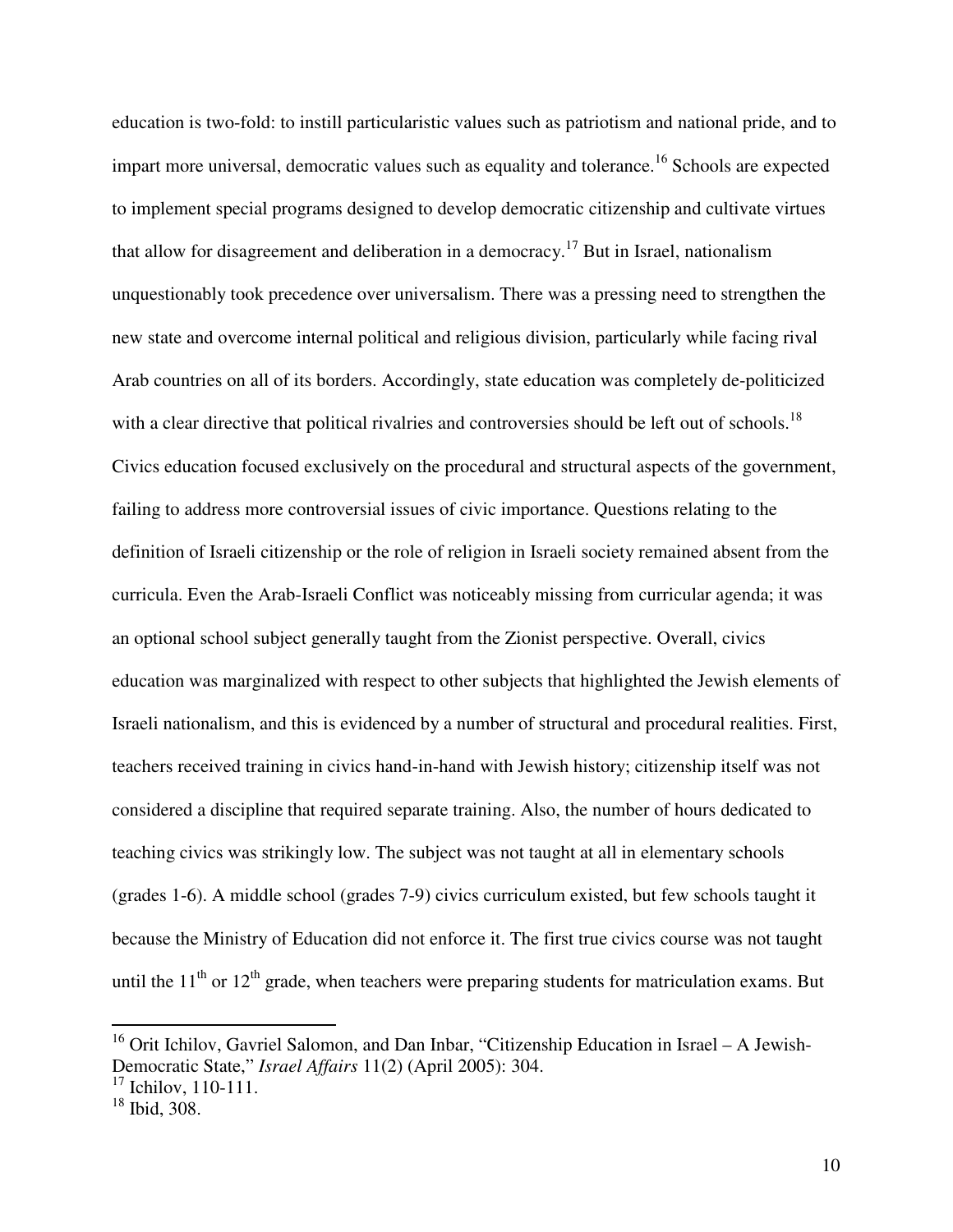even in the matriculation exams, civic studies constituted one course unit, while Bible studies, Hebrew, composition, and literature all constituted two units. As a result, the students learned each of the latter subjects for double the amount of time they learn civics.

 But the question of whether or not curricular reform would affect students' political orientations determines the overall relevance of this discussion. Evidence shows that the existing civics curriculum has, in fact, detracted from societal cohesion across the Jewish and Arab sectors. A study cited by Ami Pedahzur was conducted in March 2001, assessing 729 Israeli students from northern Israel. Approximately half of the students were in  $12<sup>th</sup>$  grade and had been exposed to a reformed civics curriculum, whereas the other half were in  $11<sup>th</sup>$  grade and had not been exposed. The study tested whether or not the new curriculum would yield a greater inclination towards democratic principles and lower levels of political cynicism. Dependent variables included: democratic orientation, ethnocentric attitudes towards Arabs, political cynicism, political efficacy, and political knowledge, but this discussion will focus primarily on the first two. The results of the study were rather shocking in that exposure to the reformed civics curriculum had a negligible effect on many of the variables tested. Students in both groups supported statements that were democratically oriented, and most students expressed the belief that that the government has an obligation to protect minorities. On a more pessimistic note, both groups exhibited a tendency towards xenophobia, more than half opposing the protection of Arab minority rights and expressing hostility towards Arabs. On only one variable was there significant difference between the control and experimental groups: knowledge of the political system.<sup>19</sup> While these results are somewhat discouraging, they reveal the strengths and weaknesses that remain in Israeli civics education. It's clear that Israel has been successful in

<sup>19</sup> Pedahzur, *The Israeli Response,* 109-114.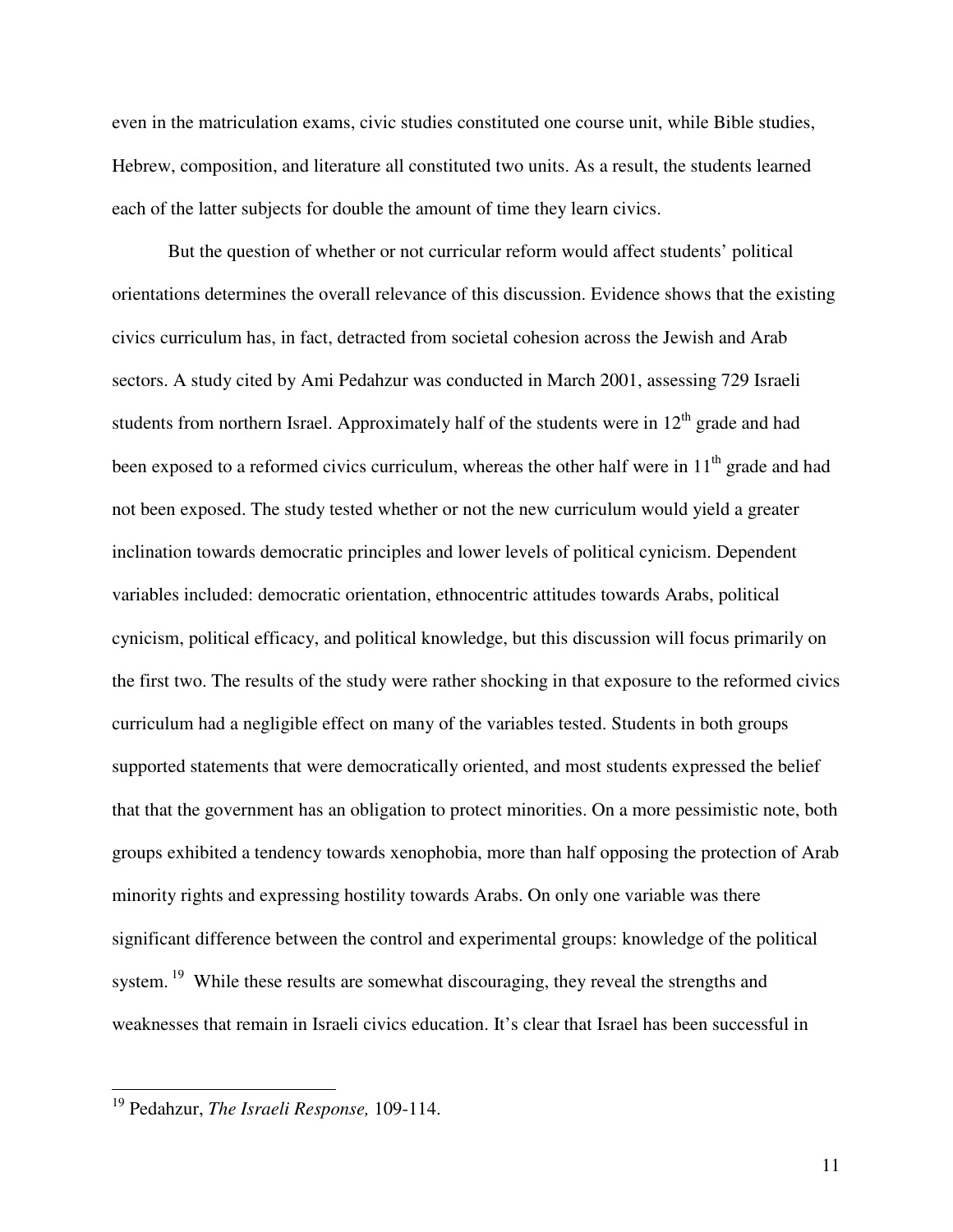teaching the issues deemed important to national Jewish cohesion – knowledge of governmental structure and procedure as well as the basic values of democracy and citizens' rights. On the other hand, students across the board still harbor animosity towards their Arab counterparts and do not believe Arabs should have an equal role in Israeli society, despite their supposed belief that the government has the obligation to protect minority rights. The Israeli government has willingly abandoned matters of societal relevance, particularly those pertaining to the Arab population, and it is the objective of this paper to determine the factors, political and otherwise, that have prevented the implementation of a truly democratic education – one that would bring about a comprehensive change in Israeli attitudes toward Arabs.

#### **II. Literature Review**

A general consensus regarding the content of civics curricula persisted from the establishment of the national school system in 1953 through the beginning of the 1980's. The Mapai, which later evolved into the Labor party, dominated the first two decades of governmental rule in Israel and was able to maintain a governing coalition with the broad understanding that national unity trumped partisanship in the early state period. In Israel, this phenomenon was known as *mamlachtiut*, and it defined the beginning of the statehood as an era of political consensus and lack of party division in policymaking. However, this ideological consensus eroded in the 1970s, and many authors argue that this era marked the beginning of polarized politics in Israel. Their analyses, combined with theoretical views about the political nature of bureaucracy and the education system in Israel, suggest that proposals to reform the Israeli civics curriculum have failed due the salience of party politics in the government. This viewpoint is espoused not just by academics, but by mainstream journalists, politicians, and educators as well.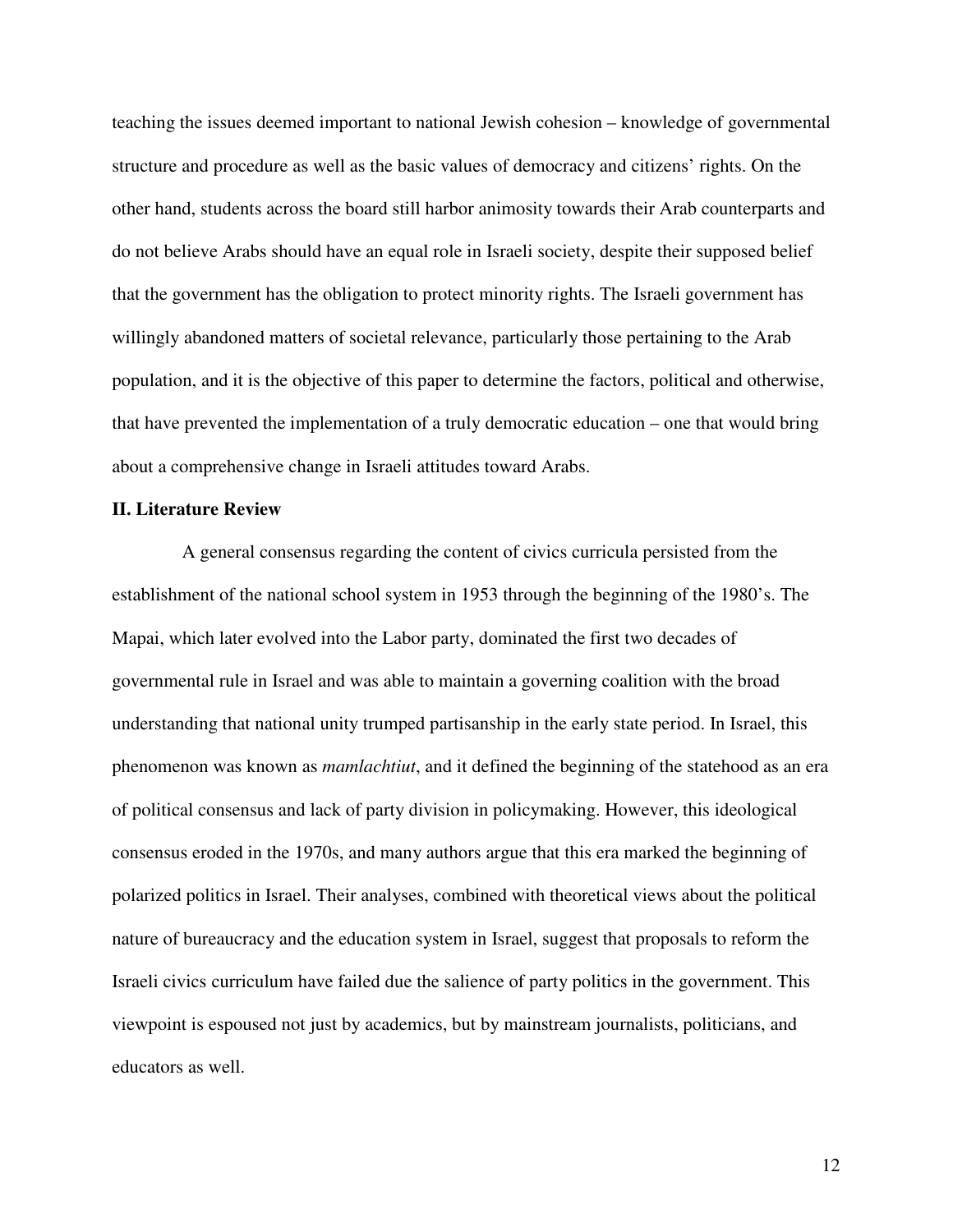For the first decade of statehood, the Labor Zionists took at least half of the 120 Knesset seats throughout seven election cycles. Center-right parties took slightly less than one third, while religious parties took between twelve and fifteen percent of the vote. Alan Dowty attributes Labor party dominance to a number of factors that are characteristic of new statehood. First, in new states, there is widespread concern for national survival, and thus voters tend to stick to existing leadership. The Labor party was associated with the founding of the State, and nationalist sentiments had not yet faded. Second, mass immigration brought many newcomers to the state of Israel, and they were dependent on the government for basic necessities such as jobs, education, and healthcare.<sup>20</sup> Bernard Reich and Gershon Kieval agree with this line of reasoning, pointing out that the Labor party was able to translate this dependence into political support. They also note that there was unanimity across the political spectrum regarding both domestic and foreign issues. Domestically, Israelis were primarily concerned with the absorption of immigrants and economic growth and development. In terms of foreign policy, Israelis were universally concerned with state survival in the face of antagonistic Arab neighbors.<sup>21</sup>

However, a number of political developments ushered in broad changes in ideology. On May 18, 1977 Israelis witnessed what is now known as *hamahapach*, or "the revolution." For the first time voters ended the Labor party's dominance of Israeli politics and voted in the Likud, a right-wing party led by Prime Minister Menachem Begin. This signaled not only a realignment of the Likud party itself, which shifted closer toward the political center, but also a general shift of Israeli politics towards the Right. Since then, power has fluctuated between the center-Right and center-Left, essentially splitting the body politic. This trend is evident in voting patterns

 $20$  Dowty, 69-70.

 $^{21}$  Bernard Reich and Gershon Kieval. "Introduction: The Changing Center in Israeli Politics," in *Israel Politics in the 1990s: Key Domestic and Foreign Policy Factors*, eds. Bernard Reich and Gershon Kieval (New York: Greenwood Press, 1991), 9.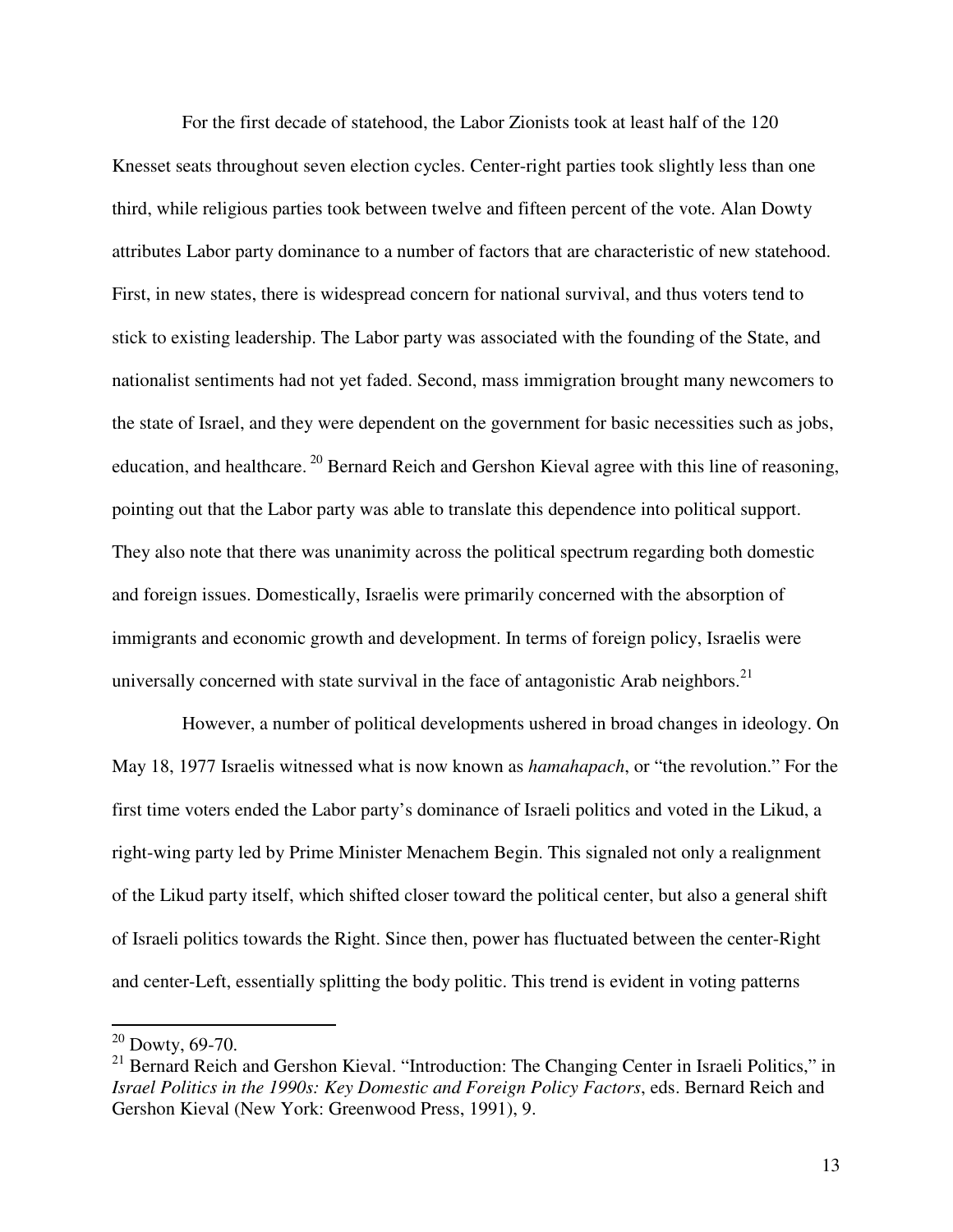from subsequent elections. In 1981, Labor received 47 seats in the Knesset, while Likud received 48. In 1984, the parties were also closely divided, with Labor receiving 44 seats and Likud receiving 41. And in 1988, Labor received 39 seats, while Likud received 40. $^{22}$ 

Dowty shares with Reich and Kieval a general consensus on the various reasons for the ascendance of the Likud and other right-wing parties. To begin, the 1967 Six Day War revived the right-wing nationalist agenda. Israel acquired territories associated with the historic land of Israel, bringing to the forefront issues of attachment to the land and the fundamental definition of Zionism. Menachem Begin and the Likud advocated for the retention of territories and the creation of settlements there. This policy stood in sharp contrast to that of the Labor party, which supported the exchange of territory for peace with the Palestinians and rejected any position that would preclude peace. Labor's policy was perceived as rather ambiguous and drove many Israelis to support its opposition. At the same time, Israelis perceived that the Arab countries presented no moderate voice and continued their calls for war. Such extremism made the Labor position less attractive to voters. The 1973 Yom Kippur also brought a dramatic shift in Israeli public opinion. The unanticipated Syrian and Egyptian attacks, combined with high casualty rates, shattered the public's confidence in the ability of the Labor party to lead the country and defend Israel's national security. According to Dowty, "Labor's leadership came to represent complacency, deterioration, and lack of clear direction." On the eve of the 1973 war, polls indicated that 60% of the Israeli population perceived Israel's situation to be positive. Following the war, however, this figure dropped to between 10 and 20% and remained there through the 1977 elections.<sup>23</sup> These political developments were also accompanied by demographic trends that were not promising for the Labor party. Israelis of European origin, or Ashkenazis,

 $22$  Ibid, 4-5.

 $23$  Dowty, 103-104; Reich and Kieval, 9-11.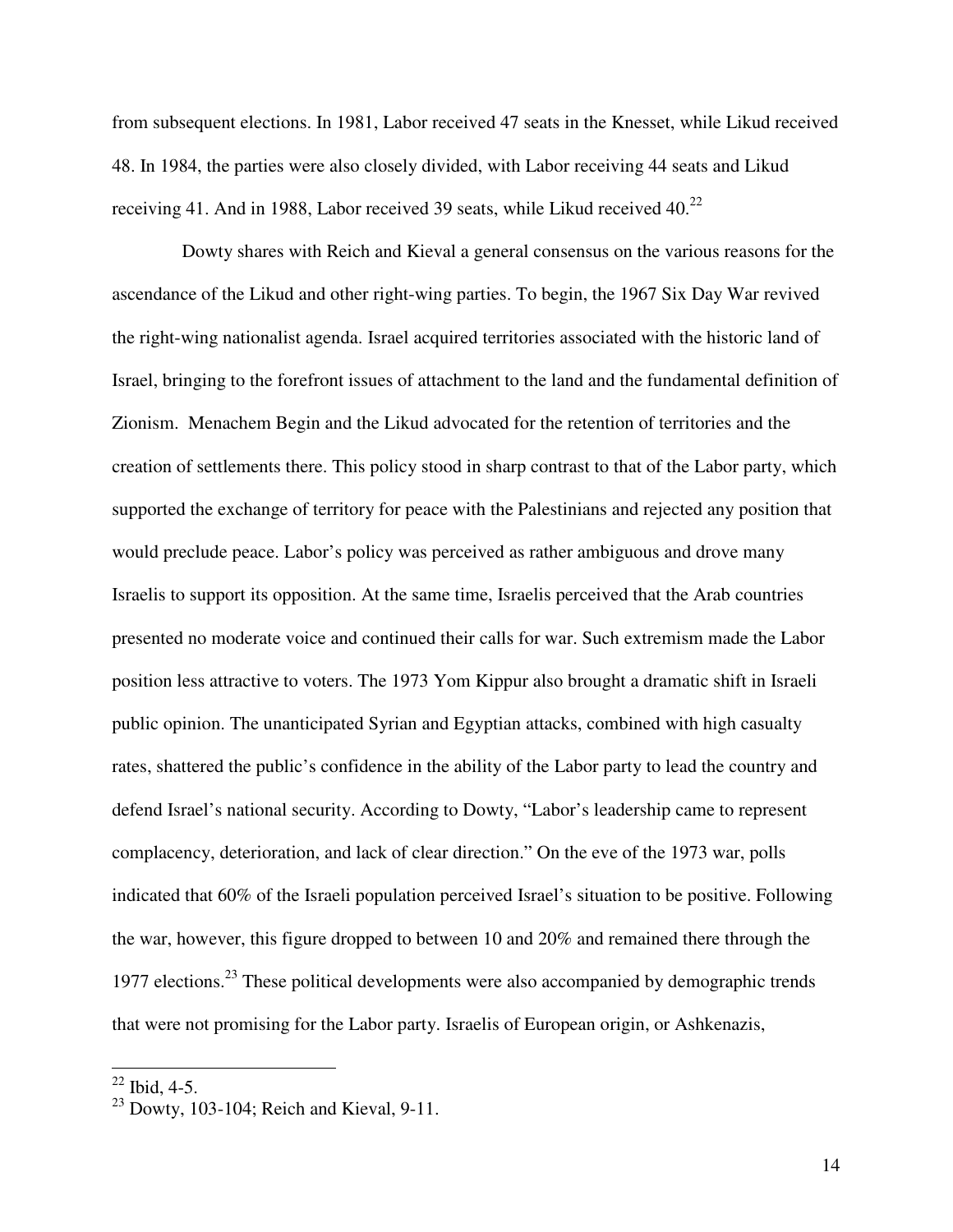overwhelmingly supported the Labor party in elections and comprised the majority of the Israeli population for the first two decades of statehood. However, in the 1970s, Israelis of Asian and African origin, or Mizrahis, became the majority and tended to vote for Likud with at least 60% support beginning in 1977. Their sudden defection was due to Labor's abandonment of its broad social agenda as well as the Mizrahi tendency to identify with Likud's traditional type of Judaism.<sup>24</sup>

Historians and other academics have thus demarcated 1977 as a transformational year in Israeli politics – one that would completely alter the political process. According to Uri Ram, a sociologist at Ben-Gurion University in Beersheva, Israel, there has been an ideological spilt in Israeli nationality between "Israelis" and "Jews." He remarks:

In political terms this refers to the decline of the old unifying Zionist nationalist identity, and to the emergence of two mutually antagonistic alternatives: a liberal, secular, post-Zionist civic identity, on the one hand, and ethnic, religious, neo-Zionist nationalist identity, on the other.

This divide has significant implications for how each group defines Israeli democracy. Post-Zionists seek to maintain democracy by separating national identity from cultural and ethnic identities and believe that political loyalties are defined by geographic boundaries. Neo-Zionists, on the other hand relegate notions of democracy and promote the same Jewish ethno-nationalism that defined the earlier Zionist movement.<sup>25</sup> In practice, Post-Zionists are active in left-wing political parties and promote a more inclusive concept of Israeli identity. Conversely, Neo-Zionists are active in right-wing parties such as the Likud and the National Religious Party and

 $24$  Reich and Kieval, 14-15.

 $^{25}$  Uri Ram. "National, Ethnic, or Civic? Contesting Paradigms of Memory, Identity, and Culture in Israel," in *Conflicting Philosophies of Education in Israel/Palestine*, ed. Ilan Gur-Ze'ev (Dordrecht: Kluwer Academic Publishers, 2000), 44.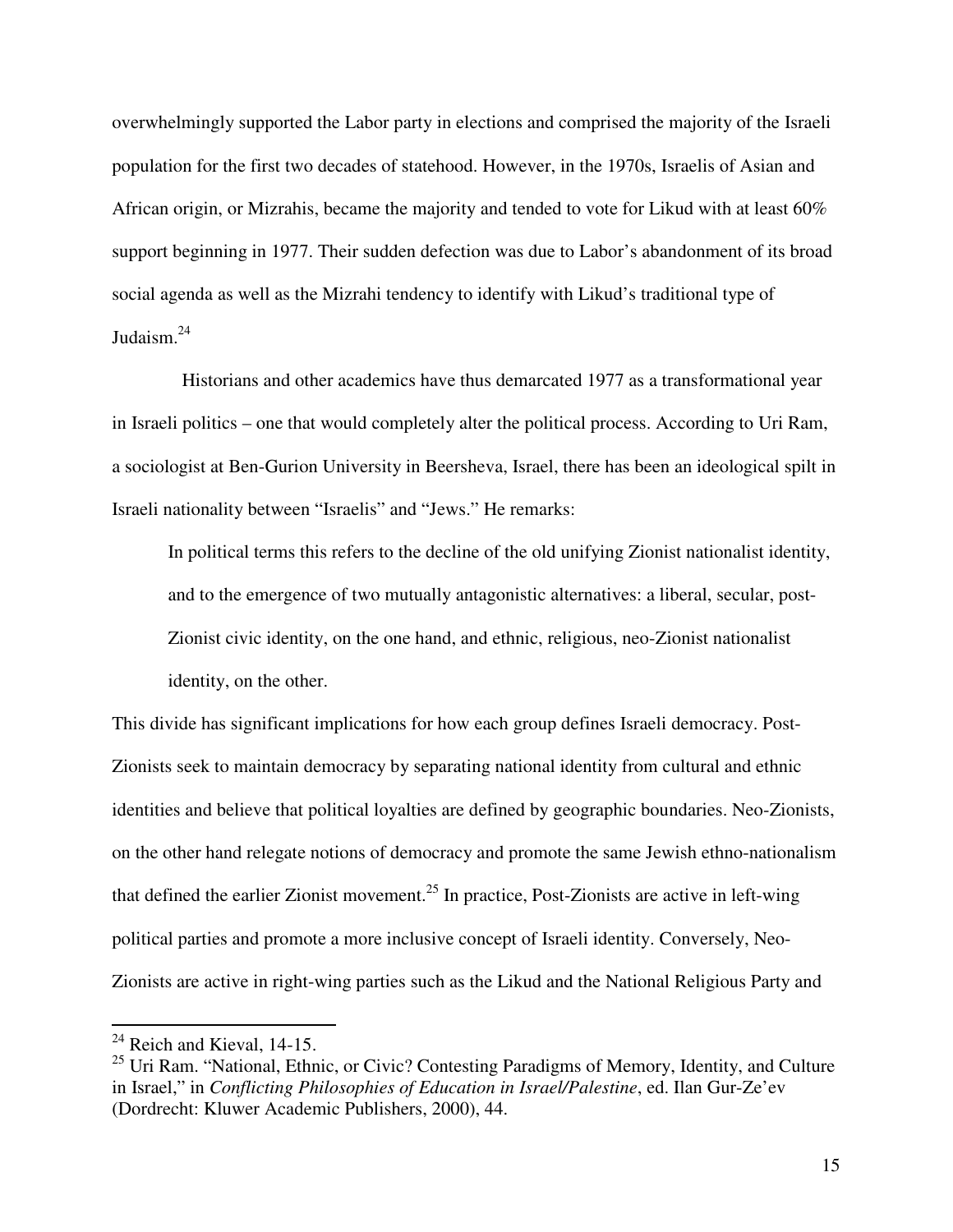offer their allegiance to the Jewish people rather than the Israeli state. Ram firmly believes that this split has both destroyed democratic ideals within Israel and contributed to Arab-Israeli antagonism. "Neo-Zionism is…an exclusionary, nationalist, and even racist, and anti-democratic political-cultural trend, striving to heighten the fence encasing Israeli identity. It is fed by, and in turn feeds, a high level of regional conflict and a low level of global integration."<sup>26</sup>

Abraham Yogev, an associate professor at the School of Education and Department of Sociology and Anthropology at Tel-Aviv University, writes about similar trends in what he refers to as the "postmodern era" in Israel. It is characterized by the absence of any single dominating ideology and the emergence of competing ideologies that all espouse their own subjective truths. This development has contributed to the "erosion of the central dominating ideology that strove to create a 'melting pot' in a country that was in the process of nationbuilding." As such, groups are now willing to challenge the establishment and question the role of the state in education. Even more, Yogev believes that the mass media and wide availability of information have intensified these debates and increased political polarization between various groups, particularly in the field of educational policymaking.<sup>27</sup>

Ram and Yogev do not stand alone in their belief that Israelis have become increasingly polarized over time. Asher Arian, who taught political science at Tel-Aviv University, the University of Haifa, and in the United States, asserts that outside events always have and continue to influence Israeli political attitudes. People tend to shift their positions further towards the directions in which they were already leaning. This was evident in a study that gauged the

 $^{26}$  Ram, 57-58.

<sup>&</sup>lt;sup>27</sup> Abraham Yogev. "Bringing Order to Chaos? Educational Policy in Israel in the Postmodern Era," *Israel Affairs* 7, no. 4 (2001): 210-213.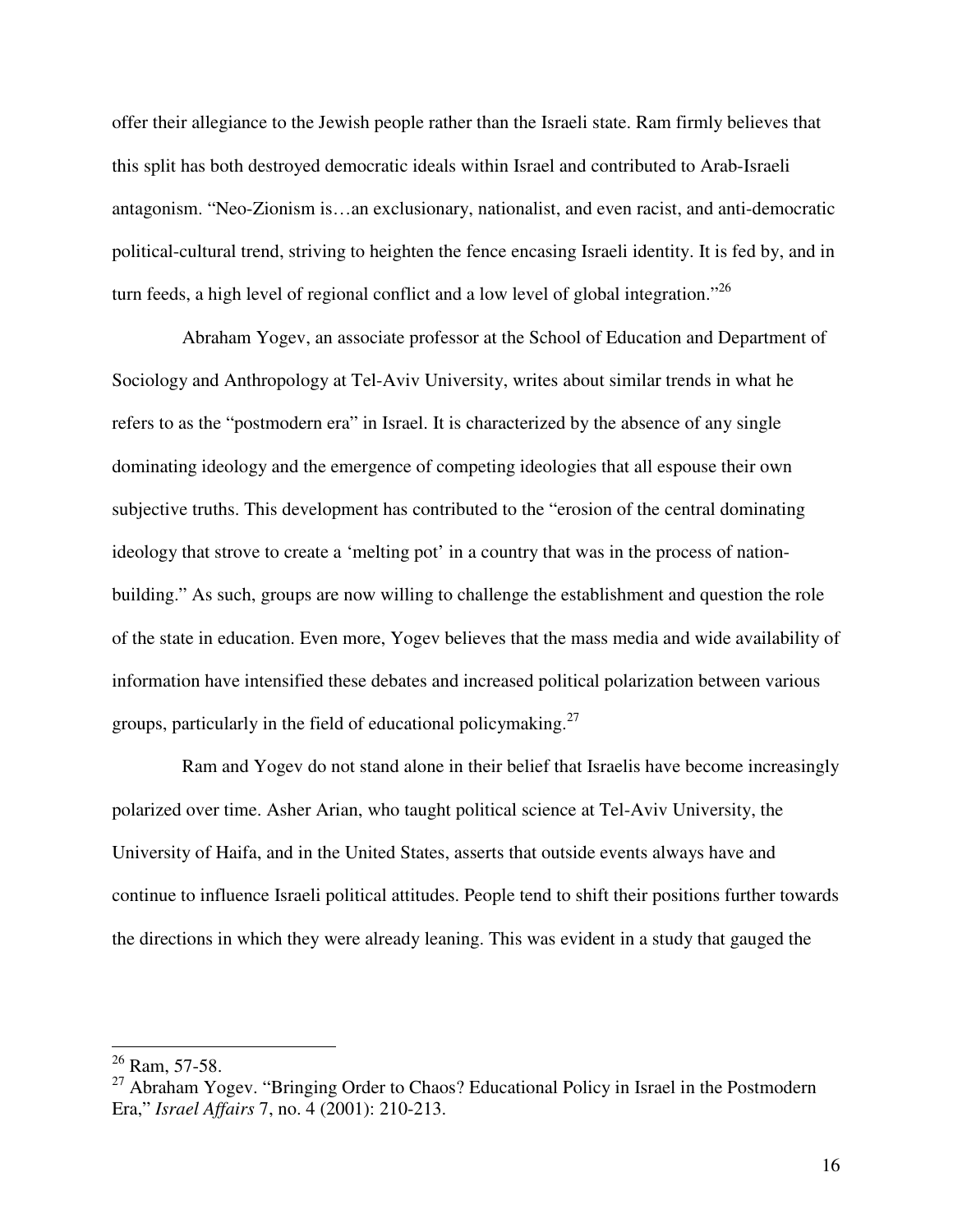effects of the First Intifada on Israeli political opinions.<sup>28</sup> 416 Israeli Jews were interviewed twice – once in December 1987 at the outbreak of the Intifada and once before the November 1988 election. The percentage of those that supported territories for peace increased from 34% to 41% at the same time that the percentage of those opposed to negotiations with the PLO also increased, from 37% to 46%. Support for the Labor party remained the same, while support for the Likud party jumped from 34% to 41%. The study also connected the responses to party affiliations. Those who claimed that the Intifada was more likely to harden their political views identified with the Right, while those who claimed the Intifada was more likely to soften their political views identified with the Left. In addition, those who reported that the Intifada influenced their vote choice indicated that the uprising only reaffirmed their established party affiliations.<sup>29</sup>

The increasing polarization of the Israeli populace has a direct effect on both the workings of government institutions and the politicians themselves. The founders of Israel established a parliamentary form of government that favors majoritarian politics. Parties do not single-handedly achieve a majority in elections but establish a "workable majority coalition" in order to carry out their legislative agenda. Thus, once a majority coalition of a particular ideological persuasion is elected to the Knesset, a shift in decision-making occurs, and the Knesset has relatively little ability to effect policy once an election has taken place. This is a consequence of the fact that the act of policymaking itself falls in the hands of cabinet ministers,

<sup>&</sup>lt;sup>28</sup> The First Intifada was a Palestinian uprising against Israeli occupation of the West Bank and Gaza lasting from 1987 to 1993. The aims of the uprising were twofold: to end the occupation and to see through Palestinian self-determination with the creation of an independent Palestinian state in

<sup>29</sup> Asher Arian. "Toward the 1990s in Israeli Politics, in *Israeli Politics in the 1990s: Key Domestic and Foreign Policy Factors*, eds. Bernard Reich and Gershon Kieval (New York: Greenwood Press, 1991), 48.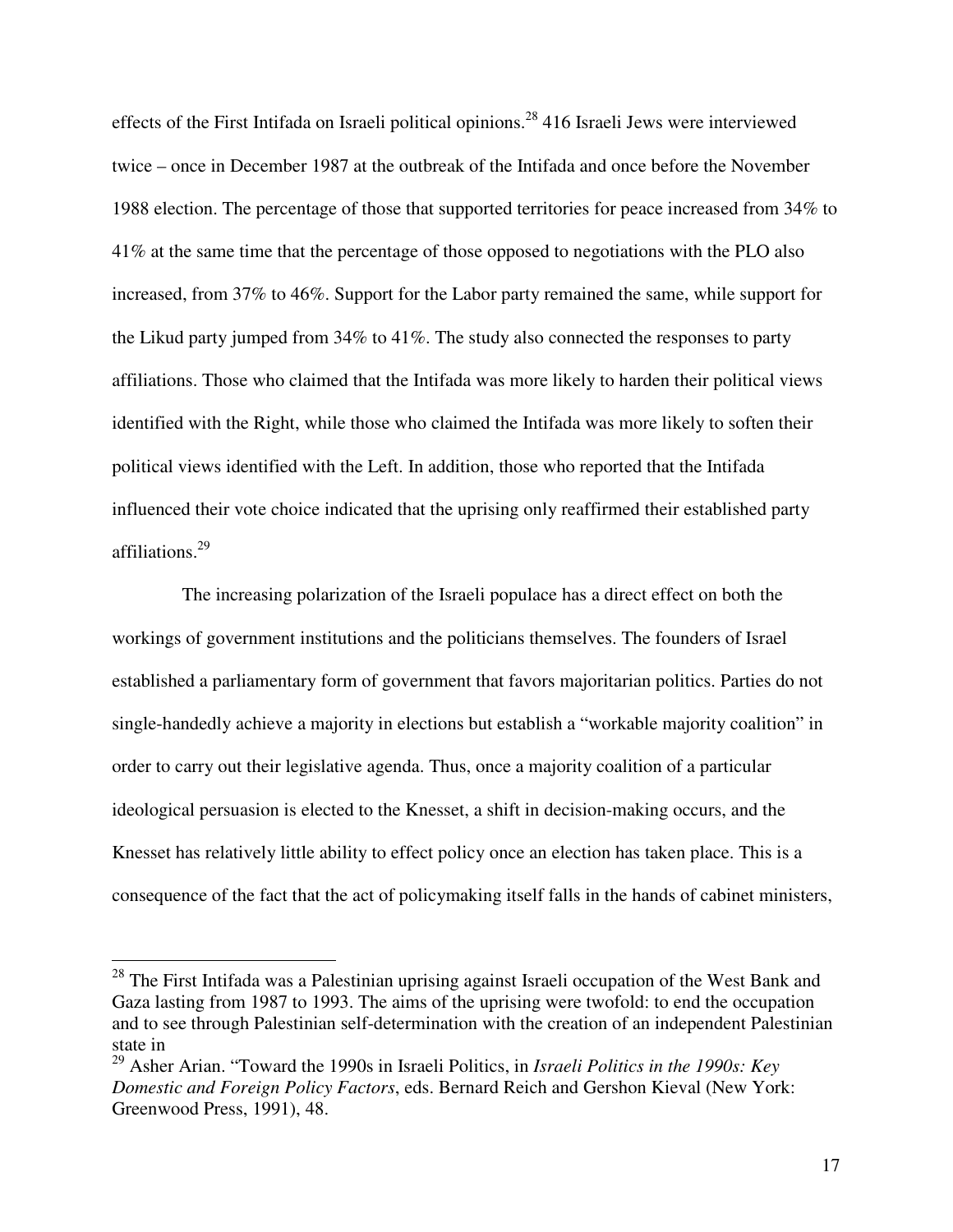who are appointed by the governing coalition and its leading party.<sup>30</sup> Here lies an important implication of Israel's system of governance. There exists virtually no outlet for the expression of a minority viewpoint. Minority parties in the Knesset do not have representation in the cabinet and therefore have no hand in the policymaking process. Consequently, the election of a rightwing coalition will produce more hard-line policies, and the reverse holds true for the election of a left-wing coalition. This explains the ability of the Mapai to maintain a hold on education policy for the first several decades of Israel's existence; its members controlled the majority coalition in the Knesset throughout this period and therefore controlled the various cabinet ministries.

Peter Medding, a professor of the history of Zionism and the State of Israel at the Hebrew University in Jerusalem, explains this tendency in his book *Mapai in Israel: political organization and government in new society*. He describes politicization of government institutions as:

the degree of permeation of other sectors of society by the political, and in particular, by party…the degree of their dependence upon parties, the extent to which their activities are subject to political control or direction, their leaderships penetrated and their organizations permeated by those loyal to political parties.<sup>31</sup>

Consequently, the head of a bureaucratic entity – for the purpose of this paper, The Minister of Education – is not merely a bureaucratic official but also a political figure. This can become problematic when political party criteria pervade recruitment processes or affect internal

 $30$  Dowty, 68.

<sup>31</sup> Peter Y. Medding, *Mapai in Israel: political organization and government in a new society* (Cambridge: Cambridge University Press, 1972), 221.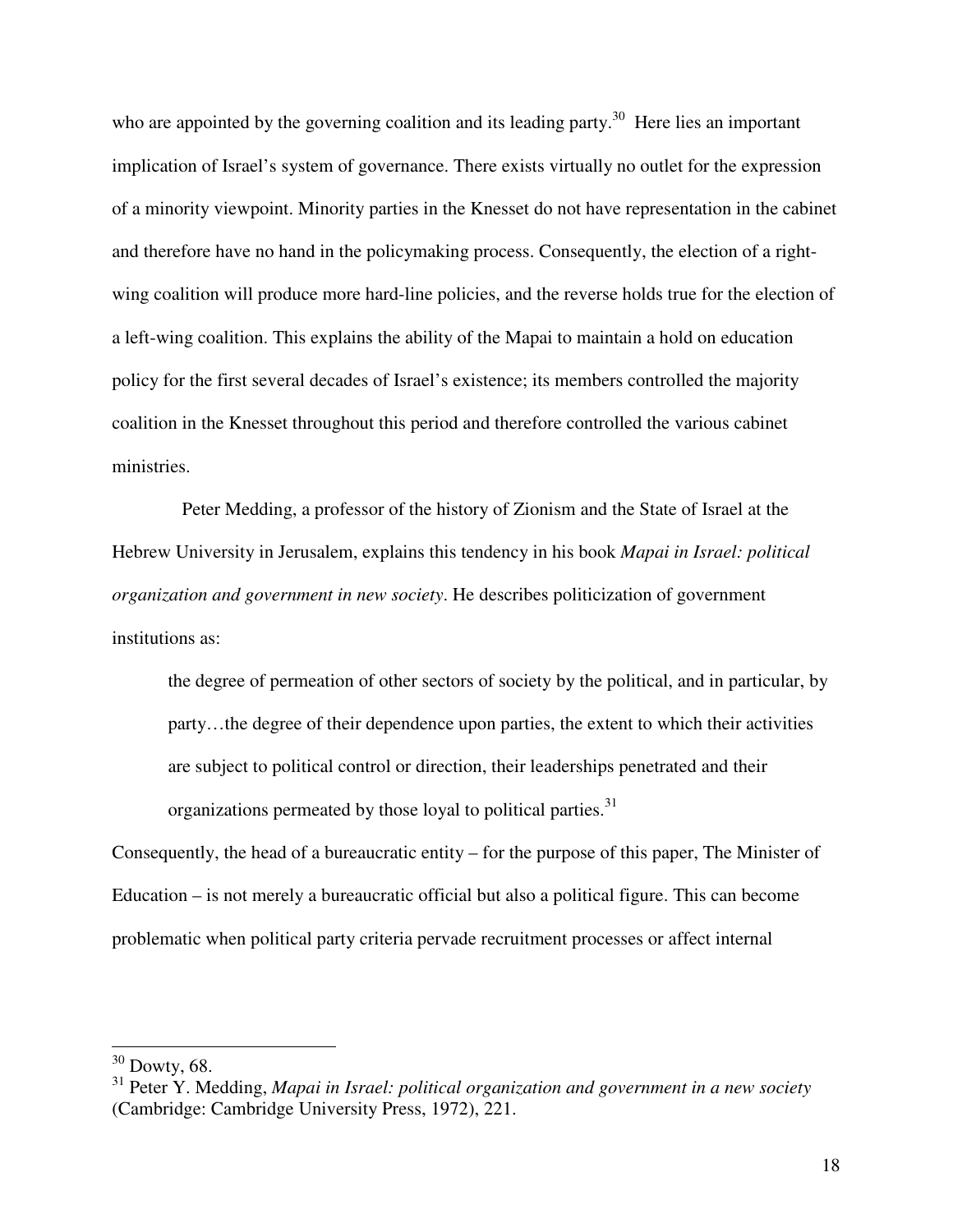decision-making too greatly.<sup>32</sup> The possibility looms that the Minister and those serving under him could cater to the interests of a particular party or group and disregard society at large.

Similarly, Haim Gaziel, a professor of educational policy and administration in the School of Education at Bar Ilan University in Israel, outlines several theories on the subject of educational policymaking in order "to explain, understand, interpret, and organize data concerning the making of decisions by public bodies such as government.<sup>33</sup> The conventional view states that the key elements in policymaking are those involved in elected institutions – both the body politic and those elected to represent them. Representatives theoretically have two functions: to be accountable to the public and to control the executive bodies. In most Western countries, the parliament has a role in formulating policy, but Gaziel acknowledges that in Israel there is much debate regarding the actual influence of the Knesset on policymaking.<sup>34</sup> If one refers back to Medding's argument, it becomes clear that the Knesset has little power other than to merely appoint cabinet ministers. Yet another view underscores the role of political parties in policy formation. They mediate public opinion and use elected institutions to formulate policies. Therefore, party activists are at the heart of policymaking, while party leaders translate those policies into action. Gaziel believes this approach accurately describes Israeli educational policy because government generally acts in conformity with the policies of the party in power. This line of argument implies that cabinet ministers in Israel often form policies on the basis of party recommendations and can bypass the Knesset at will. As such, education policies will swing back and forth on the ideological spectrum, depending upon which party is in power.

 $32$  Ibid, 223.

<sup>33</sup> Haim Gaziel, *Politics and Policymaking in Israel's Education System* (Portland: Sussex Academic Press, 1996), 4.

 $34$  Gaziel, 4.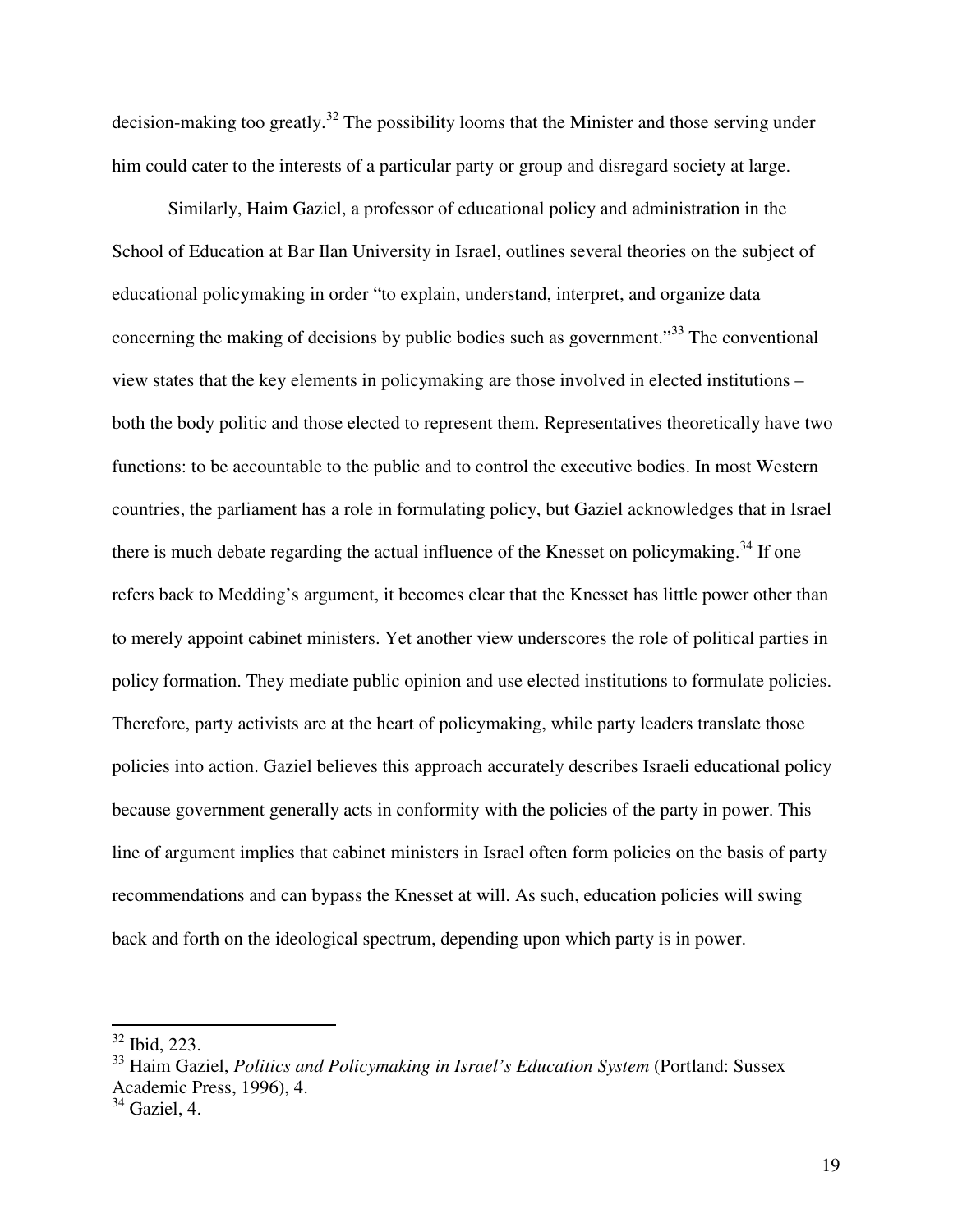A third view of educational policymaking buttresses Medding's argument that policymaking can become quite political, even at the bureaucratic level. This bureaucratic power view suggests that government institutions, especially ministries and local government authorities, are the key element in policymaking. This is due to the fact that most policies have to pass through them and they often generate policies themselves. In either case, bureaucratic bodies are creating or significantly influencing the shape of public policy.<sup>35</sup> Because cabinet personnel turns over with every change in government, it is not surprising that political parties can greatly influence, even if indirectly, the formation of policy. The last approach to educational policymaking is known as the interest group view and characterizes society as being made up of various interest groups such as unions, businessmen, and parents' association. While some are organized into concrete institutions, others are amorphous and merely comprise a defined set of individuals. Some scholars argue that policy forms as a response to the demands of certain interest groups - even if it counters the interests of society at large - because politicians and officials act in accordance to the demands of those groups in power.<sup>36</sup> This viewpoint ostensibly ignores the role of political parties in the policymaking process, but if one views parties as agents of interest groups who bring their demands from the public sphere to governmental institutions, then parties still wield considerable power. Gaziel proposes that any one of these actors can play a primary role in policy formation, depending on one's perspective. Yet they all support what he calls the political model of policy implementation, which assumes that elite group values are dominant. Policies that do not follow the ideological bent of the elite are bound to fail, and schools are therefore expected to carry out the ideological imperatives that permeate the national

 $\overline{a}$  $35$  Ibid, 5.

 $36$  Gaziel, 6.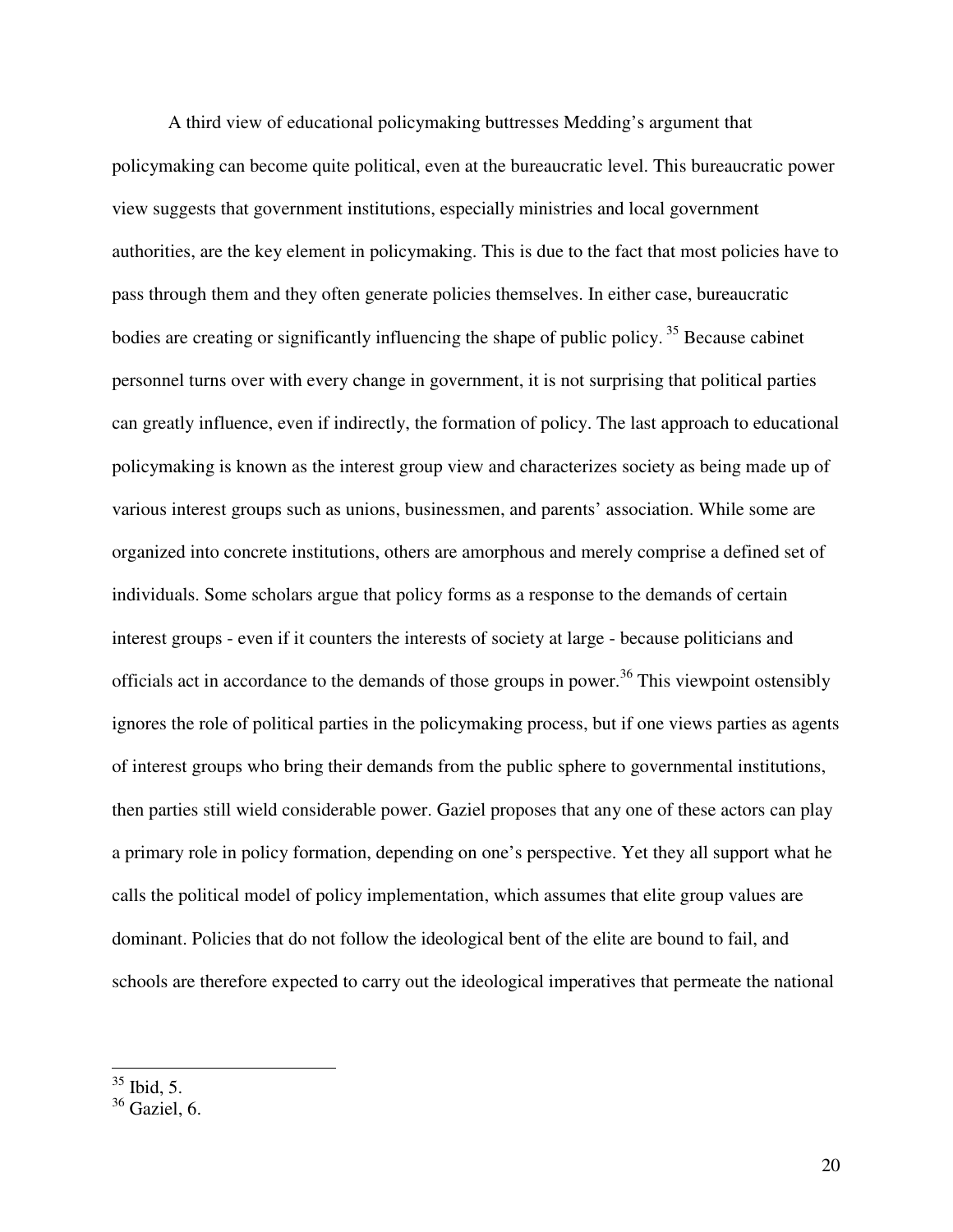culture.<sup>37</sup> All educational initiatives are thus constrained by the ideological tendencies of the parties in power, regardless of whether they are expressed by members of the Knesset, cabinet ministers, interests groups, or the parties themselves.

Abraham Yogev provides a direct link between Israel's major ideological split in the 1970s and its manifestations in the education system. He explains that the statist principle, or *mamlachtiut*, guided educational policy in the first four decades of the Israel's existence, calling for a centralized education system that decided upon all relevant matters including school administration, the curriculum and the types of norms and values that the system ought to promote. It reflected the Zionist framework of building both a people and a nation simultaneously and the need to create a common identity.<sup>38</sup> Yet according to Israeli scholars Shulamit Carmi and Henry Rosenfeld, *mamlachtiut* was also an indirect reflection of party politics in Israel. David Ben-Gurion, leader of the Mapai, championed the statist cause in order to garner support from the right-wing and delegitimize his partisan opponents who were closely associated with rival political parties. "In such terms the state served as its own justification and the ruling party portrayed itself essentially as the state-party."<sup>39</sup> Thus, Ben-Gurion could claim to be "above politics" in order to ensure his party's ascendancy and control of Israeli governmental institutions such as the education system.

During the 1980s and 1990s, however, Yogev writes that "serious rifts began to emerge in this basic principle as it underpins educational policy in Israel. The declining status of statism in educational policy…relate[d] primarily to the crisis in the central ideology and the growth of

 $37$  Haim Gaziel, "Implementing Reforms in a Centralized Education System: The Case of Israeli Education," *Oxford Review of Education* 20, no. 2 (1994), 239.

<sup>38</sup> Yogev, 228.

<sup>&</sup>lt;sup>39</sup> Shulamit Carmi and Henry Rosenfeld, "The Emergence of Militaristic Nationalism in Israel," *International Journal of Politics, Culture, and Society* 3, no. 1 (Autumn 1989): 18.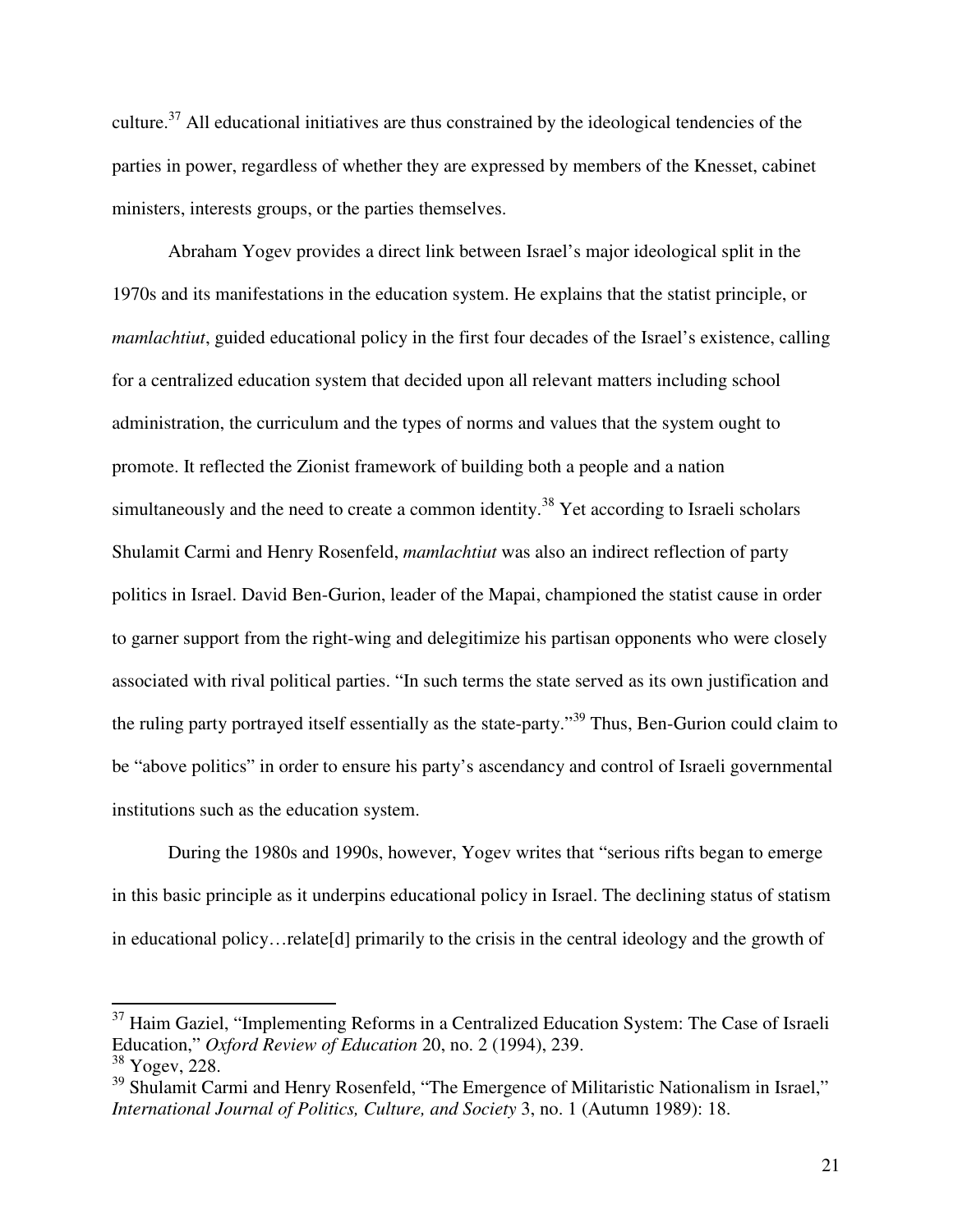sectoral polarization."<sup>40</sup> Yogev's focus on polarization supports the aforementioned theories that emphasize the role of political parties in the policymaking process. They all carry the assumption that competing political groups create a barrier to the smooth implementation of educational policy. *Mamlachtiut* dominated educational policy in the first several decades of statehood because of Mapai's effective hold on the Israel political system, but the erosion of national consensus brought with it dissonance in educational policymaking. Yogev briefly cites several instances of this trend that occurred in the most recent decades. In the early part of the 1980s, the National Religious Party controlled the Ministry of Education, and officials gave preferential treatment to the state religious schools in terms of budget allocations and staffing decisions. Their actions prevented the full implementation of previous initiatives that had been geared toward the secular state schools. In 1996, the National Religious Party once again gained control of the Ministry and withheld funding for implementation of the Shenhar and Kremnitzer Commission reports, which sought to reform Judaic and civic studies respectively.<sup>41</sup>

Recall the arguments of H. A. Alexander, assistant professor of Philosophy and Education at the University of Judaism in Los Angeles. Again, he contends that schooling in Israel has always been tied to ideology, whether it speaks to the divide between religious Zionism and secular Zionism or to the national divide between Arabs and Jews. As a result, schools become "institutions of indoctrination rather than education."<sup>42</sup> Accordingly, when particular parties have gained control of the Ministry of Education, their supporters have reaped the benefits. As stated earlier, following the 1973 Yom Kippur War, the Labor party lost support among Israeli voters, and the Likud was voted into power with a right-wing coalition. Labor had

 $^{40}$  Yogev, 228.

 $41$  Ibid., 229-230.

 $42$  Alexander, 129.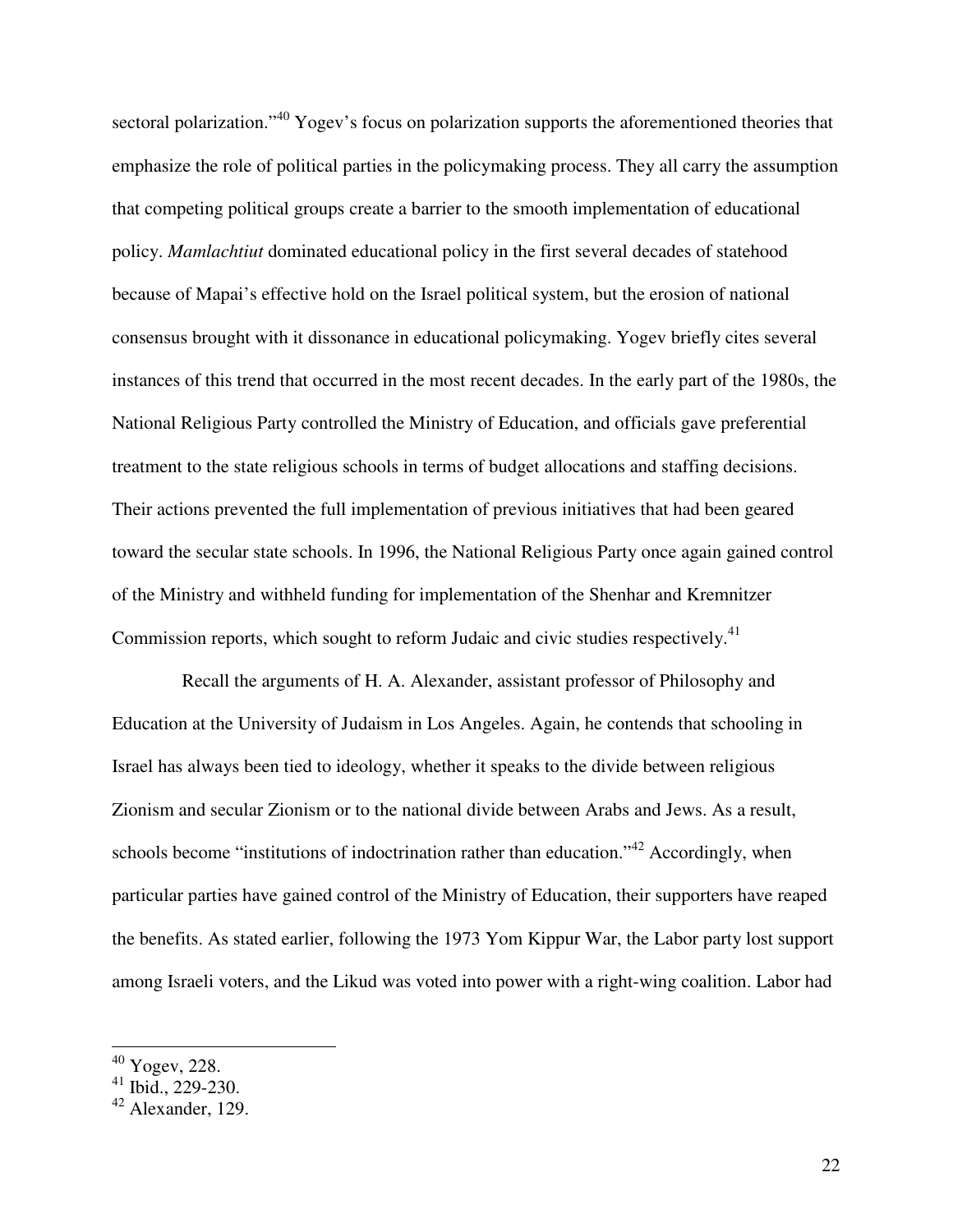already introduced the Integration Reform in 1968 in order to close achievement gaps amongst Israel's various ethnic groups and encourage social integration. Yet the political reversal in 1977 slowed down its implementation because the new government chose to fund neighborhood renewal programs rather than the reform.<sup>43</sup> Even more, as a favor for joining the Likud government, the ultra-Orthodox were able to glean funding for their independent schools through the Ministry of Religious Affairs. And Shas, a new ultra-Orthodox party founded by North African Jews, demanded funding for its schools, child-care centers, and family services.<sup>44</sup> These examples only touch upon the ways in which party politics can directly affect decisions made within the Ministry of Education in terms of both educational policy and resource allocation.

Not surprisingly, there is an overwhelming belief in the Israeli public sphere as well that partisanship is one of the primary obstacles to education reform. The mass media provide a forum for those academics and politicians who espouse this viewpoint. On November 4, 1999 Gil Hoffman of the *Jerusalem Post* wrote an article entitled "Sarid abolishes unit for values education." In it he refers to the department for values education established by Minister Zevulun Hammer of the National Religious Party in 1996. Yossi Sarid, a member of the left-wing Meretz party, later closed it during his term as minister ostensibly to expand other programs initiated by the department. Though Hoffman quotes Sarid's reasons for his decision, he also includes a number of comments from both Sarid's supporters and his opponents that demonstrate the political sensitivity of the issue. Former education minister Shulamit Aloni of Meretz referred to Sarid's actions as an end to the "indoctrination of the NRP….It was all a ploy by Zevulun Hammer to insert brainwashing into the schools, but it didn't succeed." On the other hand,

<sup>&</sup>lt;sup>43</sup> Miriam Ben-Peretz, "Educational Reform in Israel: An Example of Synergy in Education," in *Case Studies in Education Change: An International Perspective*, eds. David S.G. Carter and Marnie H. O'Neill (Washington, DC: The Falmer Press, 1995): 92.

<sup>&</sup>lt;sup>44</sup> Alexander, 134.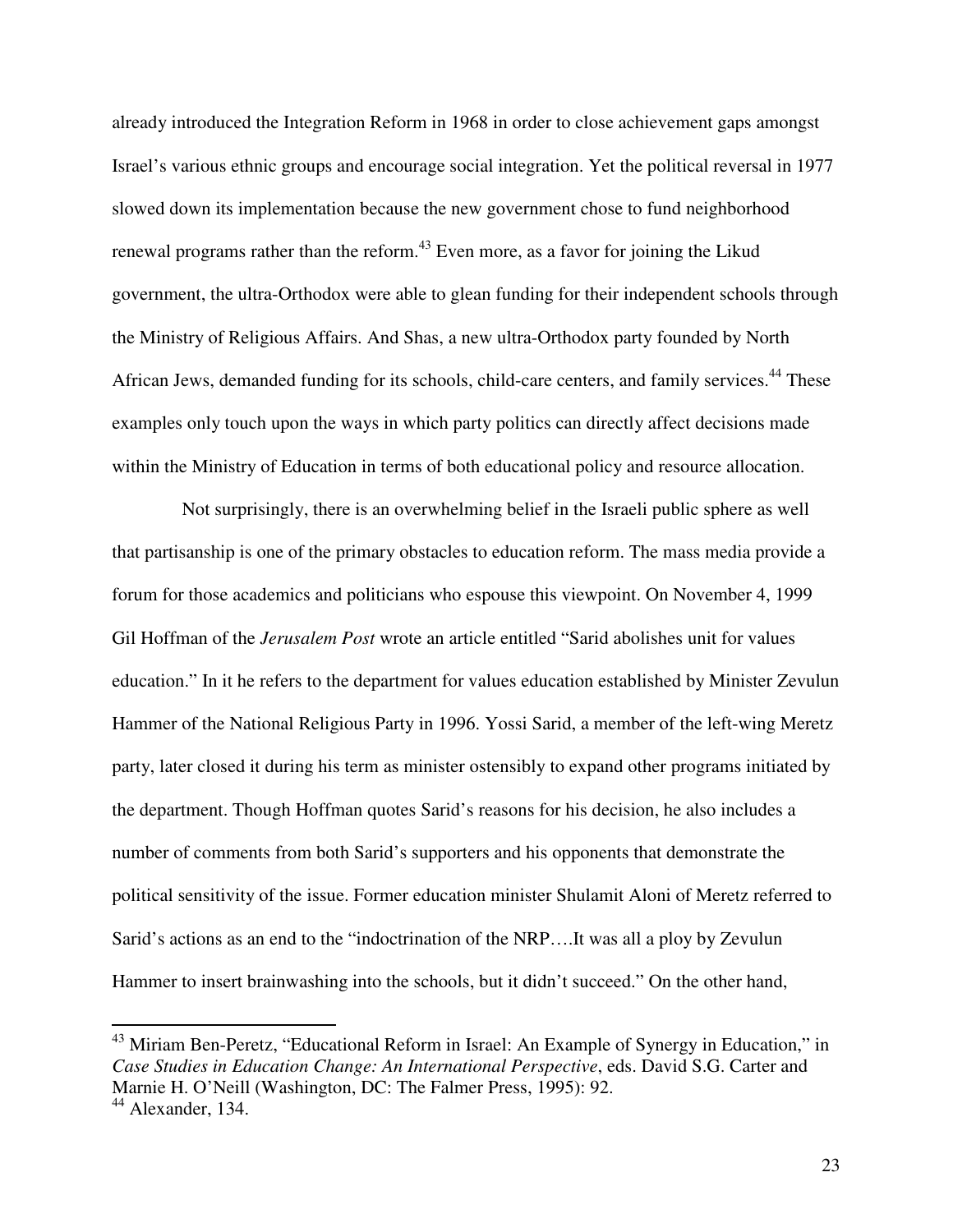Benzion Dell, who was Director General of the Ministry of Education at the time the department was established, flatly rejects Sarid's reasoning and states that it was "not serious."<sup>45</sup> Several years later, Minister of Education Yuli Tamir of the Labor party introduced an initiative that would bring a "shared life program" for Jews and Arabs into Israeli public schools. Yousef Jabareen, a Palestinian civil rights lawyer in Israel, wrote an article for the Common Ground News Service, reporting that current education minister Gideon Sa'ar of the Likud party "has frozen implementation of the recommendations, and instead is advocating a new mandatory 'Jewish heritage and culture' program…"<sup>46</sup> Jabareen's wording and tone suggest that Sa'ar, as a member of the Likud, has abandoned the initiative put forth by the Labor party and replaced it with one that is more representative of Likud party values. The politics of education policy even extends beyond the media and into the work of those trying to change the educational status quo. Mike Prashker, the Director of Merchavim, a nongovernmental organization dedicated to the advancement of a "shared citizenship" in Israel, commented in a recent interview on how politics directly influences his work strategies. He willingly shared that his organization tries to work at the professional level - not with ministers and other high-ranking officials - because the process is too politicized.<sup>47</sup>

Israel's polarizing party structure combined with the highly political nature of its governmental system - in particular the Ministry of Education - provide convincing evidence that parties politics alone can account for the state's failure to introduce a more democratic and

<sup>45</sup> Gil Hoffman, "Sarid abolishes unit for values education," *Jerusalem Post*, November 4, 1999, http://pqasb.pqarchiver.com/jpost/access/46115789.html?dids=46115789:46115789&FMT=ABS &FMTS=ABS:FT&date=Nov+4%2C+1999&author=GIL+HOFFMAN&pub=Jerusalem+Post& edition=&startpage=03&desc=Sarid+abolishes+unit+for+values+education.

http://www.commongroundnews.org/article.php?id=26506&lan=en&sid=0&sp=0.

-

<sup>46</sup> Yousef Jabareen, "An equal Arab-Palestinian education in Israel," *Common Ground News Service-Middle East*, October 8, 2009,

 $^{47}$  Mike Prashker, interview by author, transcription, June 16, 2009.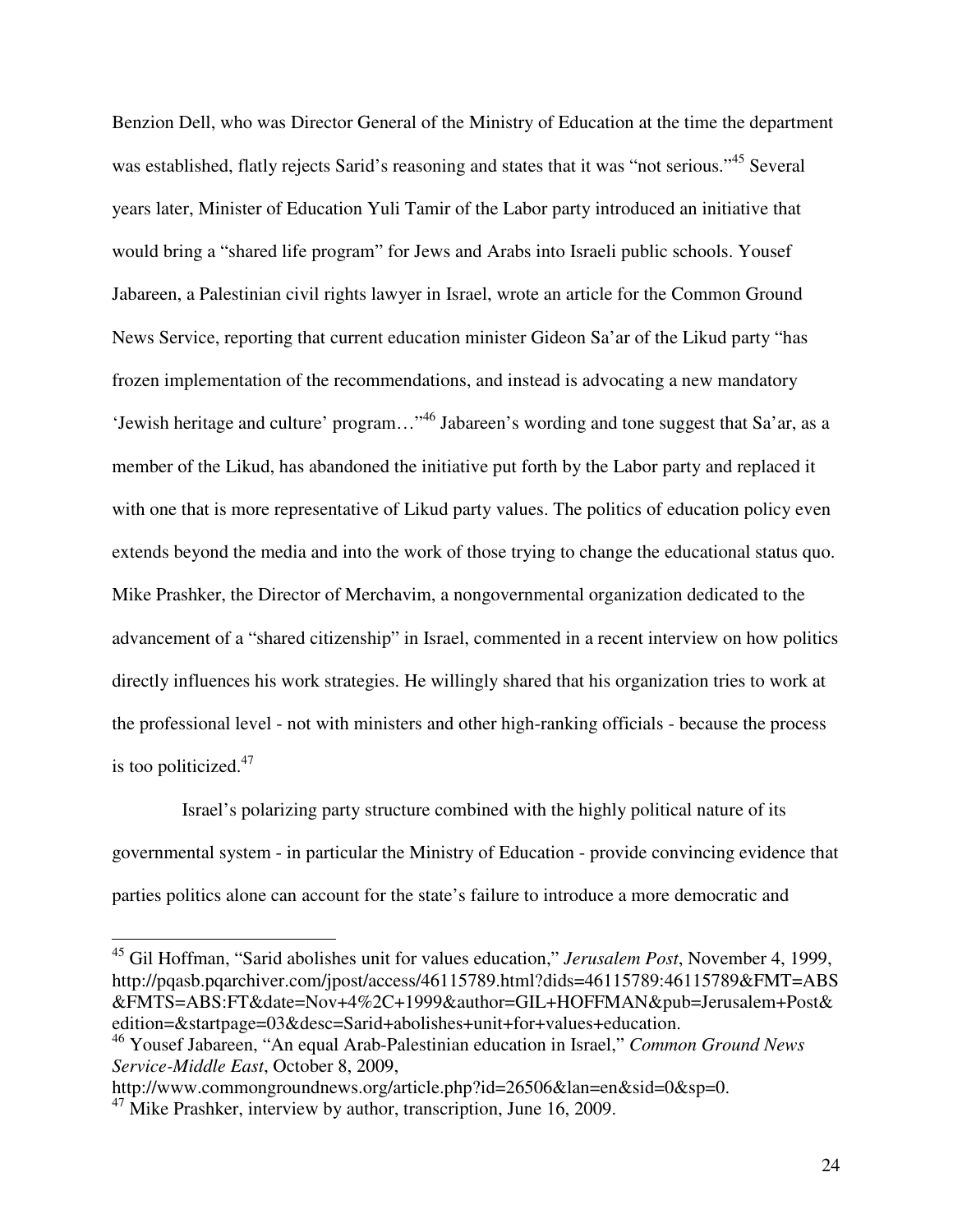universal civics education program. While Mapai operated under a highly politicized system of government, the latter's effects were intensified by subsequent polarization at the political level. The 1970s brought the end of *mamlachtiut* – and with that an end to the consensus about the meaning of Zionism and the role of the state in national education. Regional wars and violence have continually fueled the growing divide between the right and left wing factions of the Israeli political spectrum; it is therefore difficult to expect that tensions on these particular issues have subsided. But a more detailed look into the history of Israeli education policy reveals that party politics alone is not to blame for the repeated failure of reform proposals. In fact, three case studies demonstrate that while politics has been a factor preventing the implementation of reform, a number of other factors stemming from the decentralization of the school system also played a significant role.

#### **III. CASE STUDY: The Reform (1968)**

The first major attempt to reform the Israeli school system occurred in 1968, just fifteen years after passage of the legislation that first created it. Commonly known in Israel as the *Reforma*, this initiative sought to both raise the level of academic achievement and close wide gaps between various social and ethnic groups in Israeli society. While the Reform did not address this paper's focal issue of civics education, it bears significance for a number of reasons. First, it is historically one of the largest educational reforms to pass through the Knesset to date. As such, it provides a useful lens through which to evaluate general educational policymaking in the State. Second, its detachment from the issue of civics education allows for an objective analysis of the policymaking process and eliminates the possibility that civics reform is inherently different than other reform proposals in terms of implementation.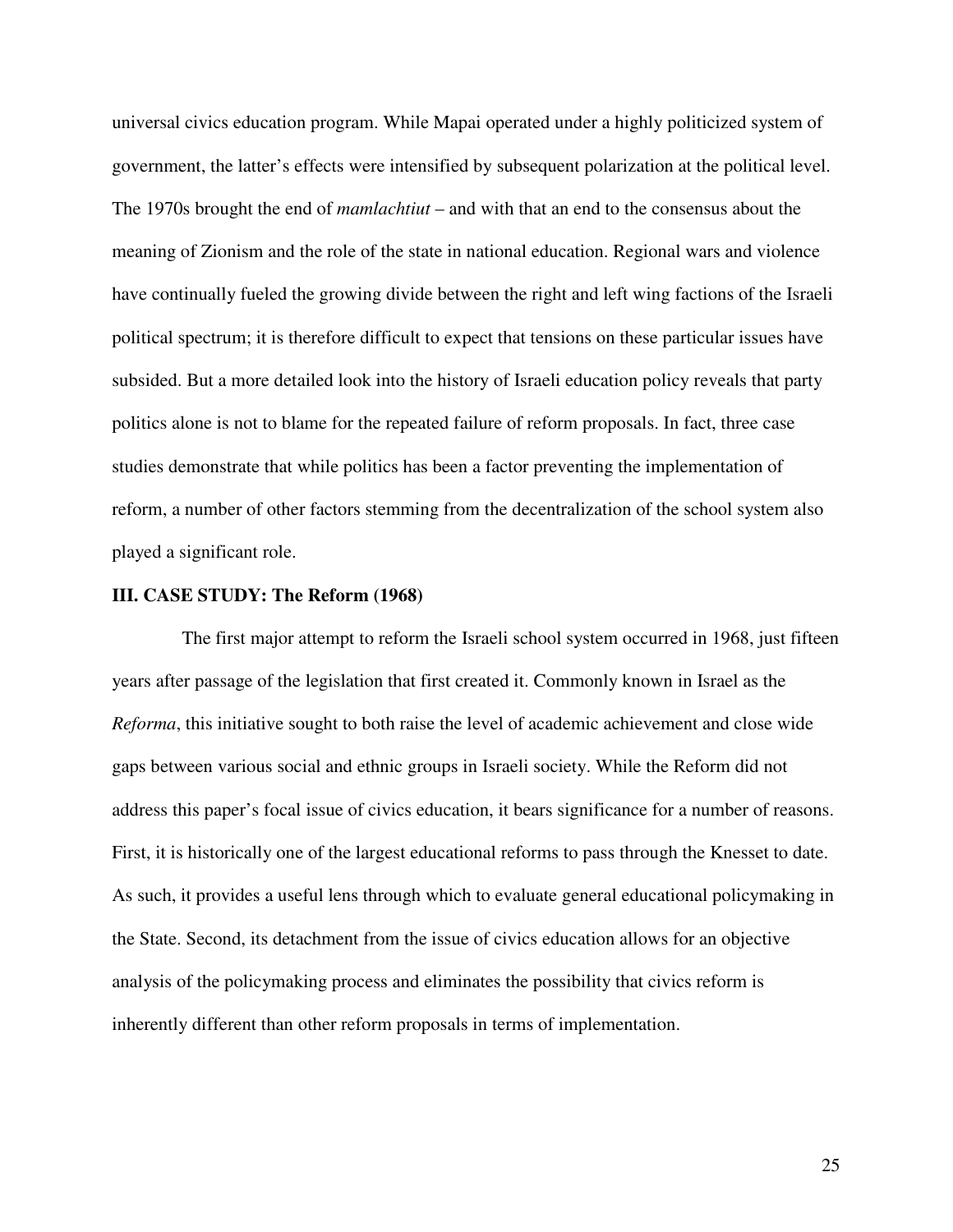The 1953 State Education Act created a largely centralized education system and put forth goals on which the system would be based, namely achievement, equality, and liberty. The achievement ideal would be fulfilled through the establishment of selective secondary schools and universities that based admission on academic merit. Equality would be reached through the uniform distribution of inputs such as financial resources, curricula, length of the school day, class size, and teaching methods. Finally, liberty would be realized in the ability of parents to choose which stream of education is best suited for their children – state secular, state religious, or ultra-Orthodox. The ultimate objective was to create a unified and equitable education system for all Israeli citizens. In reality, however, the equality principle had the opposite effect. It produced glaring disparities between ethnic and social classes because the more affluent segments of the population were better able to make use of given resources.<sup>48</sup> Aharon Kleinberger, a professor at the Hebrew University School of Education, published a study in 1969 that laid out these differences in numerical terms. While 37.5% of Ashkenazi children passed the eighth grade survey examinations, only 21% of Mizrahi children passed. Of those who passed the exams, 52% of Ashkenazi children enrolled in secondary schools, while only 38% of Mizrahi children who did equally well enrolled. Even more, Professor Sammy Smooha found that in the academic year 1968/1969, Ashkenazi enrollment in higher education was seven times that of Mizrahi enrollment.<sup>49</sup> There was also widespread discontent with the high rates of failure and dropouts following elementary school. As early as 1959, in a speech to the Knesset regarding the education budget for the approaching school year, Minister of Education Zalman

 $\overline{\phantom{a}}$ 

<sup>48</sup> Gaziel, *Politics and Policymaking*, 63.

 $49$  Ibid, 65-66.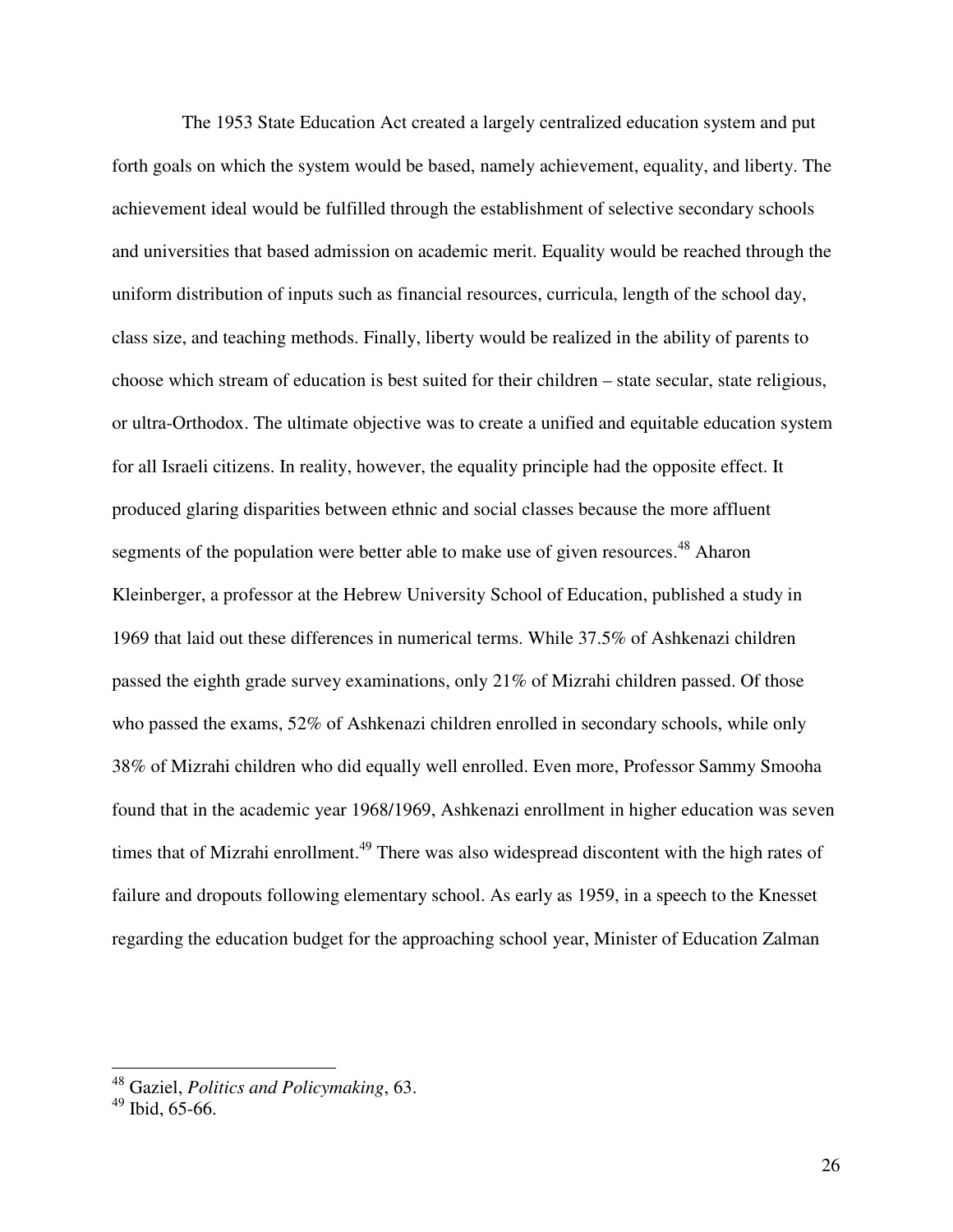Aranne acknowledged the reasons behind the gaps in educational achievement, citing ethnic homogeneity in schools, poor teacher quality and the policy of formal equality in schools.<sup>50</sup>

Convinced that major reform was needed to advance educational opportunity and equality, Zalman Aranne embarked on what seemed like a personal mission to bring change. Towards the end of his first term in office, he introduced a public committee to explore the status of schools in terms of their structure, curricula, and other programs. At the opening session on July 5, 1957, Aranne laid out his vision for reform. "Before the committee decides what it wants, let me tell you what I want the committee to consider." Two of his main recommendations were the restructuring of the school system to include junior high schools in addition to elementary and secondary schools, and the extension of free, compulsory education to the tenth grade. Aranne carried this mission through to his second term, appointing the Rimalt Committee in the Knesset in 1966 with the express purpose of deliberating these same two reform proposals. In1968, the committee submitted its recommendations to the Knesset body and endorsed the extension of compulsory education by two years as well as a complete restructuring of the school system.<sup>51</sup> Instead of having an elementary school of eight grades and a secondary school of four, there would be an elementary school of six grades, a junior high school of three grades, and a high school also of three grades. In addition, the introduction of new district boundaries would change the ethnic and socioeconomic composition of schools throughout the State. As stated above, the purpose of the Reform was twofold. First, it would provide for social integration between the Ashkenazi and Mizrahi Jewish populations. Second, it would improve the academic achievements of those students coming from lower socioeconomic backgrounds. The Reform

 $\overline{a}$ 

27

<sup>50</sup> Gaziel, *Politics and Policymaking*, 64.

<sup>51</sup> Orit Ichilov, *The Retreat from Public Education: Global and Israeli Perspectives* (New York: Springer, 2009), 69-70.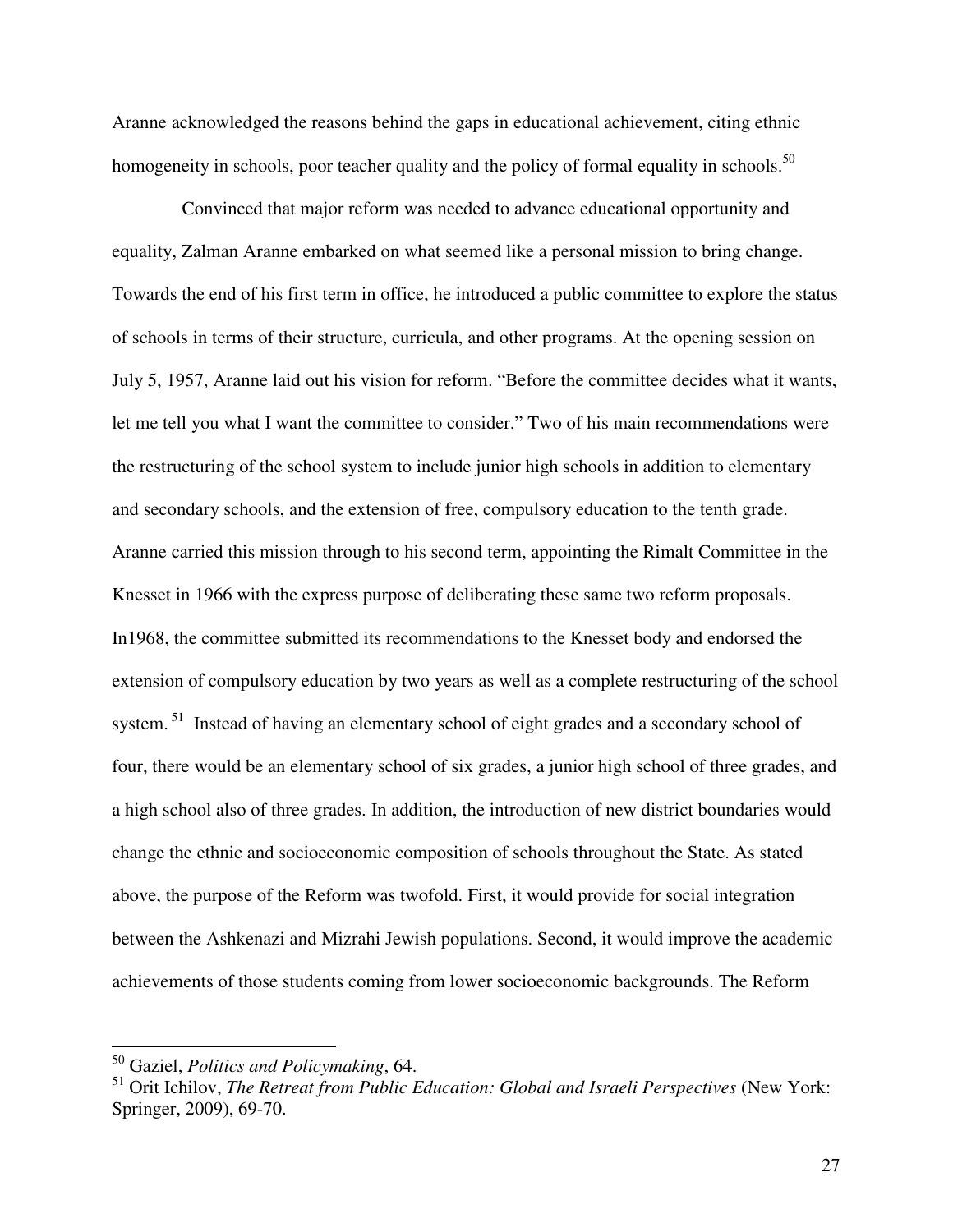would be implemented by preparing new curricula, adjusting the training of teachers, constructing new buildings, bussing students to accommodate new boundaries, and improving counseling services. Minister Yigal Allon proclaimed in 1973 that full implementation should take no more than ten years. $52$ 

At the time, Allon and his colleagues did not foresee the barriers that would later stand in the way of the Reform. Recall the writings of both Peter Medding and Haim Gaziel, who argue that party politics is the driving force behind policymaking. They assert that party leaders are the agents responsible for turning party positions into actual policy and that the government generally complies with the policies of the party in power. Considering the political consensus that existed prior to 1977, it comes as no surprise that those heading the Reform initiative were confident it would be implemented smoothly. And according to Shlomo Swirski, author of the book *Politics and Education in Israel: Comparisons with the United States*, the Reform did enjoy the support of all the major political parties. The Knesset committee responsible for passage of the Reform included representatives from across the political spectrum. The committee head, Elimelech Rimalt, was a leading member of the liberal faction of the Likud party. Moshe Una represented the National Religious sector, while Minister Aranne himself represented the Labor party and the socialist brand of Israeli politics. "The combination of these three forces gave the reforms of the 1960s the equivalent of that would be called wall-to-wall bipartisan support in the United States." The Reform was also passed without major opposition from the Mizrahi and Arab populations, which is most likely attributed to their understanding of the need for accommodation in the growing state.<sup>53</sup> When the Minister took the committee's

-

<sup>&</sup>lt;sup>52</sup> Gaziel, Implementing Reforms, 242.

<sup>53</sup> Shlomo Swirski, *Politics and Education in Israel: Comparisons with the United States* (New York: Palmer Press, 1999), 191.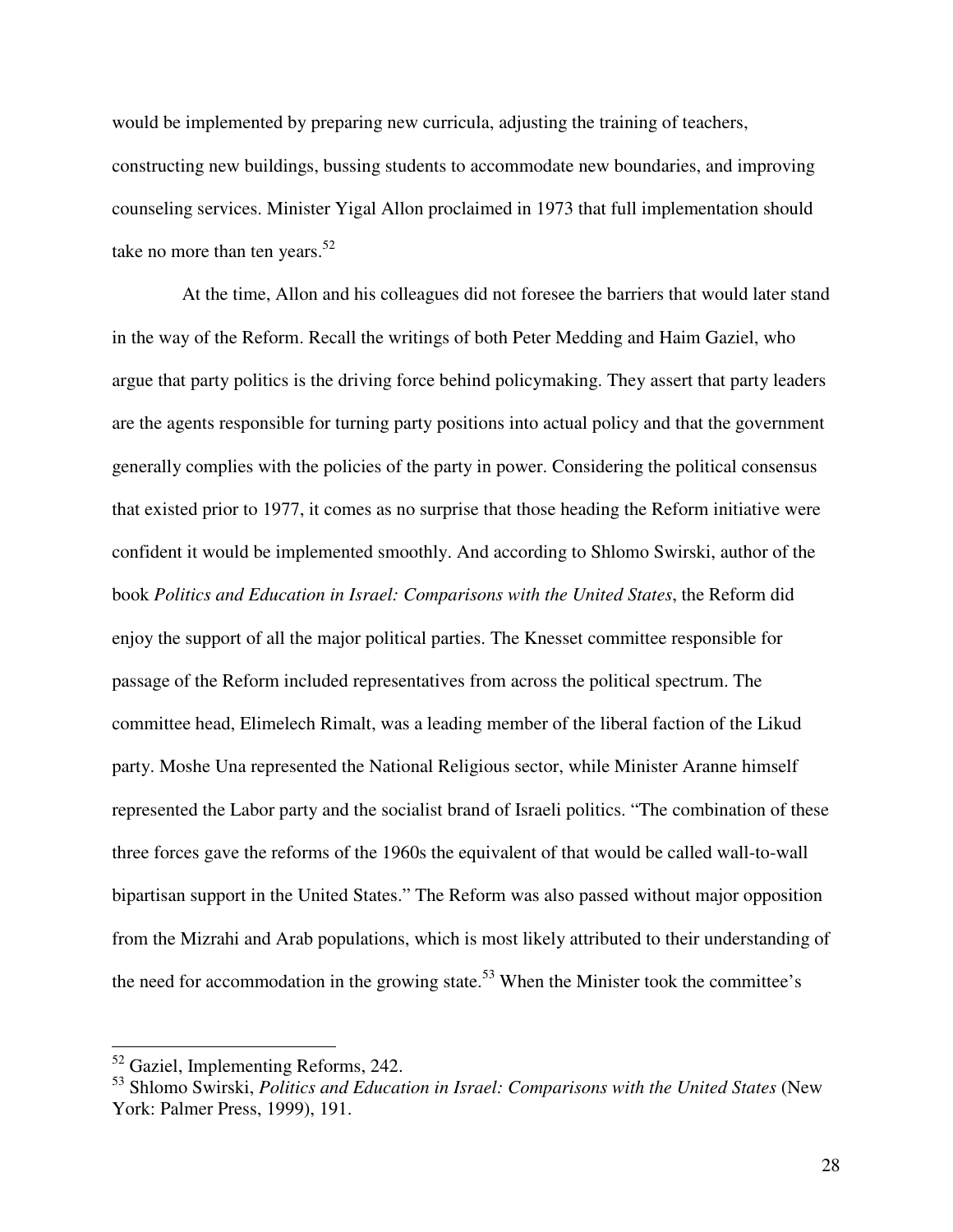recommendations for a direct vote in the Knesset, it received 70% support.<sup>54</sup> In 1973, the Institute for Educational Leadership at the George Washington University sent a study mission to Israel that later compiled a report entitled "Impression of Education in Israel." George Kaplan, a mission participant and official in the U.S. Office of Education, commented on governance and change in Israeli education. He notes that problems in Israel are national in scope, and education is therefore a highly centralized institution. The Knesset manages the system and gives mandatory directives to the Ministry of Education. If the Knesset education committee is unable to determine the best policies for the State, the Minister then assumes this role himself. Kaplan states rather assuredly, "Israeli education is a highly political process; its leadership is political, and Israeli politics is based in Jerusalem. There is talent and dedication in the hinterland, but power is in the capital."<sup>55</sup> Kaplan did not sense any inclination towards decentralization because, in his view, a strong central structure was necessary in a state like Israel, which lacked geopolitical security. His report demonstrates how to objectively perceive the Israeli education system during the 1968 Reform. It was still a centralized institution, governed by the reigning political party, which at the time, held broad national support. It was too soon to anticipate potential obstacles to implementation, so much so that Minister Aranne did not even seek to bring the Reform through the formal legislative process. Although the reasons behind his decision are not clear, one can speculate that Aranne wanted to avoid the Knesset's lengthy legislative procedures. He also presumed that support for the Reform would stand the test of time. In his 1971 book *The Toil of Education*, he writes, "I'm confident that neither the Government nor the Knesset will ever support proposals that are aimed intentionally or

-

<sup>&</sup>lt;sup>54</sup> Gaziel, Implementing Reforms, 242.

<sup>55</sup> George Kaplan, "Governance and Change in Israeli Education" in *Impressions of Education in Israel*, eds. Sharon Enright and John Shulz (Washington DC: The George Washington University, 1973), 85-86.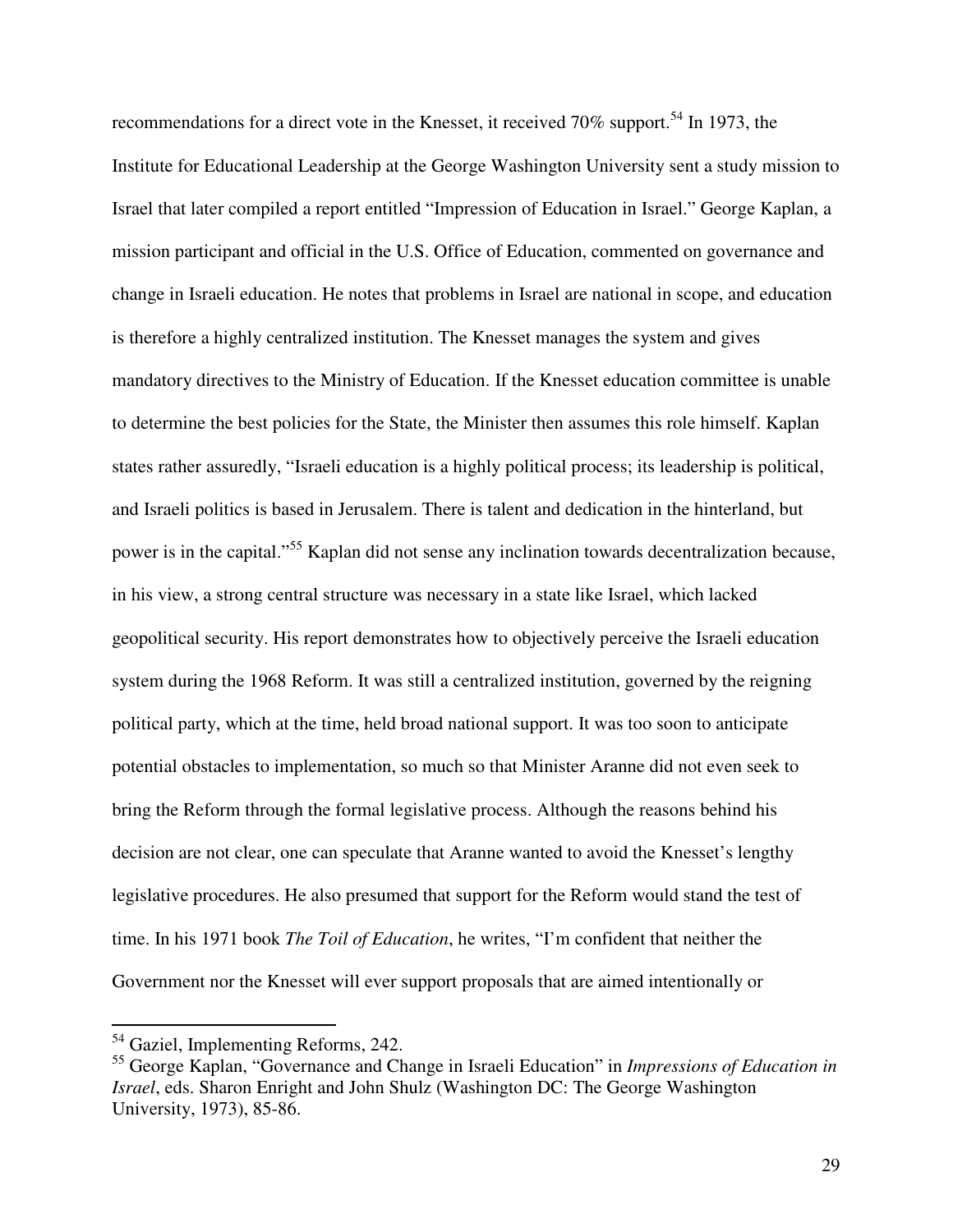unintentionally at the eradication of the Reform."<sup>56</sup> The Minister surely did not foresee the 1977 political upheaval and other developments that might impose obstacles on the implementation of his initiative.

Yet, with the passage of time, it became clear that implementation of the Reform was slower than had been expected. During its first year (1969/1970), thirty-two junior high schools had been created, with only 11% of the relevant age group attending the new schools.<sup>57</sup> By 1981, the latter figure jumped, with 56% of Jewish children and 48% of Arab children attending junior high schools.<sup>58</sup> As of the 2002/2003 school year, five hundred junior high schools had been created, but only 73% of the relevant age group had been enrolled.<sup>59</sup> Even today, the Reform has not reached full implementation, and the Ministry of Education expresses no willingness to see it through. There are still other cases in which the Reform has been implemented on the surface yet schools have found ways to circumvent the policy. In the 1970s, researchers at Tel-Aviv University, the Hebrew University of Jerusalem, and Bar-Ilan University conducted several major studies on the Reform. They found that the creation of junior high schools did promote more years of schooling, but at the same time, there had been no improvements in the educational achievements of disadvantaged students.<sup>60</sup> It turns out that schools used ability groupings to divide students into classes within schools, which often resulted in de facto segregation of Ashkenazi and Mizrahi students. One notable case occurred in the metropolitan city of Tel-Aviv, which has a strong Ashkenazi population in the northern part of the city and an equally strong Mizrahi population in the south. The municipality conducted an evaluation of its

<sup>56</sup> Ichilov, *The Retreat*, 70-72.

<sup>57</sup> Ibid, 80.

<sup>58</sup> Gaziel, Implementing Reforms, 242.

<sup>59</sup> Ichilov, *The Retreat*, 70-72.

<sup>60</sup> Gaziel, *Politics and Policymaking*, 70-71.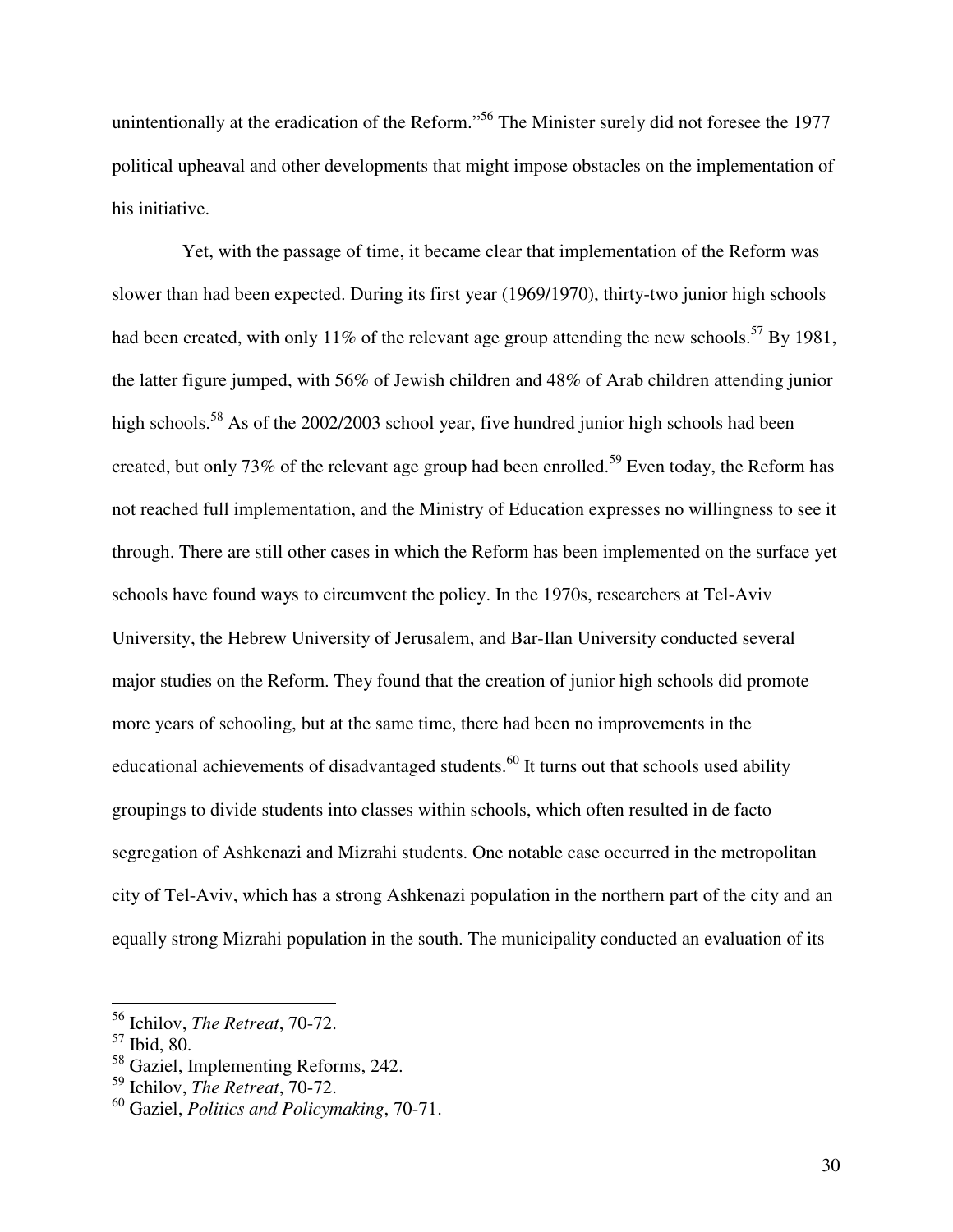schools, and the results were reported in the Israeli newspaper *Ha'aretz* on October 14, 1988. The text explicitly read, "…in spite of the [reform] and the busing of pupils from South to North…children of Edot Hamizrah and low-income strata remain in segregated classes and there is no encounter between them and pupils from higher socioeconomic strata or Edot Ashkenaz."<sup>61</sup> The policy of school integration had in fact been applied in Tel-Aviv, but individual schools were able to maintain old practices by separating students into different classes ostensibly based on merit. The reality is, however, that academic achievement is generally correlated with ethnic background, and as a result, students were once again divided by ethnicity. Another shortfall was manifest in the physical infrastructure of the new schools. The State Comptroller's Report issued in 1974 notes that while 143 junior high schools had been built by the 1973/1974 school year, many of them were found to be incomplete or inadequate. Some did not have the proper equipment, while others were still in use despite various building malfunctions. The Ministry did not respond in any significant way to the report, possibly out of public embarrassment or the report's failure to recommend major reconsiderations of the policy.<sup>62</sup>

The continuous failure to achieve real results with the Reform led one Member of the Knesset (MK), Yehuda Perah of the Likud party, to propose a complete policy reversal. As a former Central District inspector for the Ministry of Education, he concluded that the Reform had failed to meet its stated objectives. He found that children of affluent parents neither lost nor gained, while the children of less affluent parents were thoroughly disadvantaged. Moreover, only those Mizrahi students coming from privileged socioeconomic backgrounds improved their

 $\frac{61}{1}$  Swirski, 195.

<sup>&</sup>lt;sup>62</sup> Nachum Blass, "The Evaluation of the Educational Reform in Israel: A Case Study in Evaluation and Policymaking," *Studies in Educational Evaluation* 8 (1982): 15.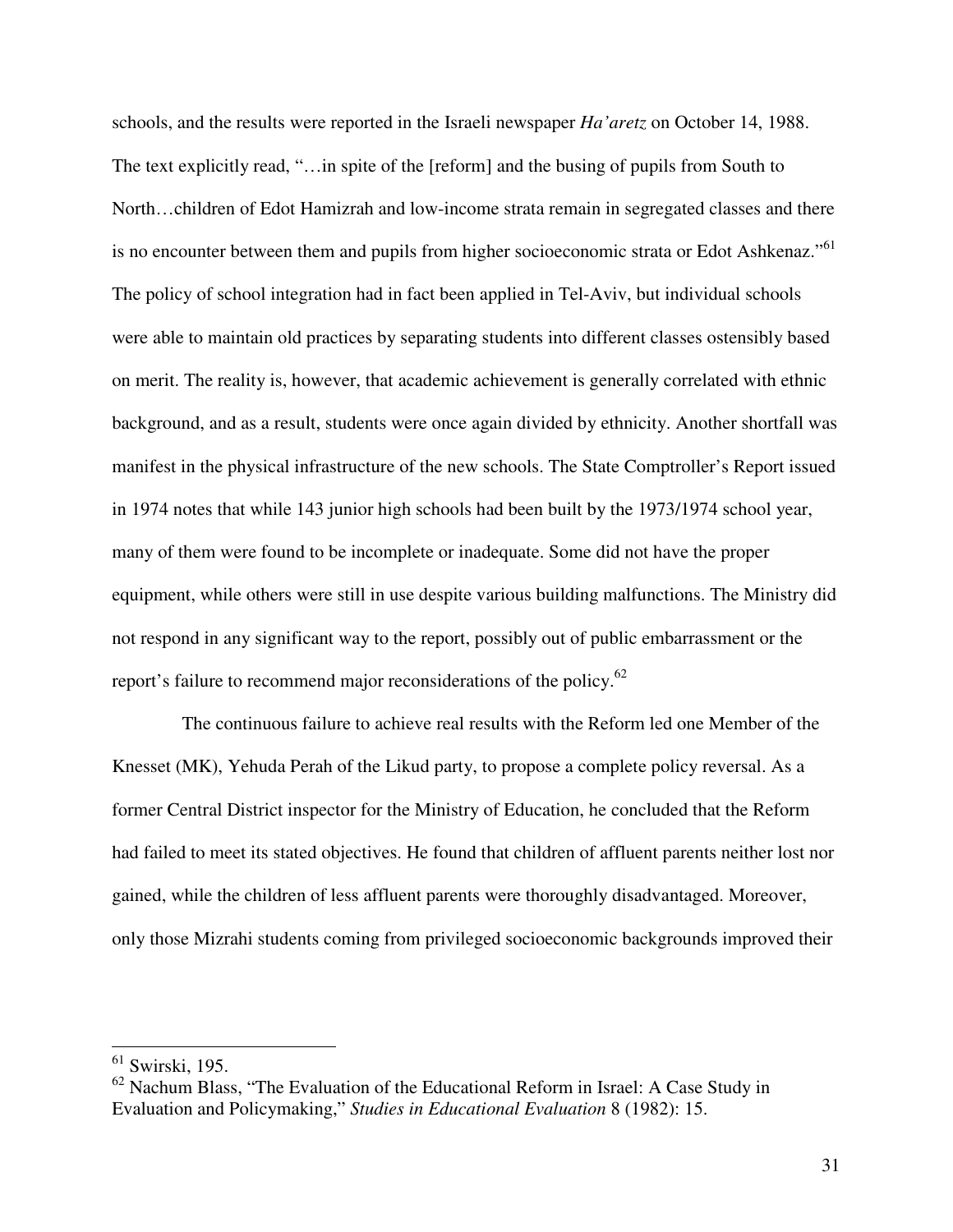educational achievements.<sup>63</sup> Forty years after passage of the Reform, it has yet to reach full execution. Considering the extensive support it received from across the political spectrum, we cannot assume that polarizing party politics slowed its implementation. Other factors must have been responsible; a step-by-step analysis of the policymaking process reveals how those factors not only affected this particular proposal, but may have affected others as well.

The Reform began with Minister Zalman Aranne, who was so confident in the proposal's broad and long-lasting support that he neglected to bring it through the legislative process. To make matters worse, the Rimalt Committee never specified a concrete deadline for implementation. As such, the failure to legislate opened the door for a number of loopholes that allowed the government, administrators, and other parties to impose obstacles on the reform's implementation. Nor did Aranne foresee the changing interests and imperatives of forthcoming governments, leaving the Reform vulnerable to the discretionary actions of future education ministers. The failure to legislate was not only characteristic of Zalman Aranne's reform initiative; it set a distinctive trend for future educational reforms in that several significant reforms, particularly those related to civics education, were launched independently of the legislative process. As a result, they were introduced by the Ministry of Education but were all constrained by the lack of legal enforcement behind them. Thus, if an educational reform is proposed by the Ministry via a public committee or the Minister himself but is not legislated by the Knesset, there is a strong likelihood that its implementation will weaken over time.

A number of theorists support the notion that various actors collectively shape and influence the course of education policy; in other words, policy outcomes cannot be directly attributed to one party or institution. In his article "Implementing Reforms in a Centralized

<sup>63</sup> Gaziel, *Politics and Policymaking*, 68-69.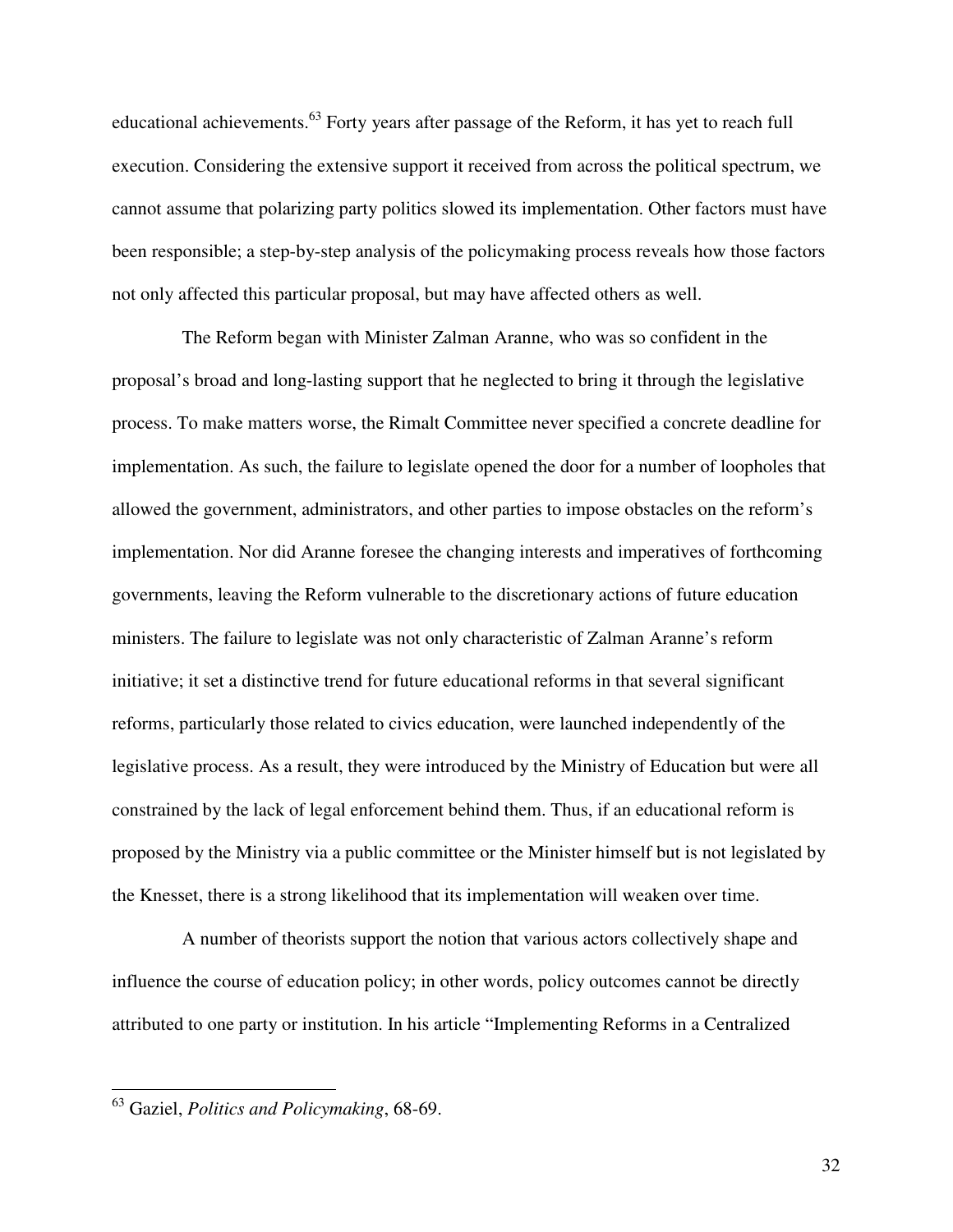Education System: The Case of Israeli Education," Haim Gaziel lists a number of models that account for the failure to implement education reforms. The first is the classical-technical model in which the "relationship between the policymakers and policy-implementers is assumed to be hierarchical, and unidirectional top down." It is therefore expected that reform policies adopted by the top bureaucratic levels will be carried out with adequate administrative and supervisory support from the lower levels.<sup>64</sup> This is the outlook most likely adopted by Zalman Aranne, Yigal Allon, and even George Kaplan of the U.S. government, who all presupposed the uninterrupted implementation of the Reform. However, evidence suggests that multiple factors contributed to its failure, and the competing view, or the "loosely-coupled" perspective, best describes this phenomenon. This model posits that education systems are composed of sub-units (local authorities, districts, schools, and classrooms) that are relatively autonomous and unresponsive to decisions of other levels of the school system. Cooperation between policymakers and policy-implementers must therefore be negotiated, as each unit has control of certain resources.<sup>65</sup> Similar to this perspective is the Miriam Ben-Peretz's "synergy theory." The *Merriam-Webster Dictionary* broadly defines synergy as "combined action or operation."<sup>66</sup> In the context of education reform, Ben-Peretz regards the concept as "combined or correlated actions of a group of factors, or organizations, which may yield desired consequences…"<sup>67</sup> Though the case of the Reform may have brought undesired consequences - at least for the Minister and his supporters – her theory appropriately accounts for the combined actions of various parties and their ability to influence final outcomes. Ben-Peretz herself lists eleven

-

<sup>&</sup>lt;sup>64</sup> Gaziel, "Implementing Reforms, 238.

<sup>65</sup> Gaziel, "Implementing Reforms," 239.

<sup>66</sup> "Synergy," in *Merriam-Webster Online* (February 1, 2010), http://www.merriamwebster.com/dictionary/synergy.

 $67$  Ben-Peretz, 86.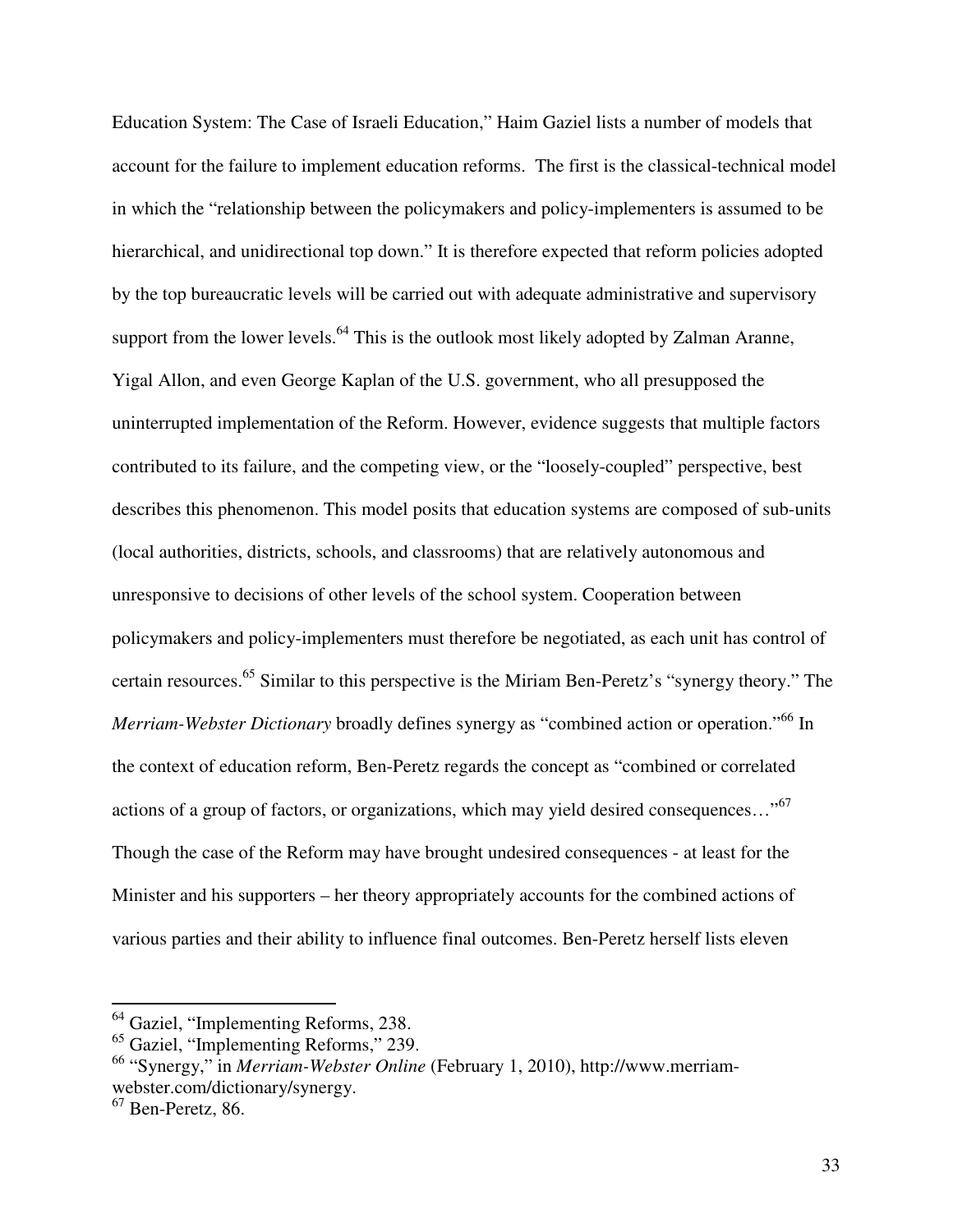different factors that may have contributed to, or prevented, implemented of the Reform, but arguably one of the most influential groups in stopping the Reform in particular was the parents of Israeli schoolchildren.

The role of parents in the education system can be traced back to the 1953 State Education Act, which specifies the various functions of the Ministry of Education. They include, among other duties, planning national curricula and syllabi and supervising the pedagogical activities of all official schools. As one would expect, the Ministry is also charged with the implementation of all educational laws and regulations. Municipal and local governments, on the other hand, have a distinctly administrative role. They do not control the pedagogical course of their schools but instead oversee the construction and maintenance of school buildings and provide a number of school services.<sup>68</sup> While the State Education Act unquestionably strengthened the hand of the central government in determining educational content, it also allotted a small degree of autonomy to the parents through the provision of "supplementary programs" for official educational institutions. Parents can determine up to 25% of the material taught to students. Additionally, the 1974 regulations of the Director General of the Ministry of Education state that parents ought to have a significant role in formulating the pedagogic environment of schools. Parents' organizations are legal entities that receive funding from the Ministry of Education and serve as representatives to the State and local authorities and teachers. In response to significant budget cuts, which are discussed in more detail below, and their legal right to take hold of their children's education, parents began paying teachers to instruct students outside of official class hours. Because they were forced to pay more for education services, parents wanted to partake in school programming, and their involvement took a number of

<sup>68</sup> Braham, 37-39.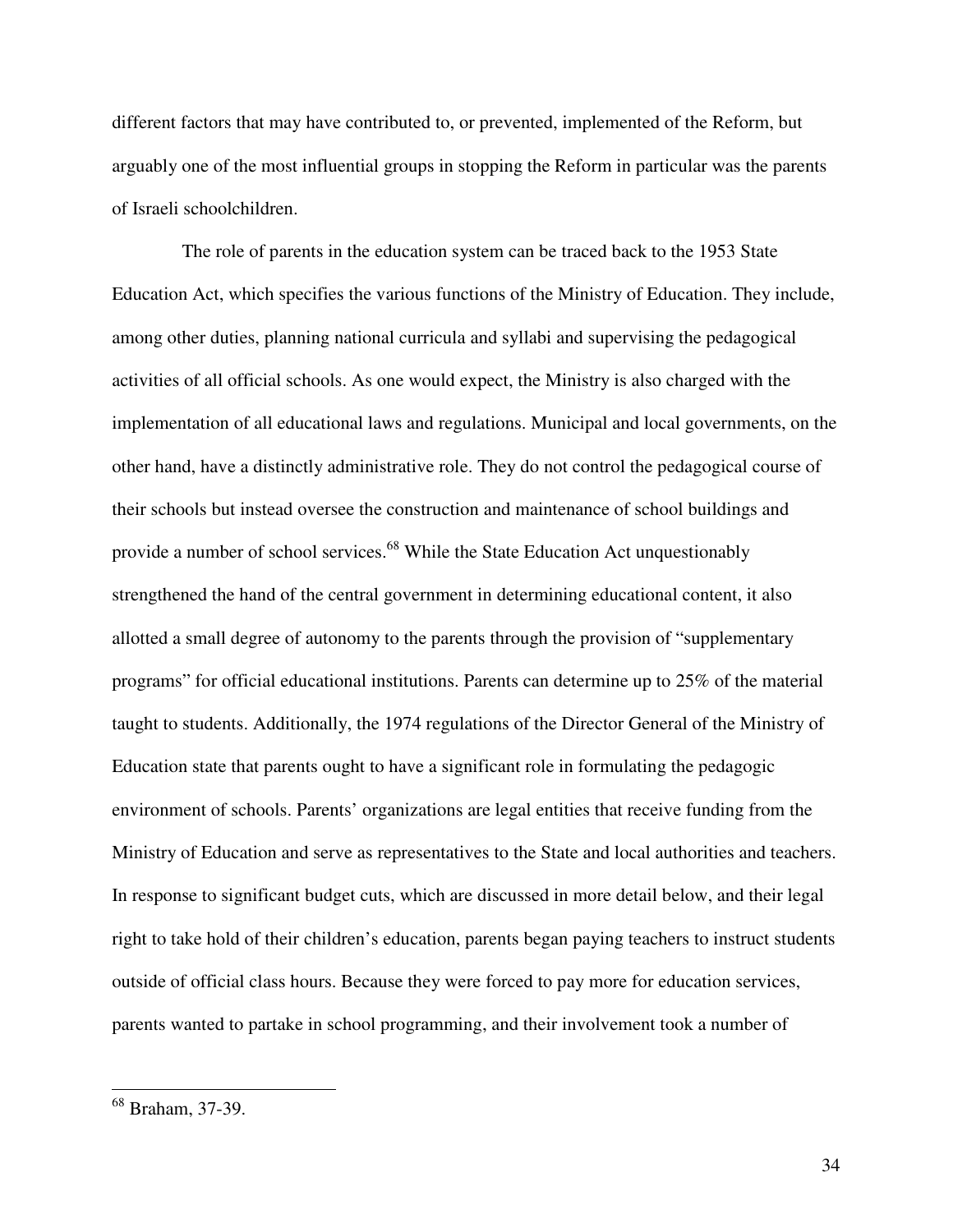different forms. Many were found striking at a school to force the dismissal of a principal or to express opposition to a new curricular offering. Others organized into groups to oppose certain proposals. In the case of the Reform, many parents appealed to the Supreme Court to contest the placement of their children in integrated schools.<sup>69</sup> Middle-class parents from central cities such as Petach Tikva, Nahariya, Rehovot, and Kfar Saba often staged vocal demonstrations, and the Israeli Supreme Court responded fervently, stating that integration was "not a punishment…but a national mission of the first priority." Parents from the religious sector were also adamantly opposed to the new integration policy and were able to acquire exemptions from the Ministry for the ultra-Orthodox *Agudat* Schools, which were already given a large degree of autonomy due to their status as "recognized" schools.<sup>70</sup> Again, these schools are outside of the official school system but are eligible for 75% of ordinary state funds if they abide by certain core curricular requirements. Other ultra-Orthodox schools are completely exempt from state control but are still eligible for up to 55% of funding.<sup>71</sup> Those supporting the Reform were mainly upwardly mobile parents living in low-income neighborhoods. Former Minister of Education Aharon Yadlin, who served in this position from 1974-1977, made the following comments about the initiative's progress: "Parents' opposition to integration has been increasing of late and there is a danger that the Ministry of Education may succumb to their pressure."<sup>72</sup>

Beginning in the early 1980s, the Ministry did in fact lose control in the face of growing parental involvement. Parents increasingly began to register as nonprofit organizations associated with particular schools, and according to a study conducted by Bar Simon-Tov and Langerman, 104 of these schools existed by 1984. This led to the phenomenon known as "gray

<sup>&</sup>lt;sup>69</sup> Gaziel, "Implementing Reforms", 56.

<sup>70</sup> Swirski, 194-195.

<sup>71</sup> Ichilov, *The Retreat*, 84.

 $^{72}$  Blass, 22.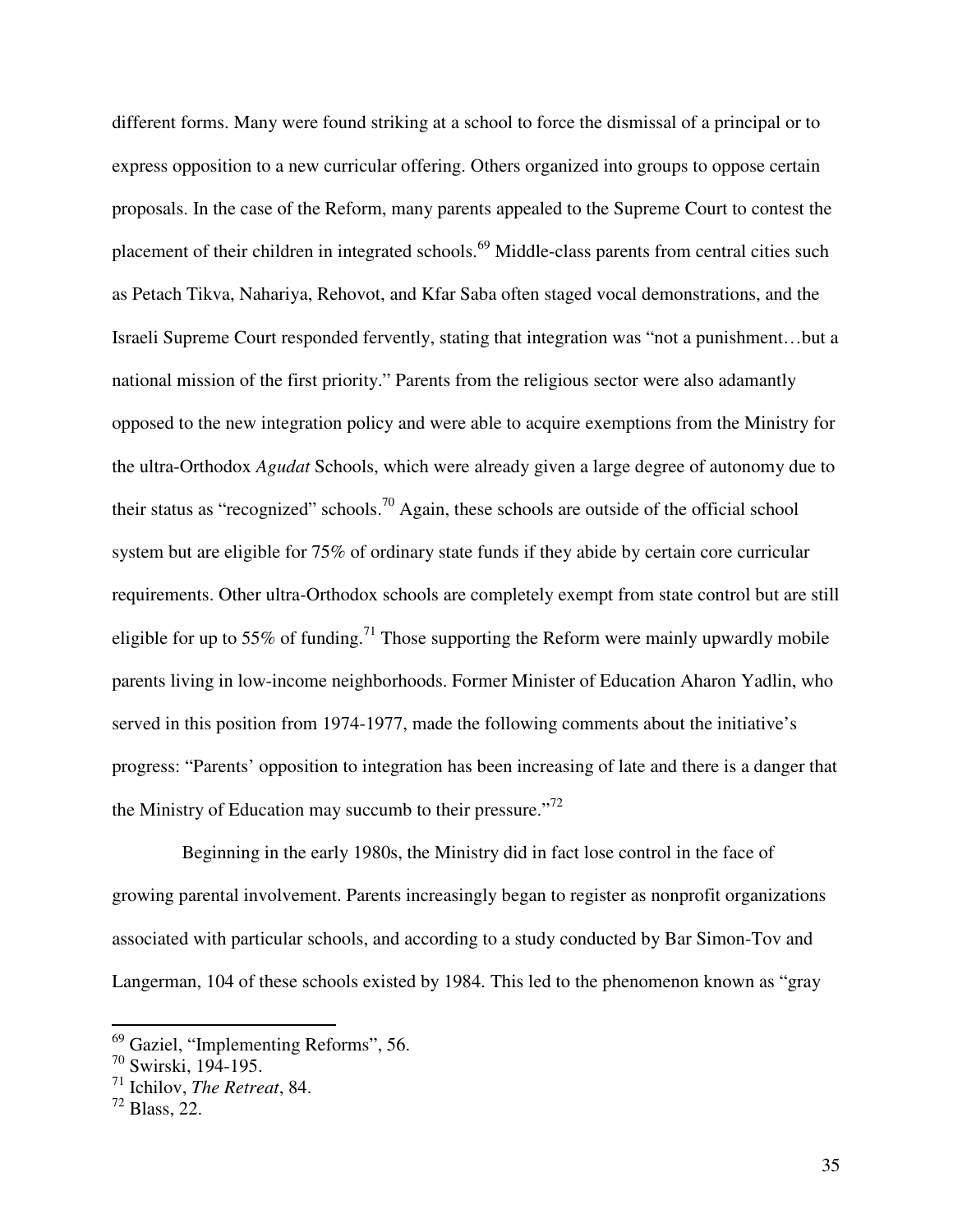education," which is best defined as parentally financed supplementary classes. A study was done by a Master's student at Bar-Ilan University in the 1987/1988 school year which analyzed the effect of the Reform on gray education. Rishon Lezion and Bat Yam are two cities in Israel with similar composition and population size, however, integration was only implemented in the former. The researcher found that private lessons were more common in Rishon Lezion than in Bat Yam, even though the number of total classes were increasing in both. These private classes offered instruction in not just the supplementary subjects but the mandatory ones as well, including mathematics, English, and Hebrew.<sup>73</sup> This study provides evidence that integration reform made education accessible to those students who previously did not have access, but also made the affluent children more competitive. Thus, they were able to maintain an advantage over the low-income students through private instruction. Parents clearly had a decisive role in implementation of the Reform. They not only used private funds to ensure that the educational gaps between social gaps would remain, but were also quite vocal in their opposition to reform proposals. In all likelihood they also played a key role in the creation of the internal tracking systems that emerged in ostensibly integrated schools.

Gray education has remained a part of the Israeli school system, even through the end of the last century. In 1994, it was reported that 63% of Israeli schools received private funding for some type of instruction, while in 1988 this figure only stood at 38%. And even more, the majority of these schools were found in middle-class neighborhoods, while only one third were found in low-income areas.<sup>74</sup> In a 1989 Knesset debate on the subject, MK Michael Bar-Zohar asserted in defiance, "We'll have one form of education for the rich and another for the poor." In response, Minister of Education Yitzhak Navon defended its legality.

<sup>73</sup> Gaziel, *Politics and Policymaking*, 76.

<sup>74</sup> Swirski, 230.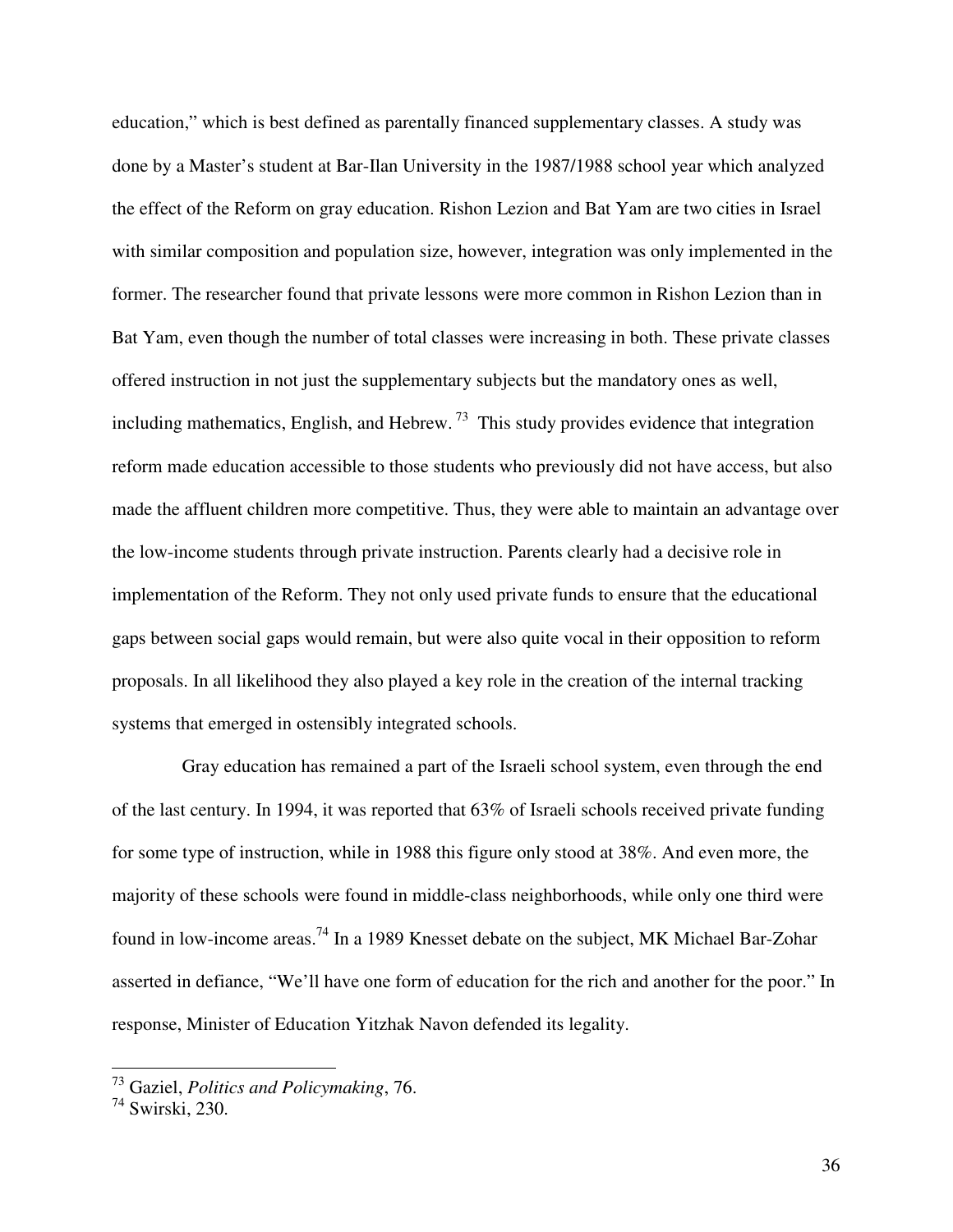Let us not forget that gray education is essentially a supplementary curriculum, recognized by the 1953 State Education Law. As long as it is confined to supplementary subjects instead of compulsory ones, it isn't illegitimate under the present circumstances.<sup>75</sup>

The Reform, once again, prompted a trend that would remain in the education system and prevent the implementation of future educational reforms. The gray education phenomenon allowed parents to determine the extra-curricular programs used in their children's schools and has since given them strong influence in dictating whether or not certain programs are brought to those schools. This would have significance for later reforms pertaining to civics education and coexistence education programs because parents, rather than the Ministry of Education, would ultimately decide where and how those curricula were taught. Even more, because those reforms were never legislated into law, schools were under no obligation to use those curricular programs in their classrooms. While parents were certainly aggressive in their efforts to oppose the Reform, and in particular the integration policies, they were also assisted by simultaneous cuts in the education budget, which inevitably had an effect on policymaking.

Beginning in the early 1980's, regular cuts in the education budget became the norm. From the years 1980-1986, the mean annual decrease amounted to .3%. And in 1985, an emergency stabilization program worsened all of the previous cuts with a further 16% decrease in education spending. National expenditure stagnated until 1990, when the budget was raised to accommodate large-scale immigration from the former Soviet Union; but even then, per-capita expenditure only reached the level it had been in  $1980$ .<sup>76</sup> This trend continued into later years as well. From 2001 to 2005, more cuts resulted in an overall 12% decrease in spending, even

<sup>75</sup> Gaziel, *Politics and Policymaking*, 75.

<sup>76</sup> Swirski, 228.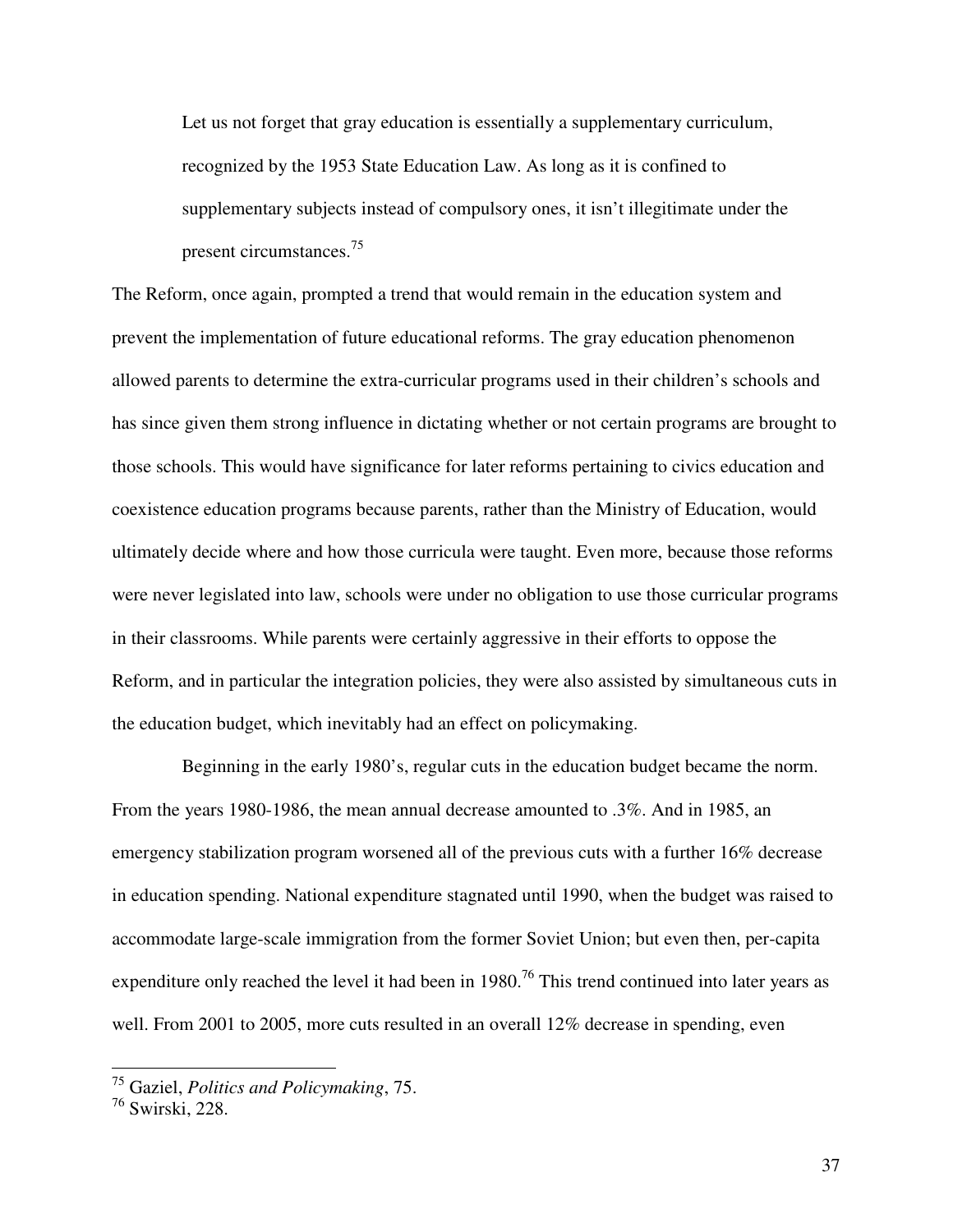though the total number of students rose by  $7\%$ .<sup>77</sup> All levels of education were affected by these reductions, but elementary and junior high schools were hit the hardest. Specifically in junior high schools, teaching hours were cut by 7% per class and 18% per pupil, despite an almost 30% increase in enrollment.<sup>78</sup> Thus, budget cuts affected not only classroom hours but classroom size as well, which stands in direct opposition to the policies of the Reform. Those municipalities that neglected to take action in response allocated their resources to other services such as welfare, project renewal and culture instead. While local authorities cut education budgets by 5%, they increased culture allocations by  $37\%$ .<sup>79</sup>

The 1968 reform bill inevitably suffered because it was itself an expensive initiative. It called for both the expansion of existing schools as well as the construction of new junior high schools. In addition, it promised to raise the quality of teaching by improving national teacher training programs. The curricular changes and additions needed to accommodate the new structure would also cost a large sum of money. Rachel Elboim-Dror, a professor of Education and Culture Policy at Hebrew University, conducted a study of legislative activity related to education, culture, youth, and childcare from the years 1965-1977. She found that implementation of laws passed by the Knesset was often postponed due to repeated legislative amendments to the bills themselves. The causes were numerous, ranging from lack of necessary personnel and faulty administration, to inaccurate assessments of the resources and infrastructure needed for implementation. This is a consequence of the fact that there is a large gap between

<sup>77</sup> Ichilov, *The Retreat*, 83.

<sup>78</sup> Gaziel, *Politics and Policymaking*, 109.

 $^{79}$  Ibid, 113.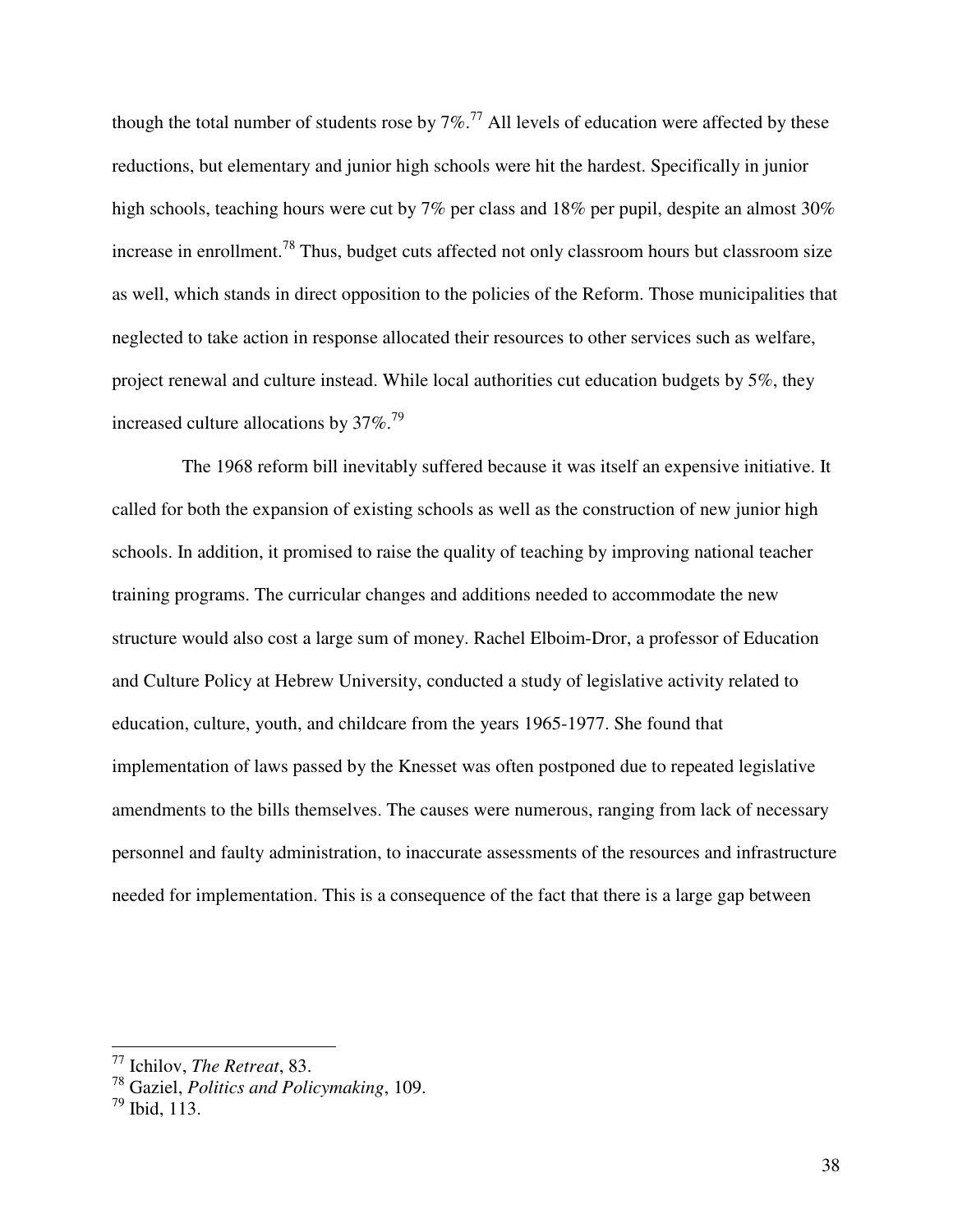governmental aspirations and the organizational and administrative tools at their immediate disposal.<sup>80</sup>

Zalman Aranne was only in office for one year following the passage of the Reform and therefore could not control forthcoming budget allocations. But even if he were in office for a longer period of time, he could have faced further complications involving the Ministry of Finance, which essentially regulates the demands and requests of the Ministry of Education – as well as other cabinet ministries – because there are limited available resources. The budget director in Finance gives to his counterpart in Education a budget ceiling, along with recommendations for allocations. Meanwhile, the budgeting division within Education prepares a separate budget, and these two agencies meet to negotiate a final budget for referral to the Knesset. $81$ 

Haim Gaziel writes that budget is the best reflection of education policy because every change in policy should be reflected in resource allocation for various sectors and disciplines of education. The plausible reasons behind the sudden drop in national education expenditures are numerous and beyond the scope of this paper, but acknowledgement of the shift in budget allotment is nonetheless important. Parents were forced to assume the responsibility of paying for their children's education, which not only perpetuated existing gaps between Israel's ethnic groups but also augmented the expansion of semi-private and autonomous schooling. The share of central and local government expenditure on education as a percentage of total cost dropped from 84% in 1979/1980 to 77% in 1987/88. The next figure, which indicates that household

<sup>80</sup> Rachel Elboim-Dror, "Some Features of Education Legislation in the Knesset," in *Educational Administration and Policy Making: The Case of Israel*, eds. E. Ben-Baruch and Y. Neumann (Herzlia: Unipress Publishers, 1982), 60-61.

<sup>81</sup> Rachel Elboim-Dror, "Main Education Policy-Making Actors," in *Educational Administration and Policy Making: The Case of Israel*, eds. E. Ben-Baruch and Y. Neumann (Herzlia: Unipress Publishers, 1982), 28.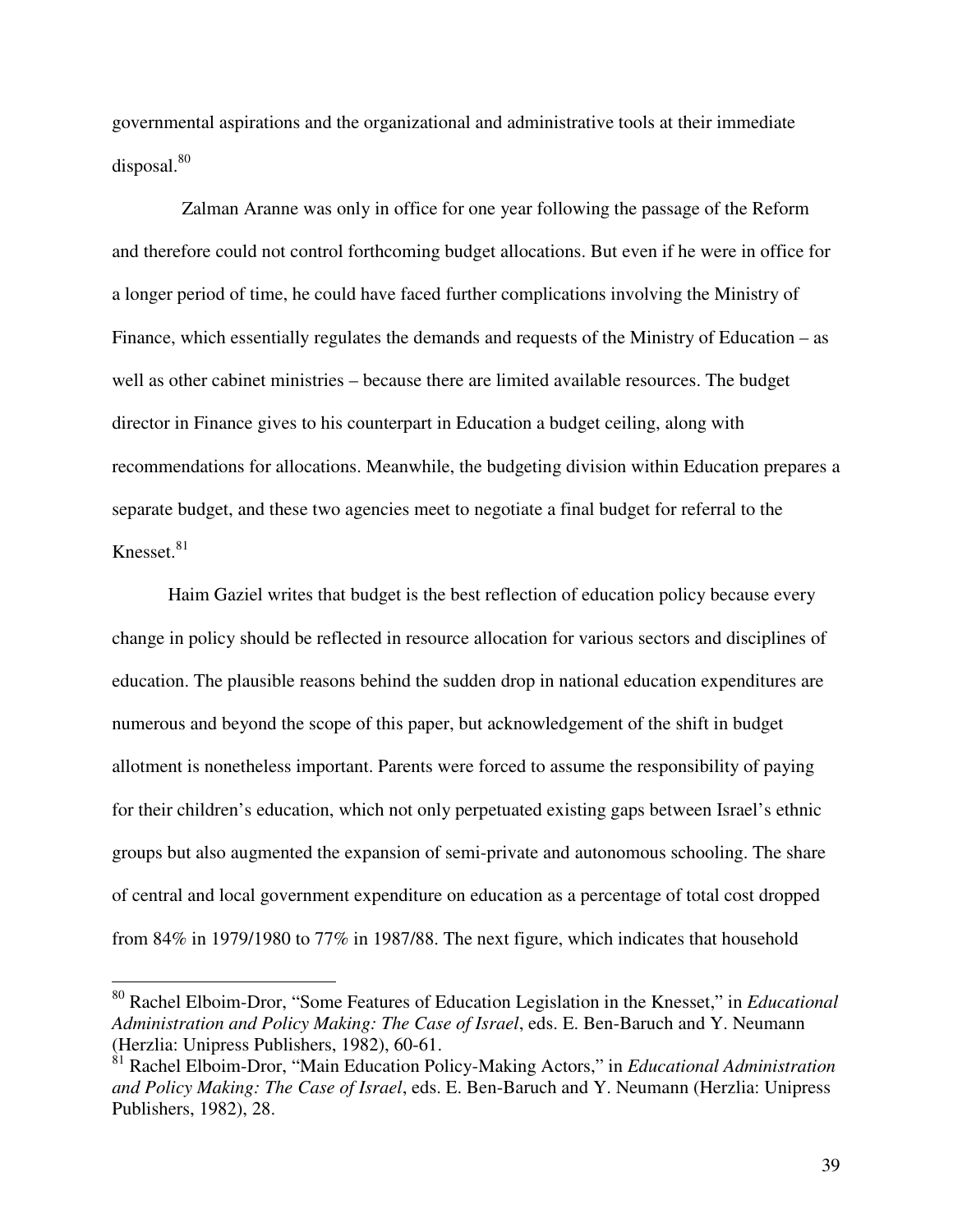expenditure on education as a percentage of family income almost doubled from 1984 to 1994, surely accounts for that discrepancy. $82$  The government hence placed an enormous burden on those families that could not afford to provide private funds for supplementary educational programs. More significantly, this phenomenon of decentralization naturally made it more difficult for the Ministry to enforce the policies put forth by the Reform bill and would make it more difficult for the Ministry to enforce any of its policies in the future. This was evident in a new educational agenda that emerged in the form of privatized education.

In his book *'National Education' through Mutually Supportive Devices: A case study of Zionist education,* Hebrew University professor Yuval Dror discusses the evolution of autonomous education in Israel. Autonomy itself is defined as "the quality or state of being selfgoverning."<sup>83</sup> But in the context of education, Dror explains that autonomy "relates first of all to the learner, but also to the teacher, to the school, to the local authority and the district, reflecting decentralization of planning and autonomy in the implementation of curricula." This definition seems simple and rather obvious but is crucial to understanding the ability, or lack thereof, of the Ministry of Education to enforce the implementation of the Reform and other national education initiatives. Dror continues with a brief explanation of the "School Autonomy Project" launched between 1988 and 1992. Led by Ministry officials, school supervisors, and members of the academia, the project steering committee developed three models for school autonomy based on both international literature and its own findings. The first model consists of schools with special content – arts, science, environment, and society to name a few. The second model consists of schools with particular ideological orientations such as Labor movement values, Conservative

<sup>82</sup> Gaziel, *Politics and Policymaking*, 105.

<sup>83</sup> "Autonomy," in *Merriam-Webster Online* (February 3, 2010), http://www.merriamwebster.com/dictionary/autonomy.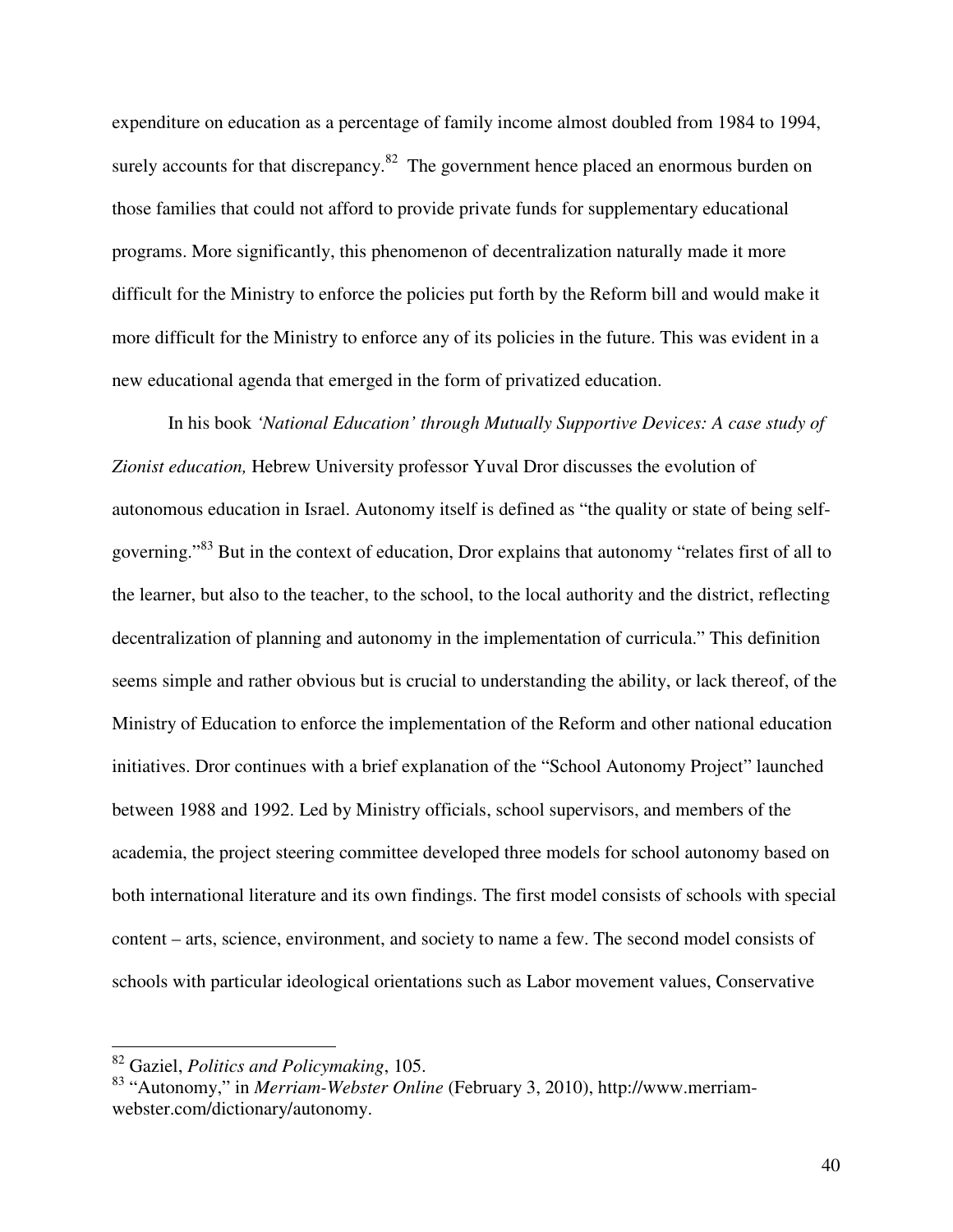Judaism, and others. The last model is based upon schools that use a unique educational approach. Democratic schools, for example, have recently gained significant ground in Israel. There are six components through which these schools can base their autonomous pedagogical models: a distinctive school policy, or credo; independent organization and teamwork, i.e. the school system; school-based curriculum development; community involvement; evaluations based on the individual school's goals; and budgetary flexibility and independence.<sup>84</sup>

This project and other supportive governmental actions produced two major educational developments in Israel: magnet schools and parental choice. Magnets schools were the successor to the gray education trend that began in the early 1980's. Middle and upper-middle class parents took advantage of the position they had gained when the government significantly cut education budgets and established schools that offered distinct curricula and used strict selection criteria for admissions. They were able to circumvent national laws and guidelines by securing "recognized" status for these schools, as the ultra-Orthodox had done for their *Agudat* schools. While magnet schools charged large sums of money to the parents, they also received considerable funding from the State. But as Orit Ichilov notes, "such massive changes proceeded without proper legislation and penetrated state education via legal voids, establishing practices that clearly subvert the original intentions of legislators. $85$  For similar reasons, many opposed the development of magnet schools, including principals, teachers, and legislators; they thought the schools would interfere with social integration and strengthen mainstream groups at the expense of disadvantaged ones. Haim Gaziel points out that magnet schools directly violated a number of government policies that emerged out of the 1968 Reform. First, they had a policy of open

<sup>84</sup> Yuval Dror, *'National Education' through Mutually Supportive Devices: A case study of Zionist education* (Berlin: Peter Lang, 2007), 159-160.

<sup>85</sup> Ichilov, *The Retreat*, 84-85.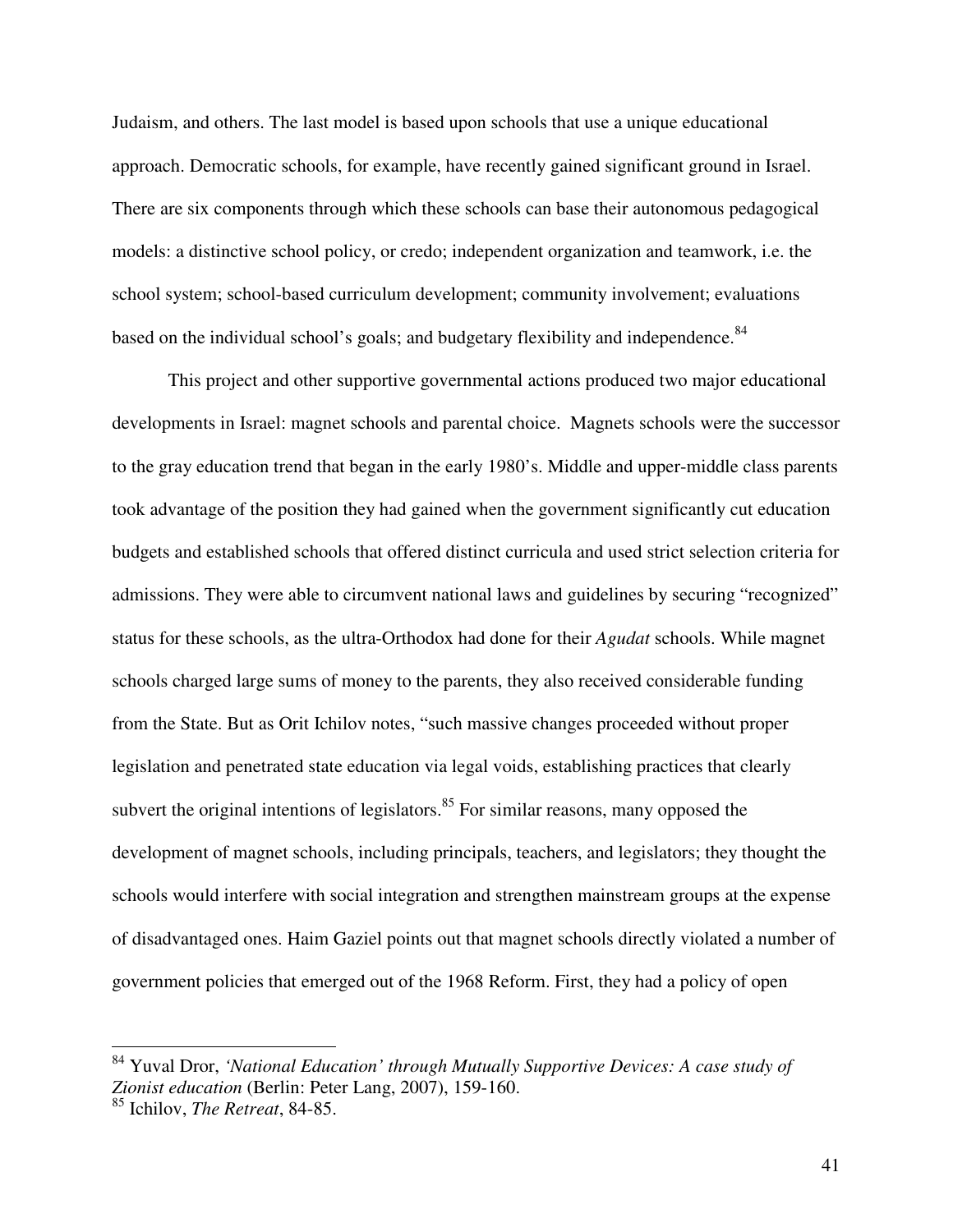enrollment with no geographic boundaries. In addition, to nominally support the principle of integration, the Ministry handed the responsibility of integration over to school principals but at the same time enacted no mechanism for enforcement. Ministry officials supported these de facto changes in policy because they understood that parents were dissatisfied with low scores on national achievement tests. While legislators representing peripheral social groups questioned Ministry officials in Knesset debates, the latter tended answer vaguely and generally "overlook the contradiction between the Ministry's democratization policy and the intrinsic danger it presented to the government's integration policy."<sup>86</sup> In 1982, the Knesset education committee asked Minister Zevulun Hammer to justify the Ministry's financial support for the transfer of children from Maale Hahamisha and Kiryat Anavim, two *kibbutzim* near Jerusalem, into a segregated school. He responded in kind, "According to the reform guidelines, each local authority has the right to decide which schools are preferable for its juvenile population."<sup>87</sup> Some might argue instead that Minister Hammer was influenced by his party and simply refused to enact a policy initiated by a Labor government, but according to Shlomo Swirski, this was not the case, as the Reform had received wide support from both major political parties in the Knesset, Likud and Labor. The National Religious Party, of which Minister Hammer was a member, was also active in its support of the Reform.<sup>88</sup>

Consistent with the fact that official legislation on the Reform was never brought to the Knesset for debate, later governments supported the movement towards abandonment of the Reform through the establishment of their own parliamentary commissions. The Volunsky and Gafni Committees, appointed in 1992 and 1993 respectively, submitted recommendations

<sup>86</sup> Gaziel, *Politics and Policymaking*, 78-79.

<sup>87</sup> Gaziel, "Implementing Reforms", 243.

<sup>88</sup> Swirski, 229.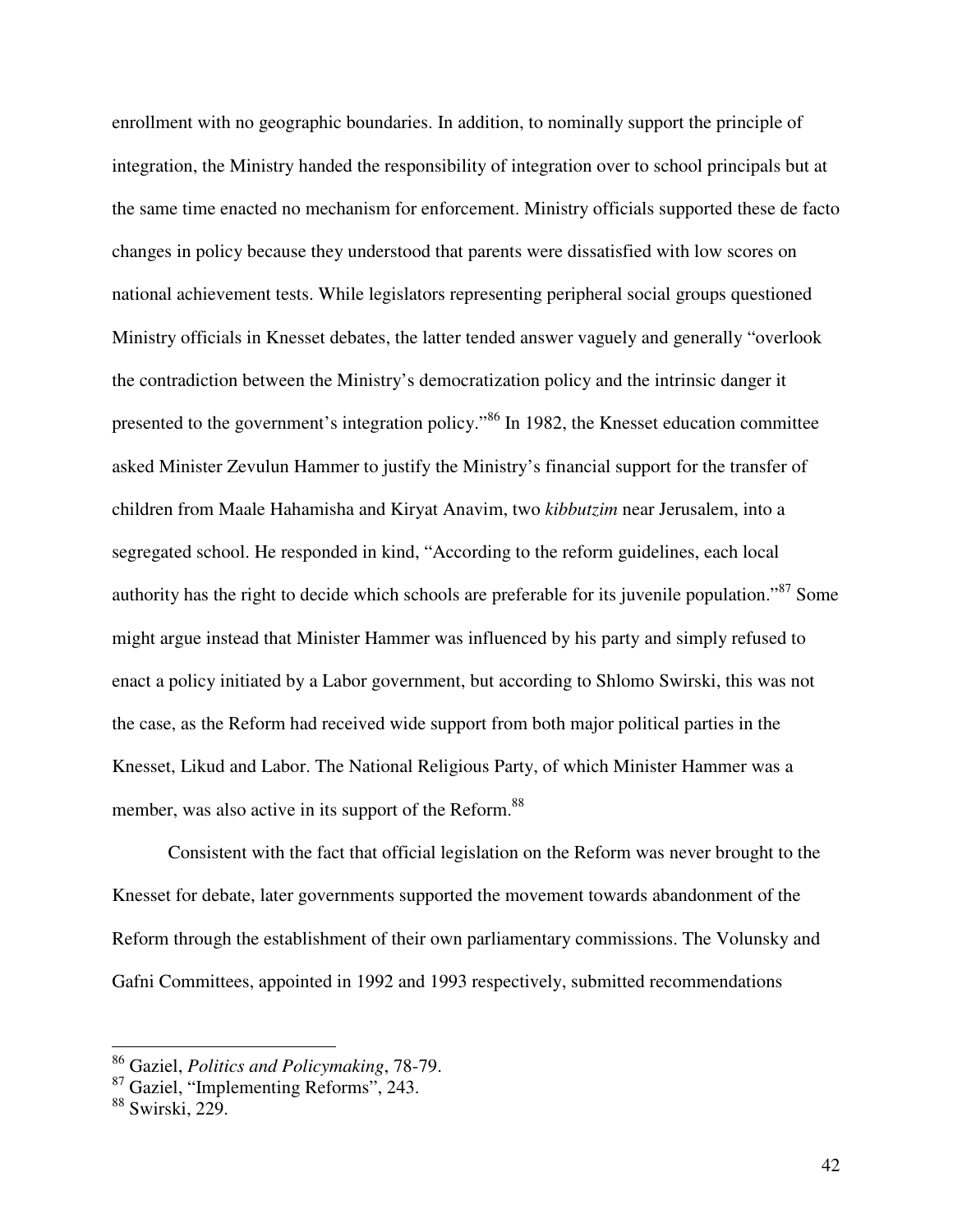regarding the changing nature of State schools. They promoted the autonomy of State schools first by confirming the duty of principals to act as school managers. He or she would retain the ability to hire and fire teachers as well as contract agencies and services. They also confirmed that schools would be able to develop their own credo, curricula, and school-based evaluations. Finally, the committees encouraged schools to raise funds from nonpublic sources, such as parents, NGOs, and sponsorships. This last recommendation had serious implications for school pedagogy because parents and donors could then demand a say in the content of school programming and curricula. For example, on March 26, 2006, *Ha'aretz* reported that stock exchange authorities demanded the introduction of a new subject into the schools they supported: learning about the stock exchange and why it is worthwhile to invest in the stock markets. According to Orit Ichilov, principals follow these demands for two reasons: first they believe the businesses' investment in their school is a testament to their own managerial abilities, and second their schools become dependent on the resources they are receiving.<sup>89</sup>

The Kashti Commission, appointed by Labor Minister Yitzhak Navon in 1989, affirmed the connection between the development of school autonomy and the failure to implement the 1968 Reform. The express purpose of the commission was to evaluate how magnet schools could be kept open while still maintaining the policy of integration. Left-wing members of the Knesset and representatives from the largest teachers' union had been pressuring their right-wing counterparts for allowing the expansion of magnet schools, specifically because integration had not been completed. At the time of its publication, the commission report indicated that 35-40 open enrollment schools had been serving between 10,000 and 15,000 students at the elementary and junior high school levels. Commission members concluded that Israeli society was less

<u>.</u>

<sup>89</sup> Ibid, 87-89.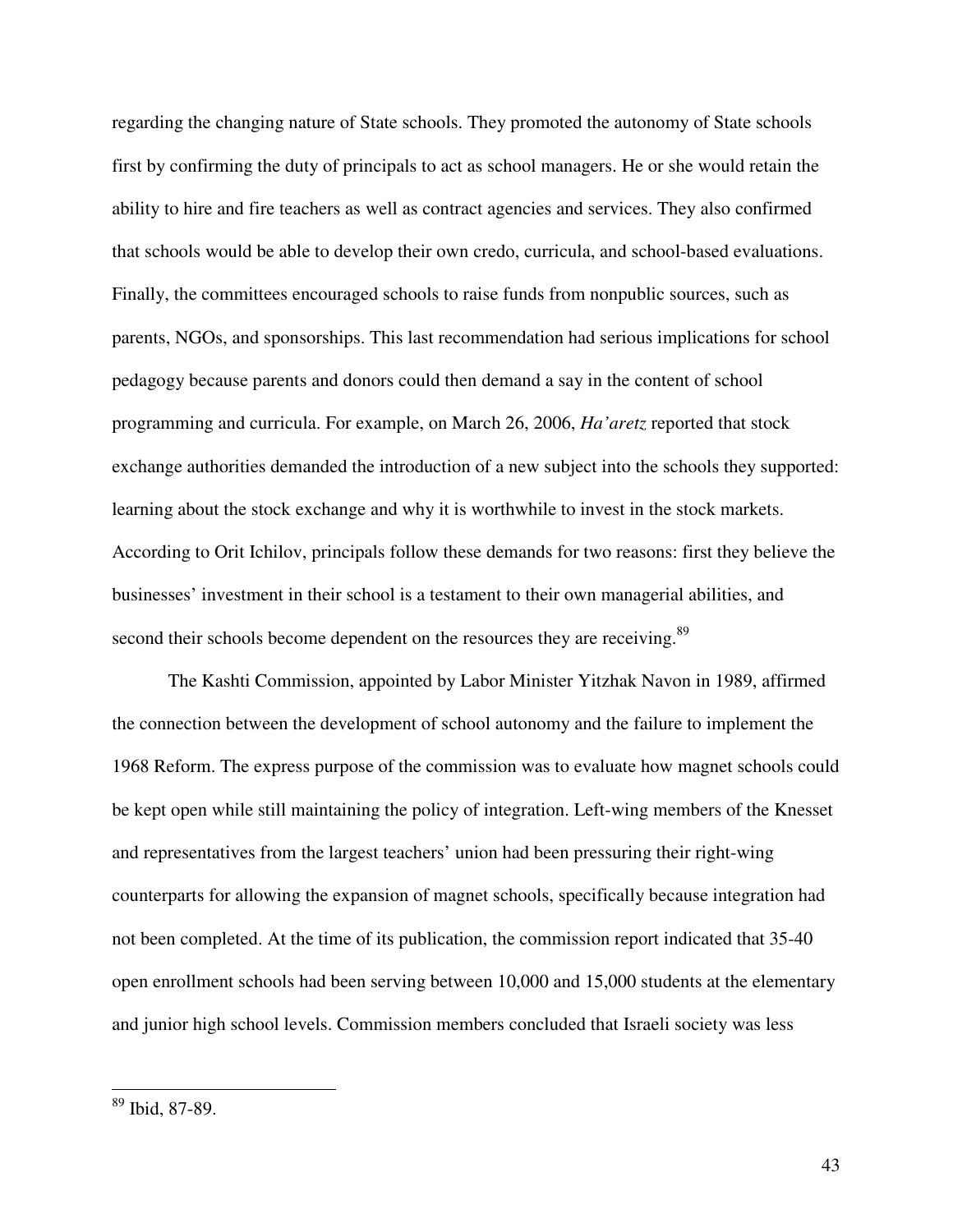willing to support programs that help the disadvantaged and less concerned with maintaining a cohesive society. Self-imposed segregation along community lines was stronger and was certainly manifest in the educational sphere, as open enrollment and parental choice in schools likely reinforced this trend. The Commission recommended that activities of magnet schools be supported, as long as they uphold the policies of integration. Ministry officials would oversee the process so that homogenous schools do not emerge. In essence, schools would maintain autonomy in both pedagogy and administration but would be forced to adhere to enrollment districts and quotas for disadvantaged students who demonstrate aptitude and interest. It seems as though the Kashti Commission presented a viable compromise to allow for the continued existence of magnet schools and at the same time uphold the policies of integration. However, a follow-up study conducted by Shapira and Haymann concluded that the measures endorsed by the Kashti Commission had only a negligible effect. In Tel-Aviv, for example, only 30% of students in magnet schools belonged to disadvantaged groups, despite efforts to bring further integration. In addition, admission of these students based on quotas had a stigmatizing effect within the schools themselves. Therefore, even more control mechanisms would need to be put in place to ensure true social integration.  $90$ 

School autonomy has thus shifted power from the Ministry to individual principals on a number of levels. The latter now have the final say in determining whether or not to implement integration in their classrooms. Because parents, particularly those in middle and upper class neighborhoods, often oppose the placement of their children in integrated classrooms, principals feel obligated to submit to their demands, especially as parents have become vital to the financial sustainability of schools. Also, the ability of the principals to determine the educational goals and

<sup>90</sup> Gaziel, *Politics and Policymaking*, 79-82.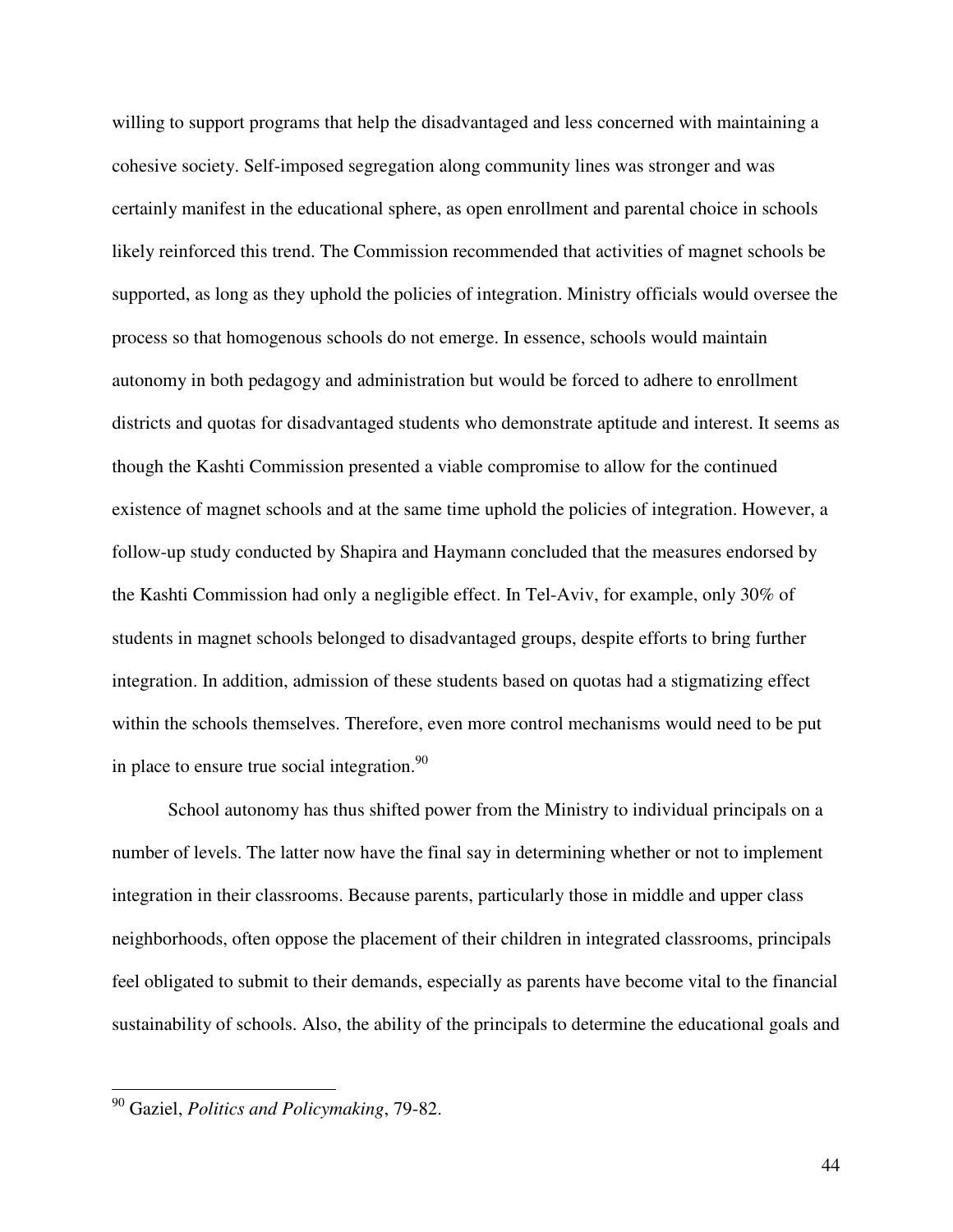curricula of their schools has implications that extend beyond the Reform of 1968. There is no longer a mechanism to enforce the implementation of national mandates that involve curricular and other pedagogical changes. Civics education initiatives have been sitting on the proverbial backburner because those supposedly national changes were only given extra-curricular status. Principals could therefore decide at will whether or not to bring them into the classroom. Even more, these initiatives were never legislated into a binding mandate; thus the Ministry could not enforce their implementation. These initiatives will be discussed in further detail in the latter portion of this paper, but the connection to school autonomy is an important one.

Parental choice is a separate but related development of the 1990s. Previously, children were sent to specific schools within their enrollment districts, depending on the stream (secular, religious, or ultra-Orthodox) their parents had chosen for them. But under the new system of "controlled choice," parents could choose from among a certain number of educational institutions and were asked to rank them in order of preference. The final decisions, however, rested with the local authorities. The assumption was that authorities would take into consideration parents' preferences but also ensure that those schools were heterogeneous according to both socioeconomic and scholastic criteria. The reality of the situation, though, is that principals did not want to face angry parents and thus gave priority to their wishes.<sup>91</sup> Consequently, measures to increase individual opportunity actually decreased social justice as a whole and created a virtual hierarchy of schools dependent on parents' socioeconomic background. Evidence shows internationally that privatization reforms can create more academically and ethnically homogenous schools because parents prefer to enroll their children

<u>.</u>

45

<sup>91</sup> Ichilov, *The Retreat*, 89-90.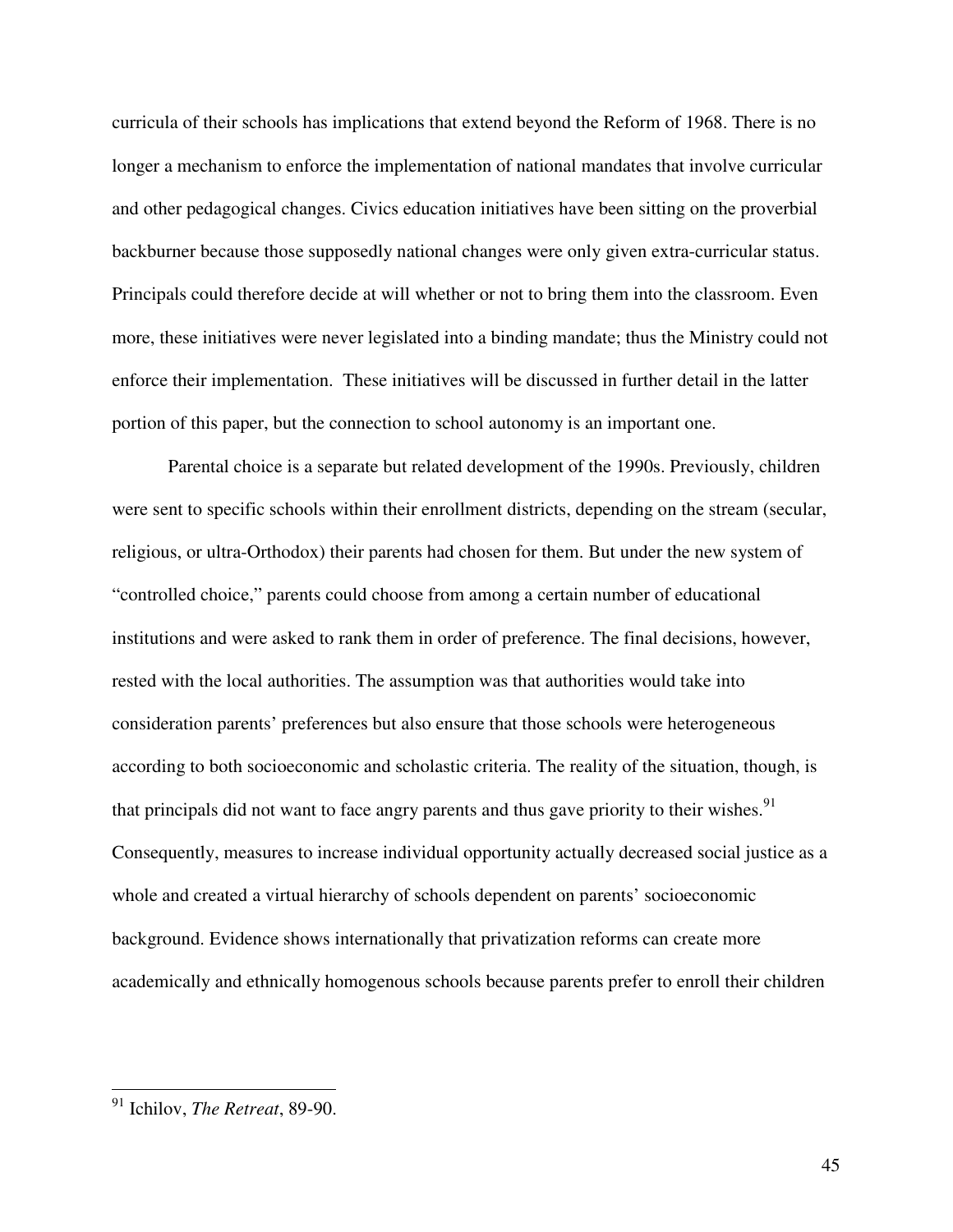in schools that are of the same racial group as their own.<sup>92</sup> Again, the development of parental choice and the government's subsequent support of the practice directly countered the objectives of the 1968 Reform. The initiative sought to create multicultural and more equitable educational environments for all of Israel's schoolchildren but instead favored those whose parents come from more privileged, mainstream backgrounds. For future reform initiatives, parental choice intimates that the parents, rather than the Ministry, will be the ultimate factor in deciding the type of curricula for their children. One on hand, they can choose schools with school policies or credos in line with their own ideologies. On the other hand, in order to remain competitive, schools will comply with parental demands in terms of curricula and other practices. Hence, if parents are not in favor of democratic educational reform, schools are not likely to support their implementation.

Still, into the early 2000's many Israelis were not satisfied with the quality of education in their country. The Israeli newspaper *Ma'ariv* published an article citing a study conducted in 2004 by the TNS/Telesqer Company, showing that over two-thirds of the citizenry regarded the environment, education, and governing institutions as also "mediocre" or "not good."<sup>93</sup> In this disapproving atmosphere, Likud Minister Limor Livnat appointed the Dovrat Commission for the express purpose of mending a "deep crisis" in education and ensured that no additional funding would be required to implement its recommendations. In its report, the Commission listed a number of feature failures - low academic achievement, administrative deficiencies, and significant academic gaps on the basis of socioeconomic and ethnic background – and sought to launch an educational overhaul that supposedly addressed each of these shortcomings by using

<sup>92</sup> Ichilov, *The Retreat*, 47-48.

<sup>&</sup>lt;sup>93</sup> *Ma'ariv*, "Majority of Israeli Dissatisfied With Quality of Life, Authorities' Functioning," May 18, 2004.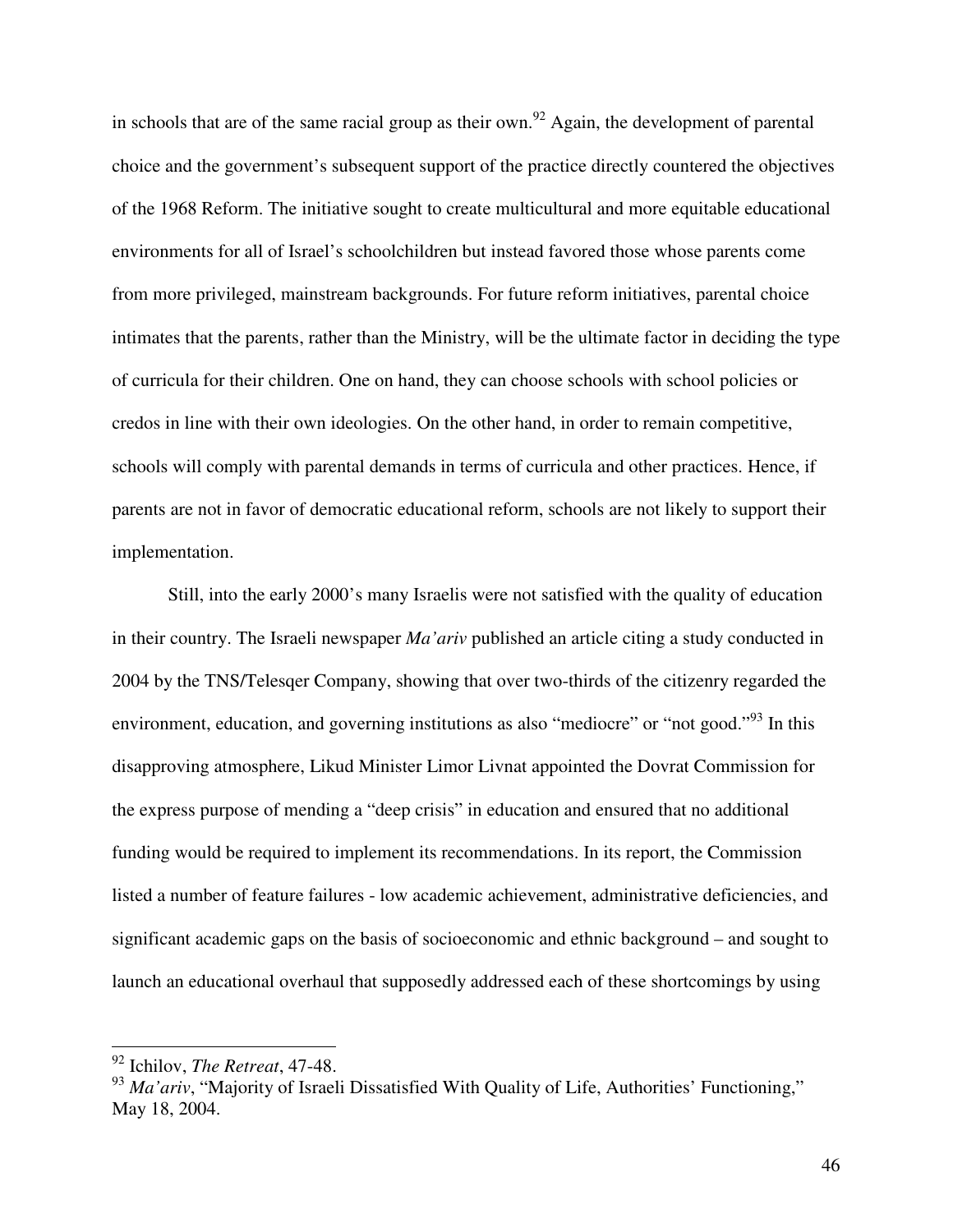school grades as the central motivational tool. But in the opinion of Hadas Lahav, a writer for *Challenge: A Magazine Covering the Israeli-Palestinian Conflict*, the overhaul still neglects the issue of closing social achievement gaps. "…because of its ideologically-driven push for achievement, the program may easily wind up deepening the very social gaps it is supposed to reduce." First it perpetuates the concept of intra-school tracking by creating a core program that divides students into three levels of academic ability. It also upholds the principle of school autonomy by delegating approximately 90% of school budgets to individual principals, who are only responsible to their respective regional educational administrations.<sup>94</sup> Lastly, the Commission recommended that the Ministry abolish the junior high schools the Reform established to mend these same problems. As such, principals still are the ultimate determining factor in matters involving classroom integration and supplementary curricular programs. To this day, there is no means to enforce an initiative passed over forty years ago. Despite the perseverance of Minister Zalman Aranne and his colleagues to institute a reform that sought to improve educational standards and mend broader social problems, he could not foresee the school decentralization phenomenon that would make it more difficult to implement not only the Reform but also other educational initiatives originating from the Ministry of Education.

Recalling Miriam Ben-Peretz's "synergy theory" for education reform, the collective action of various parties is responsible for the success or failure of a change in policy, and as major stakeholders in the educational process, teachers were also one of several groups Ben-Peretz identified as part of the opposition to the 1968 Reform. Elementary school teachers viewed the proposal as a threat because with the creation of new junior high schools, their

<sup>94</sup> Hadas Lahav, "The Dovrat Report: Populism and Elitism Will Not Mix," *Challenge*, September/October 2004, http://www.hanitzotz.com/edu/Dovrat-Report.html.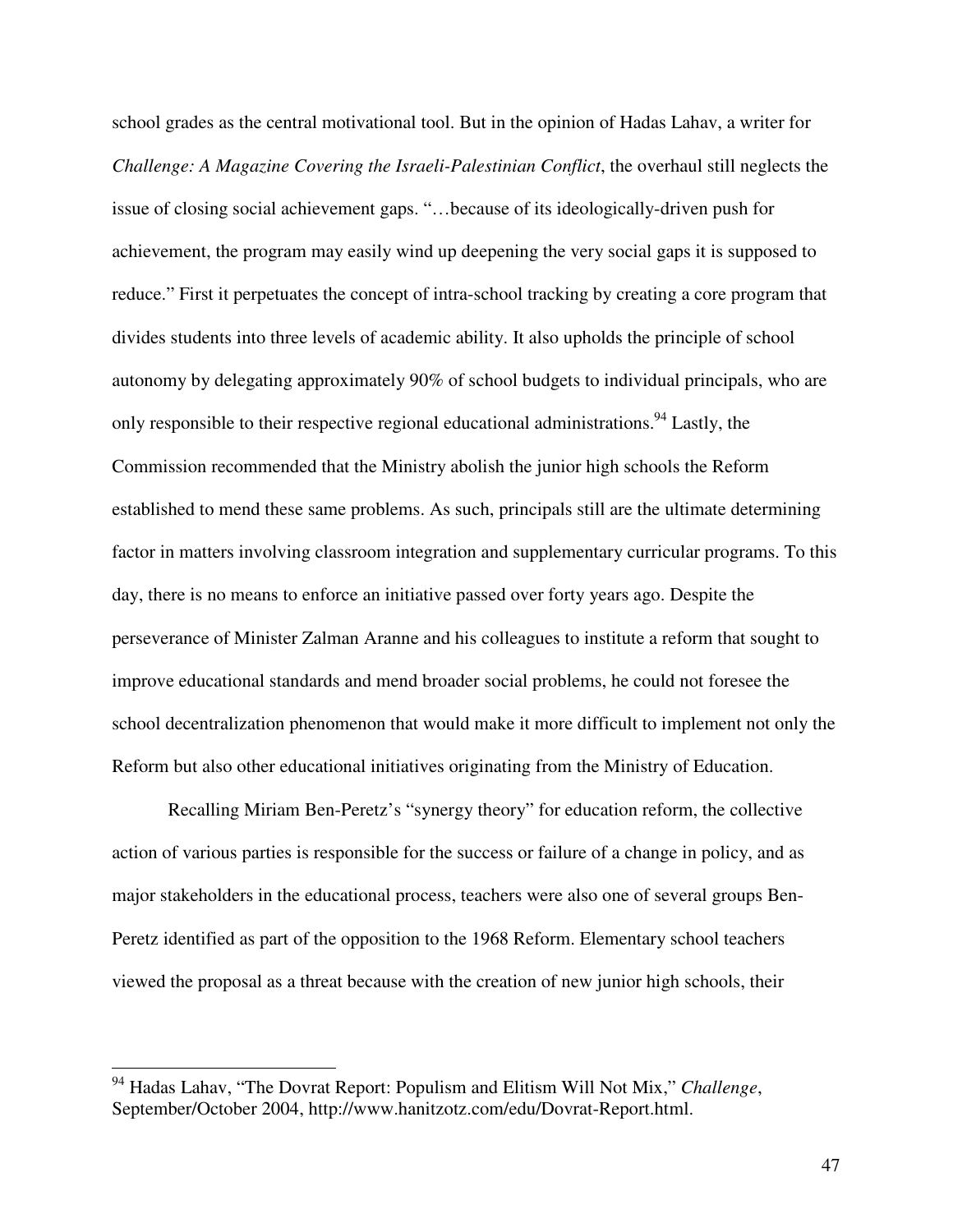position would lose status within the academic community.<sup>95</sup> More specifically, *Histadrut Hamorim* (the Teachers' Federation), representing 100% of elementary school teachers, believed that it would lose prestige to *Irgun Hamorim*, or the Union of High School Teachers. Shalom Levin, an influential member of the Labor party at the time, led *Histadrut Hamorim* and threatened to leave the party for another that had split from it. This was enough for Prime Minister Levi Eshkol to postpone implementation of the Reform.<sup>96</sup> Though later elections confirmed the strength of the Labor party, thereby allowing Minister Aranne to continue with the Reform, this incident demonstrates the weight of external factors on the policymaking process. External political threats were deemed innocuous due to the wide-reaching support of the major political parties, but a member of Aranne's own party represented the larger threat, even causing the Prime Minister to rethink the proposal.

The support of teachers is crucial in education policy because they are directly responsible for bringing policy changes to the students. Professors Amos Dreyfus and Yossef Mazouz conducted a study evaluating the connection between teachers' perceptions of curricula and their performance in the classroom. Though they interviewed teachers about a new curricular program entitled "Science of Life and Agriculture," they were able to identify teachers' primary areas of concern when generally assessing curricula. They are, in descending order: the requirements of the Ministry of Education; the teaching materials developed by the curriculum team; characteristics of the individual teachers such as their opinions and beliefs, teaching styles, and training; and characteristics of the students such as their interests and motivations, level of

 $95$  Ben-Peretz, 90.

<sup>96</sup> Swirski, 192.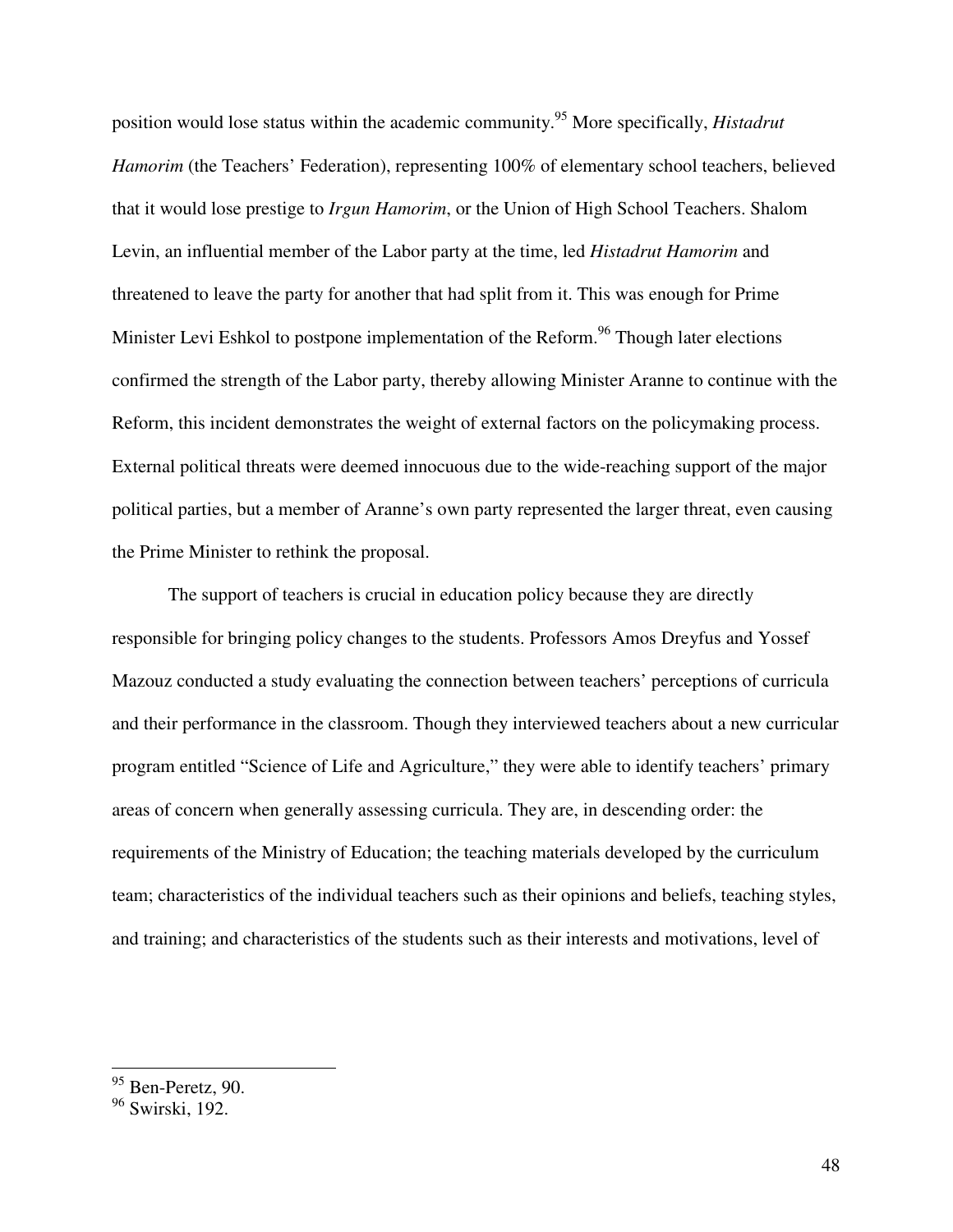academic training, and heterogeneity of the student group.<sup>97</sup> Amos and Mazouz concluded, "the perceptions, beliefs, and concerns of the teachers seem to influence their performance and attitudes at all stages of curriculum implementation," revealing that the ability and readiness of teachers to implement a new curricular program may not correlate with their willingness to do so.<sup>98</sup> In the case of the Reform, teachers' opposition to the proposal may have stopped them from using the new curricula developed for junior high schools and may also have encouraged them to pressure their principals against bringing integration into their schools. In other words, they could have used non-implementation as a means of silent protest.

The Reform therefore demonstrated that teachers shape the policymaking process at two different levels. First, they can use their organizational influence to advocate for or against a particular policy in the Knesset. Second, they can affect implementation at a more localized level by personally refusing to implement the reforms or encouraging their principals to do the same. In later instances of civics education reform, teachers played an integral role in the nonimplementation of experimental and optional curricular programs. Many of them refused to teach the curricula either because they personally did not believe in the principles of the reforms or they felt uncomfortable addressing such controversial and emotional topics in the classroom. Teachers therefore establish on a micro-level whether to implement any type of reform because they, unlike the Ministry of Education, are the actual agents of transmission in the educational sphere.

## **IV. CASE STUDY: Education for Jewish-Arab Coexistence Program (1985)**

 $97$  Amos Dreyfus and Yossef Mazouz, "Probing Teachers' (Dis-)Satisfaction with a Curriculum By Means of Unstructured Interviews," *Studies in Education Evaluation* 14(1988), 252. <sup>98</sup> Ibid, 245.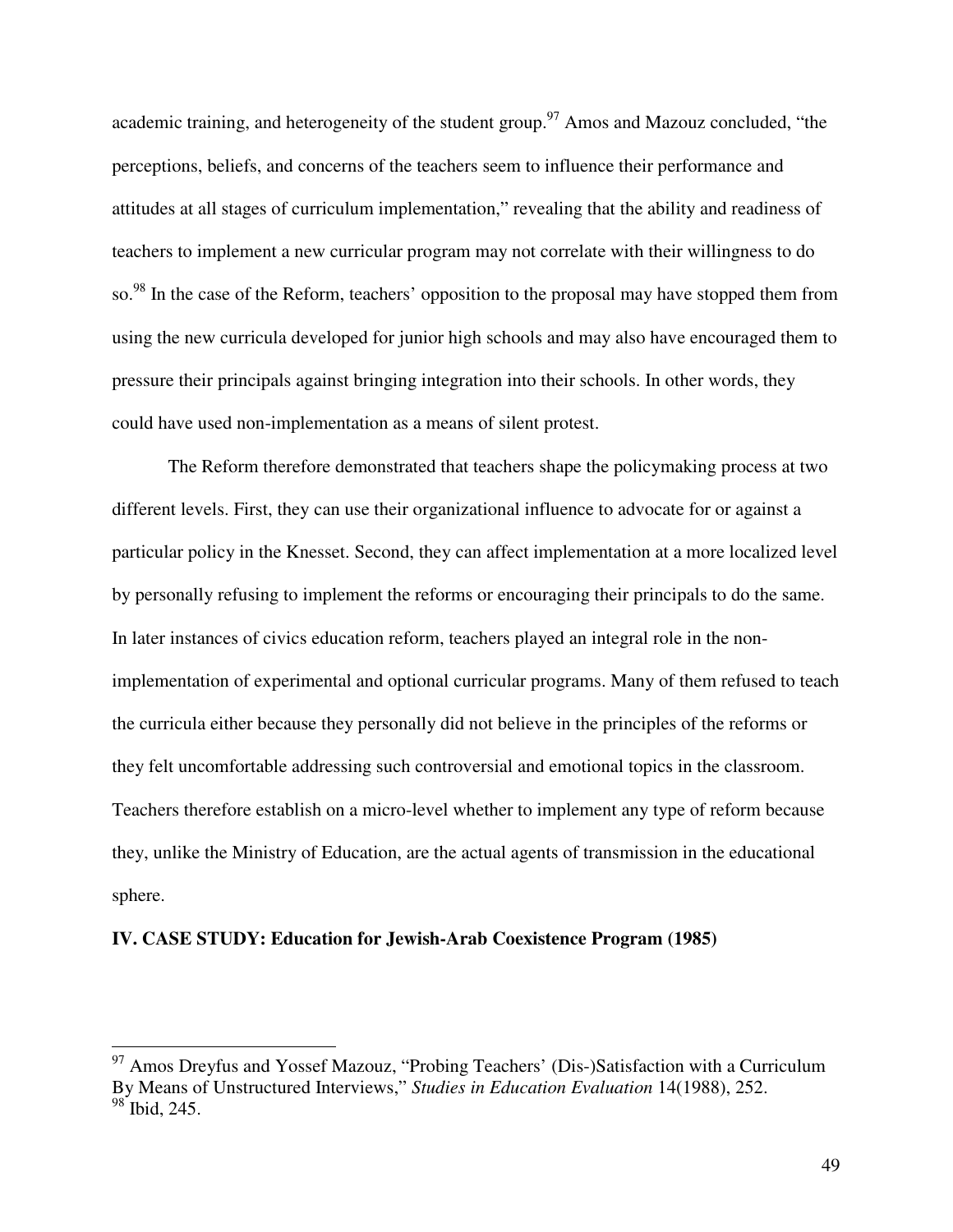Following the 1967 War and Israel's acquisition of the West Bank and Gaza, the rise of territorial issues revived the Right's nationalist agenda. After the 1973 Yom Kippur War, disappointment in Israel's performance forced Israelis to question the viability of Labor leadership. And in 1977, for the first time since the establishment of the state, Israelis elected a center-Right government to the Knesset under the leadership of the Likud party.<sup>99</sup> The ascension of the Likud invited a slew of issues that divided the electorate, but most importantly, there was a growing "intolerance of opponents" on the political front. More specifically, the Arab populations in both Israel and the Occupied Territories were growing, and national leaders made a concerted effort to reinforce Zionism's Jewish roots.<sup>100</sup> This trend was best typified by the rising popularity of the Kach Party, which was known for its particularly racist views. In a guest column written for the *New York Times*, Kach leader Rabbi Meir Kahane unequivocally articulated his party's views and objectives.

Few Israelis or Americans recognize the potential contradiction between a Jewish state and a Western-style democratic one…For me, the moral answer lies in annexation of all the lands and the completion of an exchange of populations begun in 1948, when more than 700,000 Jews fled Arab lands. For the sake of survival…let us carry out the second stage: The removal of Arabs in the Land of Israel to their own Arab Lands.<sup>101</sup>

The party's popularity was understood to be a reflection of public opinion, and Israeli policymakers consequently feared the prospect of a declining Israeli democracy.<sup>102</sup>

 Regular acts of discrimination occurring throughout the country were indicative of the widespread intolerance of the Arab population. A series of infamous events taking place between

 $99$  Dowty, 103.

 $100$  Ibid, 111.

<sup>101</sup> Meir Kahane, "For a Jewish State, Annex and Expel," *New York Times* (July 18, 1983).

 $102$  Dowty, 116.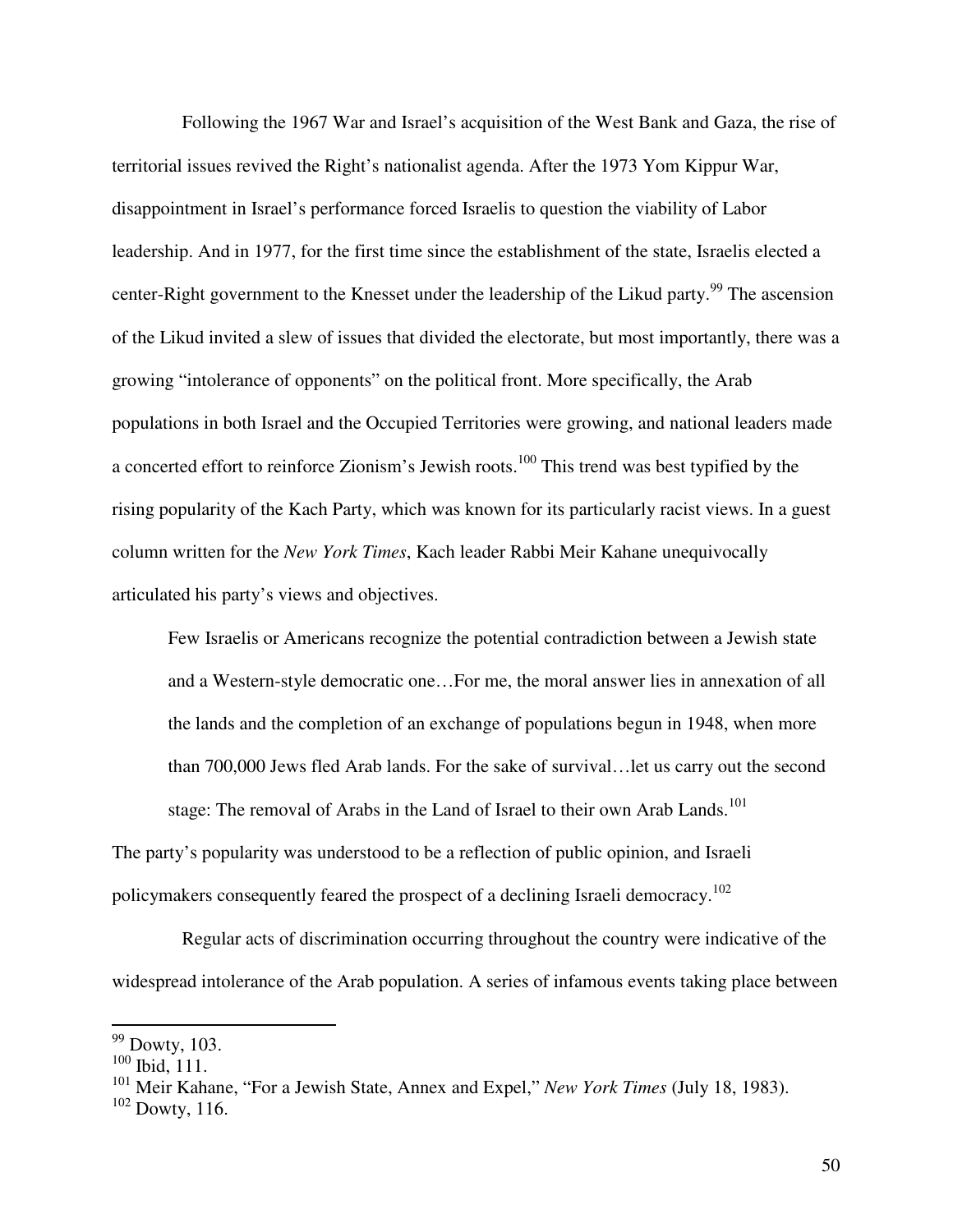the mid-1970s and mid-1980s caused alarm amongst the more mainstream Israeli public. In June 1980, the Jewish Underground formed and attempted the assassination of three Arab mayors in the West Bank. In July 1983, Israelis witnessed an attack on the Muslim College in Hebron and the planting of explosive devices in Hebron area mosques. In April 1984, extremist Israelis attempted to blow up six buses packed with Arab passengers, and finally, Rabbi Kahane of the Kach party was elected to the Knesset that same year. $103$ 

 Survey research confirmed the prevalence of both non-democratic and anti-democratic attitudes in Israel, especially amongst high school students. A major research project funded by the Van Leer Institute in 1984 followed the attitudinal trends of Israeli  $11<sup>th</sup>$  and  $12<sup>th</sup>$  graders and illustrated the salience of the Zionist-nationalist ethos. 27% of students declared it legitimate to limit Israel's democracy in order to prevent opponents of the government from expressing their views in public. 42% supported limiting the rights of all non-Jews, while 60% denied Israeli Arabs' right to full equality.<sup>104</sup> A 1978 study conducted by Ofira Seliktar of Haifa University showed that an even larger number of  $11<sup>th</sup>$  graders (52%) opposed the political rights of Israeli-Arabs.

 From this information, a number of conclusions could be drawn. First, one quarter of students held consistently non-democratic views, while only one-third held strongly democratic views. The largest group of students held mixed or confused feelings. Even more, the aforementioned reports did not take into account ultra-Orthodox *Agudat* schools, which comprised about 10% of the population and tended to espouse largely anti-democratic views.<sup>105</sup>

<sup>&</sup>lt;sup>103</sup> Julia Resnik, "Particularistic vs. Universalistic Content in the Israeli Education System," *Curriculum Inquiry* 29, no. 4 (1999): 504-505.

<sup>&</sup>lt;sup>104</sup> See Appendix A

<sup>&</sup>lt;sup>105</sup> Benyamin Neuberger, "Education for democracy in Israel: Structural impediments and basic dilemmas," *International Journal of Educational Development* 27 (2007): 293-295.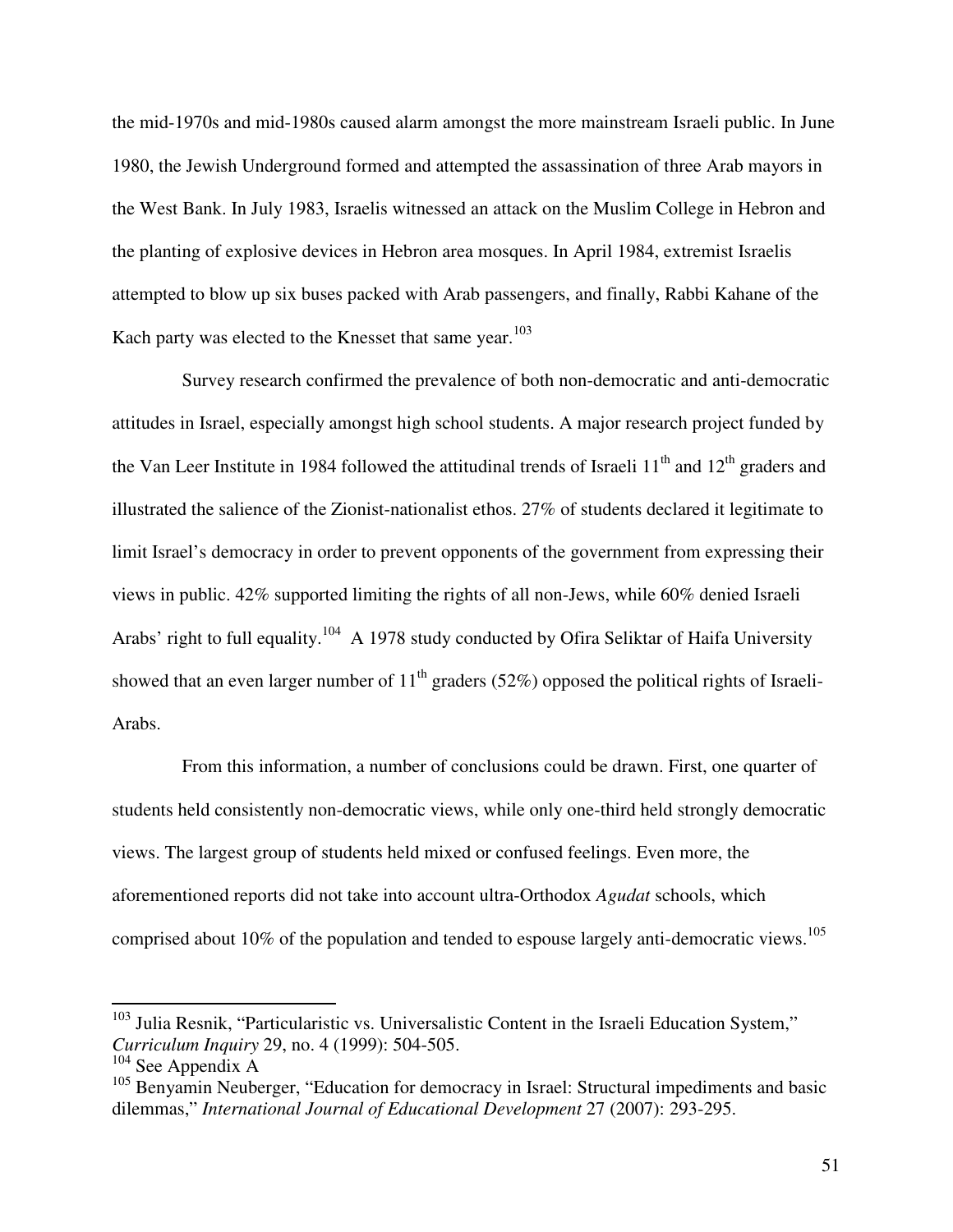Polls published by *Israleft: Bi-Weekly News Service* on July 10, 1085 show that religious students, more so than their secular counterparts, aligned with Kach party ideology. 42.1% of Jewish high school students "[agreed] with the ideas of the Kach movement and Rabbi Kahane regarding the Arab minority," while an even larger percentage of *Nahalim Yeshiva* students  $(64%)$  expressed their agreement with the Rabbi and his party.<sup>106</sup> Meir Kahane won 1.2% of the vote in the 1984 election – enough to get one seat in the Knesset – but this vote was twice as high among Israelis in the military, indicating that he gained the majority of his support from the younger segment of the Israeli population.<sup>107</sup>

 Both policymakers and common citizens alike were increasingly concerned about the future of democracy in Israel. Society as a whole began to take measures to counter the influence of extremist leaders. The Israel Broadcasting Authority boycotted the Kach party and banned its leaders from appearing in the media. The Knesset passed legislature to prevent the party from taking part in future elections, and the Ministry of Education announced changes to school curricula that, for the first time, emphasized the democratic needs of the State over its nationalistic ideal.<sup>108</sup> This was a response to the great deal of scrutiny the Ministry had received for its role in the socialization of the nation's children. In their book *The Educational System of Israel*, Yaacov Iram and Mirjam Schmida state that role of school curricula is twofold: to "provide an educational means to convert ideology into social objectives, and to facilitate individuals' needs and intellectual mastery." Any changes in curriculum therefore reflect

<sup>106</sup> *Israleft: Bi-Weekly News Service* (July 10, 1985), p.6.

<sup>&</sup>lt;sup>107</sup> Edward Walsh, "Israeli Teachers Learn an Explosive Subject; Once-Skirted Issue of Jewish-Arab Relations Is Met Head-On," *Washington Post* (February 1, 1985), p. A21.

<sup>&</sup>lt;sup>108</sup> Ami Pedahzur, "The paradox of civic education in non-liberal democracies: the case of Israel," *Journal of Educational Policy* 16, no. 5 (2001): 422.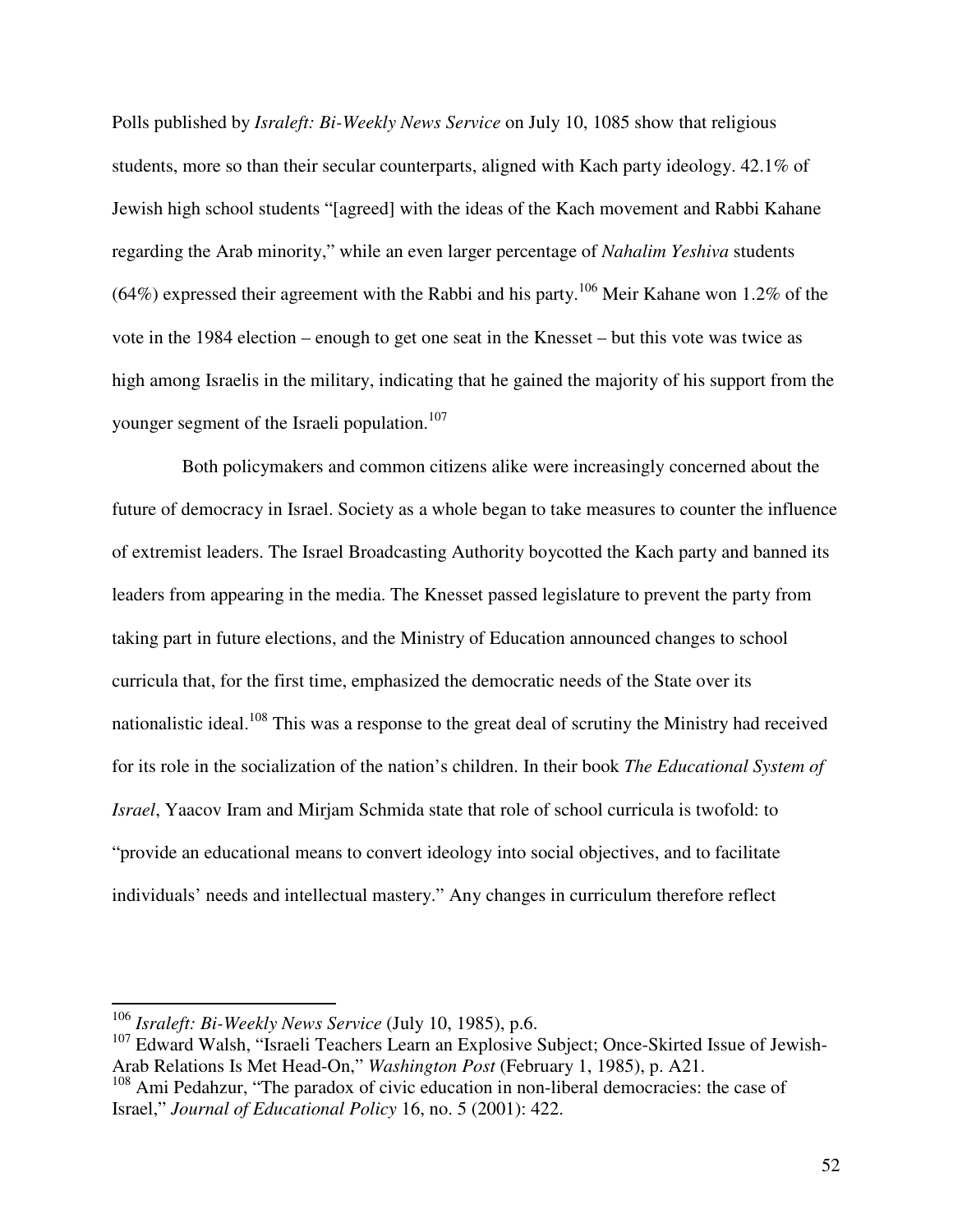changes in educational philosophy or social milieu.<sup>109</sup> Benyamin Neuberger further argues that the role of education in a democracy is to "teach coexistence, tolerance, cooperation, compromise, and the capacity for at least some rational choice." This in turn builds a political culture such that the people are moderate, participate in the political process, and can contribute to the democratic foundations of the State. $110$ 

 However, it was clear from the proliferation of anti-democratic actions and attitudes that the State of Israel had failed to educate its children in this way. The 1953 State Education Act mentions ideas such as "liberty" and "tolerance", but the concept of democracy was notably left out of the legislation, as were other concepts such as the rule of law, human rights, and minority rights. At a 1953 conference on civics education, Minister of Education Ben-Zion Dinur expressed the belief that the Ministry could not ignore the looming sense of threat felt by all Israelis since 1948. He remarked, "The position of our country must form the underlying premise of the civil education system. The State of Israel was born after a long and difficult struggle. It was established in the midst of a civil war. The struggle still continues…" Thus, the first decade following the creation of the State invited a commitment to *mamlachtiut* and to the creation of a uniform national curriculum with the ultimate goal of transmitting national culture and instilling a sense of solidarity. In adherence to these guidelines, the topic of Jewish-Arab relations was completely left out of Israeli education. At the same conference cited above, the Superintendent for Arab affairs protested the exclusion of content covering Arab-Israeli relations because it

<sup>109</sup> Yaacov Iram and Mirjam Schmida, *The Educational System of Israel* (Westport: Greenwood Press, 1988), 113-114.

 $110$  Neuberger, 293.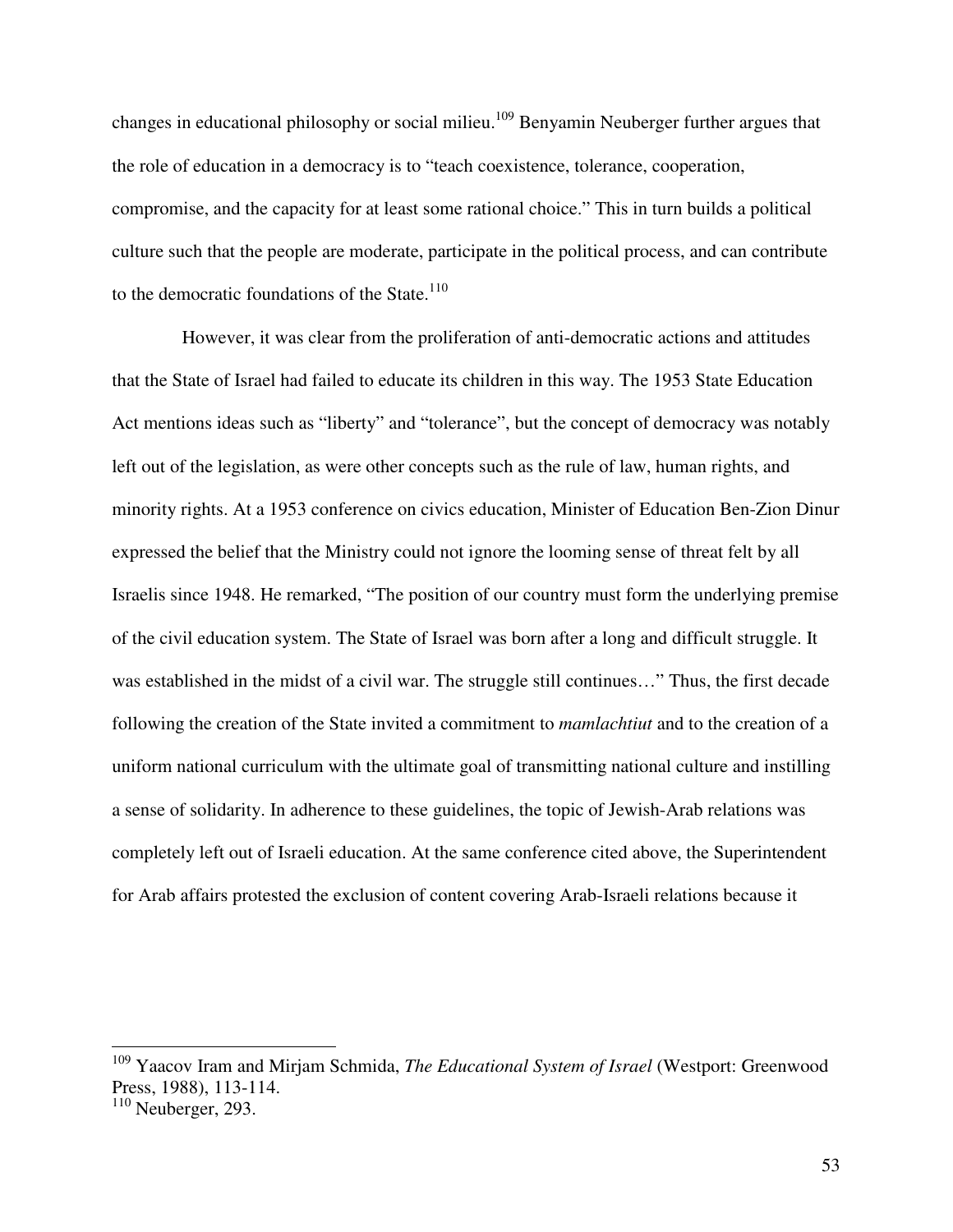created ignorance and misconception amongst the Israeli population. Though he and his colleagues lobbied for the addition of a section on Arabs, their plea was left unanswered.<sup>111</sup>

 It is for this reason that the Ministry of Education was largely blamed for children's ignorance of Israeli history and growing extremism. Following Israel's lackluster performance in the 1973 Yom Kippur War, the Israeli public criticized the Ministry for its abandonment of Arab history and the history of the Arab-Israeli Conflict, and in fact, small changes were made directly in response to such criticism. Many believed the State would be able to strengthen children's identification with the Zionist cause if they were taught about their Arab neighbors. Accordingly, new curricula and textbooks were developed with the explicit purpose of strengthening Zionist identity. New mandatory topics assigned to the secular curriculum reflected this clear objective: the Jewish national movement and the establishment of Israel, major [Diaspora] Jewish communities in recent times, and the Arab-Israeli Conflict. The latter was later dropped from the history curriculum and placed into the civics curriculum, where it became an optional topic. But according to Elie Podeh, a Research Fellow at the Truman Institute for the Advancement of Peace, there were still a number of shortcomings in the new curricula. To begin, there was no balance between Arab and Jewish sides of issues; events and facts were portrayed from a distinctly Zionist perspective. Even more, the aim of the textbooks remained the same - to strengthen the Jewish claim to the land rather than become truly familiar with the other side.<sup>112</sup> Yaacov Iram and Mirjam Schmida see eye to eye with Podeh, stating:

The asymmetry in which the teaching objectives for the Israeli-Arab conflict were formed is most prominent. For Jewish students it is biased in order to strengthen the

<sup>111</sup> Elie Podeh, *The Arab-Israeli Conflict in Israeli History Textbooks, 1948-2000* (Westport: Bergin & Garvey, 2002), 31-33.

 $112$  Ibid., 45.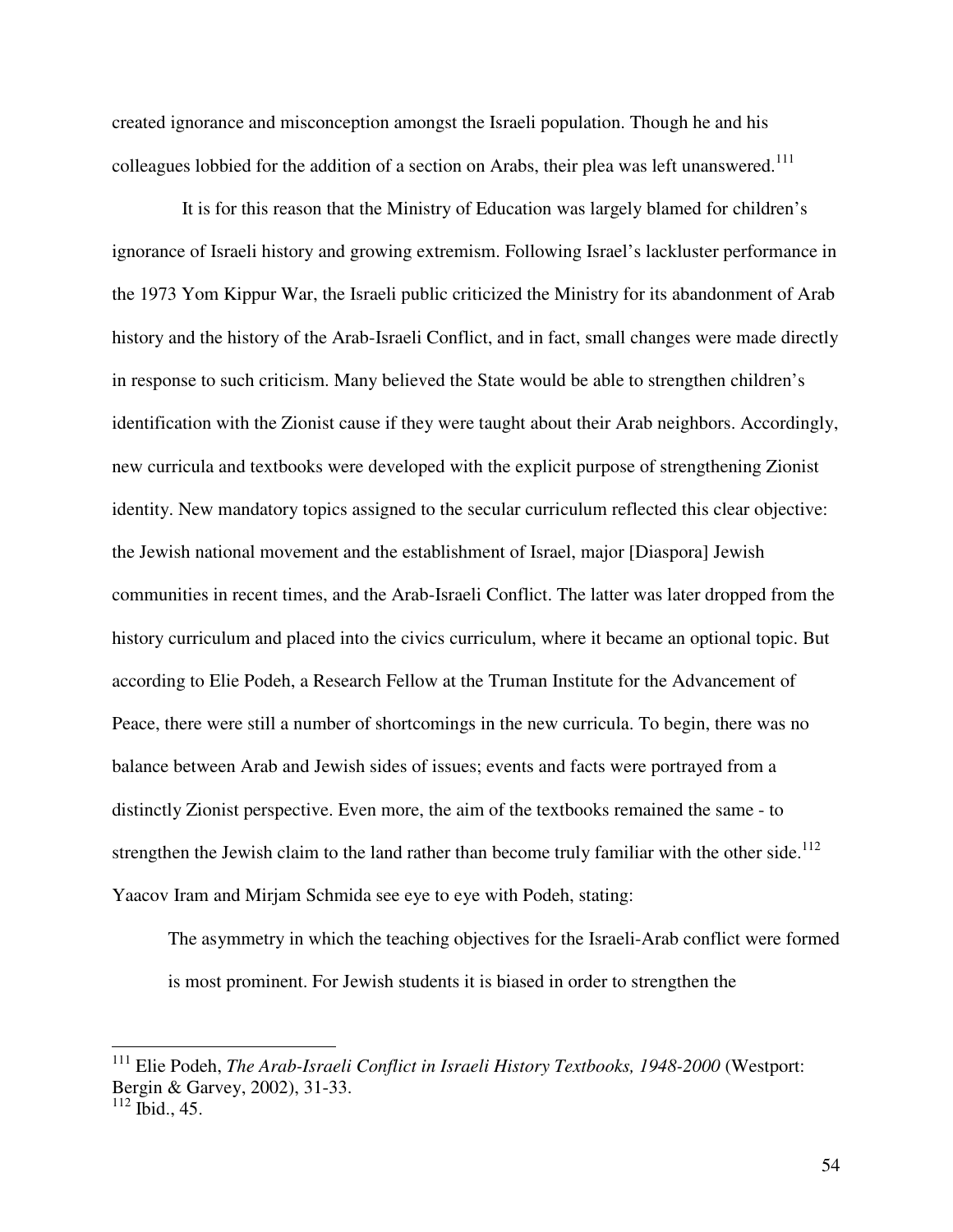identification of Jewish students with the Zionist movement…It is presented to the Arab student in a balanced manner to strengthen his understanding of both national movements…<sup>113</sup>

Halleli Pinson of Ben-Gurion University also points out that the new civics curriculum was only studied for three weekly hours in the one year prior to the matriculation exam.

 With the status of civics education as such, the Ministry was forced to reevaluate its policies, and in 1984 Director General Eliezer Shemu'eli introduced the Education for Jewish-Arab Coexistence Program for both secular and religious state schools. The Ministry released a Special Paper outlining the new program's purpose:

The education system calls for a comprehensive, extensive, and constant educational action for reinforcing democratic values in the education we provide…There is a need to develop among our students the ability and the willingness for co-existence despite the differences between us. Educators should act constantly to abolish prejudice among students.<sup>114</sup>

It seems that the Ministry finally recognized its role in the democratic process, pushing educators, as Benyamin Neuberger would recommend, to teach ideas such as coexistence, tolerance, and cooperation. For the first time, the Israeli education system adopted a more comprehensive approach to democracy, focusing on a universal rather than particularistic definition of the State and allowing non-Jews to share in Israeli citizenship. Without these changes, Israeli schoolchildren would continue to be uninformed about the sociopolitical issues facing the State.

<sup>&</sup>lt;sup>113</sup> Iram and Schmida, 103.

<sup>&</sup>lt;sup>114</sup> Halleli Pinson, "Inclusive Curriculum? Challenges to the Role of Civic Education in a Jewish and Democratic State, *Curriculum Inquiry* 37, no. 4 (2007): 358-359.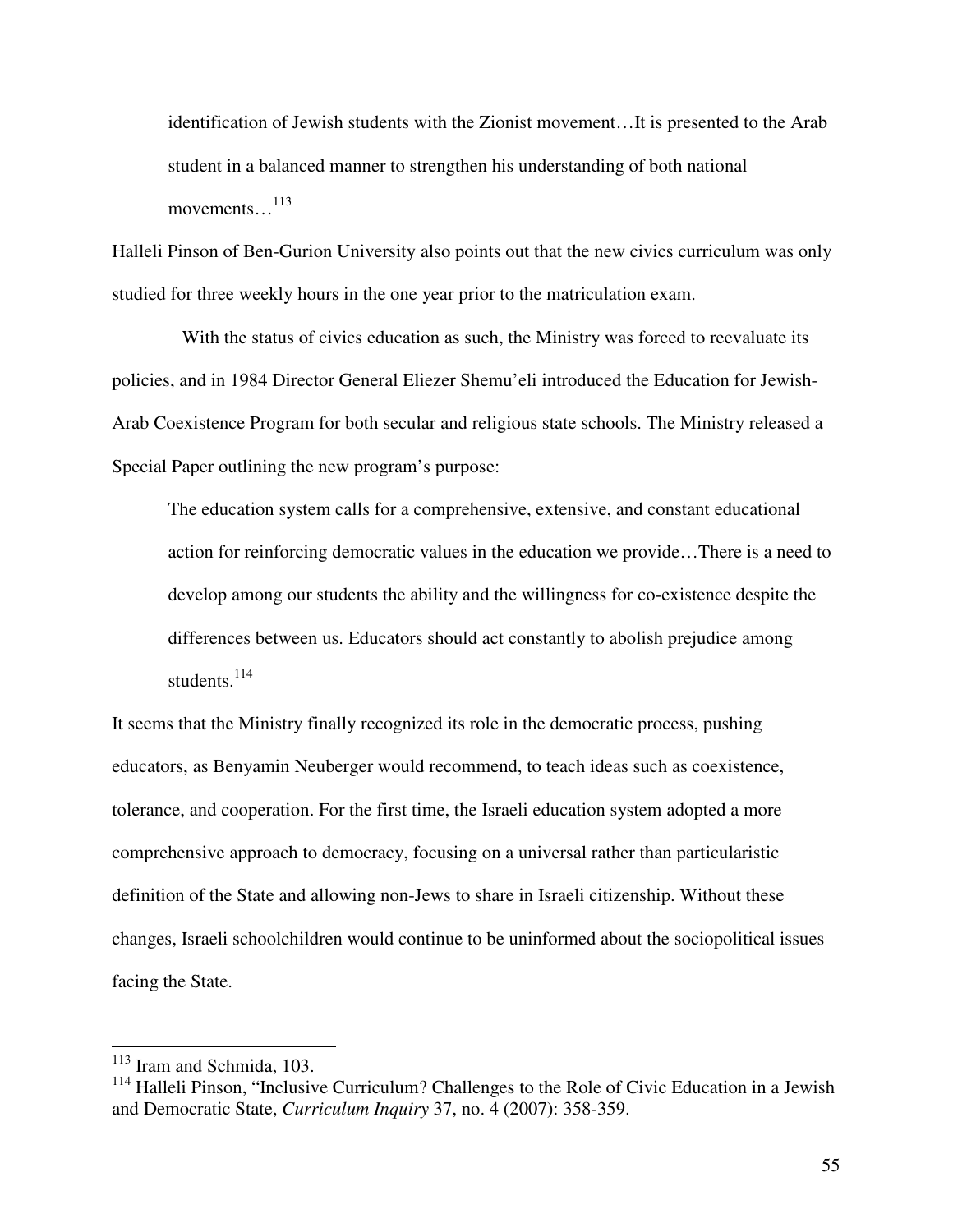A number of components were introduced as part of this broad program. First, the Ministry encouraged encounters between Arab and Jewish students based on knowledge and respect for the other cultures. This would help students eliminate anxieties and dispel negative stereotypes. Second, The Ministry recommended teaching Arab history, language, literature, and culture throughout all levels of education. Lastly, it suggested that all existing curricula and textbooks be reviewed with the intent to delete and amend all text breeding stereotypes and prejudice. Implementation of the program was to take three years with assistance from the Van Leer Foundation in the preparation of textbooks and curricula.<sup>115</sup> Education Minister Yitzhak Navon also created the Division for Democracy and for Coexistence to oversee the entire project and dedicated the school years 1986/1987 and 1987/1989 to education for democracy.<sup>116</sup>

 In 1989, as part of the new initiative, the Minister formed a new curriculum committee for civic studies with the aim of creating a new, more democratically oriented curricular program. The committee's ultimate recommendation was to create one unified curriculum for all state high schools, including the secular, religious, and Arab sectors. More specifically, it asked that the education system promote a more inclusive notion of civic education because the Ministry had failed to do so thus far. Some officials in the Ministry regarded the proposed changes as an opportunity to unify the various groups in a divided Israeli society, while others viewed them as necessary for avoiding internal civil conflict between those groups. One official indicated in an interview that he viewed the changes as a means to create a common political identity amongst Israelis.<sup>117</sup> Though right and left wing policymakers had differing viewpoints and priorities regarding the education of children, Benyamin Neuberger notes that the extremism

<sup>116</sup> Resnik, 505.

 $115$  Podeh, 50-57.

 $117$  Pinson, 359-361.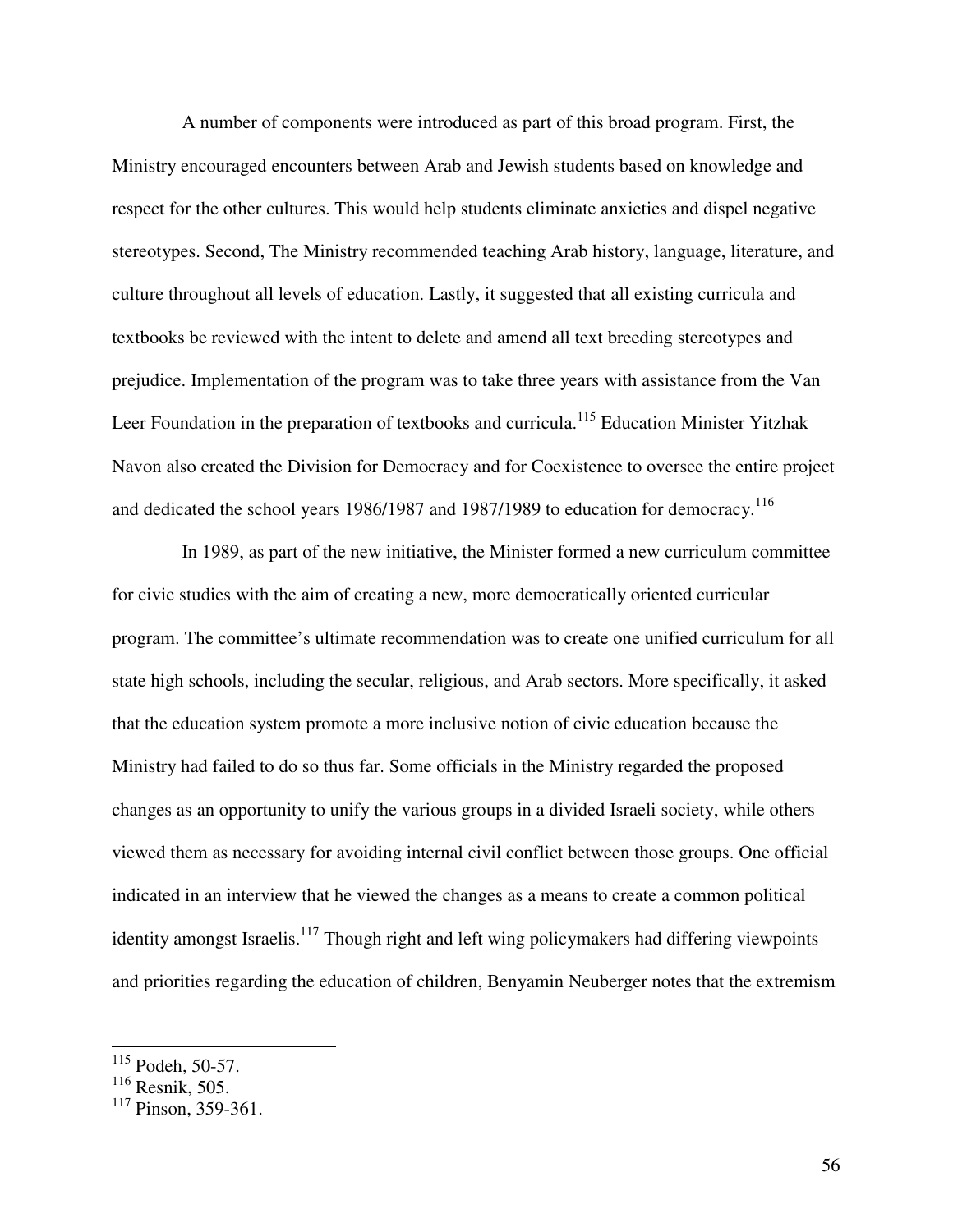of 1984 remained in the past because most understood its implications. "One has to overcome the notion that education for democracy is politically partisan and equivalent to indoctrination. Education for democracy is political, but not party-oriented."<sup>118</sup> Like the 1968 Reform, the Ministry's Education for Jewish-Arab Coexistence Program had far-reaching support across Israel's political spectrum. Thus, partisan debate over the merits of the program would not halt passage of the proposal, especially because, once again, the measure was not legislated before the Knesset.

 Yet evidence of the initiative's failure abounds. In the 1992/1993 school year, the Ministry introduced yet another program on the topic of the Arab citizens of Israel. It was one of four optional subjects presented to teachers as part of the civics curriculum. The mere introduction of such a program implicates the failure of the Ministry to adequately integrate the topic into educational programming even after the establishment of the Division for Democracy and for Coexistence. To make matters worse, the Ministry provided no textbooks or teaching aids for the topic, and as a result teachers rarely chose to teach it.<sup>119</sup> The triviality of civics education also continued to manifest in survey results into the 1990's. A 1996 survey of democratic, nationalist, and racist attitudes among high school students in twenty-six different countries (mostly European) put Israel at the bottom of the scale, indicating that the Ministry had failed in its effort to inculcate democratic values in the country's youth.<sup>120</sup>

 Yet Ministry officials understood, even before then, that it had made little progress in the promotion of civics education. In March 1995, Minister of Education Amnon Rubinstein appointed the Kremnizer Committee to understand the nature and causes of the problems in

 $118$  Neuberger, 304.

 $119$  Podeh, 57.

 $120$  Neuberger, 295.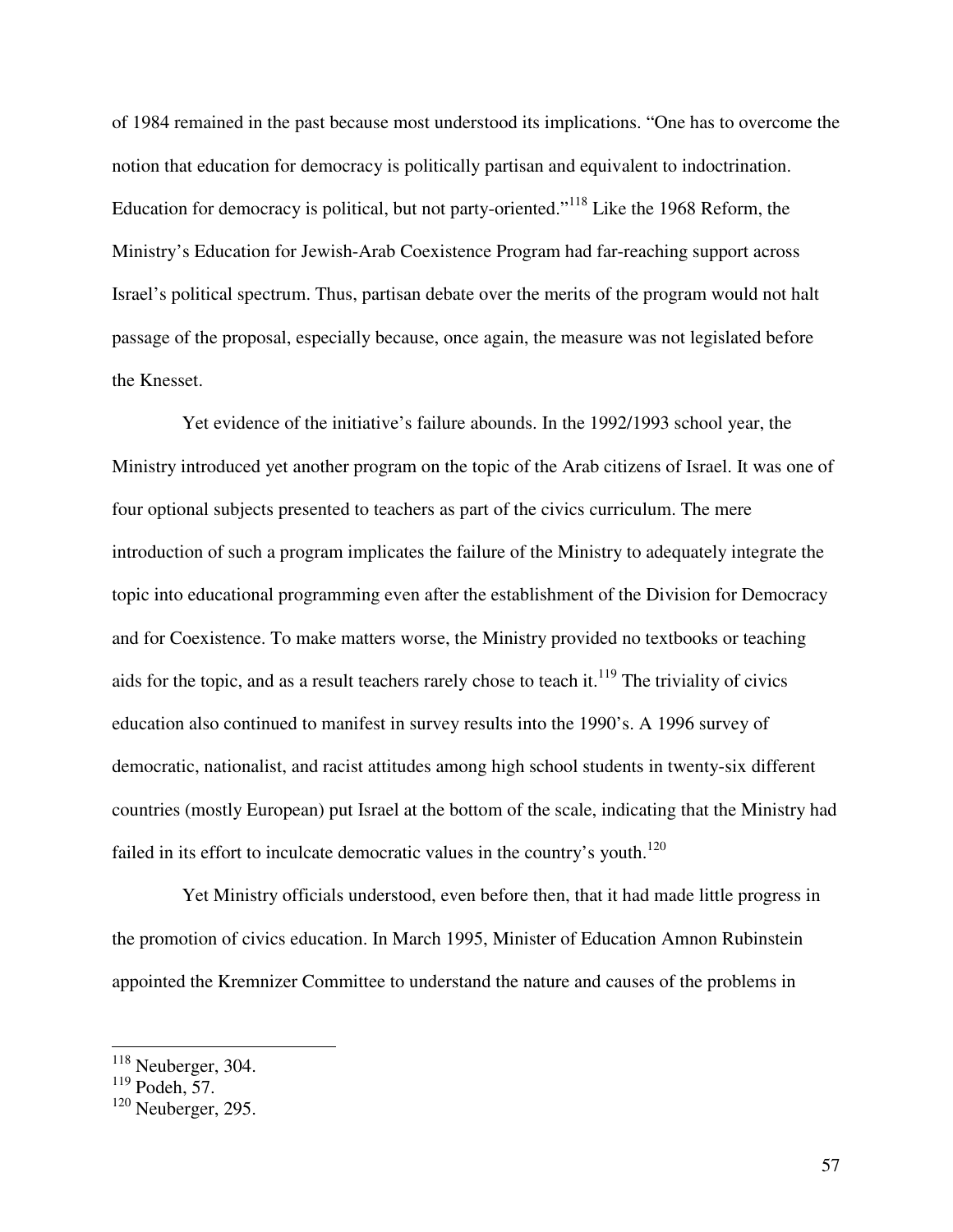civics education and address these problems with proper changes to the system. The committee was also charged with reviewing existing curricula, textbooks, and other publications related to citizenship and comparing them to those of other Western countries. Experts of all kinds were invited to participate, including university professors, civics education teachers, representatives from advocacy and educational organizations, and student and parent boards. The committee presented its final report to the Ministry in February 1996 with an extensive list of recommendations.

 To begin, the committee identified three major objectives that schools ought to pursue. First, schools ought to promote a universal civic identity that provided a basis for social integration, solidarity, and consensus, as the committee had found that prevalent civic identities were quite weak. Second, schools needed to develop a "culture of discourse" that was tolerant of other views and encouraged students to solve conflict through negotiation. Third, schools needed to combat alienation and passivity from the State by presenting students with a realistic approach to politics. In other words, the political system ought to be presented as one that is neither idealistic nor dirty, but instead one that is complex yet effective. To achieve these objectives, the committee suggested that schools focus on three specific content areas: Israel as both a Jewish and democratic state; civil, human, and individual rights; and the principles, processes, and institutions of the democratic regime. The ultimate objective was that students should be able to internalize these civic values, critically evaluate issues based on their merits, and conduct openminded discourse. The Kremnizer committee also addressed the status of civic education in Israel's schools and noted that in all three types of schools – secular, religious, and Arab – civics remained in a marginal position at best. In elementary schools, civics was not taught at all, though there was a brief introduction in grades 2-4 with a program called "Homeland and

58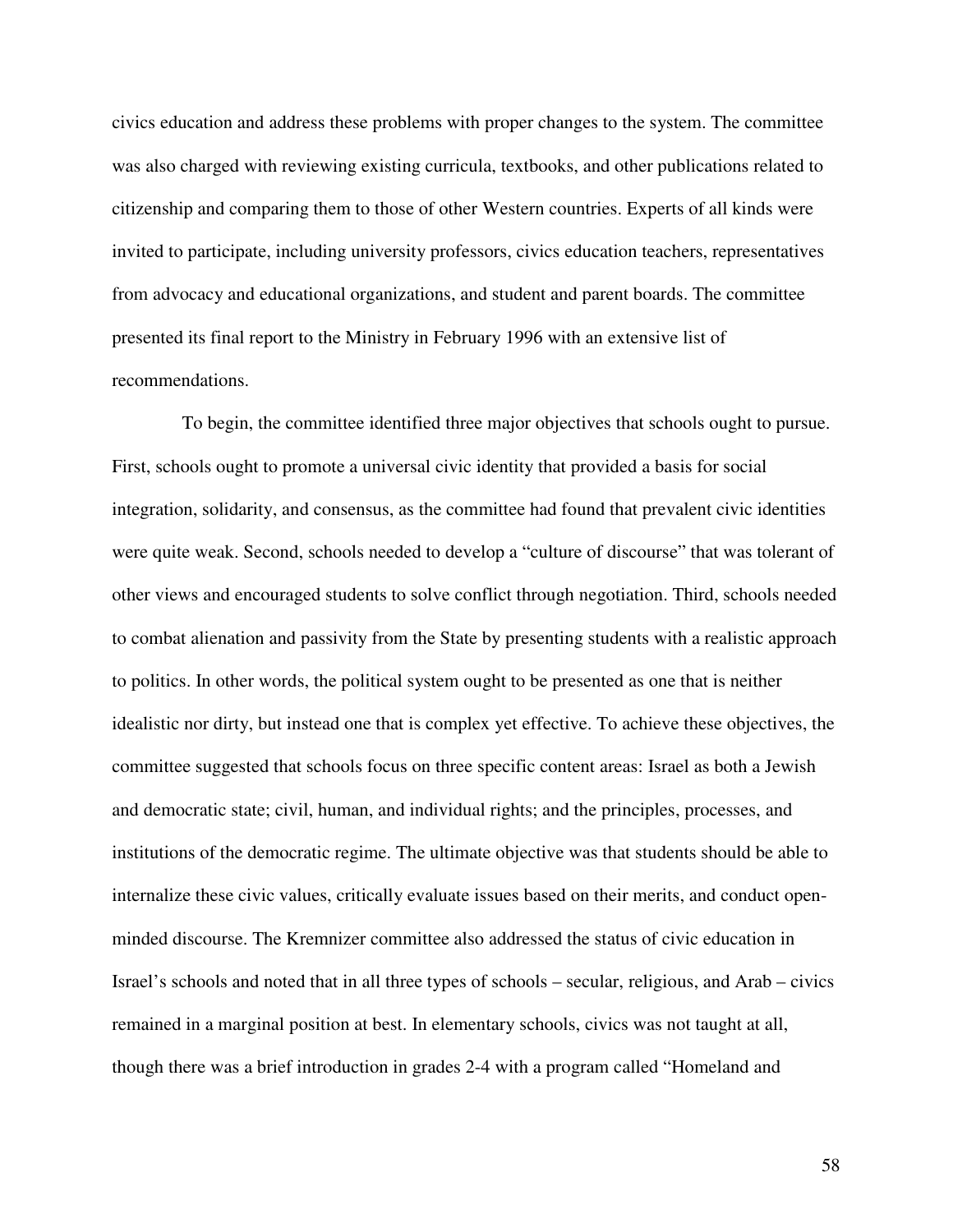Society." A civics curriculum had been prepared for the junior high schools, but its instruction was not mandatory and the decision to teach it was left to the principal of each school. It was estimated that only one third of junior high schools actually taught the subject, and consequently, most students entered high school without having been exposed to civics at all. At the high school level, civics was a mandatory subject but was only taught during the year in which students took the matriculation exam, for three hours each week. The lack of emphasis placed on civics education was evident in matriculation exam scores, as they were lower than those for all other school subjects related to the humanities and social sciences. The Kremnizer committee therefore recommended that civics be taught at all levels of schooling and be incorporated into other school subjects. However, these recommendations have not yet been implemented.<sup>121</sup>

 Once again, while it seems as if the Ministry of Education brought to fruition a monumental reform to Israel's education system, actual changes in the classroom were scarcely evident. In his assessment of Yitzhak Navon's initiative, Ami Pedahzur recognizes its failure to achieve large-scale reform and argues that the initiative remained on the margins of Israeli education because there was, and continues to be, an overwhelming imperative to maintain the ethnic, non-liberal character of the State.<sup>122</sup> But he and others also suggest a number of different factors contributing to the reform's overall failure, and they are remarkably similar to those affecting implementation of the 1968 Reform as well. My suggestion here is that civics education reforms are not unlike other educational reform proposals; they too face a variety of obstacles, political and otherwise. As in the case of the 1968 Reform, external political developments – specifically the radicalization of Israeli schoolchildren and the ascension of

 $\overline{\phantom{a}}$ 

<sup>121</sup> Ichilov, *Political Learning*, 113-115.

<sup>122</sup> Pedahzur, *The Israeli Response,* 117-118.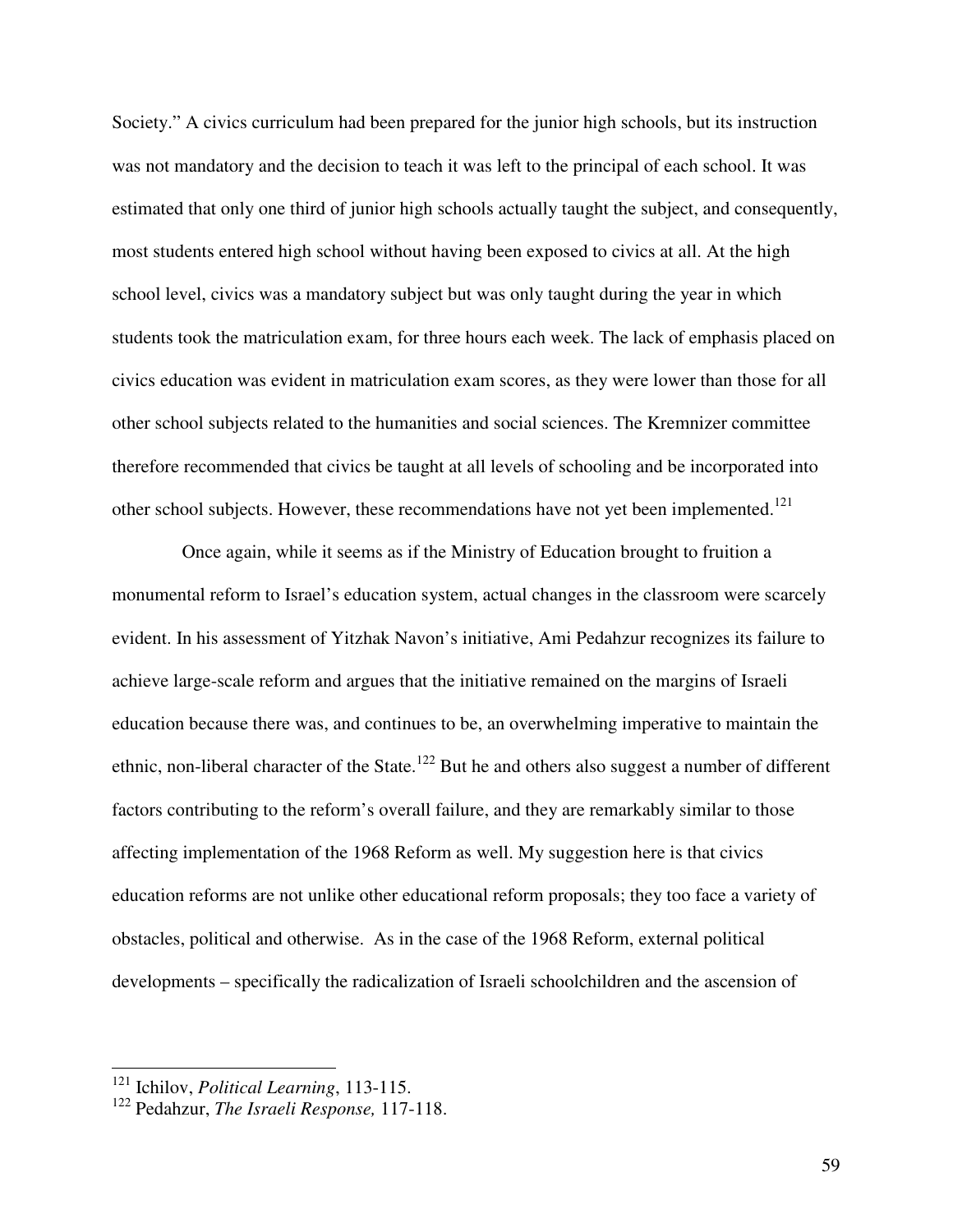right-wing parties in the Knesset – induced the proposed reform, but systemic impediments prevented its implementation.

 Recalling the theories of Ami Pedahzur, Haim Gaziel, and Miriam Ben-Peretz, it is understood that no one party or institution is responsible for the success or failure of a proposed educational initiative. Rather, outcomes are the results of their collective actions and are best understood in the context of interrelated developments. As such, a systematic breakdown of the various actors involved in the implementation of the Education for Jewish-Arab Coexistence Program reveals that civic education is no more susceptible to partisan politics than other reform proposals, and in reality is vulnerable to the same bureaucratic faults and interest group pressures that are characteristic of all educational policies.

 Similar to the 1968 Reform, the Education for Jewish-Arab Coexistence Program faced a number of restrictive administrative obstacles that were due largely to the way in which it was passed. In her article "Particularistic vs. Universalistic Content in the Israeli Education System," Julia Resnik observes that the new civics program was implemented through special curricula and extra-curricular, one-time activities. Small changes were made to the mandatory civics curriculum, but it was not revised significantly.<sup>123</sup> One consequence of this approach was that the number of classroom hours dedicated to civic education did not change. The new program was supposed to include twice the number of classroom hours in order to accommodate both the formal curriculum and the new material; however, instruction was kept at ninety hours per year. Administrative faults were evident in the matriculation exams as well. Most subjects such as Bible studies, Hebrew, composition, and literature were each worth at least two credits on the exam, while civic studies was worth only one credit. According to Hannah Shafir, a former

<u>.</u>

 $123$  Resnik, 505.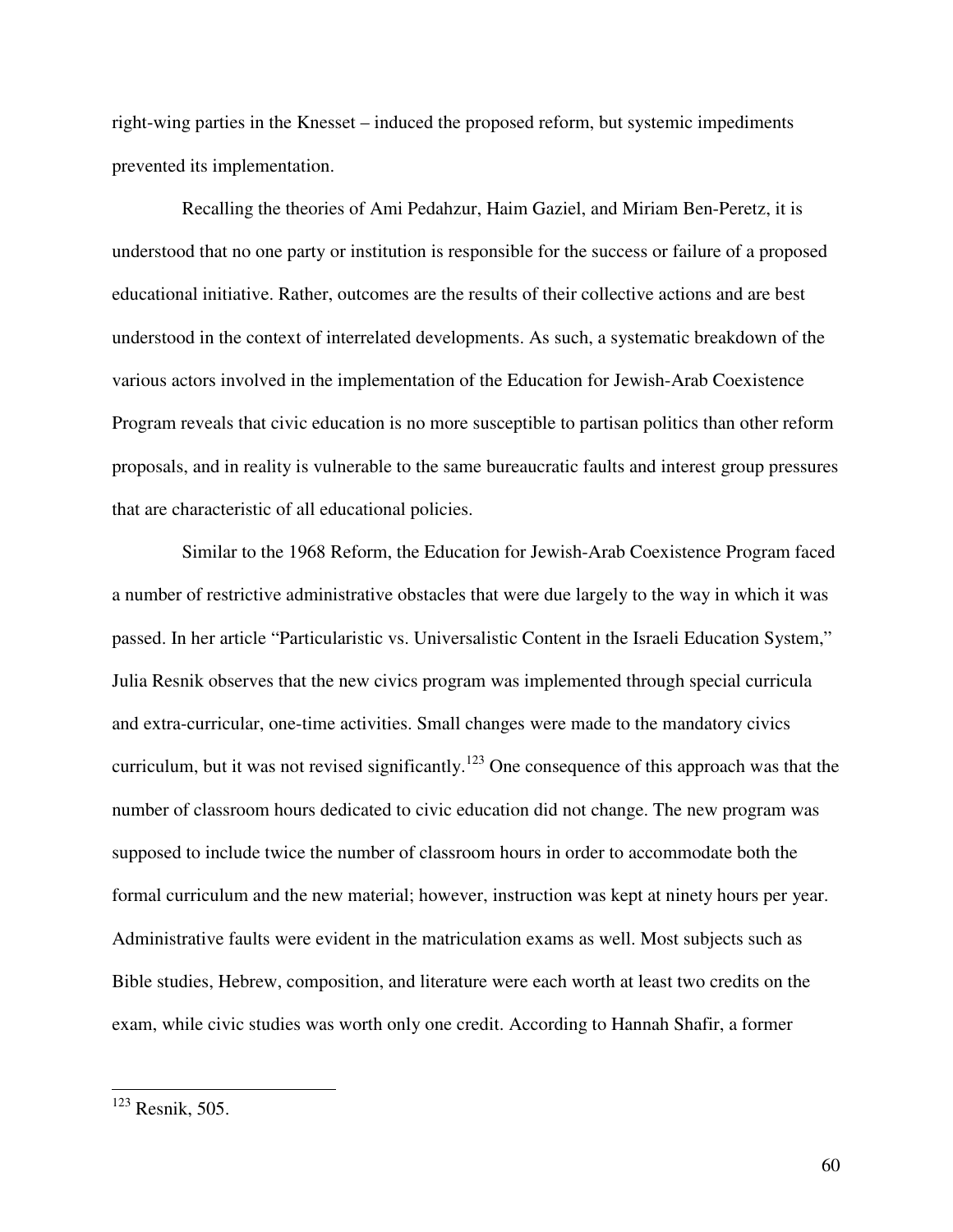Ministry of Education official, most teachers devoted their time and energy to the instruction of the procedural aspects of democracy because that was the focus of the exam and that was all the designated classroom hours realistically permitted.<sup>124</sup> More substantive issues such as Jewish-Arab relations, civil rights, and the rule of law were thus omitted from many civics classes.

 These administrative shortfalls were almost immediately addressed in a 1985 *Washington Post* article entitled "Israeli Teachers Learn an Explosive Subject; Once-Skirted Issue of Jewish-Arab Relations Is Met Head-On." It reported on Living Together: Israeli Arabs and Jews in Israel, one of the curricular programs associated with this larger democratic education initiative put forth by Minister Navon. According to the article, the program had been introduced on the experimental level in  $11<sup>th</sup>$  and  $12<sup>th</sup>$  grades in thirty Israeli high schools – a small number relative to the total of 2,300 schools nationwide. Though endorsed by the Ministry of Education, the program remained entirely voluntary, meaning that principals could decide whether or not to bring the program to their schools. The Ministry also discouraged its implementation with simultaneous budget cuts. As such, schools had to seek outside sources of funding to even introduce the program.<sup>125</sup> In a 1991 survey, Razel and Katz looked at principals' attitudes regarding implementation of the Living Together program. Those principals coming from secular state schools mainly pointed to the lack of time and inadequate human resources as the reasons behind their decision to opt out.<sup>126</sup> It is important to recall here what happened when the Ministry of Education began to cut budgets following the Reform in the 1970s. When schools received larger portions of their funds from outside sources such as parents and private

 $124$  Pedahzur, "The paradox," 420-426.

 $125$  Walsh.

<sup>126</sup> Moshe Tatar, "Diversity and Citizenship Education in Israel," in *Diversity and Citizenship Education: Global Perspectives*, ed. James A. Banks (San Francisco: John Wiley & Sons, 2004), 397.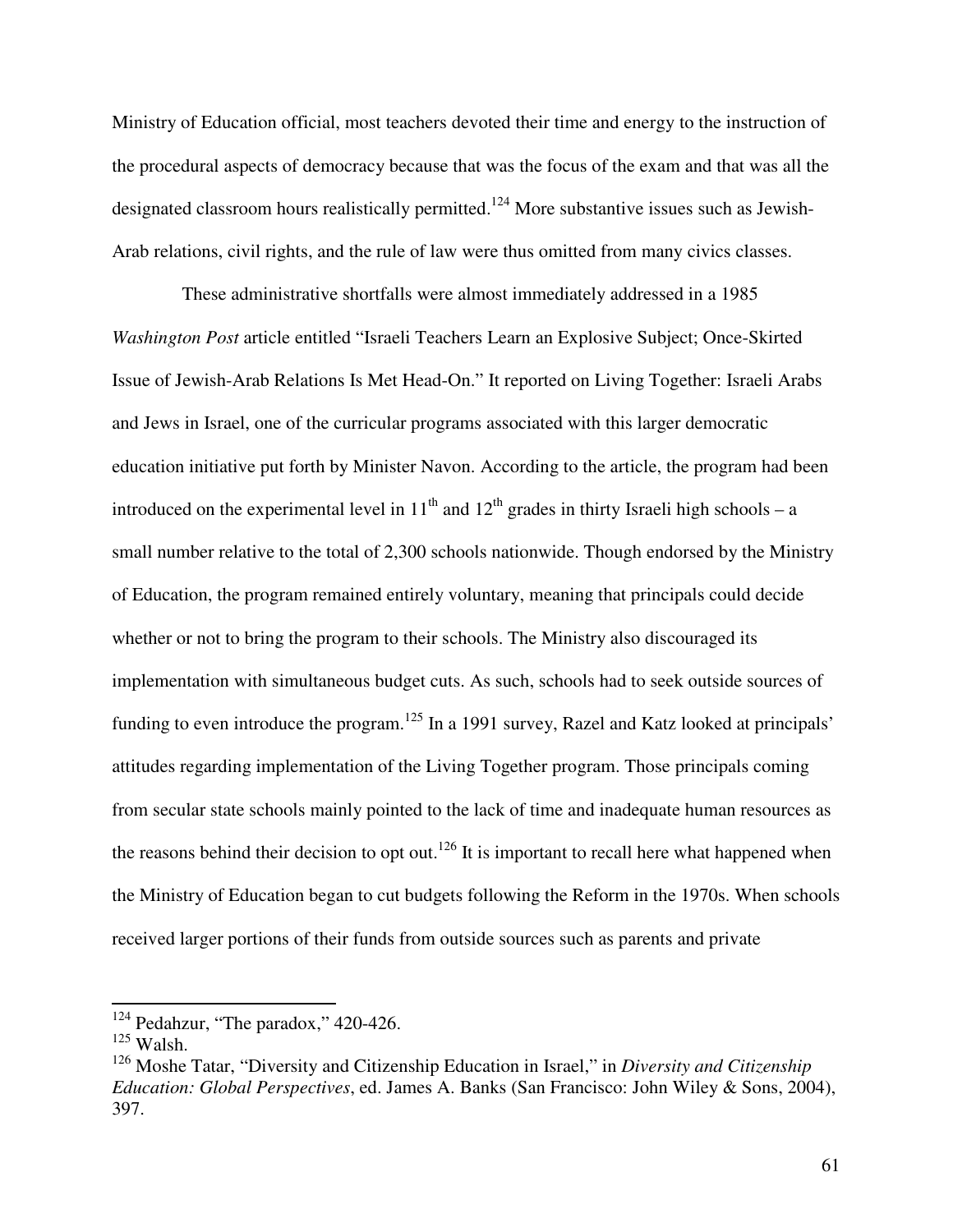organizations, principals and donors acquired greater influence in determining the content of their own schools' curricula. Correspondingly, the Ministry was able to exert less authority in determining what would be taught in schools, particularly in the case of extra-curricular programs such as this one.

 Precisely the same situation occurred in 1995 when the Ministry of Education published an interim high school social science curriculum that included both history and civics instruction. Later analysis of the curriculum indicated that only 1.4% of teaching time was dedicated to the instruction of Arab history, and even more, Arabs were only discussed within the context of Zionism. Insufficient classroom time meant that teachers were not able to discuss current events such as the 1948 and 1956 wars. The Ministry never acknowledged these failures, but even if it had, officials did not have the power to enforce the topic's instruction.<sup>127</sup> Civics was not directly tested on the matriculation exams and was not mandated by formal legislation. Conversely, if the Ministry had put the democratic education program through a formal legislative process and replaced the entire civics curriculum rather than added small supplements to it, officials could have ensured the willingness of all relevant actors to participate in its instruction. Instead, the new Division for Democracy and for Coexistence was created to oversee only informal programs for teachers and students, and as a result, no fundamental changes were made. Like the 1968 Reform, implementation of these programs was left to the discretion of school principals, and more often then not, was left on the margins. The older formal curriculum with a greater focus on the Jewish-Zionist conception of the state of Israel therefore remained dominant in Israeli classrooms.

<u>.</u>

 $127$  Podeh, 33-34.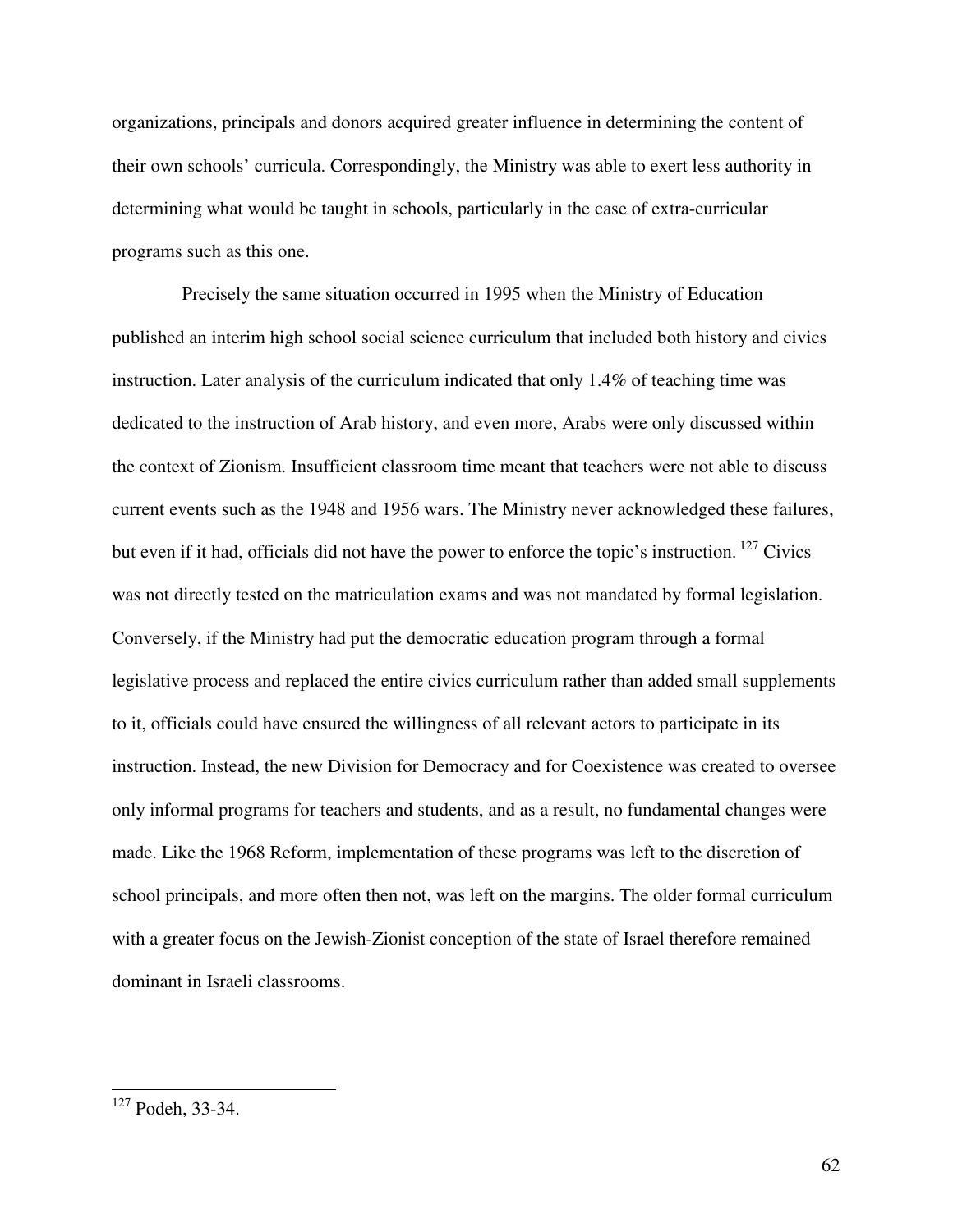The failure of the Ministry to bring this reform through the proper legislative process also left the door open for future Ministers to single-handedly undermine the entire Education for Jewish-Arab Coexistence Program. After the assassination of Prime Minister Yitzhak Rabin, a right-wing government under the leadership of Benjamin Netanyahu was elected to power. Zevulun Hammer, a member of the National Religious Party was appointed Minister of Education, and in line with his party's agenda, he maintained that there was no justifiable reason to enhance democratic education if the same were not done for Jewish studies. He proceeded to establish the Board for the Education of Values (BEV), which was supposed to act as an umbrella agency for the cultivation of both Jewish and civic studies. "The practical implication of this was that these two conflicting initiatives now operated under the same organizational framework." Yitzhak Levy, also a member of the National Religious Party, was appointed Minister immediately following Hammer but decided to reverse the actions of his predecessor. He cut the human and financial resources committed to the BEV because he understood the difficulty of running two separate systems covering the same subject, where only one had a place in the formal curriculum. The financial expense of running both programs was high, and the BEV had not met its projected goals. *Ha'aretz* published an interview with Levi on April 23, 1988, and in it he expressed the belief that there was no way to force teachers and students disinterested in the activities of the Board to teach or learn subject matter that was not part of the school curriculum. Levi's successor Yossi Sarid finally decided to close both the BEV and the Division for Democracy and for Coexistence. It was broadly understood that their marginal position in relation to the mainstream school curricula was an impediment to their effectiveness,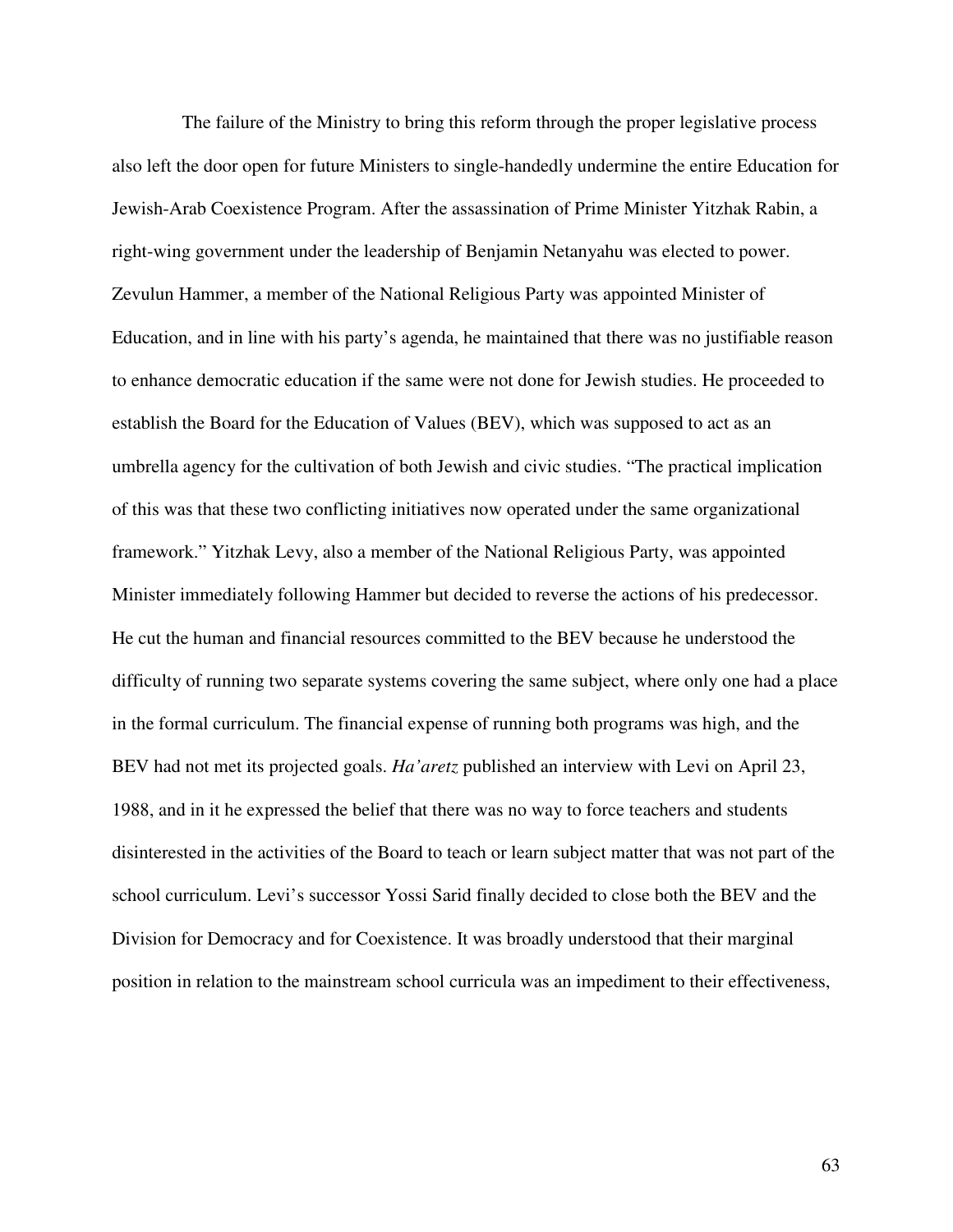and by forcing principals and teachers to choose from an even greater number of extra-curricular programs, Hammer inevitably weakened the position of civic education even further.<sup>128</sup>

 The development of school autonomy was another major reason for the failure of both the 1968 Reform and the Education for Jewish-Arab Coexistence Program. The ability of schools to choose much of their own curricula, determine the allocation of their budgets, and decide which Ministry policies to support meant that principals were under no pressure to establish integrated classrooms in their schools. In fact, many principals effectively countered the Reform by establishing ability grouping in various classes. Similarly, principals could also decide whether or not to implement the programs and use the new curricular materials associated with the Education for Jewish-Arab Coexistence Program.

 In his article "Diversity and Citizenship Education in Israel," Associate Professor of Education at Hebrew University Moshe Tatar defines citizenship education as "an overall school policy and structure that reinforces that school ethos regarding the degree to which an assimilationist or multicultural perspective prevails in schools." What's noteworthy in this description is not the actual content of citizenship education, but rather, the emphasis on the school as the determinant of that content. Furthermore, Tatar suggests that school principals and teachers are largely responsible for the shaping and transmission of the main messages of citizenship education. School principals have the greatest influence in forming school culture, he contends, as they serve as the role models for the parents, students, and teachers. They are familiar with the schools' demographic structure and can therefore accommodate the needs of various ethnic groups in terms of both pedagogy and culture.<sup>129</sup>

 $\overline{\phantom{a}}$ 

<sup>128</sup> Pedahzur, 423-424.

<sup>129</sup> Tatar, 388.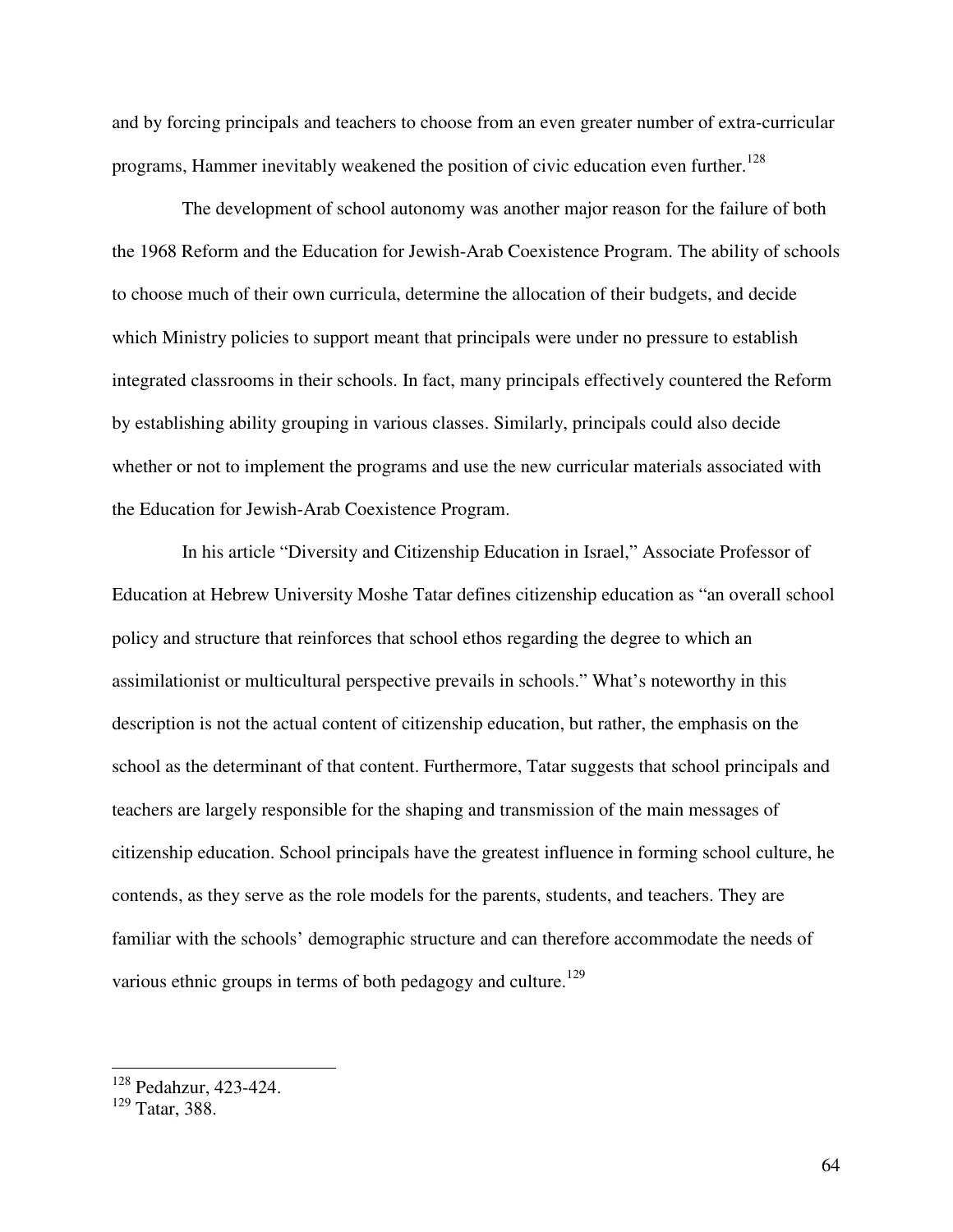One way in which principals can exert their influence is through the choice of school textbooks. Even prior to the formal democratic education program launched in 1985, Minister of Education Zevulun Hammer introduced two new textbooks on Arab-Israeli relations. In 1981, he published *We and Our Neighbors*, which was geared toward elementary and junior high schools. Its aim was to encourage teachers to discuss ideas of peace and peacemaking in the classroom. The Curriculum Planning Department of the Ministry and the Van Leer Foundation then jointly published *Living Together*, which was created specifically for high school students with an explicit focus on education for democracy and Jewish-Arab coexistence. The experimental version of *Living Together* was tested in the 1982/1983 school year in a few schools, followed by publication of the interim edition in 1984. As part of Navon's Education for Jewish-Arab Coexistence Program, the textbook was recommended as an optional topic within the civics curriculum. Later in the 1992/1993 school year, the topic "Arab Citizens of Israel" was formally introduced into the civics curriculum, however, both the subject and the textbook remained optional.<sup>130</sup> As such, the Ministry could publish any number of textbooks on democratic education but still could not force school principals to implement coexistence programs or use these particular books in their classes. For any number of reasons, principals could deem the new civics textbooks unsuitable for their own schools, whether they personally did not agree with the tenets of the books or felt as if the parents and students at their schools would object to their content.

 In a *Ha'aretz* article dated November 1984, Nili Mandel writes about another textbook published in 1981 with a very different approach to the Arab population in Israel. *Central Issues in the History of the People and the State in Recent Generations* was one of the most popular

<u>.</u>

 $130$  Podeh, 47-48.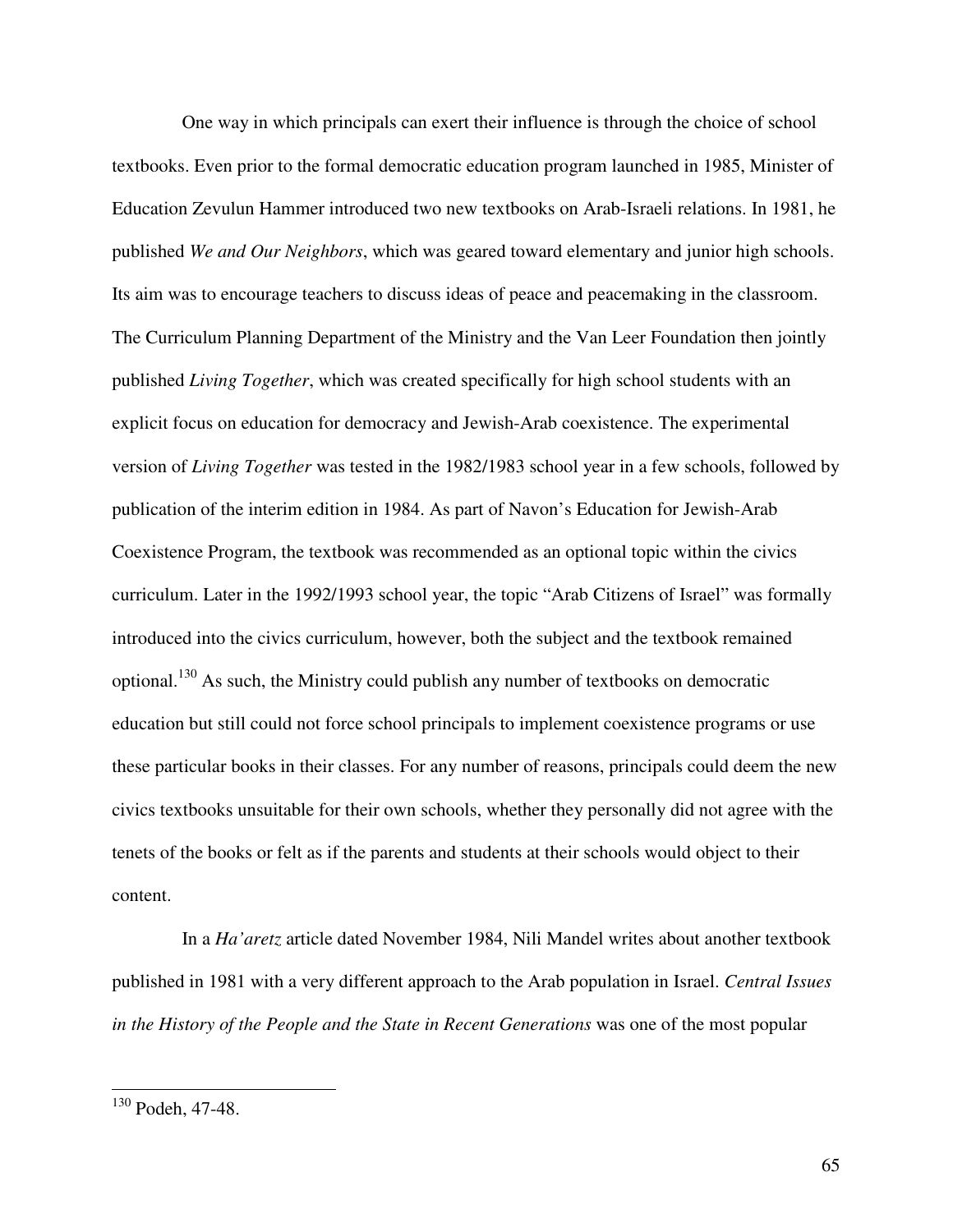textbooks amongst  $12<sup>th</sup>$  graders and their teachers in both secular and religious state schools, despite its inclusion of a number of false assertions. It states, "There is no such thing as a Palestinian people, its doesn't exist – but if our Jews help it to come into being, then it will exist." It also claims that "the Dome of the Rock is not sacred to Arabs; they invited the tale of Mohammed's ascent to heaven in order to twist history." Though the book was not included on the Ministry's list of civics textbooks, it was listed in the teachers' bibliography provided in a 1983/1984 circular from the Director General.<sup>131</sup> Mandel's article provides a clear example of how principals can determine the shape of citizenship education in their schools directly through their choice of textbooks. At the time the article was written, the Ministry had published two new textbooks with the purpose of inculcating a more democratic and tolerant approach to the Israeli Arab population. Yet, it is clear that the majority of principals preferred to use the textbook with more traditional Israeli ideologies, despite the Ministry's ostensive suggestion to use the newer texts.

 Exploitation of school autonomy was particularly salient amongst Israel's religious state schools. Principals often acted according to the belief that because their schools were part of the religious sector, the Ministry's curricular reforms were not necessarily applicable to them. One of the major components of the Education for Jewish-Arab Coexistence Program was encounter between Jewish and Arab schoolchildren. Yet Elie Podeh reports that few schools took part in the encounter programs, and only 2-3% of all teachers participated in the seminars designed to prepare them for facilitation of these encounters. Religious schools specifically resisted the encounters in fear that their students would be encouraged to assimilate.<sup>132</sup> In the

<sup>131</sup> Nili Mandler, "Israeli Textbook Denies Existence of Palestinians," *Ha'aretz* (November 18, 1984).  $132$  Podeh, 56.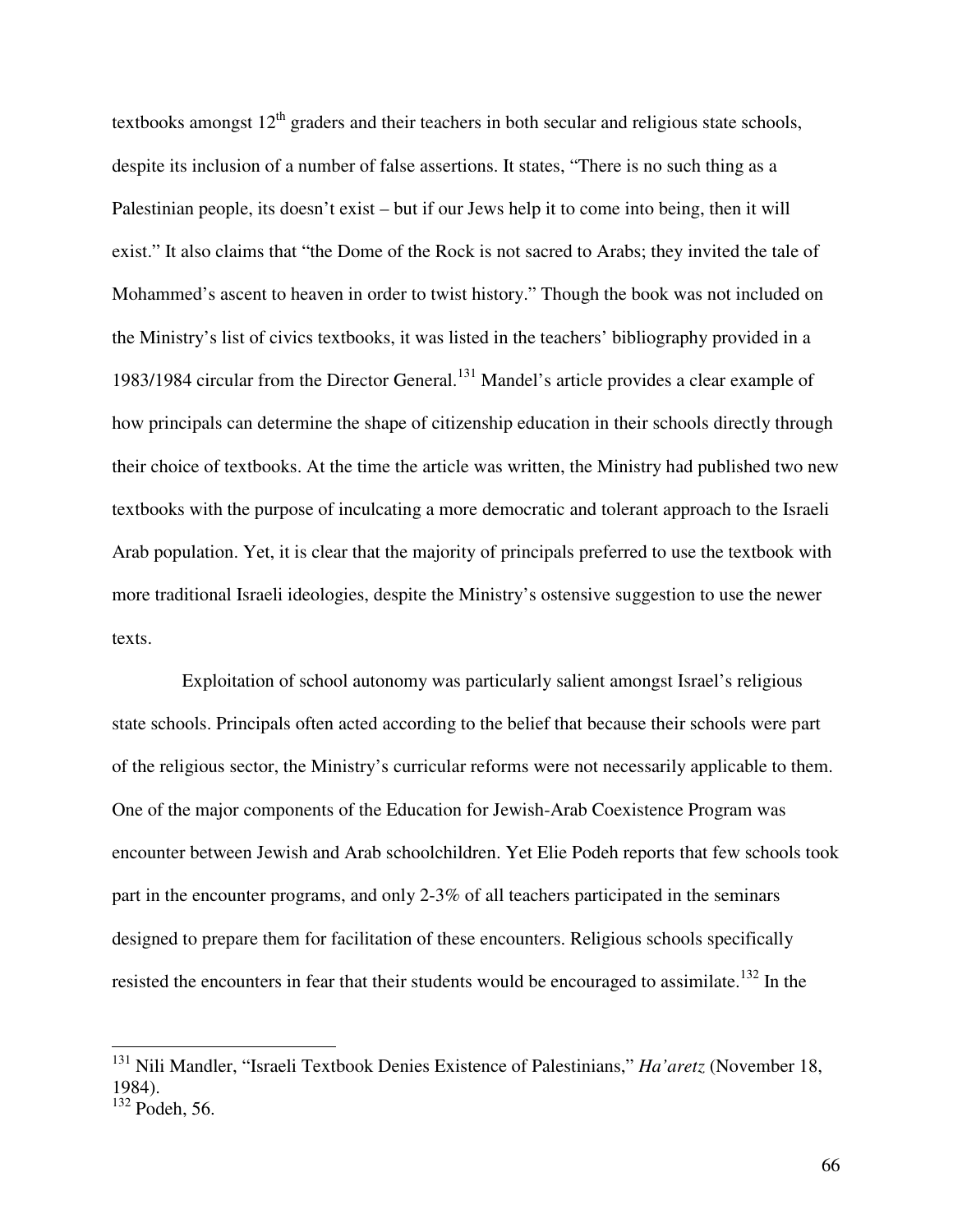aforementioned survey conducted by Razel and Katz in 1991, principals often cited religious dilemmas found within programs such as the encounters, as well as the opposition of teachers involved.<sup>133</sup> And in a 1985 *Al-Hamishmar* article entitled "Living Together?", David Eden writes about the religious sector's defiance of the Living Together program. Yaakov Adani, director of the Religious Education Department in the Ministry of Education, sent a directive to all religious state schools ordering them to halt all scheduled meetings between Jewish and Arab youth. Because his position is autonomous within the Ministry, he had the ability to directly counter Ministry policies, and even more, school principals were free to follow his instructions and select programming as they wished. Eventually, Adani was able to reach a compromise with Minister Navon, and they agreed that meetings would take place but in a controlled setting. Conditions included the banning of food to ensure that students would not consume non-Kosher foods as well as the restriction of meetings to same-sex only.<sup>134</sup> The independent status of the religious sector thus gave schools a tremendous amount of bargaining power in the implementation of Ministry programs. They were not willing to participate in the exchange aspect of the Living Together program and as a result were able to negotiate and make adjustments to the program according to their demands. Even with these changes, however, many still declined participation.

 Referring back to Moshe Tatar's article on citizenship education, teachers also play a significant role in the formation of a school's civic culture. They determine exactly what information is given to students and how it is transmitted. This is similar to the previous argument put forth by Amos Dreyfus and Yossef Mazouz, who draw a connection between teachers' perceptions of curricula and their performance in the classroom. More specifically, Dreyfus and Mazouz claim that teachers' opinions and beliefs directly affect their classroom

 $\overline{\phantom{a}}$ 

<sup>&</sup>lt;sup>133</sup> Tatar, 397.

<sup>134</sup> David Eden, "Living Together?," *Al-Hamishmar*, August/September 1985, p. 3.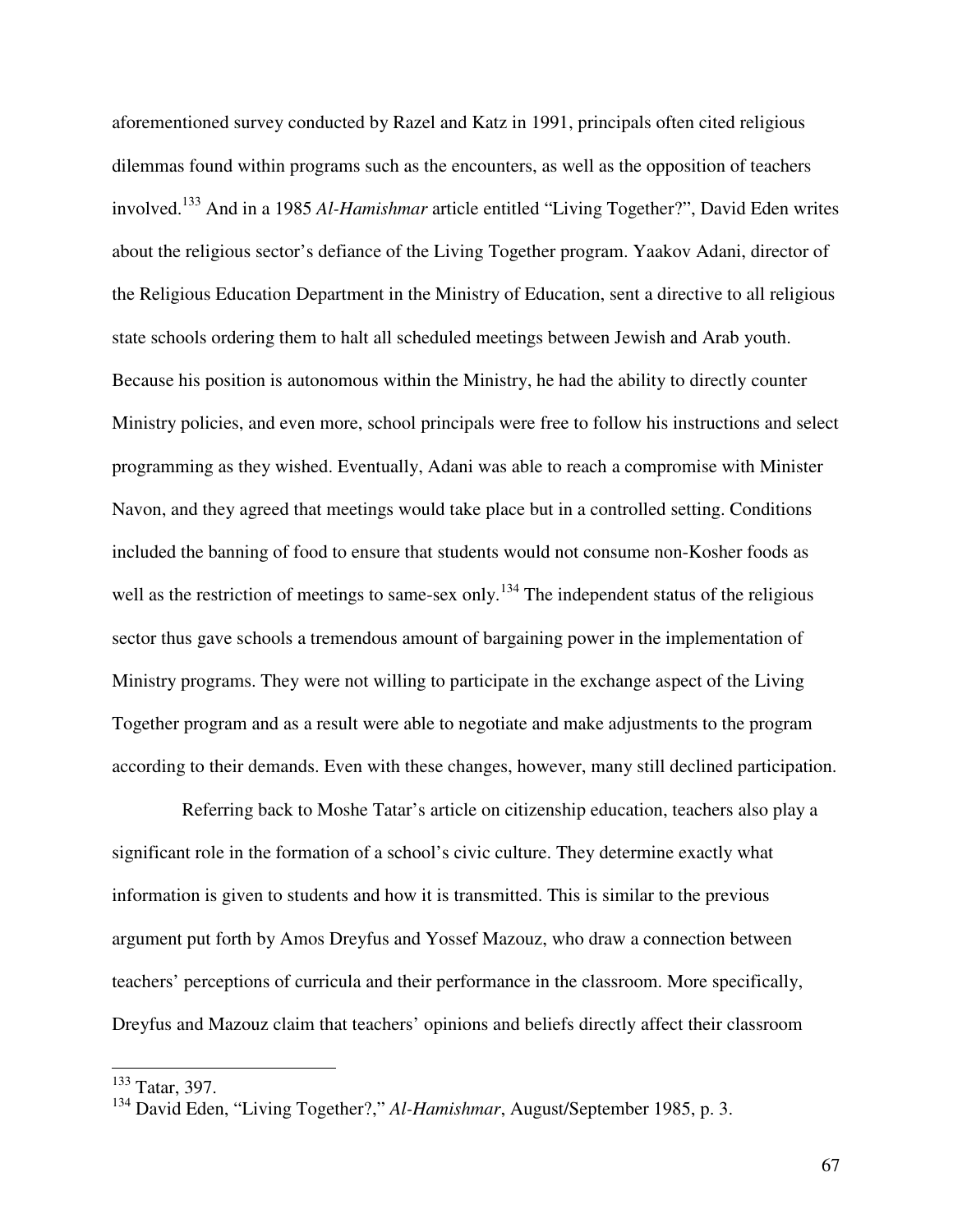instruction. In the case of the 1968 Reform, schools' resistance could be partially explained by teachers' opposition to the policy. Teachers were not involved in the political process that introduced the proposal, and the teachers' unions worked adamantly against its passage. The European Council for Cultural Cooperation published research in support of this claim, affirming that many educational reforms have not been successful because teachers were not involved in their planning from the start and thus may not have been convinced that the reforms were merited. Another explanation for teachers' resistance is that they were ill equipped to instruct large groups of heterogeneous students.<sup>135</sup> In either case, teachers played at least a partial role in the failure to implement the 1968 Reform.

 Teachers played an equally large, if not greater, role in the failure to implement the Education for Jewish-Arab Coexistence Program. The new curricula incorporated controversial issues that teachers were often unwilling to discuss in the classroom because they are highly polarizing and emotive – Territories, settlements, and permanent borders to name a few. For many teachers, the inherent conflict between the democratic nature of the State and many of Israel's policies posed a problem. They found it difficult to defend anti-democratic tendencies such as the desirability for a state based upon Jewish law and the proposed transfer of Arab citizens outside of state boundaries. The status of the Arab minority in Israel was also an extremely sensitive political topic. Some teachers were also afraid of being labeled as partisan because many Orthodox and extremist right-wing supporters believe that democracy is itself a left-wing ideal.<sup>136</sup> At the time the new coexistence program was introduced, teachers had been accustomed to teaching the rudiments of civics education and preferred to stick to material with which they were comfortable. In addition, Orit Ichilov notes that in interviews, teachers

 $\overline{\phantom{a}}$ 

<sup>&</sup>lt;sup>135</sup> Iram and Schmida, 139.

<sup>&</sup>lt;sup>136</sup> Neuberger, 300-301.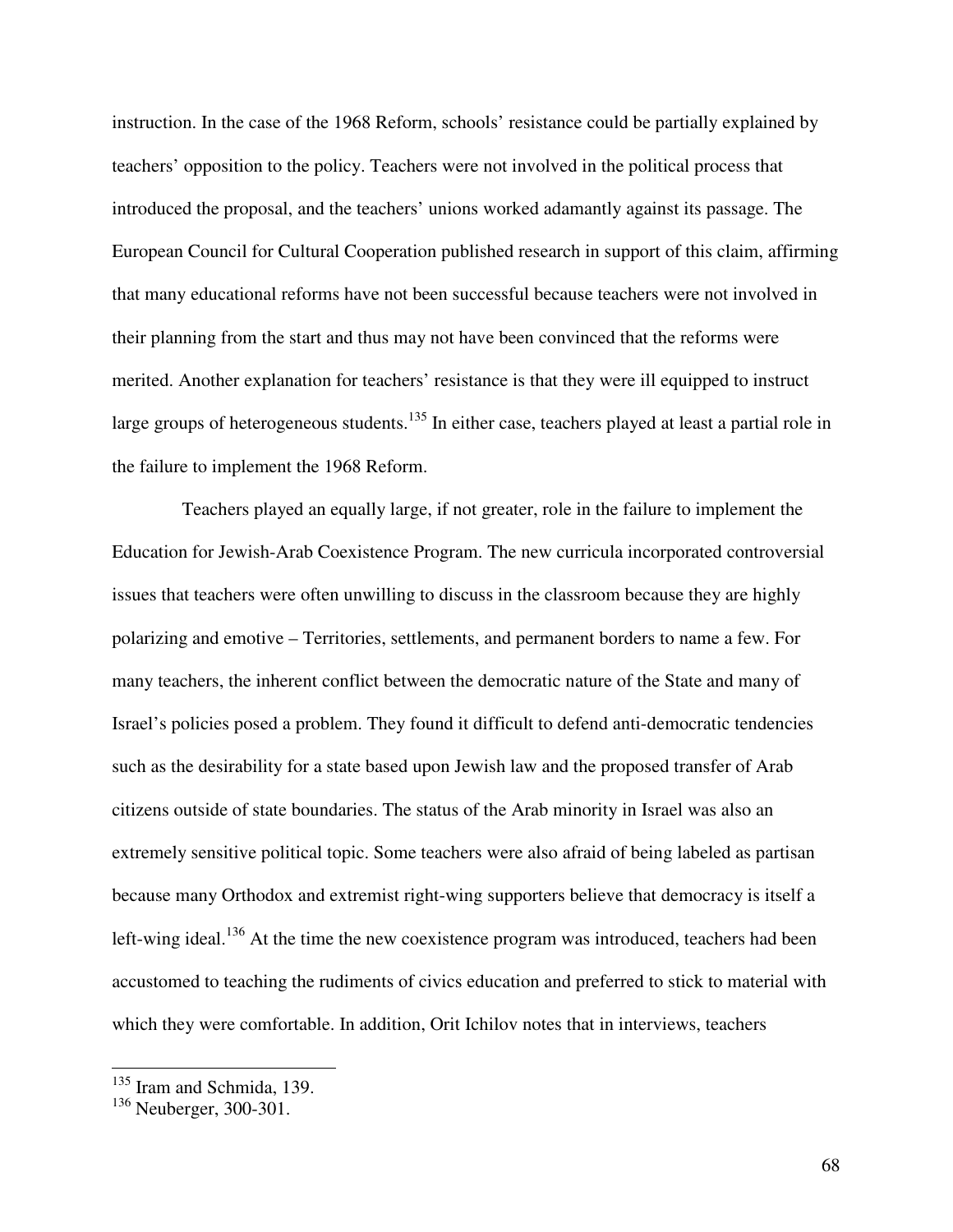identified the external environment as one of the primary obstacles to accomplishing the goals of the new civics education agenda.<sup>137</sup> In other words, outside events reinforced students' negative attitudes towards the Arab population, and it was difficult to counter that force in the classroom.

 Yitzhak Komem, a former high school history and civics teacher from Jerusalem, published a detailed essay in 2001 describing the difficulties of teaching the Arab-Israeli Conflict. One of the toughest issues in teaching the Conflict, he says, is that over-simplified messages are more easily absorbed than the more complex ones, even though the latter might be more truthful. "It is easier to generalize about 'Arab aggression' than to enter into the real complexities of Arab-Jewish relations over a century of conflict." Moreover, most students bring to the classroom opinions constructed in their home environments. The mass media, including television, radio, and the printed press; family; friends; politicians; and the Internet provide false knowledge about the Conflict and the Arab people. Komem goes on to cite some of the more prominent "facts." For example, it is commonly believed that the Palestinian population left its land and its country in 1948 at the request of the invading Arab armies. Many also believe that the Israelis always offered the Arabs peace but that their giving hand was constantly rejected. Real events such as wars or acts of terror also shape the climate of opinion, and according to Komem, stereotypes and demonization constitute a serious obstacle to realistic analysis of the Conflict. $138$ 

 In 1985, American journalist Danny Rubinstein also published a telling article in the *New York Times* about the complexity of teaching democracy in Israel. In it he comments on the rising popularity of Rabbi Kahane amongst Israeli youth and the State's subsequent mobilization

 $\frac{137}{137}$  Tatar, 396.

<sup>138</sup> Yitzhak Komem, "Teaching the Israeli-Arab Conflict: Notes from the Classroom," *Palestine-Israel Journal* 8, No. 2 (2001): 34-37.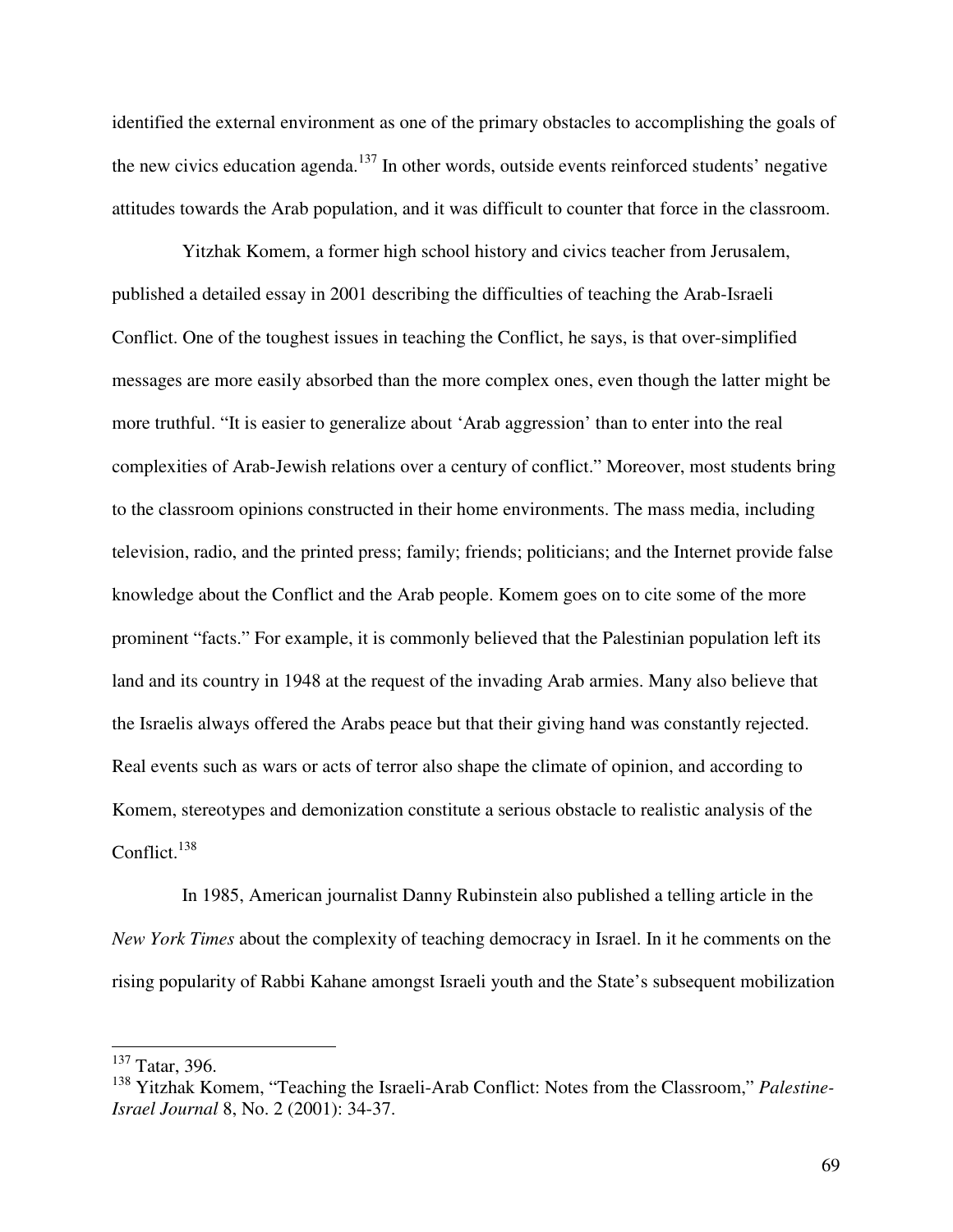against his influence with various programs to teach democracy in the education system, private research institutes, public foundations, the Israeli Defense Forces, and the Jewish Agency for Israel. The irony of these programs, however, is that daily life in Israel countered democratic principles. Rubinstein reminds readers that 1.5 million Arabs had been living under Israeli occupation in the West Bank and Gaza Strip and that Arab laborers in the Territories did not receive the same benefits as their Israeli counterparts. Additionally, Israeli Arabs received only a part of the child allowances that Jewish Israelis received, while Arabs living in the Territories received none at all.<sup>139</sup> These few examples demonstrate the complications teachers faced in trying to teach students the principles of democracy in a complicated political context. The Arab-Israeli Conflict provided a tricky educational setting in that students were much more receptive to simple and inaccurate facts and stereotypes, while the political status quo in Israel often countered the very democratic principles the Ministry of Education was attempting to convey.

 Teachers' hesitation to teach civics was likely worsened by the fact that the Ministry did not provide teachers with adequate training. Training for civic studies was merged with the training for general history studies, and as a result, teachers were ill-equipped to confront complex issues of contemporary politics (i.e. recent wars with Arab countries) in the classroom. Doron Schochat, former head of the Division for Democracy and for Coexistence, indicated in an interview that civics was not considered a discipline requiring any special training. Instead, a single teacher was responsible for teaching both the Jewish history of the State of the Israel as well as civics, which were supposed to promote the contending values of religious exclusionism and universalism. Surveys given to civic studies teachers show that they preferred to teach

 $\overline{\phantom{a}}$ 

<sup>139</sup> Danny Rubinstein, "The Irony of Israel's Democracy Project," *New York Times* (July 16, 1985), 23.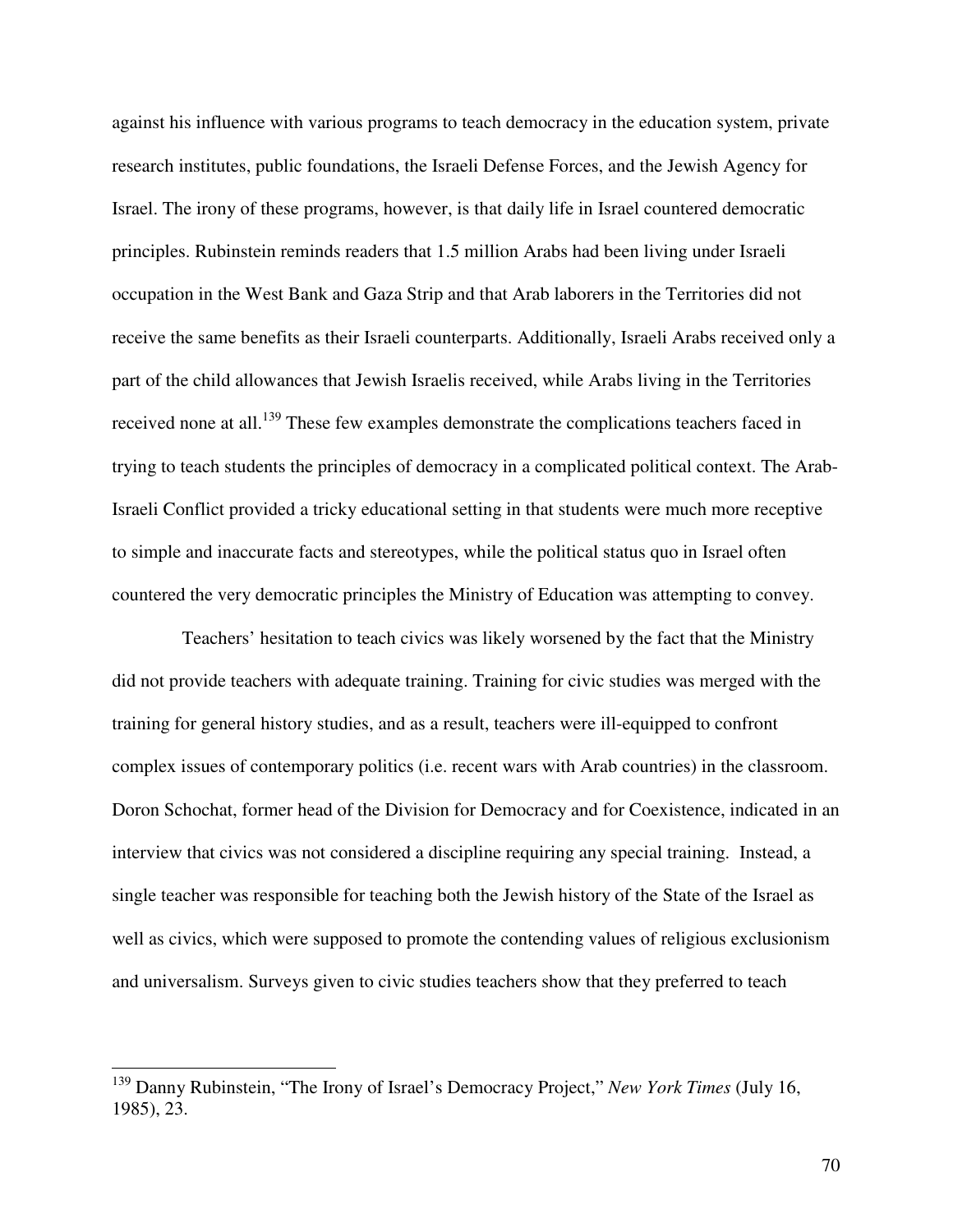national values to universal ones.<sup>140</sup> This information, combined with the anecdotes provided by Yitzhak Komem and Danny Rubinstein cited above, provides ample evidence that teachers were not prepared to teach the new civics curricula. Had the Ministry provided teachers with appropriate training, they would have been more comfortable discussing newer, more controversial issues in the classroom and therefore would have been more willing to discuss the content of the Education for Jewish-Arab Coexistence Program. As in the case of the 1968 Reform, the Ministry failed to involve teachers in the decision-making and planning processes of the reform initiative and consequently faced obstacles to implementation.

 Though almost twenty years had passed since the introduction of the 1968 Reform, it appears that the Ministry of Education had not learned from its mistakes. Its heedless initiation of the Education for Jewish-Arab Coexistence Program demonstrates the Ministry's hardened belief that centralized policymaking ensures smooth implementation of reforms down to the school level. Officials have failed to understand that various actors and groups – in this case budget makers, future education ministers, school principals, and teachers – can and would influence the way in which schools approached the new civic education program. It's plausible that overarching political support for these and other proposals created a sense of complacency amongst policymakers, but this should not have discouraged them from taking a more meticulous approach to education reform.

### **V. CASE STUDY: Public Committee on Arab Education (2008)**

It comes as no surprise, then, that well into the  $21<sup>st</sup>$  century, Israel still has not made significant progress on reforming the civics education program. In April of 2008, Yossi Yonah, former co-Director of the Forum on Israeli Culture and Society at the Van Leer Institute in

 $\overline{a}$ 

 $140$  Pedahzur, "The paradox," 420.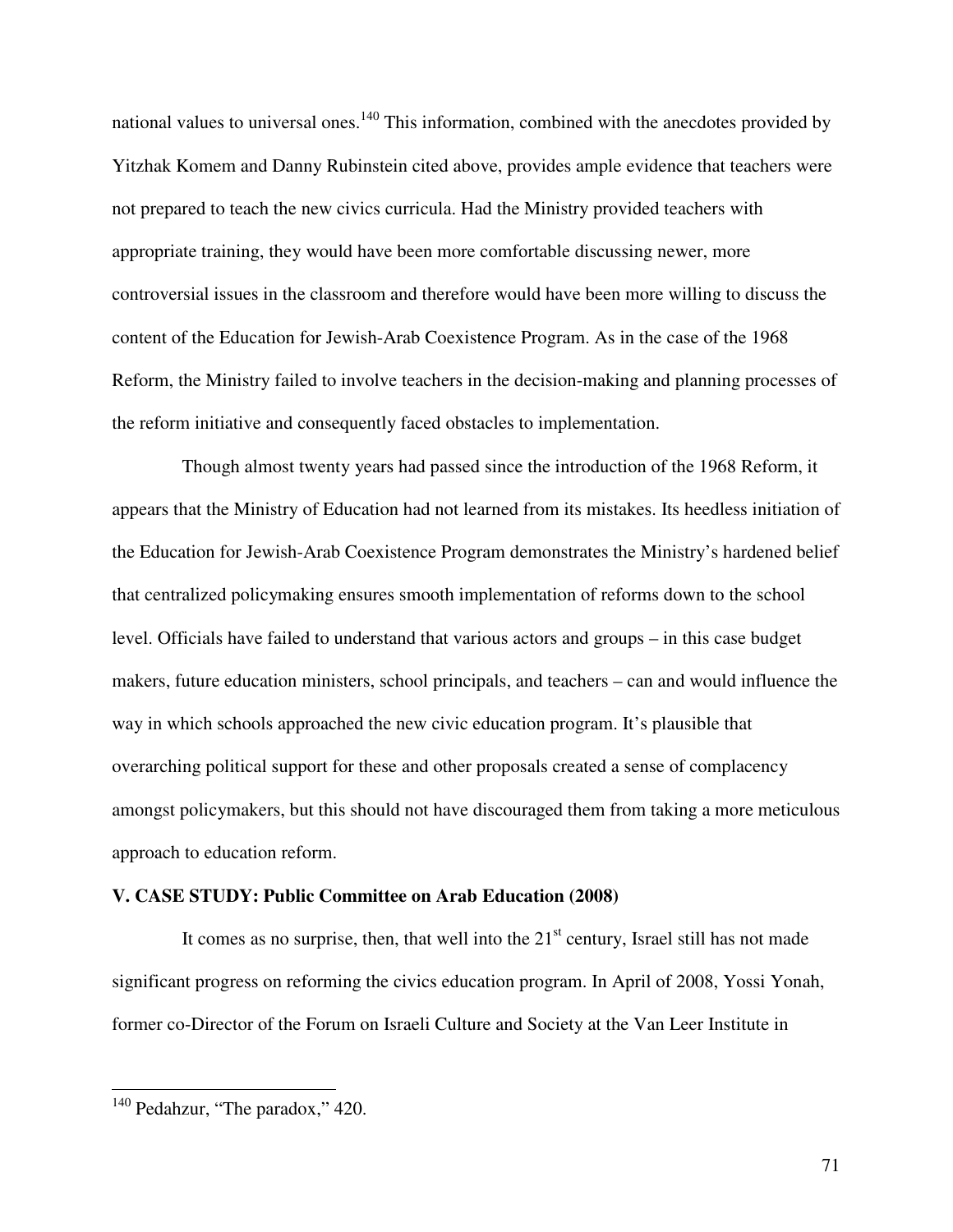Jerusalem and lecturer in the Department of Education at Ben Gurion University of the Negev, published an article entitled "The Palestinian Minority in Israel: when common core curriculum in education meets conflicting national narratives." In it he discusses the status of Palestinians in the Israeli educational narrative and various attempts to change it. Traditionally, he writes, Israel has adopted a "two-layered" position toward the cultural heritage of the Palestinian minority. The State has acknowledged Palestinian heritage and accepted Arabic as their official language by allowing them to use it as the language of instruction in their schools and by providing room for classes in Arabic literature. Yet simultaneously, Israel refuses to include the Palestinian national narrative in the curricula of either the Arab or Jewish pupils. In the year 2000, the Knesset even amended the 1953 State Education Act, changing some of its basic aims. It now states that one of the primary goals of public education is to provide students with the option of "getting to know the language, culture, history, heritage, and the unique tradition of the Arab population and to other population groups within the State of Israel and to acknowledge the equal rights of all citizens of Israel." Though the amendment recognizes the cultural uniqueness of the Arab population, it still does not recognize the group as a national minority with its own unique narrative and fails to produce tangible change in school curricula.<sup>141</sup>

 According to Daniel Bar-Tal from the School of Education at Tel-Aviv University, Israeli society continued to advocate in favor of continuation of the Conflict, particularly after the failure of the Oslo Accords and the beginning of the Second Intifada in 2000. Thus, attempts to introduce Palestinian national themes into civics studies not only invited criticism from officials within the Ministry itself, but also continued to evoke serious opposition from the

-

<sup>&</sup>lt;sup>141</sup> Yossi Yonah, "The Palestinian Minority in Israel: when common core curriculum in education meets conflicting national narratives," *Intercultural Education* 19, no. 2 (April 2008): 106-107.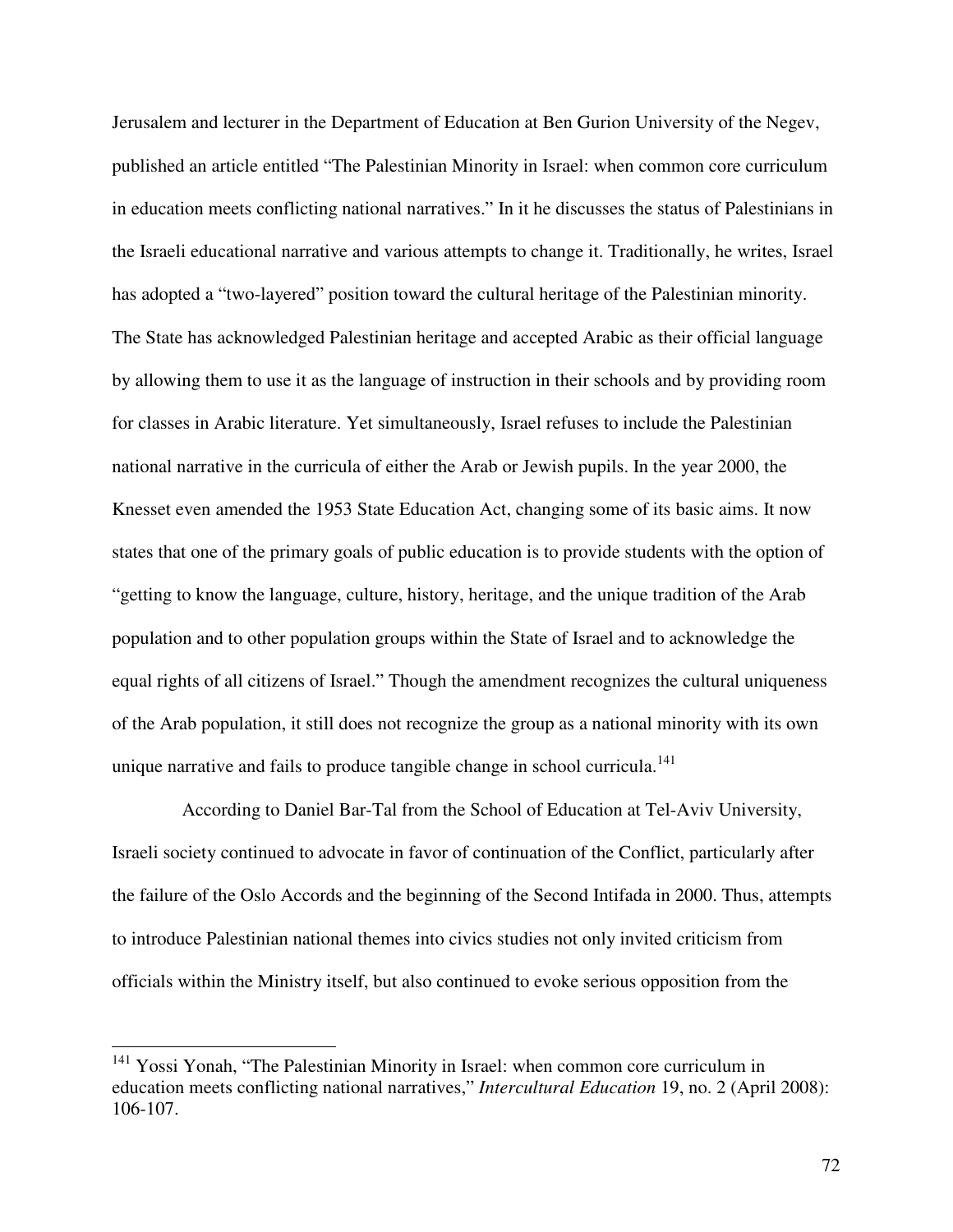general Jewish public, including politicians, columnists, intellectuals, and others. Many Israelis believed that as long as the Israeli-Palestinian conflict continues, the two narratives should not meet.<sup>142</sup> A study from the University of Haifa confirms that this outlook has prevailed within Israeli society. Published in *Ha'aretz* on May 1, 2009, it shows that three out of four Jewish students in Israel view Arabs as ignorant, uncivilized, and dirty. Other studies show that Jewish youth are increasingly ready to deny Arab citizens their democratic rights.<sup>143</sup>

 As her predecessors had done in response to alarming data regarding the attitudes of Israeli schoolchildren, Minister of Education Yuli Tamir took action in favor of education reform. She appointed a public committee to define state policy in the field of education for a "shared life" between Arab and Jewish citizens in Israel. Headed by Gavriel Salomon, professor of Education at the University of Haifa and winner of the Israel Prize in Education, and Dr. Mohammed Issawi, president of the Al Qassemi College of Education in Baka al-Gerbiyeh, the committee focused on two primary objectives: the establishment of a democratic foundation of equal rights and opportunities as well as the promotion of the common values of equality, liberty, equity, individual rights, and collective identity through mutual respect and acceptance. The committee's ten recommendations included policies that would be overseen by the Ministry of Education and would gradually incorporate Arab heritage into the national curriculum. Civics studies promoting a "shared life" would be mandatory in all schools and would be taught continuously from kindergarten through the twelfth grade. In addition, Jewish students would study Arabic and learn about the history and culture of their Arab neighbors, while teachers would undergo extensive training to encourage students to accept and internalize these principles

 $\overline{a}$ 

 $142$  Ibid, 114.

<sup>143</sup> Yousef Jabareen, "A welcome initiative, quashed," *Ha'aretz*, May 1, 2009, http://www.haaretz.com/hasen/spages/1082172.html.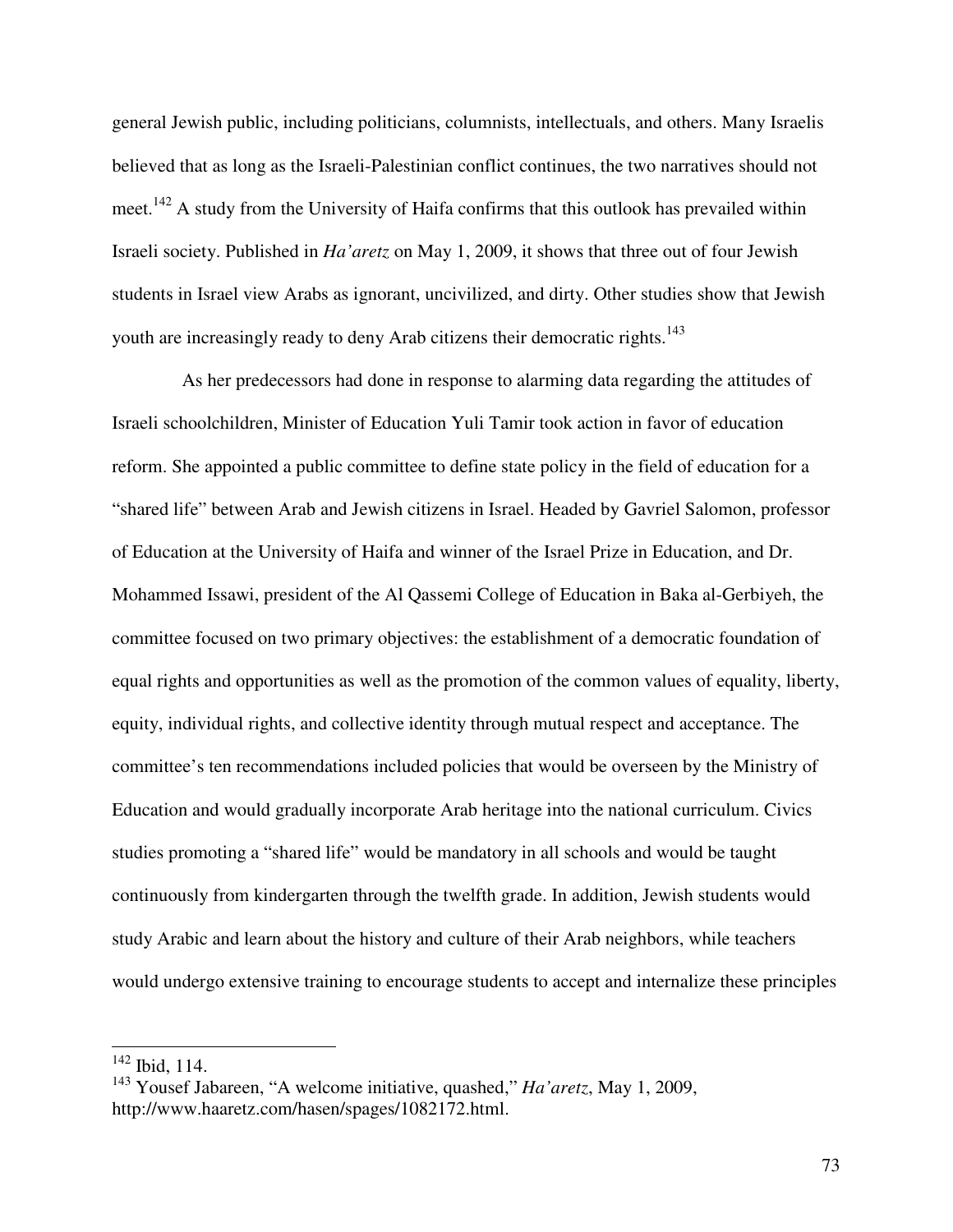of a "shared life." The program would also include personal encounters between Jewish and Arab students. The Ministry of Education subsequently accepted all recommendations with a suggested annual budget of 10 million NIS (New Israeli *shekels*), appointment of national and religious officers to oversee their implementation, and a coordinated national kick-off campaign. Commenting on the proposal, Yousef Jabareen wrote in *Ha'aretz*, "Until now, Israel has had no system-wide and mandatory program for educating toward building a shared life – that is, toward mutual recognition, partnership, social justice, and peaceful relations between Jewish citizens and Arab-Palestinian ones."<sup>144</sup>

 Not even one year has passed since the establishment of the Public Committee on Arab Education, yet the Ministry has spurned its recommendations. Upon close scrutiny, it becomes clear that this reform initiative, like those that preceded it in 1968 and 1985, suffered the inevitable fate of education reform in Israel; failure to legislate left the initiative vulnerable to the whims and actions of other relevant actors. Mere acceptance of the recommendations by the Ministry of Education at the time of the proposal did not guarantee the participation of all actors, both at that time and in the future.

 This was immediately evident at the conclusion of Yuli Tamir's term in office, when incoming Minister of Education Gideon Sa'ar (Likud) asked her not to appoint the team charged with helping to implement the committee's ten recommendations. A Ministry official explained to the *Jerusalem Post* that Sa'ar wanted time to read the report, study it, question the professionals in the office, and then decide how to approach the issue, but Tamir responded with hesitations about his move. "I suspect that behind this demand, there is a more profound decision not to continue with these kinds of projects. I think there is a decision not to deal with issues

<u>.</u>

<sup>&</sup>lt;sup>144</sup> Jabareen, "A welcome initiative, quashed."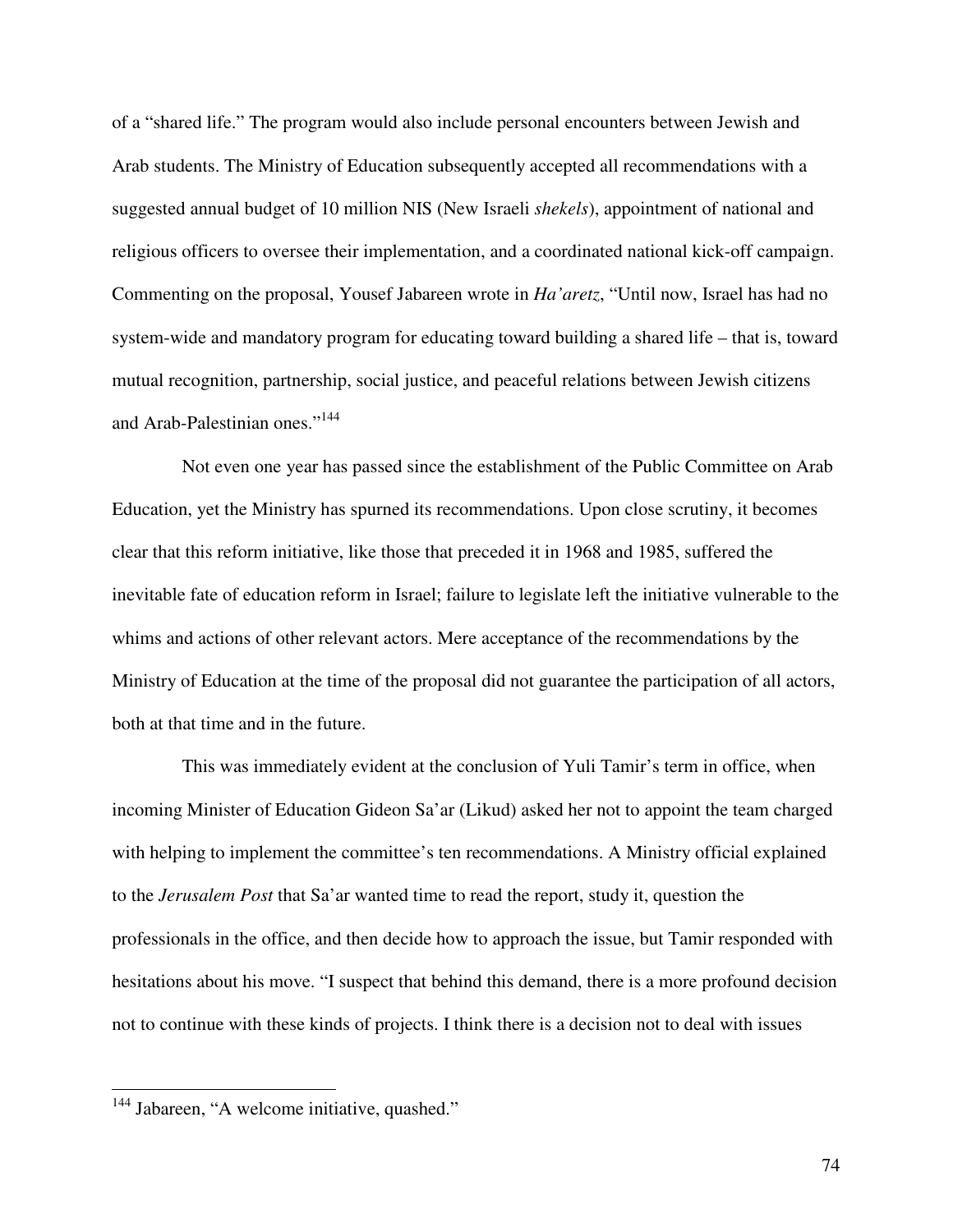related to coexistence between Jews and Arabs."<sup>145</sup> Evidence suggests that Tamir may have been right. In another article, Yousef Jabareen reports that Sa'ar has instead pushed for a new "Jewish heritage and culture" program for grades 4-9 that he hopes to implement in public schools beginning in the 2010/2011 school year. As part of the program, Jewish and Arab students alike would learn about the Jewish calendar, the centrality of Jerusalem to Jewish history, and the significance of the flag and national anthem. Both groups of students would also be encouraged to enlist in the Israeli Defense Forces.<sup>146</sup>

 Sa'ar has thus marginalized the new "shared life" program and brought to the forefront of the Education Ministry a program that instead further emphasizes Israel's Jewish heritage. He is later quoted in *The Jerusalem Post* citing two main obstacles preventing a change in the relationship between the State of Israel and the Arab minority: the Arab-Israeli Conflict, which heavily influences the relationship, and the strong currents in both the Jewish and Arab populations that support segregation of the Arab sector.<sup>147</sup> Regardless of the reasoning behind his decision to halt the "shared life" program, what's significant is the ease with which he was able to do so. Because Sa'ar was not bound by legislation to carry out the initiative, he simply left it on the margins, where it will remain until another minister decides to reintroduce it. This situation is remarkably similar to that of Yitzhak Navon and the Education for Jewish-Arab Coexistence Program. Navon also did not go through formal legislative procedures, and as a result, when Zevulun Hammer came into office, he introduced the Board for the Education of

<sup>145</sup> Brenda Gazzar, "Sa'ar delays student coexistence plan," *The Jerusalem Post*, March 1, 2010, http://www.jpost.com/Israel/Article.aspx?id=140361.

<sup>146</sup> Yousef Jabareen, "Old problems, new challenges," *The Jerusalem Post*, September 3, 2009, p. 15.

<sup>&</sup>lt;sup>147</sup> Ron Friedman, "Sa'ar: Arab citizens' search for equality stymied by conflict with Palestinians. 'Both sides must instill in the next generation a message of coexistence.' Minister encourages National Service for Arabs," *The Jerusalem Post*, January 24, 2010, p. 5.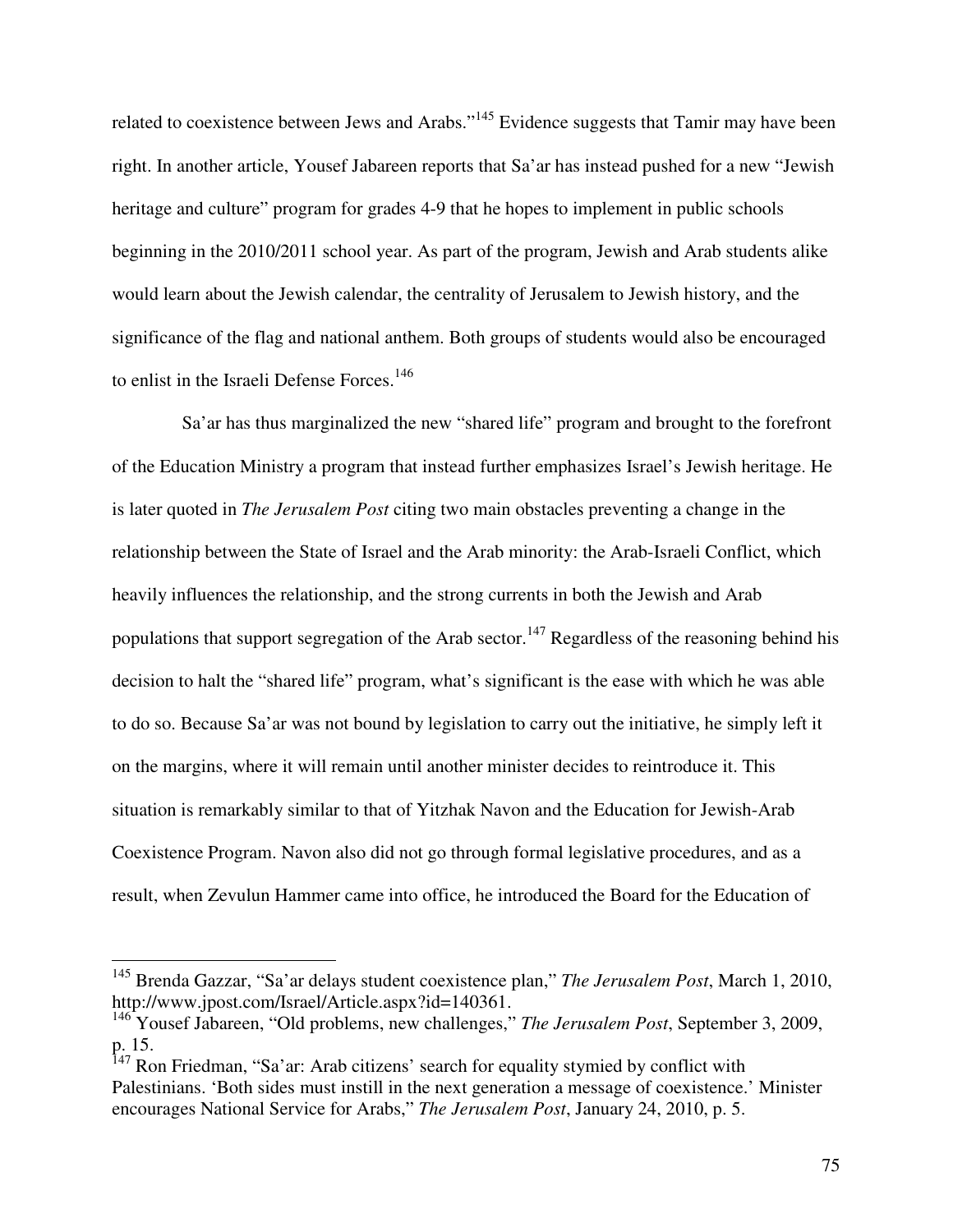Values and effectively replaced civic studies with increased Jewish studies. But the failure to legislate is not restricted to civics education reforms; the 1968 Reform was also not implemented in many schools because principals were not mandated to do so.

 The institutionalization of school autonomy also continued to have an effect on the types of programming found in Israeli schools, including the recommendations put forth by the Public Committee on Arab Education. As recently as last year, scholars continued to address the dynamic relationship between schools and curricula. In an article published in the *Journal of Curriculum Studies* in February 2009, Nura Resh and Aaron Benavot contend that local schools "play an important mediating role between the official curriculum and actual classroom implementation." More specifically, there are two organizational features of the education system that affect curricular diversity: institutional differentiation and school choice. Institutional differentiation refers to various pedagogical or vocational tracks found within the school system; the higher the differentiation within the school system, the higher the between-school variation in curricular implementation. The authors also argue that the more schools compete for students, resources, and community recognition under a system of school choice, the greater the diversification of curricular subjects employed by schools. In the Israeli school system, there has been growing pressure to decentralize the administration of public education and provide greater autonomy to local authorities and schools. This was evident beginning in the 1980's with the development of gray education and is regularly apparent in Ministry policies. In 1996, the Ministry issued new directives for junior high and high schools giving principals more flexibility and authority, and in 1997, several "non-directives" were issued for the elementary schools as well.

76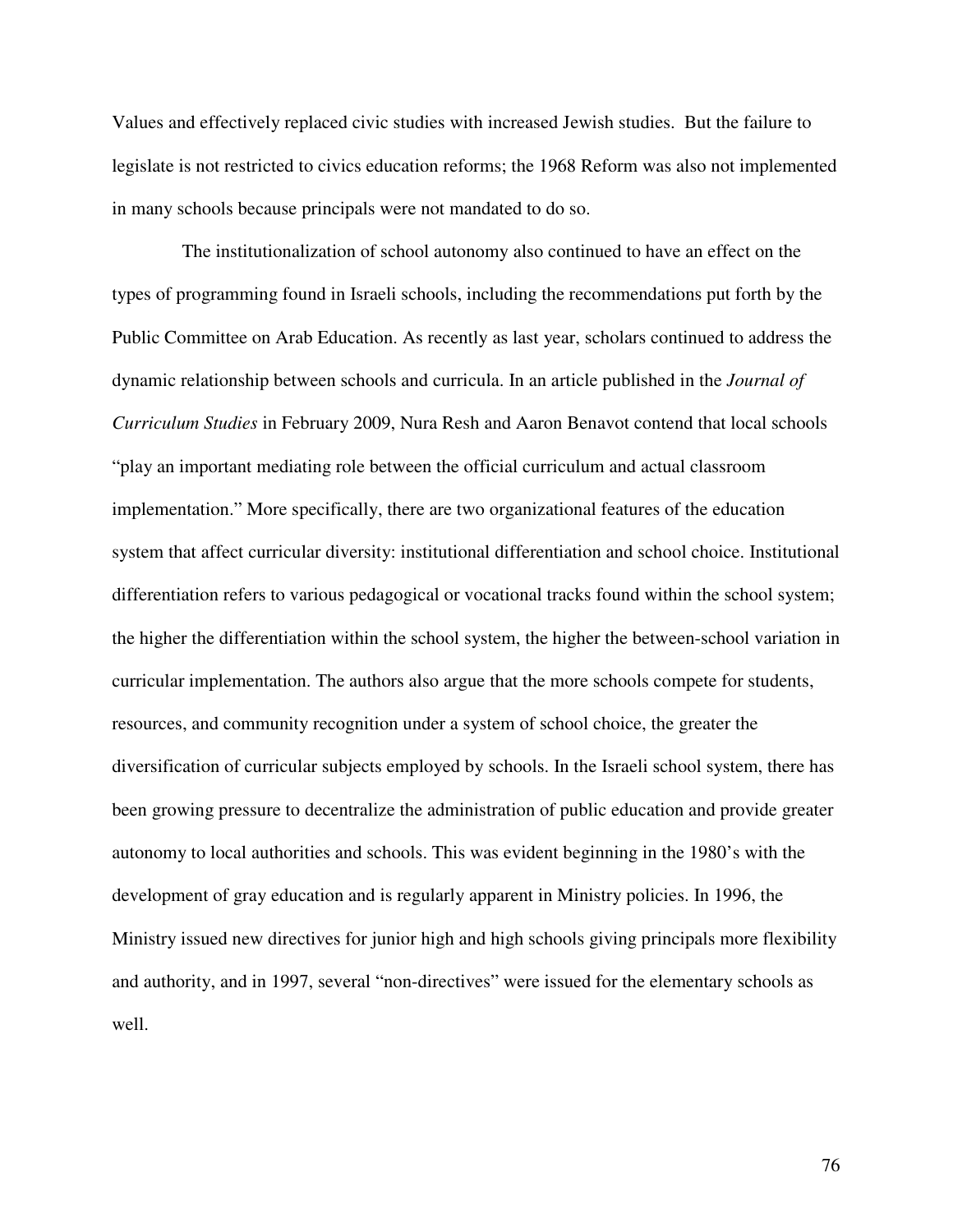Given this history, it can be assumed that curricular implementation in Israel is extremely variable. This has significant implications for civics education because highly institutionalized subjects such as language and mathematics will be taught with greater uniformity as compared to more peripheral subjects such as art, geography, and civics. Schoolbased decision-making regarding which subjects to teach are influenced by various societal and school-related factors – composition of the student body and its needs, principals' ideology, amount of school resources, availability of professional staff, and community and parental pressures. And in the religious sector, Jewish studies receive a high degree of emphasis at the expense of peripheral subjects.<sup>148</sup> A report compiled by the Adva Center in Israel entitled "Segregation, Inequality, and Weakened Leadership" highlights the various curricula taught in each school system, with the big city schools and religious schools functioning as largely independent. The financial donors of these institutions essentially determine their curricula, and the situation is worsened by the fact that "the Education Ministry is incapable of regulating the amount of money being raised by schools to pay for extra-curricular activities."<sup>149</sup> According to the report, there is essentially no uniform national curriculum. One could thus conclude that even if the Ministry, under the leadership of Gideon Sa'ar, continued with the implementation of Yuli Tamir's "shared life" program, State officials would have little influence over its introduction into individual schools.

<sup>&</sup>lt;sup>148</sup> Nura Resh and Aaron Benavot, "Educational governance, school autonomy, and curriculum implementation: diversity and uniformity in knowledge offerings to Israeli pupils," *Journal of Curriculum Studies* 41, no. 1 (February 2009),

http://proxy.library.upenn.edu:2207/openurl?genre=article&issn=0022%2d0272&volume=41&is sue=1&spage=67.

<sup>149</sup> Ben Hartman, "Report: Israeli schools divided by race, religion, and class," *The Jerusalem Post,* December 17, 2009, p. 7.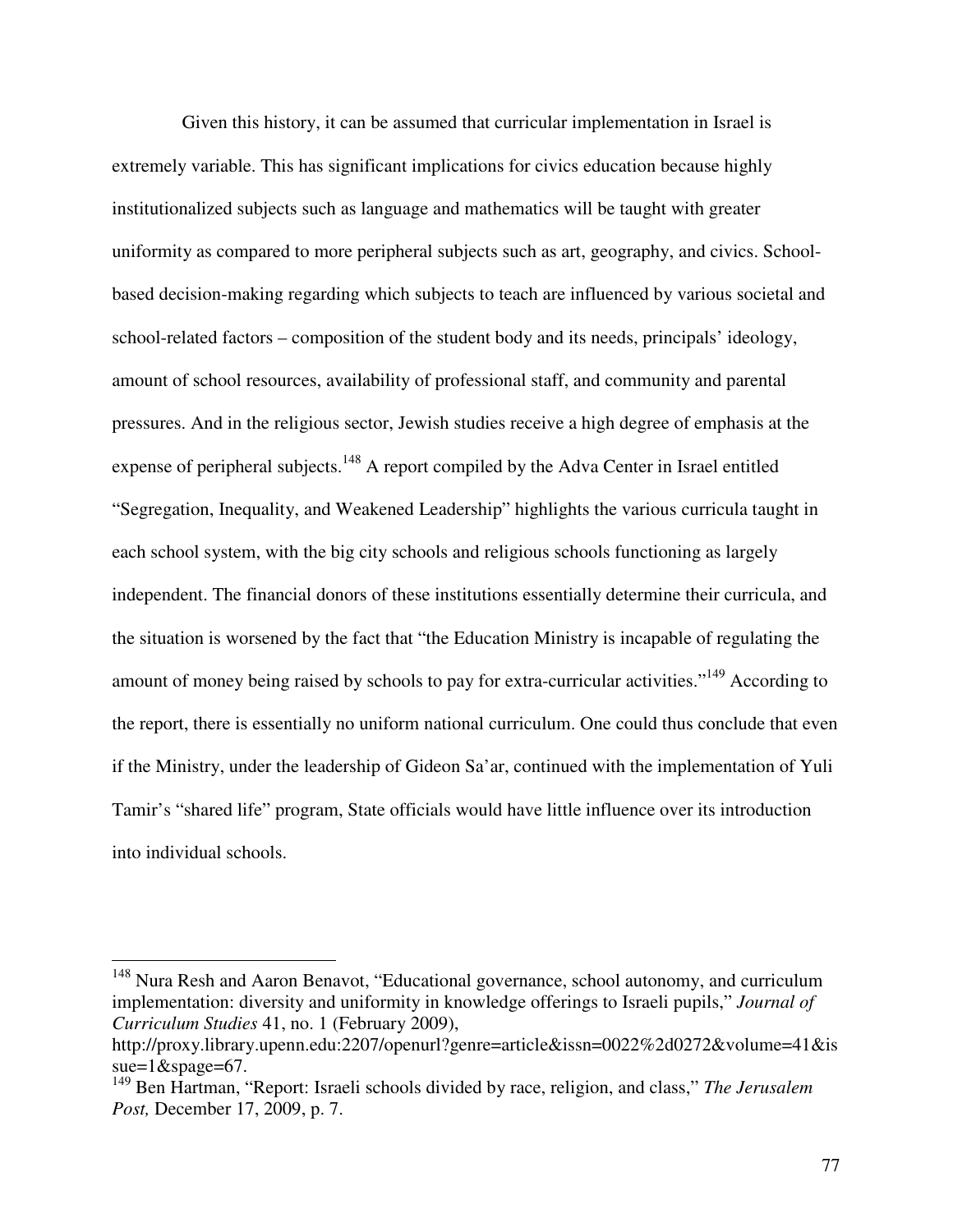As in the case of both the 1968 Reform and the Education for Jewish-Arab Coexistence Program, many principals did not carry out the initiatives due to their own ideological opposition or their concern for parents' and teachers' objections; this remains in practice today. Though not an official program of the Ministry of Education, the "Language as a Cultural Bridge" Program at the Abraham Fund Initiatives seeks to institute mandatory spoken Arabic and Arab culture studies in all Jewish elementary public schools. Its explicit goals include reducing stereotypes, strengthening commitment to tolerance and diversity, and generating inter-group understanding.<sup>150</sup> In an interview conducted in July of 2009, program manager Dadi Komem described the importance of local municipalities to the program's implementation. The Abraham Fund works solely with municipalities, he explained, as superintendents decide whether or not to bring the program to their schools. He also noted that some superintendents and principals resist implementation of programs like this for any number of reasons, including parental opposition or simply the lack of adequate school hours.<sup>151</sup> In all likelihood, they would take a similarly cautious approach to the "shared life" program, for it shares the basic tenets of "Language as a Cultural Bridge," and the Ministry again would not be able to guarantee the new program's implementation in all schools.

 In the religious sector, recent legislation has loosened the Ministry of Education's control over curricular content even further. According to a 2008 law, ultra-Orthodox schools are now eligible to receive public funds without the requirement to implement the Ministry's core curriculum, so long as the schools do not contradict Israel's values as a Jewish and democratic state. *Agudat* schools are not subject to inspection on matters that are not technical, and they will

-

<sup>&</sup>lt;sup>150</sup> "Strategy & Initiatives: Language as a Cultural Bridge," The Abraham Fund Initiatives, http://www.abrahamfund.org/main/siteNew/?page=42&stId=882&langId=1.

<sup>&</sup>lt;sup>151</sup> Dadi Komem, interview by author, transcription, July 14, 2009.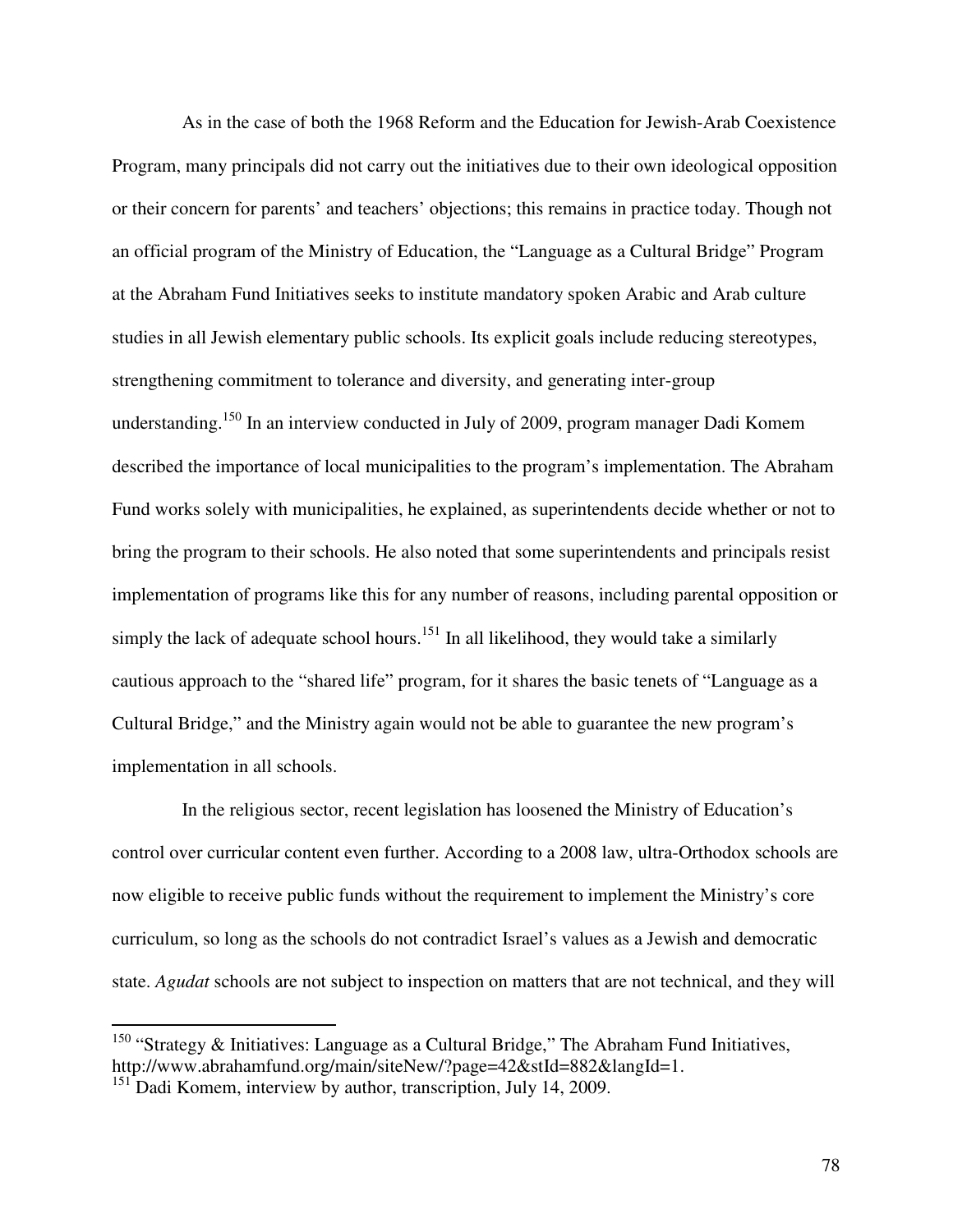continue to receive up to 60% of the regular funds given to those schools loyal to the Ministry's curriculum. Previously, the law stated that educational institutions would be funded according to the amount of material adopted from the basic studies curriculum, and in theory, this would have withheld a significant amount of funding from the ultra-Orthodox schools. However, the law was rarely enforced, and many Haredi schools continued to receive State funds despite never teaching core subjects such as English, math, and civics.<sup>152</sup> Now that the practice has been legalized and institutionalized, the ultra-Orthodox have even less incentive to introduce a program such as that proposed by the Public Committee on Arab Education. They not only place a high emphasis on Judaic and Talmudic studies and will focus majority of their teaching hours on these areas, but they also tend to oppose the democratic and universalistic principles underlying the "shared life" program.

 In addition to local superintendents and school principals, teachers would also have had considerable influence on the implementation of the program in the classroom had it been carried out by the Ministry. Asher Shkedi, head of the Department of Teacher Education in the School of Education at Hebrew University, published an article discussing the transformation of school curricula from initial development to actual use in the classroom. In it he highlights the role of teachers' "personal curriculum narrative" which "imposes meaning on the vast array of ideas and facts contained within subject matter, saturates subject matter with pedagogical interpretations, [and] connects it to school environment, classroom events, and interconnects lessons over time." The result is that teachers' own conceptions often clash with those of the official curriculum, and

<sup>152</sup> Neta Sela, "Yeshivas to receive State funds without teaching basic subjects," *Y Net News*, July 24, 2008, http://www.ynetnews.com/articles/0,7340,L-3572383,00.html.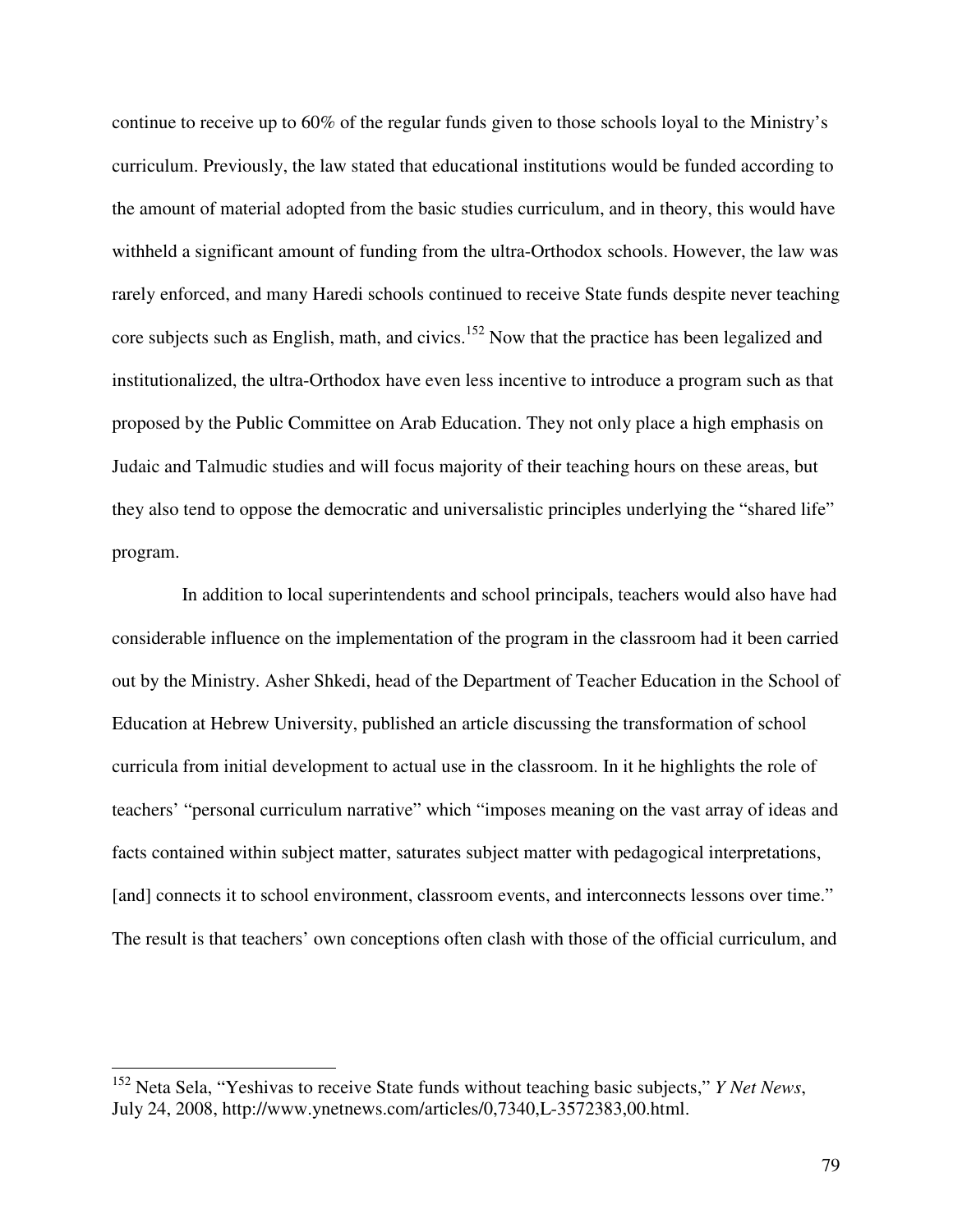teachers' responses will often be to transform the curriculum into one they find more suitable.<sup>153</sup> Thus, if a teacher disagrees the basic tenets of the "shared life" program, he or she is inclined to arbitrarily alter the curriculum or simply exclude some of its content. The same holds true if he or she thinks the parents or students will react negatively to the content.

 Shkedi conducted a multiple case study of twenty-six Bible Studies teachers in Israeli public schools in the 2002/2003 school year. All of the teachers used the formal, prepared curriculum in their work and relied on it for various reasons. For some teachers, the formal curriculum helped them understand what to emphasize, what to teach less extensively, and what to ignore. Many teachers stressed the importance of the teaching goals because they provided a sense of direction and highlighted the essential points of the lesson. But despite these positive attitudes towards the curriculum frame, no teacher perceived it as compulsory. They all viewed it as a suggestion for teaching rather than an exact set of guidelines. As a result, only 20% of teachers devised and assigned tasks that were consistent with the formal curriculum. Approximately 30% of teachers devised and assigned tasks that were not derived from the formal curriculum but were believed to be consistent with its goals. Most shockingly, however, 45% of teachers created tasks not found within the formal curriculum, nor were they believed to be consistent with the curriculum writers' intentions. In these cases, teachers often created their curricular assignments in response to the "interest, questions, and views of students," leaving them susceptible to the teachers' influences and ideas. Lastly, 5% of teachers assigned tasks that directly clashed with the formal curriculum. This study revealed the major difference between the curriculum authors and the teachers – teachers perceived the curriculum in terms of their

<sup>&</sup>lt;sup>153</sup> Asher Shkedi, "From curriculum guide to classroom practice: teachers' narratives of curriculum application," *Journal of Curriculum Studies* 41, no. 6 (2009): 837.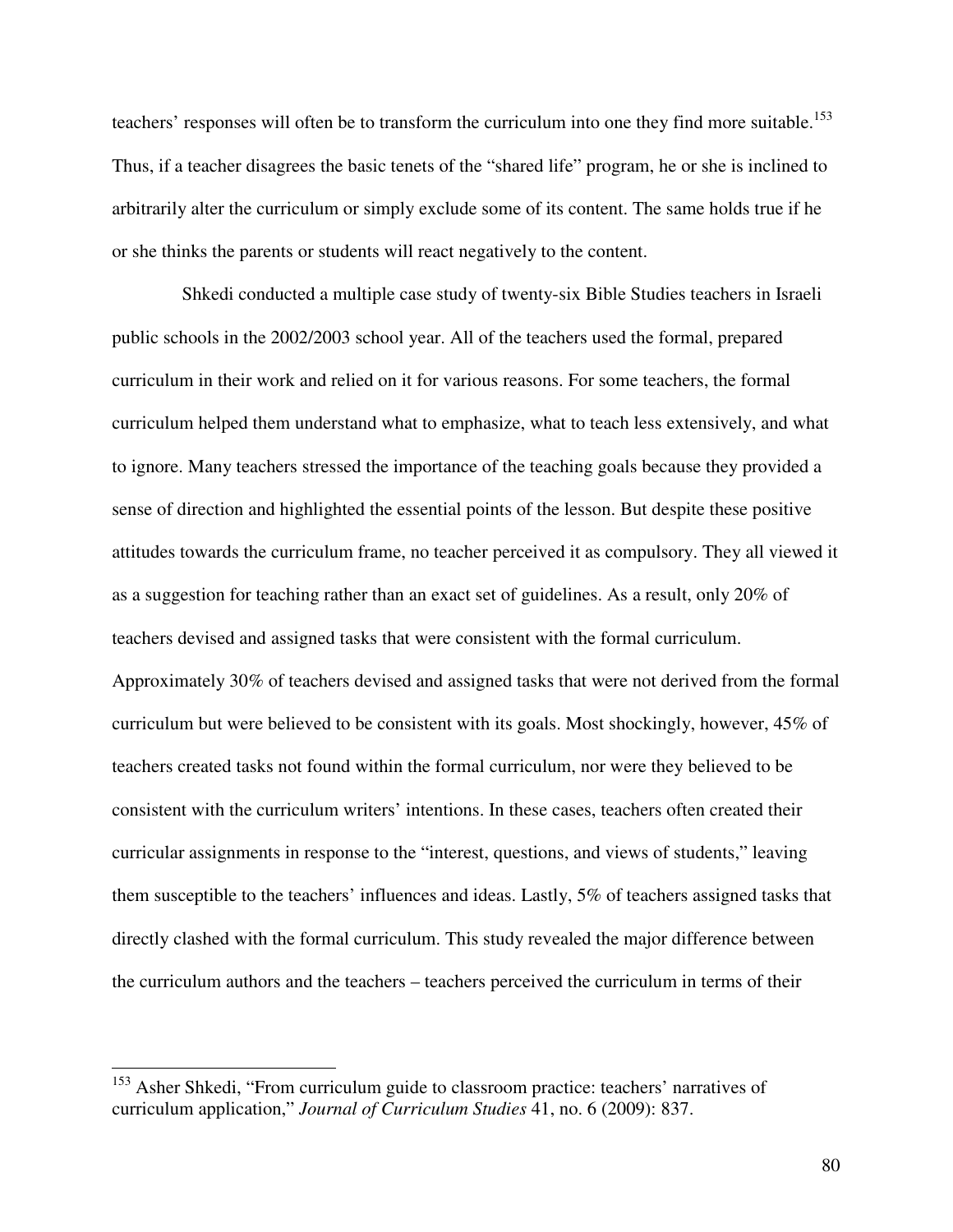students and their own willingness to cater to their students' needs and interests, while the authors perceived it strictly in terms of content and goals.<sup>154</sup>

 Recalling the Education for Jewish-Arab Coexistence Program, teachers faced extraordinary obstacles in the classroom. They not only found it difficult to discuss emotive and controversial issues in the classroom, but also struggled with the idea of teaching democracy while simultaneously defending many of Israel's anti-democratic tendencies. Some merely wanted to avoid partisan labels. All of these concerns are bound to resurface if the "shared life" program is revived; these two initiatives share the same basic principles and goals. But most significantly, these two programs confront the same systemic challenges and obstacles; evidence has shown that the Israeli education system has failed to evolve in such a way that allows for smooth education reform. Until the basic structure and standard operating procedures are amended in favor of strengthened and more centralized control mechanisms, the Ministry of Education will find it increasingly difficult to implement any type of reform initiative.

### **Conclusion**

 Since *hamachapach*, or the political revolution of 1977, partisanship and ideological division have largely characterized parliamentary politics. The year ushered in the split between "Israelis" and "Jews", as Uri Ram suggests, or "Post-Zionists" and "Neo-Zionists", which led to enormous disagreement on major issues such as the resolution to the Arab-Israeli Conflict, settlements in the West Bank, the status of Jerusalem, and the position of the Arab minority in Israeli society. But the lesson learned from all three of these case studies is that critics of the education reform process, and policymaking in general, have focused their energies in the wrong direction. The main obstacles to reform lie not with the passage or failure of reform policies in

 $\overline{a}$ 

<sup>&</sup>lt;sup>154</sup> Shkedi, 843-850.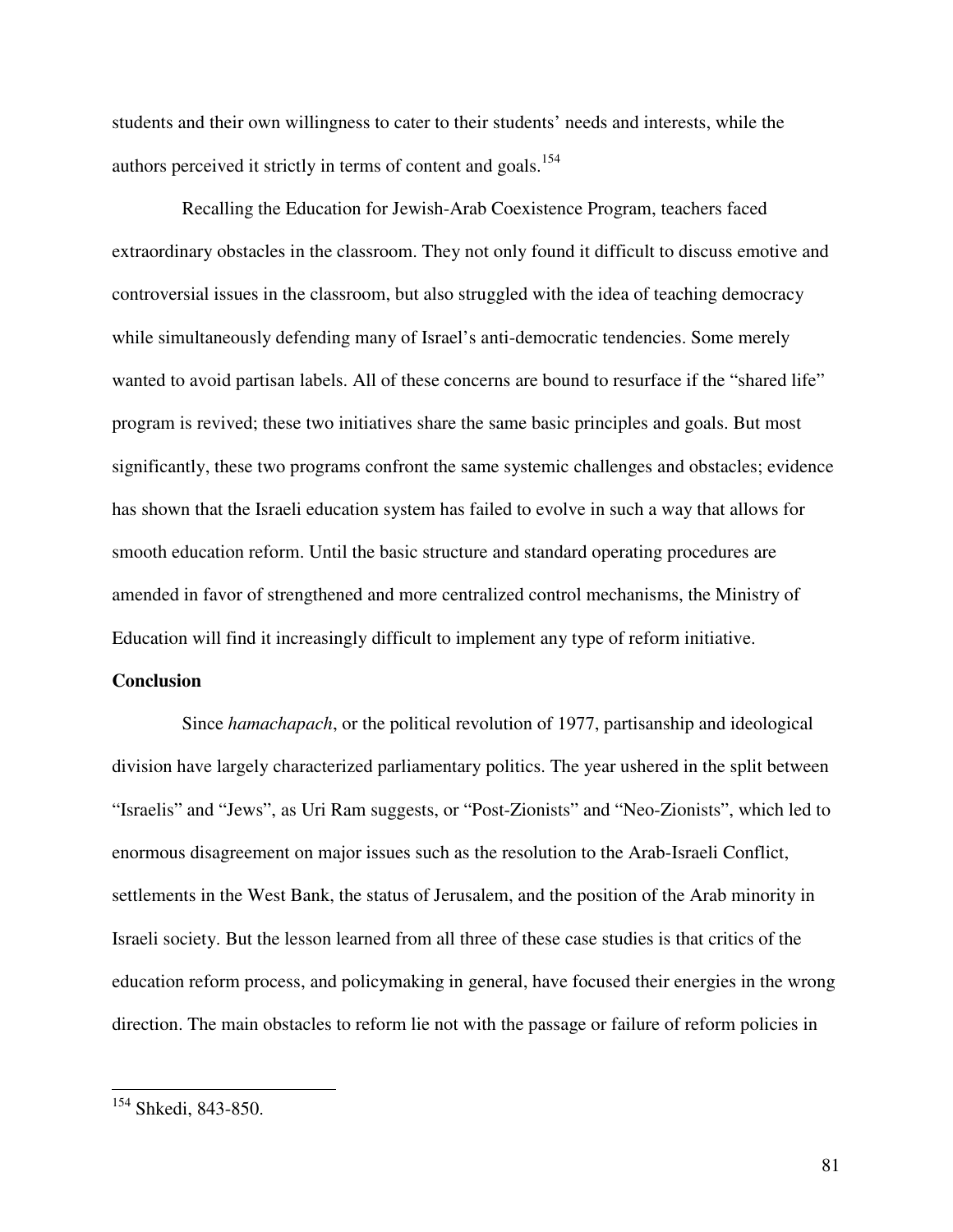the Knesset, but rather, with the implementation of those policies. Party politics have stood little in the way of the authorization of education reforms, and more importantly, the Ministry of Education itself does not have sufficient authority to ensure that new reforms are carried out with success. This is symptomatic of a larger flaw within the Israeli system of government in that governmental agencies are conspicuously detached from the executive and legislative bodies. Thus, the political dynamics of the Knesset have little, if any, connection to policy execution.

 The recent case of Prime Minister Benjamin Netanyahu and the Interior Ministry regarding Jewish housing in east Jerusalem is a prime example. On his latest diplomatic trip to Israel, American Vice President Joe Biden was stunned to learn that the Israeli government had approved 1,600 new housing units for Jewish citizens in east Jerusalem, just as the United States was to begin indirect negotiations between the Israelis and Palestinians and demanded that Israelis freeze construction in the area. Netanyahu claims that he was completely blindsided by the plan's approval, which was carried out by Interior Minister Eli Yishai of the the Shas Party, and that the timing was unfortunate.<sup>155</sup> Though Netanyahu today supports Yishai's actions, this minor example demonstrates the power of cabinet ministers even beyond the scope of education. Policies are often proposed and implemented within the confines of individual ministries, and thus the Prime Minister and the Knesset he or she oversees often have little role in the policymaking process. Either the Knesset passes legislation, leaving implementation to the relevant ministries, or the Knesset is not involved in the process at all.

 This paper analyzes three case studies of education reform in Israel, all of which underscore the systemic difficulties found within in the reform process. The first case – the 1968 Reform under Minister Zalman Aranne – provides an important paradigm for several reasons.

<sup>155</sup> Hillary Leila Krieger, "Analysis: Construction freeze fiasco a test for J'lem, US," *The Jerusalem Post*, March 3, 2010, http://www.jpost.com/Home/Article.aspx?id=170802.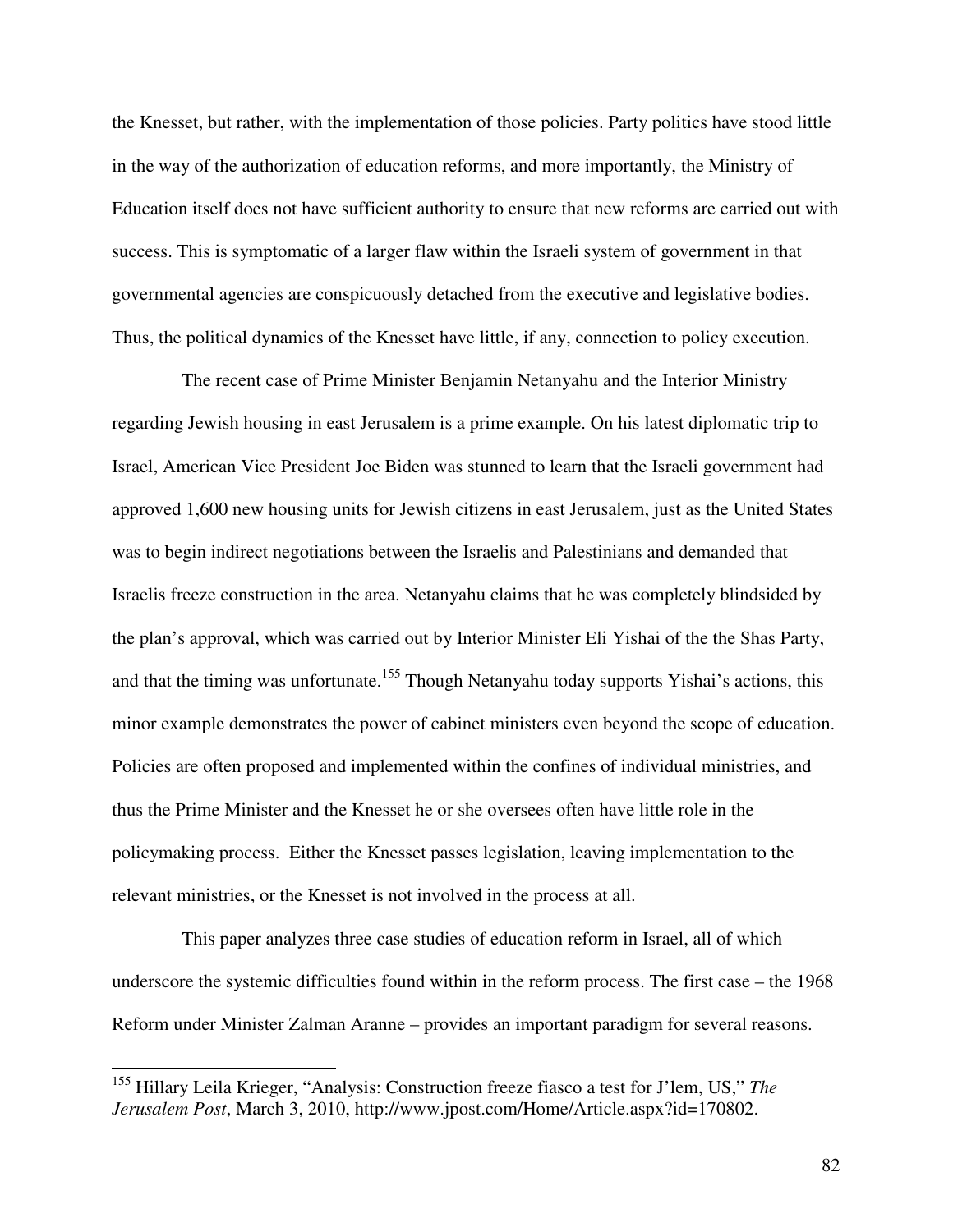First, the reform itself was completely irrelevant to the subject of civics education, demonstrating that the factors discussed are universally applicable within the context of education policy. Second, the Reform received widespread support both across the political spectrum and within broader Israeli society, yet still encountered numerous obstacles in the implementation process. Lastly, this case lays the foundation for analysis of later reform initiatives, highlighting the various factors that played a role in its failure, including the lack of binding legislation, budgetary constraints, school decentralization, parents, principals, and teachers. The latter two cases – the 1985 Education for Jewish-Arab Coexistence Program and the 2008 Public Committee for Arab Education – address civics education, which is the primary focus of this paper. Using the concepts and factors identified in the first case, I have concluded that civics education reforms are not unique in that their highly political nature inherently prevents their success. Rather, they are subject to the same systemic obstacles that other, unrelated reforms encounter, and future policymakers ought to take these into consideration before proposing yet another civics education reform that is bound to fail.

 For better or worse, this paper also brings to light the inherent paradox surrounding the relationship between national education and the Arab-Israeli Conflict. Research suggests that reforming civics education in Israel would be instrumental in changing the attitudes and beliefs of Israeli schoolchildren; the school system has historically emphasized the need to create national solidarity and inculcate Zionist values rather than highlight the country's democratic and universal principles. Such changes would, in turn, socialize the populace so that it would be more inclined to facilitate a workable peace agreement. Policymakers would be more willing to negotiate with the Palestinians on the terms of a sustainable political accord, but also, the general public would be drastically more disposed to coexistence with their Arab neighbors under

83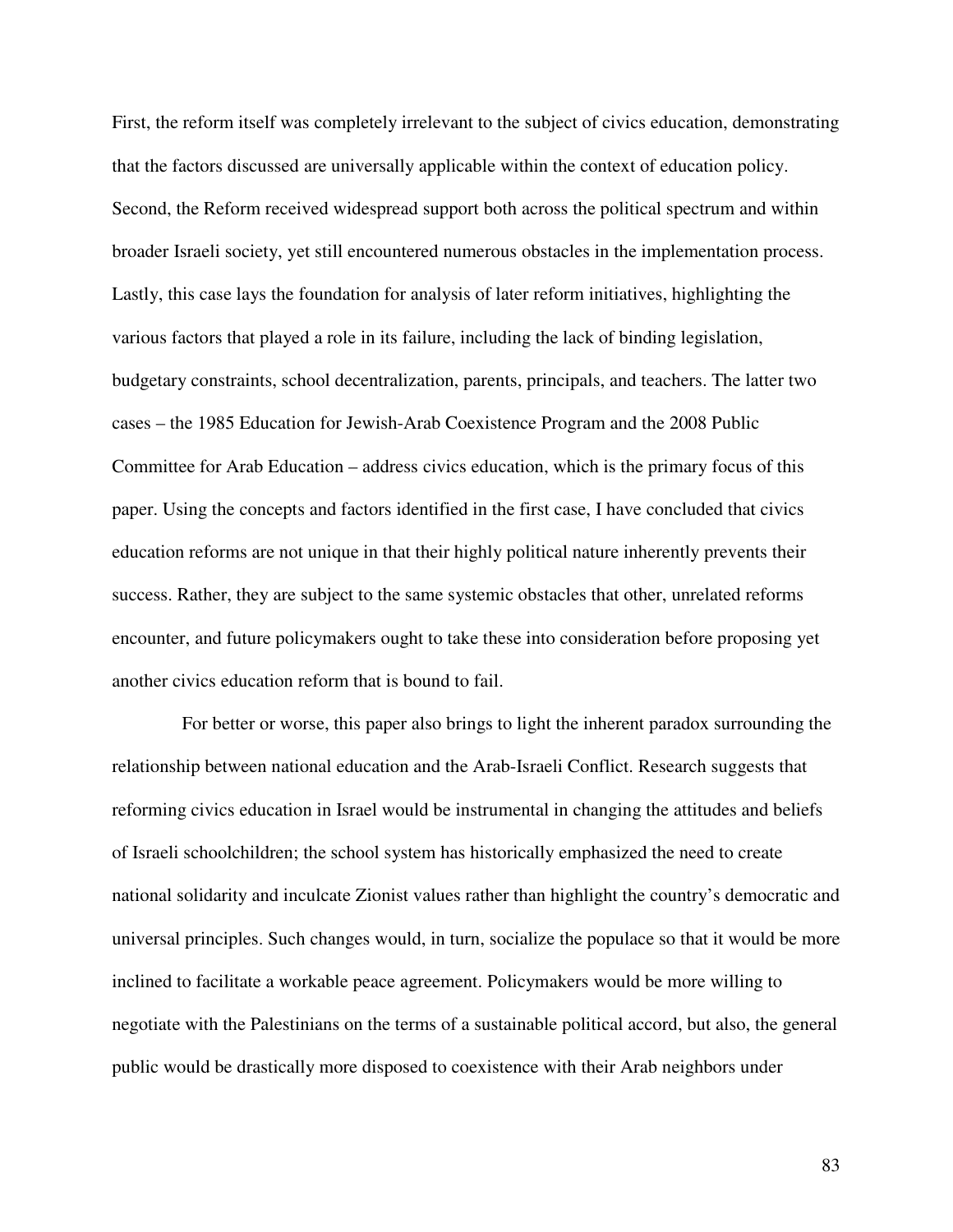whatever those terms may be. Like those proposed in 1985 and 2008, reform of the civics curriculum, if implemented, could invite wide-reaching attitudinal changes that mend the inequities addressed by both Orit Ichilov and Ami Pedahzur in their respective discussions of societal attitudes in Israel. Yet on the other hand, existing attitudes also constitute a great barrier to reform. The aforementioned case studies demonstrate how the decentralization of the school system has allowed the public to play an increasingly large role in public education. The personal beliefs of education ministers, principals, and even parents are decisive factors in determining curricular content. In fact, their fundamental disbelief in the peace process and concurrent emphasis on Jewish education has consistently prevented the implementation of reforms introduced at the national level. Herein lies the paradox. Reform is necessary for change in societal attitudes, but societal attitudes simultaneously preclude the success of reform.

 Education is still the primary tool for national socialization, and consequently officials must consider it an essential part of the solution to the Arab-Israeli Conflict. Maintaining the status quo will ensure that Israelis are equally, if not even more, opposed to conferring rights on the Arab population and eliminating long-standing prejudices. Thus, in their quest towards reconciliation with the Palestinians and the greater Arab world, Israeli policymakers could start by removing the various obstacles in the path to education reform. This would be a small but significant step towards creating a peaceful coexistence between Israelis and Palestinians.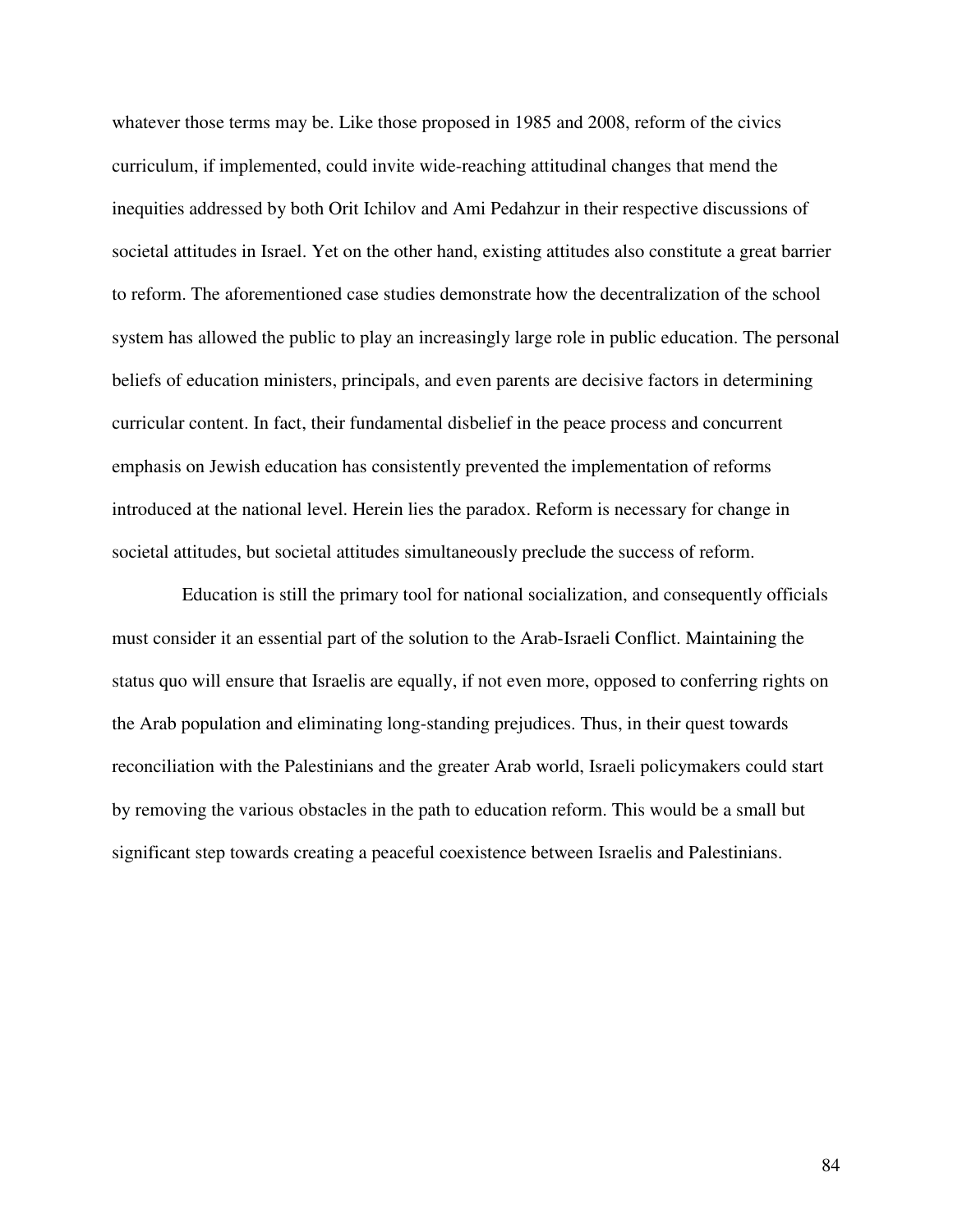### Bibliography

- Alexander, H.A. "Education in the Jewish State" in Ilan Gur-Ze'ev (ed.), *Conflicting Philosophies of Education in Israel/Palestine.* Dordrecht: Kluwer Academic Publishers, 2000.
- Amaraa, Muhammed, Faisal Azaiza , Rachel Hertz-Lazarowitz, and Aura Mor-Sommerfeld, "A new bilingual education in the conflict-ridden Israeli reality: language practices", *Language and Education* 23, no. 1 (2009): 15-35.
- Arian, Asher. "Toward the 1990s in Israeli Politics." In *Israeli Politics in the 1990s: Key Domestic and Foreign Policy Factors*, edited by Bernard Reich and Gershon Kieval, pp. 45-54. New York: Greenwood Press, 1991.
- "Autonomy." In *Merriam-Webster Online*. February 3, 2010). http://www.merriamwebster.com/dictionary/autonomy
- Ben-Peretz, Miriam. "Educational Reform in Israel: An Example of Synergy in Education." In *Case Studies in Education Change: An International Perspective*, edited by David S.G. Carter and Marnie H. O'Neill, pp. 86-94. Washington, DC: The Falmer Press, 1995.
- Blass, Nachum. "The Evaluation of the Educational Reform in Israel: A Case Study in Evaluation and Policymaking." *Studies in Educational Evaluation* 8 (1982): 3-37.
- Braham, Randolph. *Israel: A Modern Education System*. Washington, D.C.: U.S. Government Printing Office, 1966.
- Carmi, Shulamit and Henry Rosenfeld. "The Emergence of Militaristic Nationalism in Israel." *International Journal of Politics, Culture, and Society* 3, no. 1 (Autumn 1989): 5-49.
- Dowty, Alan. *The Jewish State: A Century Later*. Berkeley: University of California Press, 1998.
- Dreyfus, Amos and Yossef Mazouz. "Probing Teachers' (Dis-)Satisfaction with a Curriculum By Means of Unstructured Interviews." *Studies in Education Evaluation* 14 (1988): 245-259.
- Dror, Yuval. *'National Education' through Mutually Supportive Devices: A case study of Zionist education*. Berlin: Peter Lang, 2007.
- Eden, David. "Living Together?." *Al-Hamishmar*. August/September 1985, p. 3.
- Elboim-Dror, Rachel. "Main Education Policy-Making Actors." In *Educational Administration and Policy Making: The Case of Israel*, edited by E. Ben-Baruch and Y. Neumann, pp. 13-37. Herzlia: Unipress Publishers, 1982.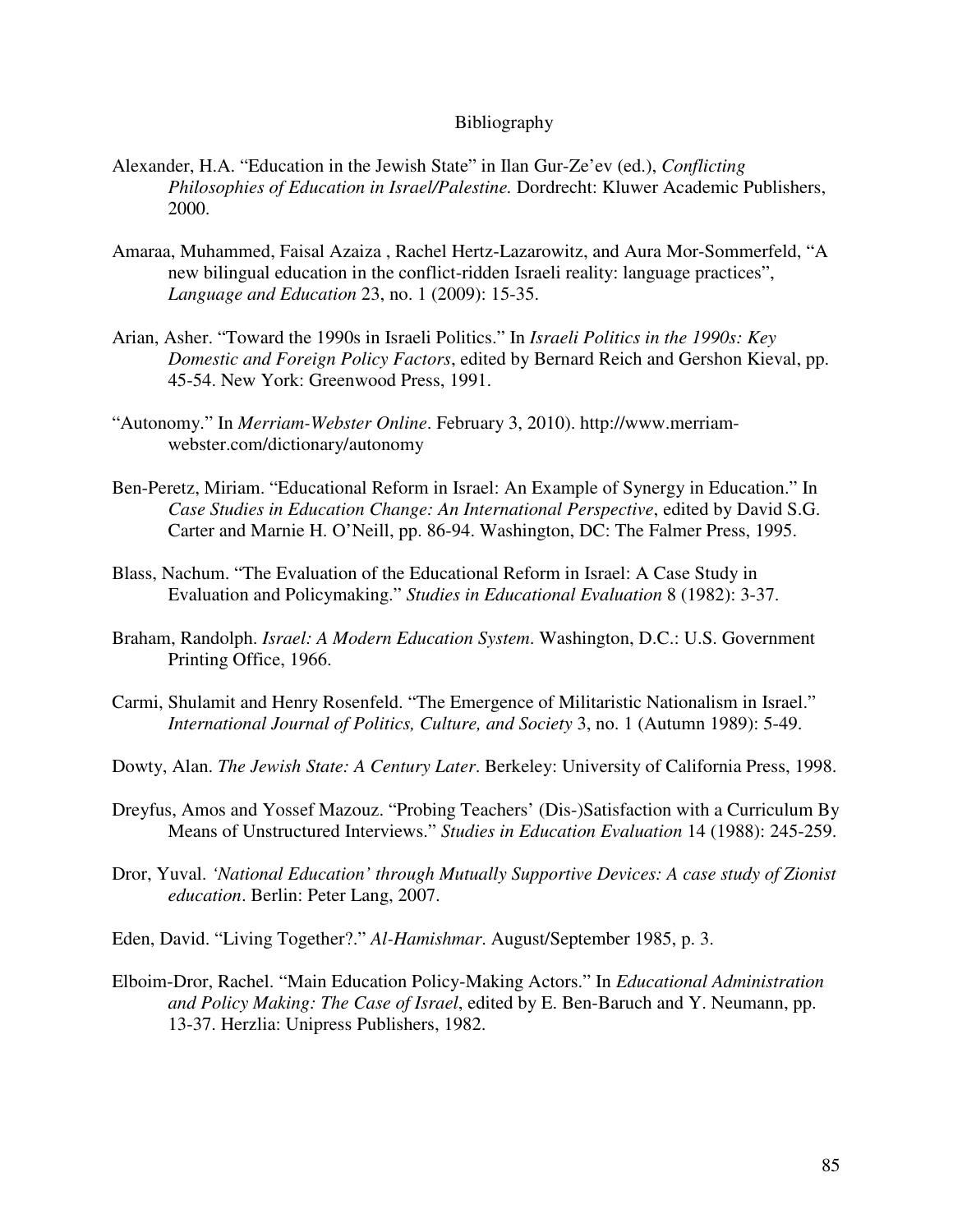- ---. "Some features of Education Legislation in the Knesset." In *Educational Administration and Policy Making: The Case of Israel*, edited by E. Ben-Baruch and Y. Neumann, pp. 55-69. Herzlia: Unipress Publishers, 1982.
- Friedman, Ron. "Sa'ar: Arab citizens' search for equality stymied by conflict with Palestinians. 'Both sides must instill in the next generation a message of coexistence.' Minister encourages National Service for Arabs." *The Jerusalem Post*, January 24, 2010, p. 5.
- Gaziel, Haim. "Implementing Reforms in a Centralized Education System: The Case of Israeli Education," *Oxford Review of Education* 20, no. 2 (1994): 237-252.
- ---. *Politics and Policymaking in Israel's Education System*. Portland: Sussex Academic Press, 1996.
- Gazzar, Brenda, "Sa'ar delays student coexistence plan." *The Jerusalem Post*, March 1, 2010, http://www.jpost.com/Israel/Article.aspx?id=140361.
- Hartman, Ben. "Report: Israeli schools divided by race, religion, and class." *The Jerusalem Post,* December 17, 2009, p. 7.
- Ichilov, Orit. *Political Learning and Citizenship Education under Conflict: The political socialization of Israeli and Palestinian youngsters*. London: Routledge, 2004.
- ---. *The Retreat from Public Education: Global and Israeli Perspectives*. New York: Springer, 2009.
- Ichilov, Orit, Gavriel Salomon, and Dan Inbar, "Citizenship Education in Israel A Jewish-Democratic State," *Israel Affairs* 11(2) (April 2005): 303-323.
- Iram, Yaacov and Mirjam Schmida. *The Educational System of Israel*. Westport: Greenwood Press, 1988.
- *Israleft: Bi-Weekly News Service* (July 10, 1985), p.6.
- Jabareen, Yousef. "A welcome initiative, quashed." *Ha'aretz*, May 1, 2009. http://www.haaretz.com/hasen/spages/1082172.html.
- Jabareen, Yousef. "Old problems, new challenges." *The Jerusalem Post*, September 3, 2009, p. 15.
- Kahane, Meir. "For a Jewish State, Annex and Expel." *New York Times*, July 18, 1983.
- Kaplan, George. "Governance and Change in Israeli Education." In *Impressions of Education in Israel*, edited by Sharon Enright and John Shulz, 85-88. Washington DC: The George Washington University, 1973.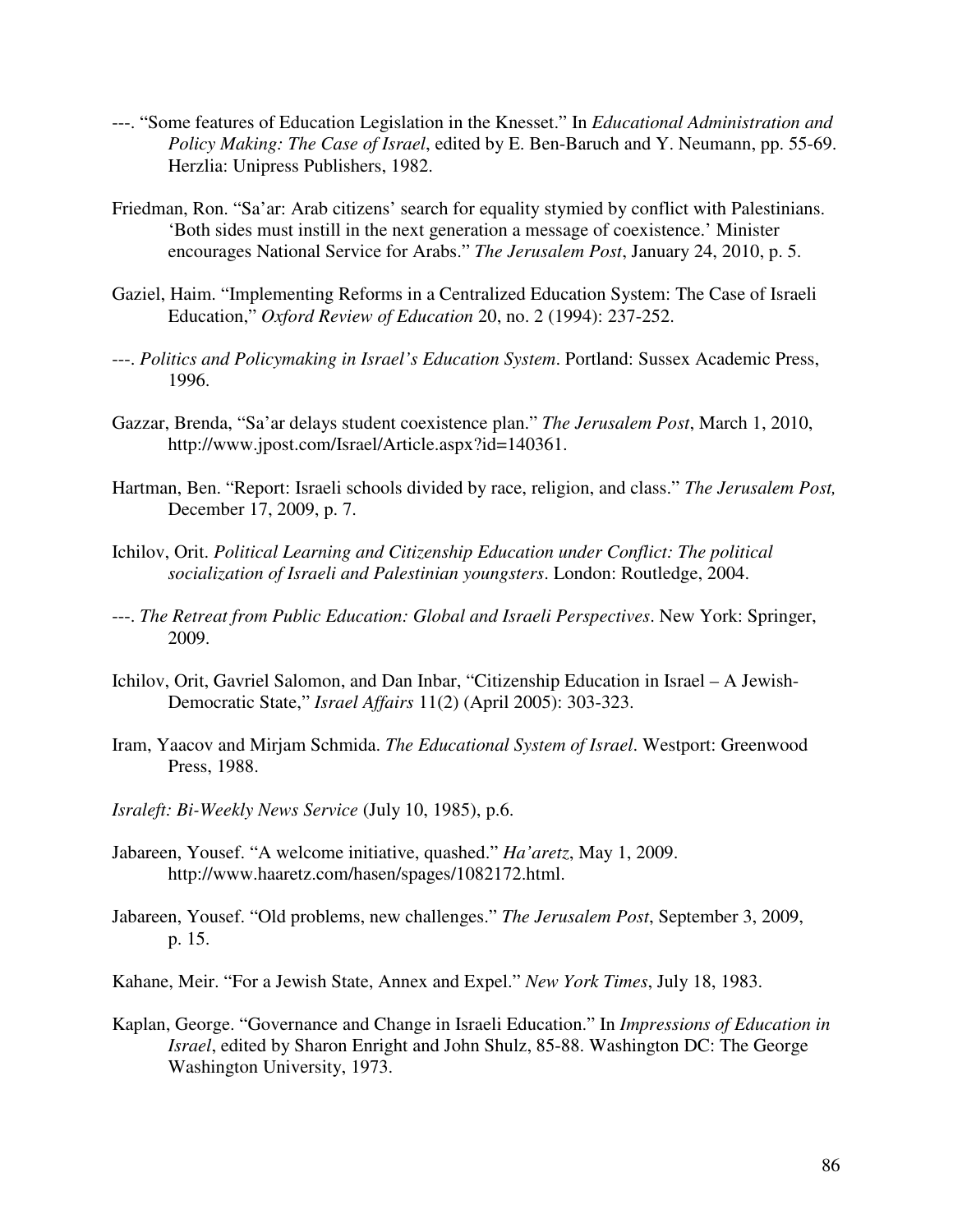- Krieger, Hillary Leila. "Analysis: Construction freeze fiasco a test for J'lem, US." *The Jerusalem Post*, March 3, 2010, http://www.jpost.com/Home/Article.aspx?id=170802.
- Lahav, Hadas. "The Dovrat Report: Populism and Elitism Will Not Mix," *Challenge*, September/October 2004. http://www.hanitzotz.com/edu/Dovrat-Report.html.
- *Ma'ariv*, "Majority of Israeli Dissatisfied With Quality of Life, Authorities' Functioning," May 18, 2004.
- Mandler, Nili. "Israeli Textbook Denies Existence of Palestinians." *Ha'aretz*. November 18, 1984.
- Medding, Peter Y. *Mapai in Israel: political organization and government in a new society*. Cambridge: Cambridge University Press, 1972
- Neuberger, Benyamin. "Education for democracy in Israel: Structural impediments and basic dilemmas." *International Journal of Educational Development* 27 (2007): 292-305.
- Pedahzur, Ami. *The Israeli response to Jewish extremism and violence*. Manchester: Manchester University Press, 2002
- ---. "The paradox of civic education in non-liberal democracies: the case of Israel." *Journal of Educational Policy* 16, no. 5 (2001): 413-430.
- Pinson, Halleli. "Inclusive Curriculum? Challenges to the Role of Civic Education in a Jewish and Democratic State. *Curriculum Inquiry* 37, no. 4 (2007): 351-382.
- Podeh, Elie. *The Arab-Israeli Conflict in Israeli History Textbooks, 1948-2000*. Westport: Bergin & Garvey, 2002.
- Ram, Uri. "National, Ethnic, or Civic? Contesting Paradigms of Memory, Identity, and Culture in Israel." In *Conflicting Philosophies of Education in Israel/Palestine*, edited by Ilan Gur-Ze'ev, pp. 43-60. Dordrecht: Kluwer Academic Publishers, 2000.
- Reich, Bernard and Gershon Kieval. "Introduction: The Changing Center in Israeli Politics." In *Israel Politics in the 1990s: Key Domestic and Foreign Policy Factors*, edited by Bernard Reich and Gershon Kieval, 1-27. New York: Greenwood Press, 1991.
- Resh, Nura and Aaron Benavot, "Educational governance, school autonomy, and curriculum implementation: diversity and uniformity in knowledge offerings to Israeli pupils." *Journal of Curriculum Studies* 41, no. 1 (February 2009). http://proxy.library.upenn.edu:2207/openurl?genre=article&issn=0022%2d0272&volume  $=41$ &issue=1&spage=67.
- Resnik, Julia. "Particularistic vs. Universalistic Content in the Israeli Education System." *Curriculum Inquiry* 29, no. 4 (1999): 485-511.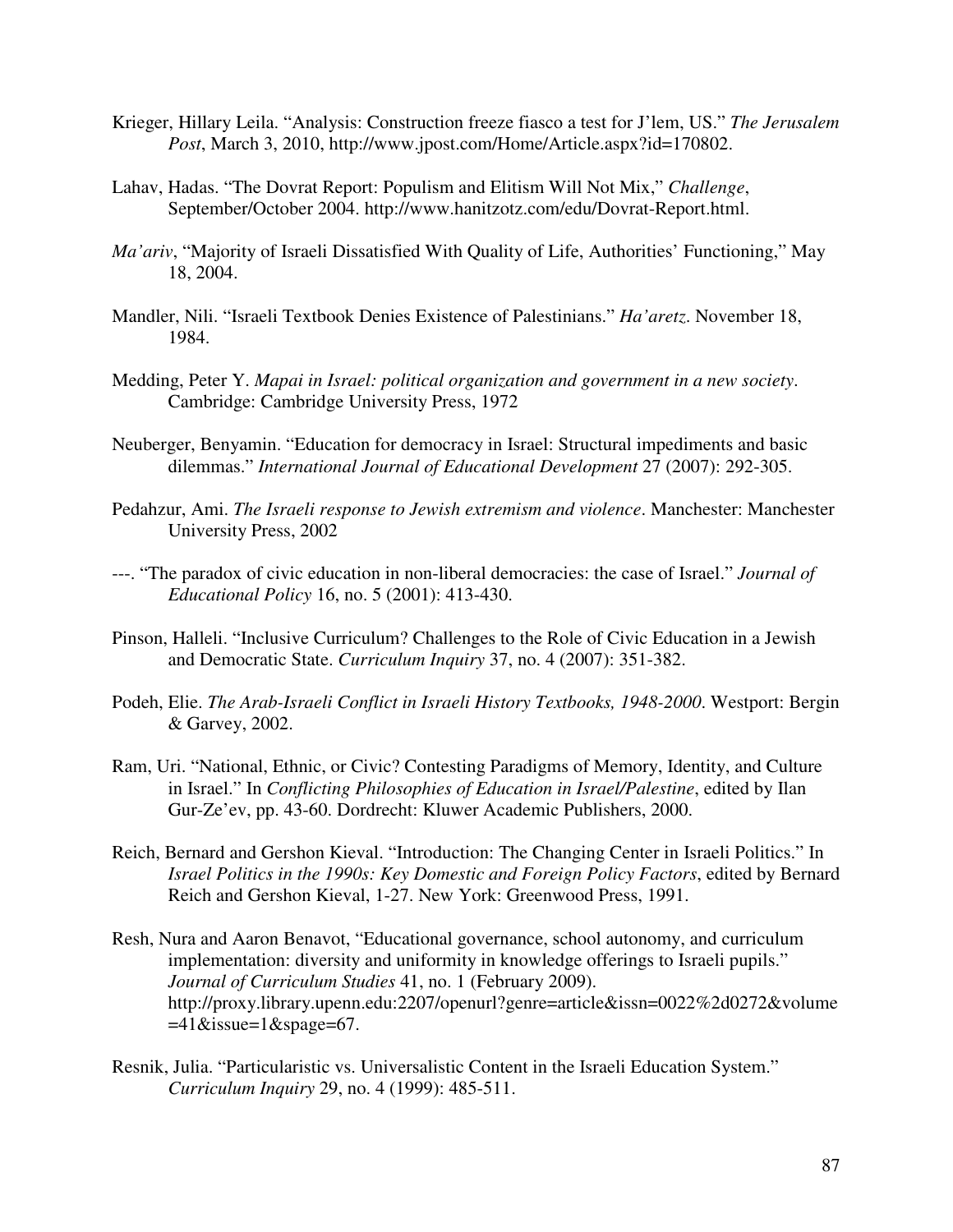- Rubinstein, Danny. "The Irony of Israel's Democracy Project." *New York Times*. July 16, 1985, 23.
- Sela, Neta. "Yeshivas to receive State funds without teaching basic subjects." *Y Net News*, July 24, 2008, http://www.ynetnews.com/articles/0,7340,L-3572383,00.html.
- Shkedi, Asher. "From curriculum guide to classroom practice: teachers' narratives of curriculum application." *Journal of Curriculum Studies* 41, no. 6 (2009): 833-854.
- "Strategy & Initiatives: Language as a Cultural Bridge." The Abraham Fund Initiatives. http://www.abrahamfund.org/main/siteNew/?page=42&stId=882&langId=1 (accessed March 14, 2010).
- Swirski, Shlomo. *Politics and Education in Israel: Comparisons with the United States.* New York: Palmer Press, 1999.
- "Synergy." In *Merriam-Webster Online*. February 1, 2010. http://www.merriamwebster.com/dictionary/synergy.
- Tatar, Moshe. "Diversity and Citizenship Education in Israel." In *Diversity and Citizenship Education: Global Perspectives*, edited by James A. Banks, 377-405. San Francisco: John Wiley & Sons, 2004.
- Walsh, Edward. "Israeli Teachers Learn an Explosive Subject; Once-Skirted Issue of Jewish-Arab Relations Is Met Head-On." *Washington Post*. February 1, 1985, A21.
- Yogev, Abraham. "Bringing Order to Chaos? Educational Policy in Israel in the Postmodern Era." *Israel Affairs* 7, no. 4 (2001): 209-233.
- Yonah, Yossi. "The Palestinian Minority in Israel: when common core curriculum in education meets conflicting national narratives." *Intercultural Education* 19, no. 2 (April 2008): 105-117.
- Zamaret, Zvi. "Fifty Years of Education in the State of Israel" (Ministry of Foreign Affairs, July 14, 1998, http://www.mfa.gov.il/MFA/History/Modern%20History/Israel%20at%20 50/Fifty%20Years%20of%20Education%20in%20the%20State%20of%20Israel